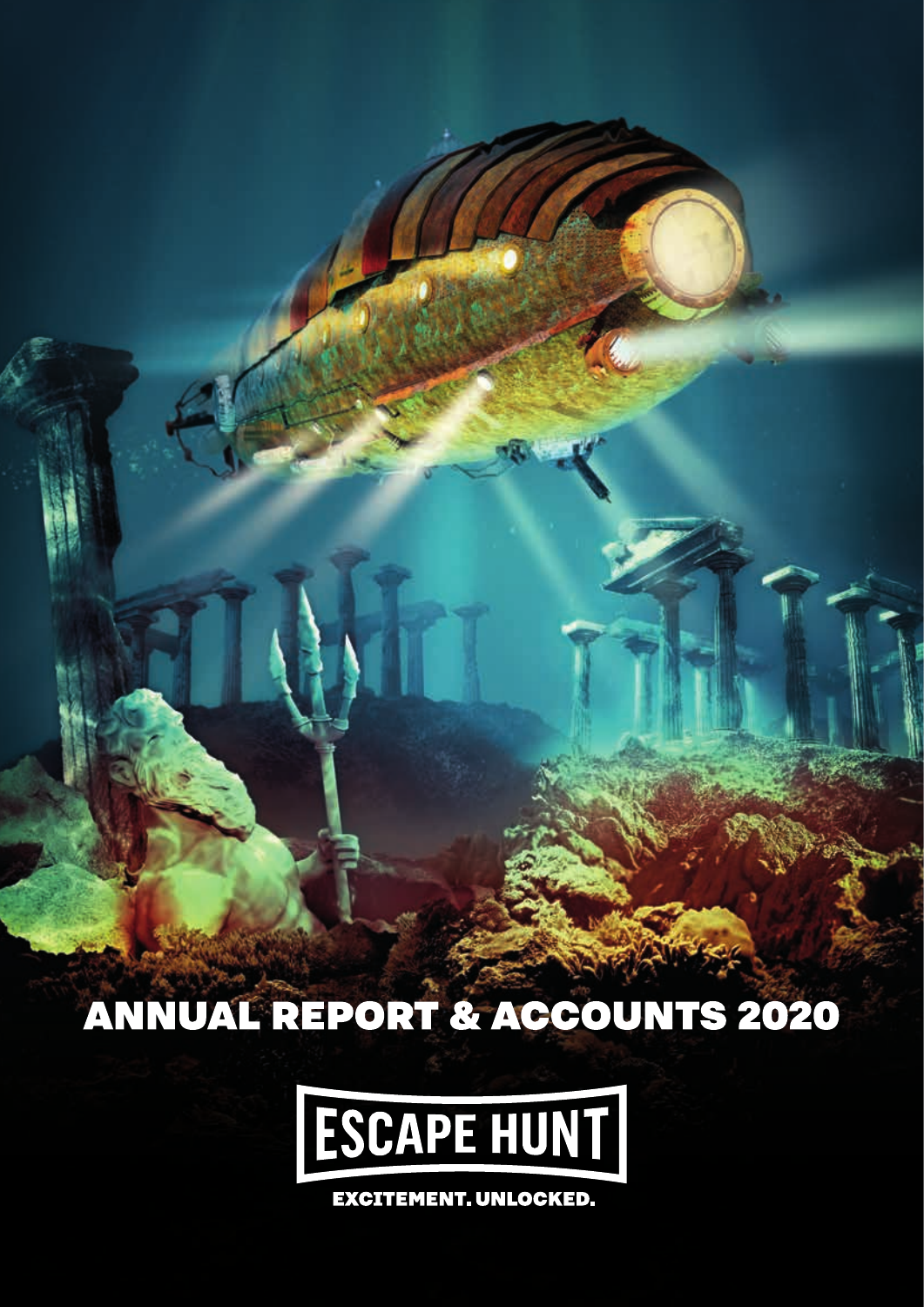# **Contents**

|                                                                                                                      | Page Number |
|----------------------------------------------------------------------------------------------------------------------|-------------|
| FINANCIAL AND OPERATIONAL HIGHLIGHTS                                                                                 | 2           |
| <b>STRATEGIC REPORT</b>                                                                                              | 4           |
| Chairman's Statement                                                                                                 | 4           |
| <b>Chief Executive's Report</b>                                                                                      | 7           |
| <b>Financial Review</b>                                                                                              | 13          |
| Corporate Responsibility                                                                                             | 17          |
| Principal Risks and Uncertainties                                                                                    | 18          |
| Statement by the Directors in performance of their statutory duties in accordance with s172(1)<br>Companies Act 2006 | 22          |
| DIRECTORS' REPORT FOR THE YEAR ENDED 31 DECEMBER 2020                                                                | 24          |
| CORPORATE GOVERNANCE REPORT                                                                                          | 29          |
| INDEPENDENT AUDITOR'S REPORT TO THE MEMBERS OF ESCAPE HUNT PLC                                                       | 36          |
| CONSOLIDATED STATEMENT OF COMPREHENSIVE INCOME                                                                       | 42          |
| CONSOLIDATED STATEMENT OF FINANCIAL POSITION                                                                         | 43          |
| CONSOLIDATED STATEMENT OF CHANGES IN EQUITY                                                                          | 45          |
| CONSOLIDATED STATEMENT OF CASH FLOWS                                                                                 | 46          |
| NOTES TO THE CONSOLIDATED FINANCIAL STATEMENTS                                                                       | 47          |
| COMPANY STATEMENT OF FINANCIAL POSITION                                                                              | 88          |
| COMPANY STATEMENT OF CHANGES IN EQUITY                                                                               | 89          |
| NOTES TO THE COMPANY FINANCIAL STATEMENTS                                                                            | 90          |
| <b>COMPANY INFORMATION</b>                                                                                           | 101         |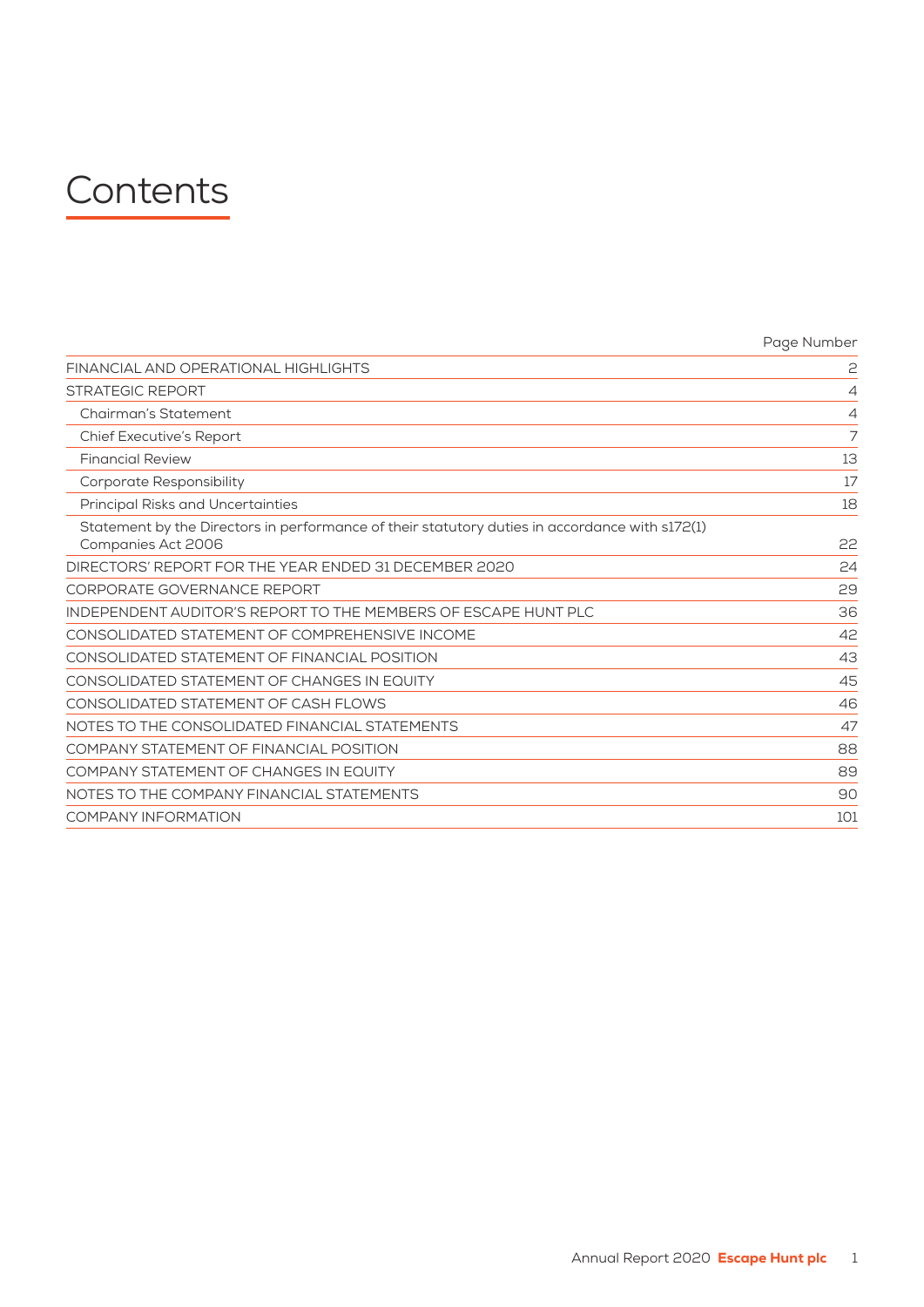# Financial and Operational Highlights

# FINANCIAL HIGHLIGHTS

- Group Adjusted EBITDA loss reduced to £1.4m (2019: loss £1.7m) despite COVID-19 restrictions
- > 25% like-for-like sales growth on a 12 week rolling basis in the two months prior to lockdown
- Group revenue of £2.7m (2019: £4.9m) was 46% lower than FY19, driven by COVID-19
- Revenue from digital and other play at home products was £230k (2019: nil)
- £0.4m positive site level Adjusted EBITDA from owner-operated sites (2019: £1.0m) was driven by a strong performance pre-lockdown and encouraging trading when allowed to open under COVID-19 restrictions
- Franchise EBITDA of £0.3m (2019: £0.4m)
- Group operating loss of £6.4m (2019: loss of £5.9m)
- £4.0m net of expenses successfully raised through an equity placing and open offer, share subscription, and a convertible loan note in July 2020
- Cash at year end £2.7m (2019: £2.2m) and £3.3m on 31 March 2021

# OPERATIONAL HIGHLIGHTS

- Owner-operated estate expanded by 59% to 14 sites (2019: 9 sites) including Watford (which was scheduled to open on December 27th) and the acquisition of Dubai
- Record opening performances at each of Norwich and Basingstoke sites
- All eight sites open for more than 12 months were named by TripAdvisor™ as a Travellers' Choice Winner in August 2020 and continued five star TripAdvisor™ ratings across the UK estate
- Transition to new, lower cost games supplier and installation of first fully modular games in Watford
- COVID-19 closures of all UK sites resulted in 45% of available days lost and restrictions impacted a further 36% of available trading days
- Estimated 40% of trading days lost by franchise estate due to COVID-19 closures and a further 42% of days operating under COVID-19 restrictions
- Successful launch of digital and remote play propositions
- Acquisition of Middle East master franchise, including owner-operated site in Dubai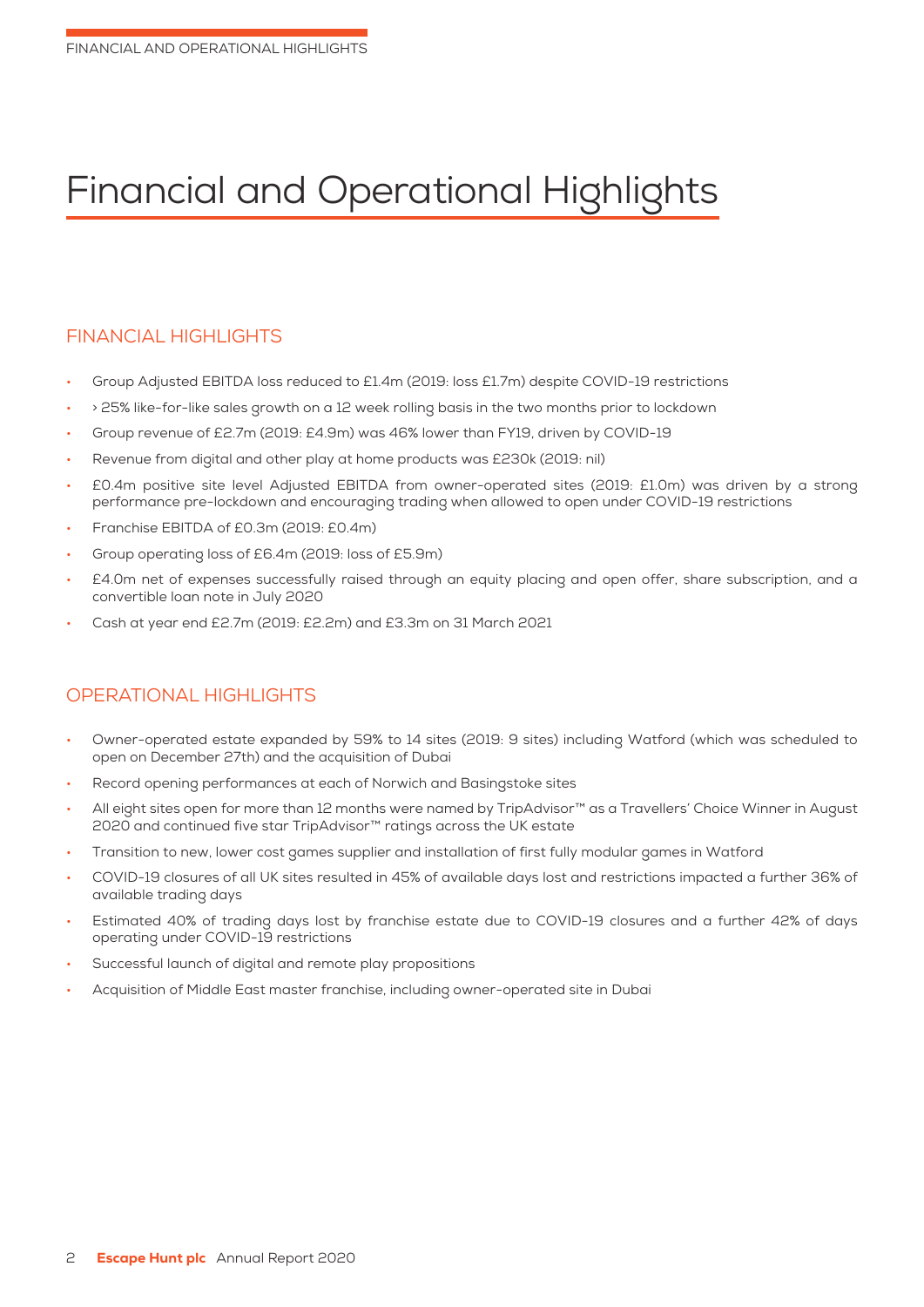# POST YEAR END

- Full UK lockdown enforced shortly after Christmas 2020 with UK sites re-opened on 17 May 2021
- Acquisition of French and Belgian master franchise including owner-operated sites in Paris and Brussels
- Placing to raise £1.3m (after expenses) in January 2021 to fund French and Belgian acquisition and provide further working capital
- Majority of French franchise agreements extended for further six years
- Kingston opened on 17 May 2021 taking the owned-operated estate to 17 sites
- Heads of terms agreed on site in Milton Keynes; legals close to completion
- Work commencing shortly at new site in Lakeside
- Inclusive of Milton Keynes and Lakeside, owner-operated estate will have grown 111% compared to 31 Dec 2019
- Digital and downloadable sales continuing to perform, generating £92k revenue in the 3 months to 31 March 2021
- £1.0m convertible loan note facility put in place to provide further flexibility to continue UK roll-out in the event of further lockdown restrictions or continued adverse impact on trading from COVID-19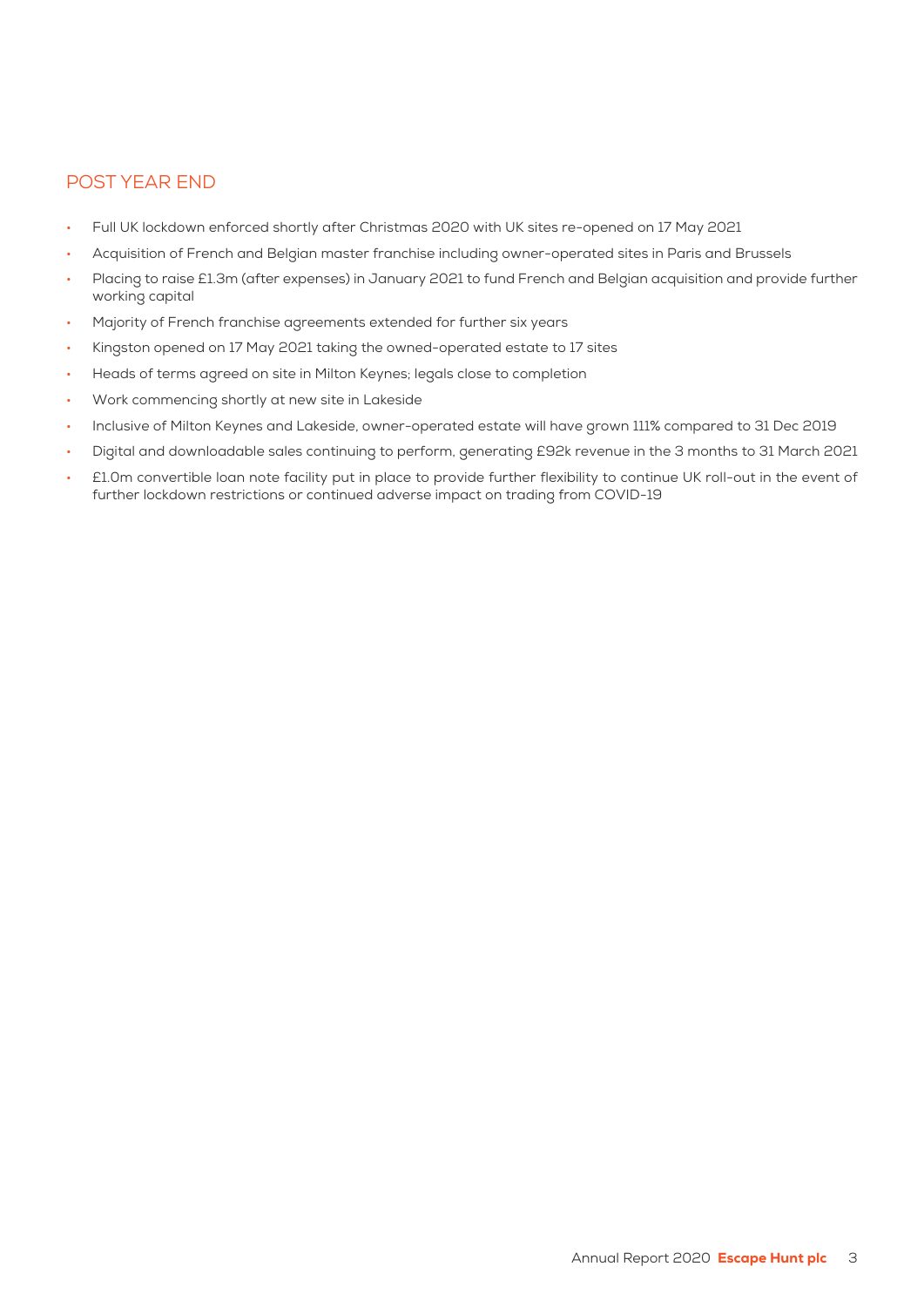# Chairman's Statement

2020 was undoubtedly the most difficult year for the leisure industry in recent history, with government enforced closures impacting businesses in all parts of the world. Notwithstanding the challenges, the Company has used the time productively, launching new digital and play-at-home products, significantly expanding its UK owner-operated estate, establishing improved games manufacturing and installation processes, progressing the potential for the business in North America, and acquiring the Middle East master franchise along with negotiating the acquisition of the French and Belgian master franchises. As a result, the Group finds itself significantly better positioned for the future than was the case a year ago.

The progress would not have been possible without the support of stakeholders at all levels. Firstly from our shareholders who have demonstrated their belief in the future of the business, supporting a £4.3m fund raise in July 2020 to provide development and working capital, and a further £1.4m fund raise after the year end in January 2021 to support the acquisition of our French and Belgian master franchisee and to provide further working capital. The Group has also been able to benefit from a number of government support schemes put in place to help businesses through the COVID-19 pandemic. Cash has been preserved through effective use of these schemes and careful management of costs, whilst investment in new sites has continued. I would also like to extend my thanks to all our employees who have had to endure through uncertain and difficult circumstances. Many have spent large portions of the last year on furlough, whilst all have had to cope with significant changes to the working environment. Throughout the period they have continued to work with passion and enthusiasm, helping deliver innovative new games to support our strategy, implementing the social distancing requirements at our sites, and accepting changes to their working conditions. During the first lockdown, all our head office staff agreed to a pay reduction whilst continuing to work, a sacrifice which was enormously helpful and appreciated. A number of our landlords agreed concessions on rent, allowing deferred or reduced rents, whilst number of our suppliers reduced or deferred costs. Their support was likewise both welcome and valued.

Outside of the obvious adverse impact of COVID-19, the Company delivered on a number of important milestones, further details of which are provided in the sections of the strategic report that follow. Importantly, costs were managed carefully and cash preserved where possible, leaving the Company in a stronger position to take advantage of a return of demand once Government restrictions are lifted and sites are re-opened. A few highlights from the period in question are worth mentioning:

- Strong trading from 1 January 2020 to 29 February 2020 with revenue and owner-operated site performance comfortably ahead of the Board's expectations
- Careful cash management and encouraging return of demand after lockdowns when sites were open
- Adjusted Group EBITDA loss reduced by 15% to £1.45m from £1.71m despite COVID-19 closures
- Raised £4.0m net of expenses through an equity placing and open offer, share subscription, and convertible loan note issue in July 2020
- Successful launch of digital and other play-at-home products generating revenue of £230k (2019: nil)
- In the year to 31 December 2020, the owner-operated estate expanded by 59% to 14 sites (2019: 9 sites) including the acquisition of Dubai
- Constructive progress within our franchise estate, both in the US and the rest of the world
- Post year end completion of a new site in Kingston, acquisition of the France and Belgium master franchises together with £1.4m fundraise by way of an equity placing

The year started positively, with both our owner-operated and franchise estates entering January 2020 on the back of strong sales performances over Christmas. Performance in the period before COVID-19 restrictions came into effect was ahead of the Board's expectations.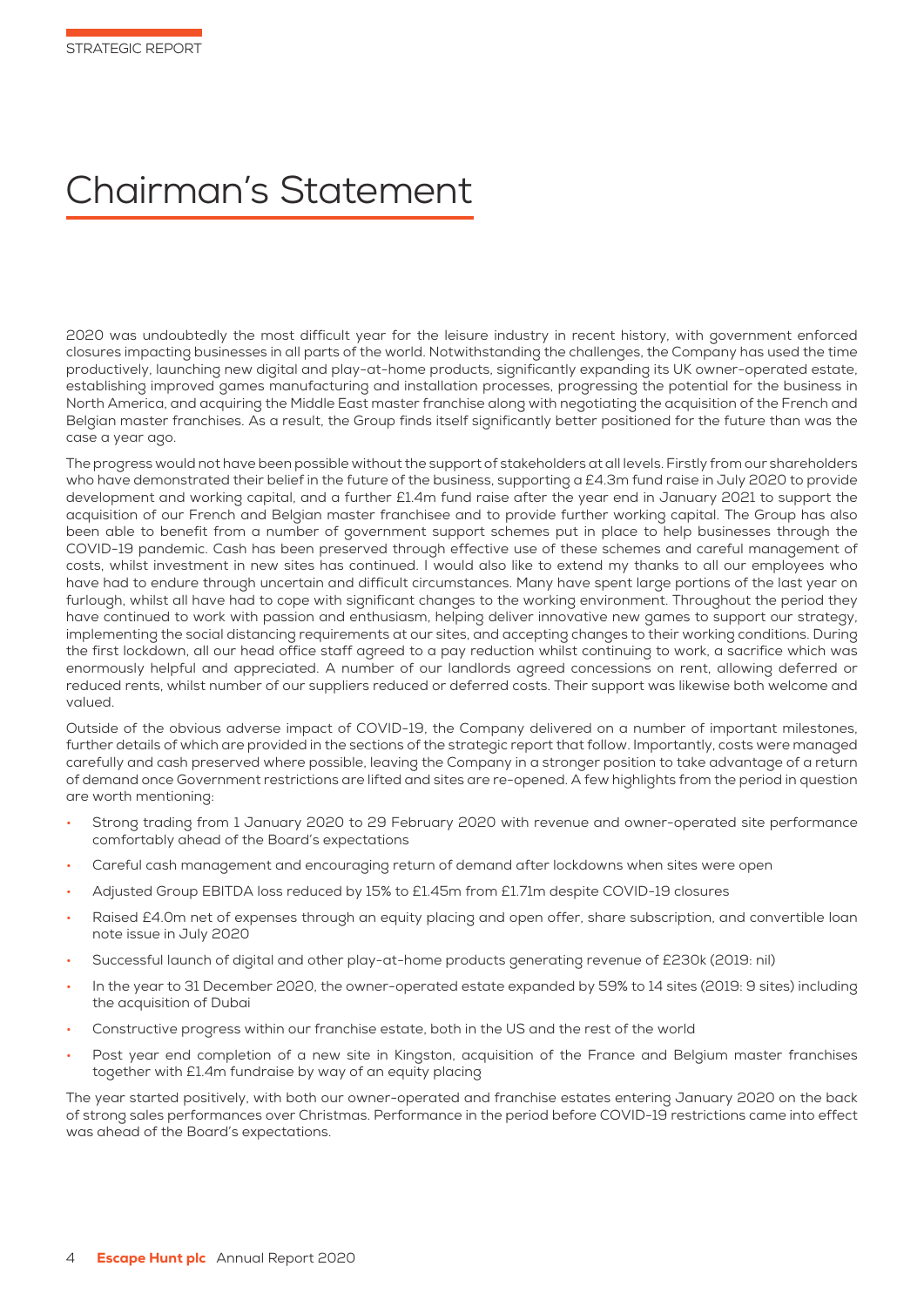In March, the onset of COVID-19 forced immediate action which saw significant cost cuts and a period in which the business was effectively put into hibernation. The team worked proactively to launch new products which could be played remotely, initially launching a range of print-and-play games, followed by 'zoom-into-the-room' and other digital propositions. We have been pleased with the success of these products and it is our expectation that they will continue to be an important part of our portfolio of games in future.

At the same time, significant effort was put into seeking further investment to secure the future of the Company. In July we were delighted to raise £4.3m (£4.0m net of expenses) through an issue of new equity and convertible loan notes which was supported by our major shareholders as well as a number of new investors who joined the register. At the same time, the Board announced a five-point plan as follows to build shareholder value.

- 1. Roll-out of our owner-managed network through direct investment
- 2. Sustain and support growth in performance from our existing franchise network
- 3. Deliver the US franchise opportunity in partnership with PCH
- 4. Enhance returns and margins through broadening our product set and target audience
- 5. Investment in infrastructure and operations to improve efficiency and scalability

I am pleased to report good progress in all of these objectives, details of which are given in the sections of the strategic report that follow.

The Board saw a number of changes during the year. Graham Bird joined as Chief Financial Officer on 3 January 2020 and has worked extremely well with the existing team, playing an important role in securing the support of our shareholders in the two fund-raises whilst adding significant additional experience and capability to our senior leadership team. Adrian Jones, who was one of the original management team which established Escape Hunt prior to its acquisition by Dorcaster and Admission to AIM in 2017, stepped down from the Board as a Non-Executive Director at the end of May 2020. At the end of September 2020, we welcomed John Story to the Board in his place as a Non-Executive Director.

We took steps to ensure that our key employees are aligned with shareholders, implementing a new executive share incentive scheme in July 2020. Since the year end, we have implemented a wider scheme available to all our employees in the UK which will enable anyone working for the Company to acquire shares in a tax efficient manner and to be rewarded with matching share awards after a three year holding period.

The pace at which the vaccination programme is being rolled out in the UK and the reduction in serious cases of the disease together with the fact that our UK sites have been able to open on 17 May 2021 as was initially indicated by the Government sets a positive outlook. Evidence on re-opening after the 2020 spring/summer lockdown was very encouraging and, as a result, the Board is hopeful that both consumer and corporate demand will return strongly when the restrictions currently in place are lifted. At the same time, property market conditions in the UK are increasingly favourable for those seeking to take on new space and the Company has been able to capitalise upon that opportunity. There is clearly a growing demand for experiential leisure and the Board has been actively exploring ways to broaden our sphere of activities.

In February 2020, the Company had 9 Escape Hunt branded owner-operated sites, all in the UK. Post the year end, the completion of the acquisition of our French and Belgian master franchises and the build-out at Kingston, has expanded the network to 17. Heads of terms have been signed for a site in Milton Keynes and, in addition, the Company has carved out a space at a unit at the Lakeside shopping centre in Essex which was previously trading as Market Halls. These two further sites will potentially become the Company's 18th and 19th owner operated sites respectively. Further sites are now also in contemplation. When we raised money in July 2020 we set a target of 20 owner-managed sites within two years. We expect to achieve this before the end of 2021, six months ahead of our target. Importantly, with the footprint already established, the Directors believe that once new site performance has matured and conditions and demand have normalised post COVID-19, the Escape Hunt network should be capable of supporting positive EBITDA and positive cash generation, subject to reasonable assumptions in other areas of the Group.

On the international front, the Board is excited about the potential of bringing the French and Belgian master franchises in-house alongside the Middle East business which was acquired in September 2020, and the progress being made in the US with partners Proprietors Capital Holdings, is encouraging. Whilst a small number of the Company's existing international franchise network look like they will not survive the challenges of the pandemic, the opportunity for the other parts of the network to rejuvenate after COVID-19 is now much closer to being a reality.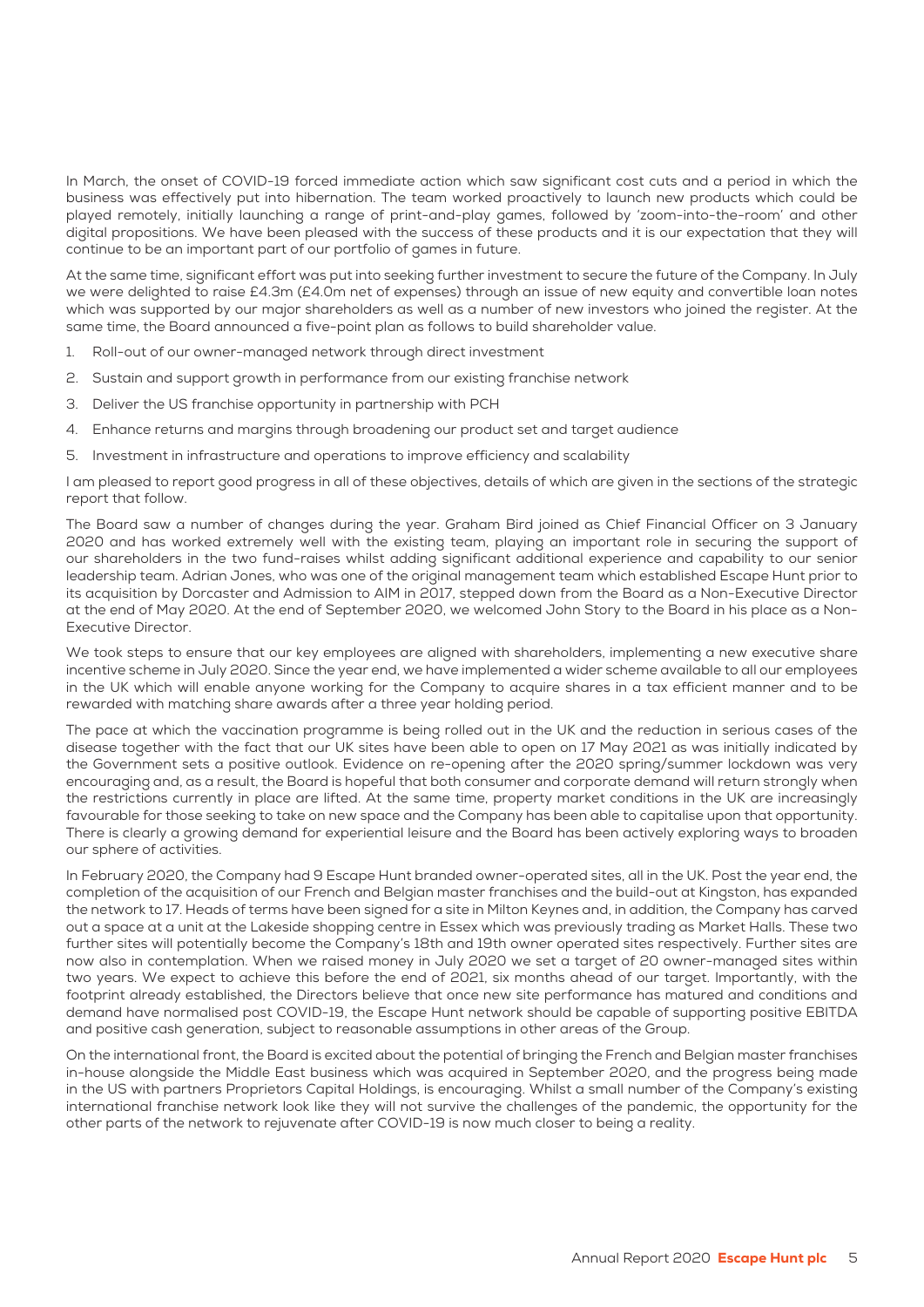# Chairman's Statement continued

Finally, the significant progress made by the Company in establishing digital and other play-at-home products has provided a new, scalable revenue stream and growth opportunity, which the Directors expect to remain an important part of the product suite in the future.

We are still at an early stage in delivery against the objectives we set in July last year. However, it has been very pleasing to see a positive response by the markets so far. Money was raised at 7.5p per share in July 2020 whilst the placing conducted in January 2021, partly to fund the French acquisition, was completed at 17.5p per share.

We remain confident that we have a valuable business and that if we deliver on our objectives, we have an opportunity to create significant further value for our shareholders. As a result, notwithstanding the continued uncertainty that the coming weeks and possibly months hold for the whole leisure industry, the Board has reason to look forward with cautious optimism.

# Richard Rose

Chairman

17 May 2021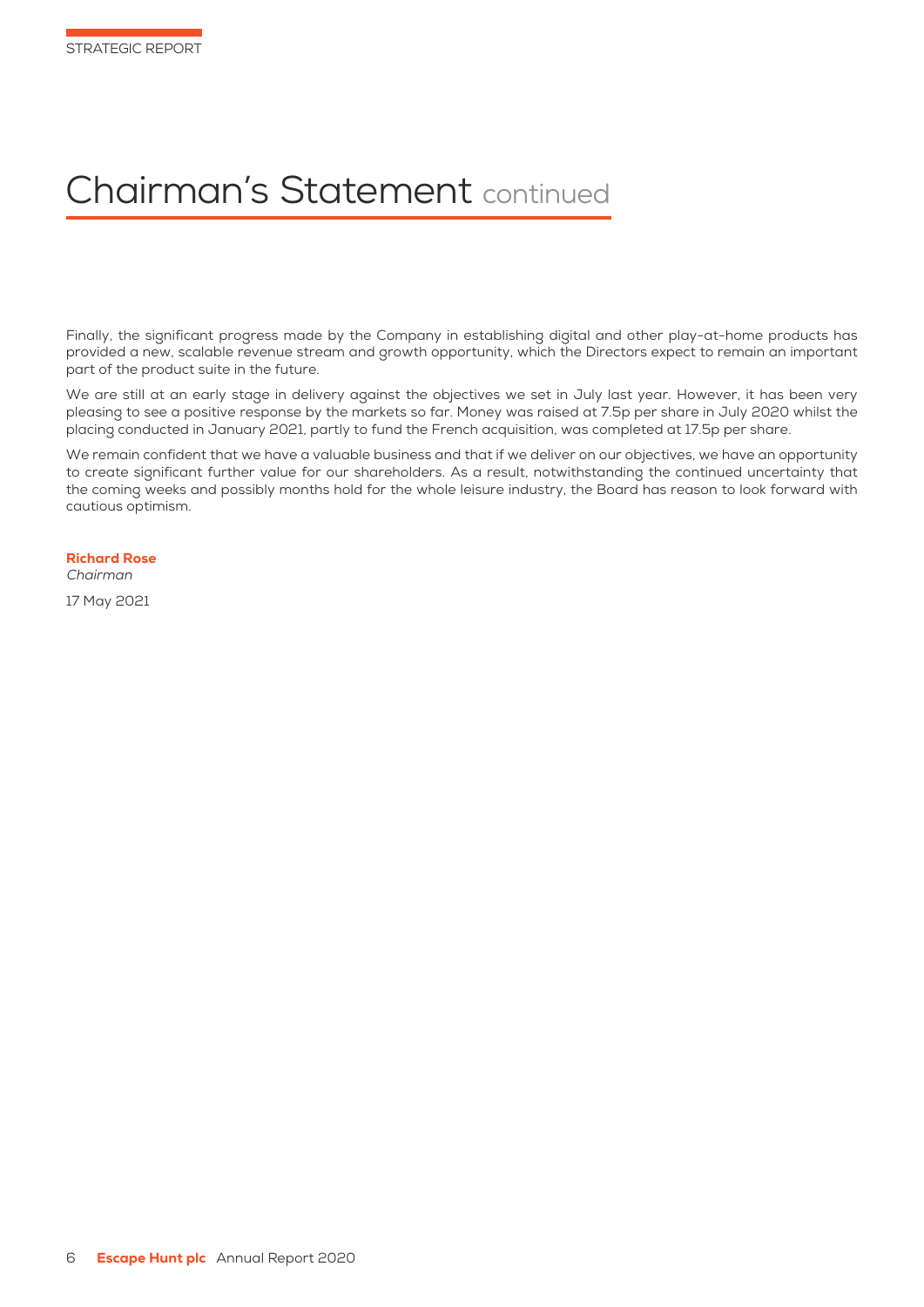# Chief Executive's Report

Notwithstanding the huge disruption caused by COVID-19, the Group ended the year in a significantly stronger position than before the onset of the crisis, and much better placed to benefit from a return of demand. Throughout the year, the team continued work on delivering the strategic plans across all five areas identified. With the benefit of the COVID-19 related Government support schemes, the outturn for the year was better than expected given the pro-longed enforcement of restrictions.

Importantly, the expansion of the Group's owner-operated network together with the launch of our digital and other remote-play products has created a platform which we believe is capable of supporting a profitable, cash-generative group, once COVID-19 restrictions are removed, trading normalises, new sites have matured and subject to reasonable assumptions in other parts of the business.

# Owner-Operated site performance

Revenue from our owner-operated sites fell 46% to £2.1m (2019: 3.8m), inclusive of digital and remote-play turnover of £230k (2019: £nil). The fall in revenue reflects the significant impact of both enforced closures and social distancing rules prohibiting households mixing which were implemented by the UK Government in response to the pandemic.

Prior to COVID-19, the first two months of 2020 were very strong for the business and we saw continued growth across all Escape Hunt branded UK sites, with target site economics for turnover and EBITDA contribution being met. Moreover, the like-for-like sales growth was particularly encouraging, with even the most mature sites delivering 25% growth vs prior year on a 12 week rolling basis.

# Table 1: Like-for-Like Growth in first two months of 2020

| Data as at 1 March 2020 | Year-on-Year Growth<br>(Rolling average period) |          |          |
|-------------------------|-------------------------------------------------|----------|----------|
|                         | 4 weeks                                         | 12 weeks | 24 weeks |
| First 3 sites           | 18%                                             | 25%      | 30%      |
| Next 5 sites            | 70%                                             | 99%      | N/A      |
| All 8 mature sites      | 44%                                             | 59%      | N/A      |

#### The impact of COVID

Around the second week in March 2020, the impact of COVID-19 began to be felt, culminating in the implementation of the first UK national lockdown on 23 March 2020.

In July 2020 we raised £4.0m (net of expenses) by way of a placing, open offer, share subscription and convertible loan note issue. This additional funding enabled the group to continue its planned roll-out of sites and provided working capital to survive the pandemic.

Whilst all UK sites were closed during the national lockdowns, sites were also affected differently during periods when the UK Government applied a tiered regional approach to restrictions. In total, we estimate 45% of trading days in the year were completely lost due to closures and a further 36% of trading days in the year were impacted by varying levels of restrictions, such as the 'rule of six', bans on household mixing or other social distancing measures.

Notwithstanding the restrictions, we were encouraged by the performance of our sites between July and October, after re-opening at the end of the first national lockdown. In the first eight weeks after re-opening, sales grew from an initial level of around 25% of the equivalent week's sales in 2019 to over 90% of the equivalent prior year sales in each of the last two weeks of the first eight-week period. In September, the pace of recovery softened as expected, notably as the UK Government began to implement incrementally stringent social distancing and mixing rules. Nevertheless, revenue inclusive of digital and remote sales over the week beginning 26 October 2020, which coincided with schools' half term week, was 25% ahead of the same period in 2019. During that week, on a like-for-like basis, the Company's eight mature UK sites traded at 96% of the 2019 level, despite four of the sites being adversely affected by either the Government's tier 2, tier 3 or the Scottish COVID-related restrictions.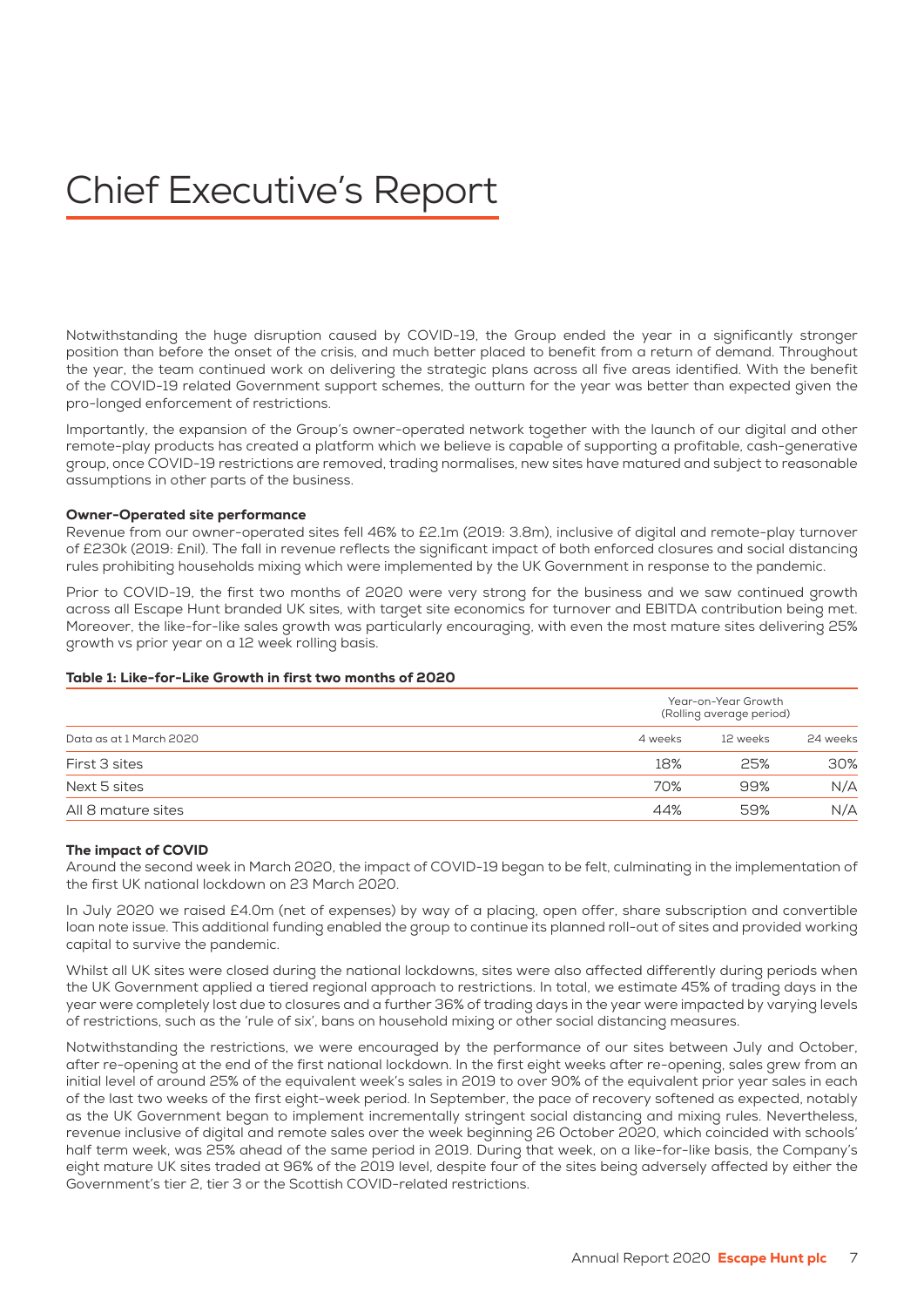# Chief Executive's Report continued

Throughout the year, when sites were open, we continued to delight our customers. Before the onset of the pandemic, all nine of our sites had five star ratings on TripAdvisor™ and in August 2020, all eight of our sites that had been opened for more than 12 months were named by TripAdvisor™ as a Travellers' Choice Winner. The awards placed all our longer standing sites in the top 10% of attractions worldwide. We were equally delighted that our then newest site at Birmingham Resorts World, which only opened in December 2019, was ranked the top attraction in Birmingham and the West Midlands, and #7 across the whole of the UK. We have continued to receive positive customer feedback, and at the time of writing, all our UK sites are five star rated by TripAdvisor™.

The strong performance prior to the onset of the pandemic, coupled with encouraging trading performance after the first lockdown and positive consumer feedback gave us confidence to continue with the UK site roll-out strategy we outlined in July 2020. During the year and subsequently, we expanded our Escape Hunt branded owner-operated estate by 89% from 9 to 17 sites, inclusive of the acquisitions of our Middle East master franchisee ("EHE LLC"), and French and Belgian master franchises ("BGP") which brought sites in Dubai, Paris and Brussels into our owner-managed estate respectively. All three of these were previously franchised sites.

We opened a new site in Norwich on 23 September 2020. The site had originally been planned to be opened in the spring, but had to be delayed when all capital expenditure was put on hold and construction work was halted in the first national lockdown. We were delighted with the performance of the site in the few weeks during which trading was permitted, as performance was in line with a number of our mature sites.

Basingstoke was opened on 29 October 2020 only a few days before the second national lockdown came into force on 3 November 2020. Trading in its opening three days was the strongest of any of the Company's new sites to date.

A new site in Cheltenham opened on 3 December 2020. Early trading was encouraging, although the tiered restrictions and subsequent closures in the run up to Christmas curtailed any meaningful launch.

Two additional sites have been able to open in the week beginning May 17 2021. Watford was completed and was due to open before the year end, but was prevented from doing so by the COVID-19 restrictions. Kingston too is now complete, and at both we have newly recruited teams that are excited to begin welcoming customers.

Work is soon to begin on a unit in Lakeside shopping centre in Essex, where Escape Hunt has carved out 4,000 square feet in a space that was previously trading as Market Halls. Lakeside is a very high dense and popular retail and entertainment destination, and the business will be well positioned amid some strong adjacent operators. The site is expected to open in Q4 2021.

Additionally, we have also ordered games for a further site, most likely Milton Keynes, where we have agreed heads of terms and are in the final stages of legal agreements.

# Government support through COVID-19

A total of 152 employees in the Group were registered on the UK Government's Coronavirus Job Retention Scheme ("CJRS") at some point during the year to 31 December 2020. Of these, 145 were employed within the owner-operated segment. The total benefit received from the CJRS during the year was £756k, of which £699k is attributable to the owner-operated segment.

Importantly, the 'flexible furlough' version of the scheme was critical in ensuring that sites were able to make a positive contribution when they re-opened but remained subject to restrictions. This flexibility led us to re-examine our service contracts to ensure that the business will be able to manage fluctuations in revenue better in future, when the scheme will no longer be in place. In November we implemented changes which have enabled us to convert over 80% of what were previously fixed costs to variable costs. This change will result in lower break-even points at all our UK sites and ultimately should lead to higher operating margins as a result of the better flexibility the changes afford.

The pandemic has been extraordinarily tough on all kinds of businesses and people, and many of our owner-operated employees have spent a large proportion of the year on furlough, facing uncertainty about the future. However, I have been humbled by the loyalty and dedication shown by our teams, and am delighted to welcome everybody back to once again delight our customers as we reopen.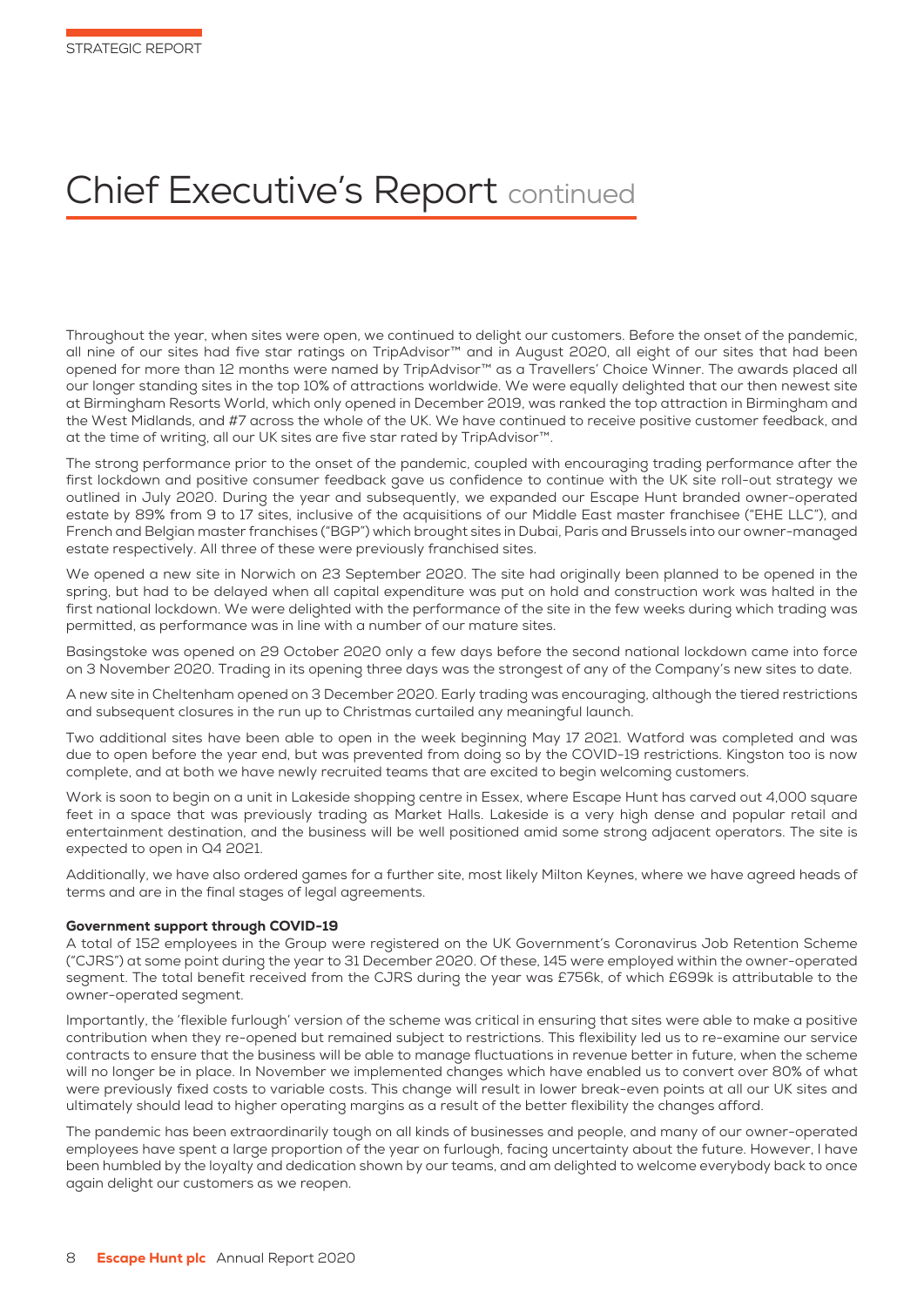#### Franchise network

Our franchise network has had a broadly similar experience of 2020 as our owner-operated segment. Whilst the impact of the pandemic has differed regionally, turnover from our franchise network fell 46% to £0.6m (2019: £1.1m), whilst EBITDA from the segment fell 18% to £297k (2019: £361k).

In total, we estimate that our franchisee base lost 40% of their potential trading days in 2020 to government mandated closures, whilst a further 42% of trading days would have been impacted by some form of COVID-19 restrictions.

The pandemic has put many of our franchisees under tremendous financial strain. In some parts of the world there has been little or no financial assistance. Sadly, as a result, a number of our franchisees have closed permanently, including Amman and Jeddah, and since the year end, two sites in Buenos Aires look certain to close. Dubai became an owner-operated site, joined by Paris and Brussels post year end. At the date of writing, we have 29 franchise sites in the estate.

Given the uncertainty from the pandemic, there was little we could do by way of direct financial assistance to our franchise network. However, we have provided support by way of relief against fixed fees whilst franchisee sites have been closed and, in addition, we have made our digital and remote-play propositions available to the network. Where taken on by the franchisees, these remote-play products have contributed meaningfully to their respective underlying performance.

In the USA, progress was slowed by the pandemic, but we have nevertheless moved forward. We achieved an important milestone when our first US franchise disclosure document was filed in December 2020. This enables our area representative, PCH through its subsidiary GoXperia, to begin selling proactively. Since the year end, we have held our first 'discovery day' for potential franchisees and conversions in the US, and the pipeline of potential franchisees is beginning to build. GoXperia has recruited a senior brand director to augment its team and we remain optimistic about the potential for the region.

During the year we have invested in our communications and user journeys for franchisees, introduced new global communications tools and forums, improved the user experience on our websites, introduced country level homepages and made other enhancements to the service provided to the network.

With the majority of our existing franchisee base now converted to the catalogue approach and our improving level of interaction and communication with the network, we are again beginning to look at opportunities to expand our franchise estate, and plan to leverage the capabilities and experience which have joined the Group through our Middle Eastern, French and Belgian acquisitions. Whilst the size of the network has reduced during the pandemic, it has been pleasing to a number of sites recording strong recovery performances in the early months of 2021. We have seen sites in both the Middle East and Australia performing at record levels. We believe that the changes made during the last year are a step towards significantly improving the level of service we provide our franchisees and will, in time, lead to a stronger, larger and more profitable network.

# Content strategy

A year ago we outlined our strategy to broaden our customer mix and to create games which are not constrained by the size and capacity of our physical sites.

During the year we introduced three new remote-play formats including print-and-play, 'zoom-into-the-room' and digital games. In total, our remote games generated £230k of revenue within our owner-operated network. Of this print-and-play contributed £94k and £21k came from 'zoom-into-the-room'. The balance of £115k was almost all earned in December, shortly after launching our digital products aimed predominantly at the corporate market as part of our EH for Business proposition.

We currently have 20 remote play products in the portfolio which we intend to expand further.

We have made progress in building our product set for EH Retail. As mentioned above, the downloadable print-andplay games have proved successful and are aimed predominantly at a retail audience. Whilst we launched our first virtual reality rooms in December 2019 at our site in Birmingham Resorts World, the onset of the pandemic has meant that it is still too early to judge the full potential of this format. We have nevertheless established VR rooms at all our new sites opened since then, bringing the total number of VR rooms that will be open in May to 7 and eagerly await for the return of customers. We have also invested in the outdoor formats, utilising the software license signed in the Autumn, which enables us to develop our own content for outdoor games.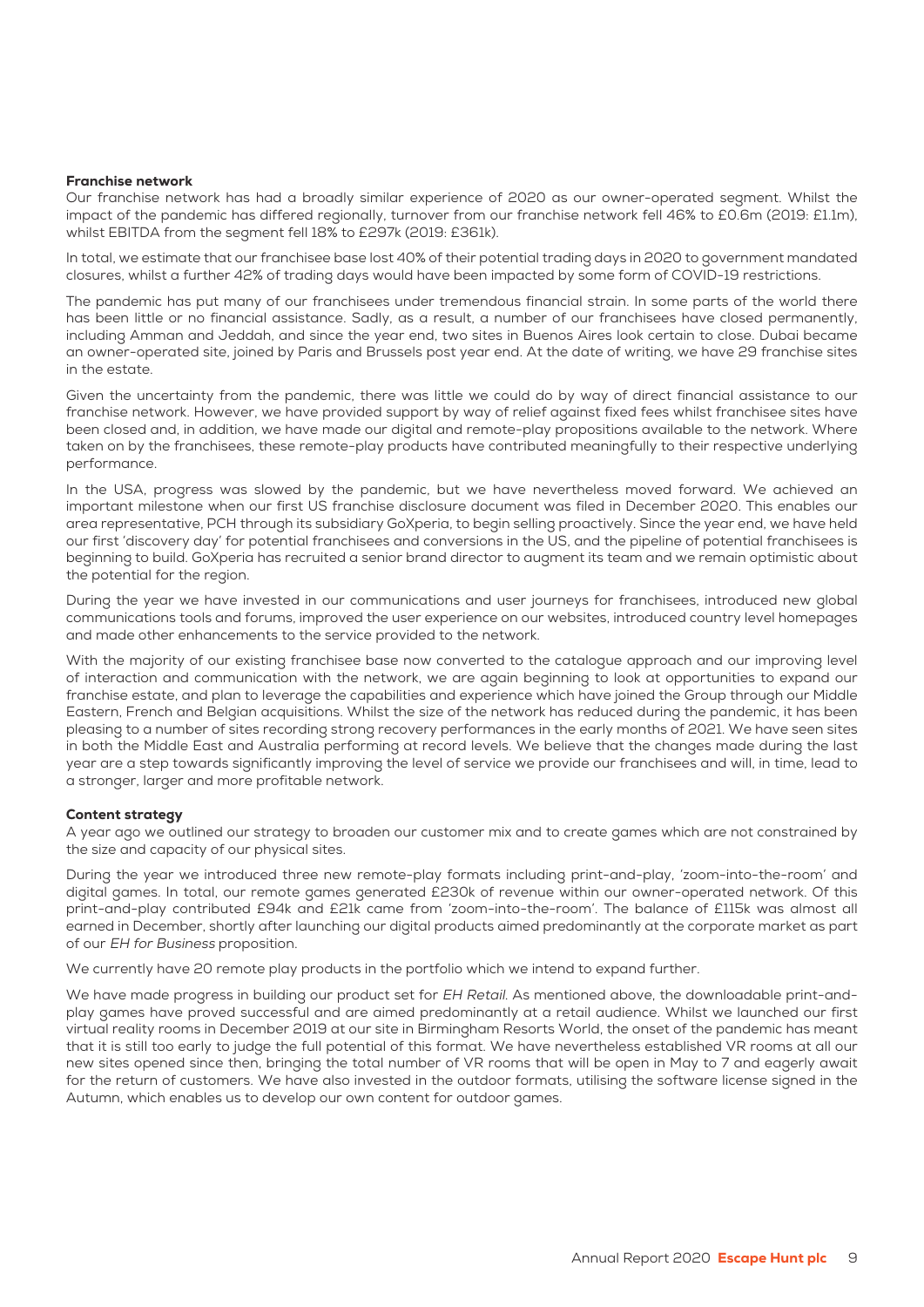# Chief Executive's Report continued

The success of our digital products in particular, has advanced our EH for Business proposition. In December we were delighted with the response from corporates and now have a truly scalable proposition. In the run up to Christmas performance surpassed our expectations, as we received over 200 bookings, comprising over 1000 corporate teams and 6000 individuals. The largest single game had 347 people playing, split between 57 teams playing from multiple countries.

EH for Brands saw a major success in September when we secured an agreement with Netflix™ to develop a game based on the Netflix™ original film, Enola Holmes©. The game, which was free to download, led to c.19k downloads from individuals, many of whom have since returned and purchased other Escape Hunt products. We also launched a Doctor Who themed print-and-play game, "The Hollow Planet" in conjunction with the BBC. This followed the launch of our newest Doctor Who escape game, "A Dalek Awakens", which was launched just before the pandemic struck in March 2020. We plan to roll out further instances of "A Dalek Awakens" at a number of our new sites.

We are in discussions with other IP owners about forming partnerships which make sense for both parties, and believe that there is a role for these types of opportunities. However, we have also found that games built around IP that is out of copyright, such as Aladdin and Alice in Wonderland, have proved hugely successful and are much more costeffectively deployed. We therefore expect to continue with a product portfolio which has a mix of genre, copyright-free IP and bigger brands.

# Strategic progress and objectives

In June 2020, the Board set out a five point plan for value creation which was implemented following our fundraising in July 2020. As set out above, significant progress has been made in all aspects of the plan since then, placing the business in a substantially stronger position to benefit from any recovery in demand when COVID-19 restrictions are lifted.

The progress since July 2020 under each of the five components of the strategic plan is summarised as follows:

- 1. Roll out of owner-operated sites
- 89% increase v 2019 in the size of the Escape Hunt branded owner-operated estate, including sites acquired and completed post 31 December 2020
	- 5 sites completed in the UK
	- Acquisition of the Escape Hunt Middle East master franchise, including Dubai as owner-operated site
	- Post year end acquisition of BGP Escape and the resulting addition of the Paris and Brussels sites to the owner operated estate
- Heads of terms signed for Milton Keynes; games ordered
- Lakeside due to open in Q4 2021; work commencing shortly
- Expect to achieve target of 20 owner-operated sites by end of 2021, six months ahead of plan
- 2. US Franchise network progress
- Franchise disclosure document filed in December 2020
- Decision to use the Houston site as the 'master site' and education centre for North America
- Two instances of the new generation games have been ordered and are in transit to be installed in Houston. A pipeline of both new and potential conversion franchisees is now in active development
- Two 'discovery days' held with potential franchisees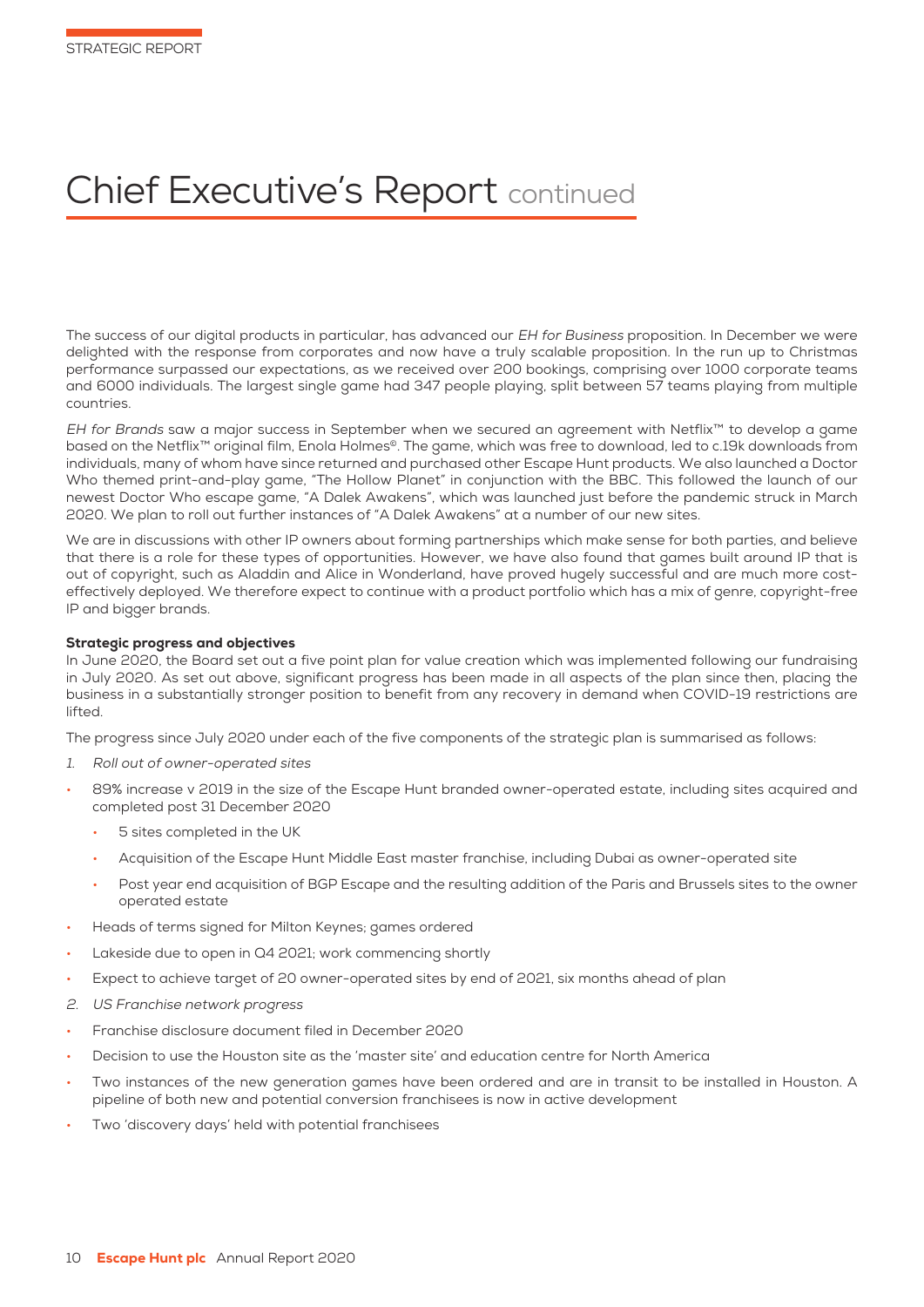- 3. International Franchise network progress
- Acquisition of Middle East master franchise
- Acquisition of France and Belgium master franchises
- Australian franchisees moved to catalogue approach with new terms
- Majority of French franchisees extended to 2027 and moved to catalogue approach
- 4. New products and markets
- Launch of first remote-play products, generating £230k revenue in 2020
- Proof of concept for large scale, scalable products
- Development of 'EH for Business' concept
- 5. Investment in Infrastructure
- Completion and implementation of software which allows games masters to manage multiple games at the same time at new sites

Whilst a number of other projects to improve efficiency and improve scalability have been identified, the Board intends to delay further work on these until COVID-19 restrictions are lifted.

# Strategic objectives for 2021

The Board plans to build on the success in progressing the strategic objectives in 2020 and believes that the focus for delivering growth by continuing to focus on the same objectives. At the same time, property market conditions in the UK are increasingly favourable for those seeking to take on new space and we are therefore actively looking at ways in which we can capitalise on the opportunity and build our platform to cater for the growing demand for experiential leisure activities and engagement. We believe there will be opportunities to expand the range of products and markets we serve in the wider experiential market.

We have taken steps to ensure that we can continue to pursue our strategic objectives notwithstanding the continuing uncertainty over the ongoing impact of COVID-19 on our trading, or the possibility of a further temporary lockdown and have therefore established a £1.0m convertible loan note facility with one of the Company's Non-Executive directors, John Story. The availability of this facility ensures we can continue to commit to capital expenditure in new sites such as Lakeside and Milton Keynes without the need to preserve cash in the event of further, unforeseen adverse impacts from COVID-19. There is no obligation to draw any of the facility. Details of the facility are given in note 35 of the consolidated financial statements.

Our key performance indicators by which we monitor progress and performance are set out in the Financial Review below.

# **Outlook**

The pace at which the vaccination programme is being rolled out in the UK and the reduction in cases attributable to COVID-19 together with the fact that our UK sites have been able to open on 17 May 2021 sets a positive outlook which we have planned for. Many economic commentators are expecting a strong recovery in the UK economy in the second half of the year, which would be positive for Escape Hunt. As mentioned above, evidence on re-opening after the 2020 spring/summer lockdown was very encouraging and, as a result, the Board is hopeful that both consumer and corporate demand will return strongly when the restrictions are lifted. At the same time, property market conditions in the UK are increasingly favourable for those seeking to take on new space. We have already been able to benefit from these favourable conditions in recent property negotiations and the Board is actively looking at further ways in which the Company can capitalise on the opportunity and build on the platform to cater for the growing demand for experiential leisure activities and engagement.

Within Escape Hunt, we are confident we can build on the progress we have made in our owner-operated estate, and look forward to working closely with our new colleagues in France and Belgium and the UAE. We believe all these acquisitions will contribute meaningfully in future. Progress in the US remains encouraging, and our challenge now is to provide the level of support to allow it to reach its true potential, which itself could be transformational for the business as a whole.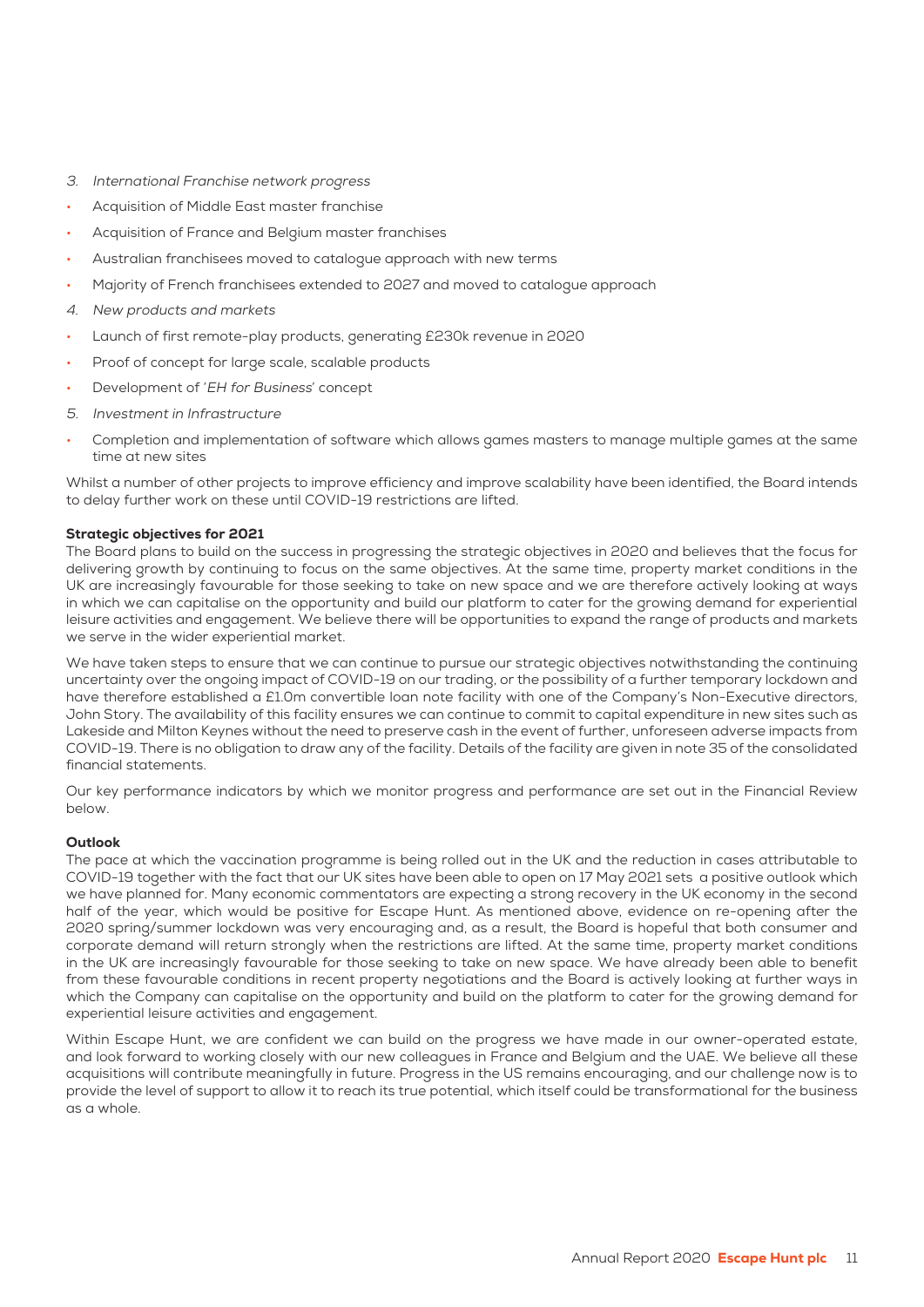# Chief Executive's Report continued

Finally, the significant progress made by the Company in establishing digital and other play-at-home products has provided a new, scalable revenue stream and growth opportunity, which we expect to remain an important part of our product suite in the future.

As a result, notwithstanding the continued uncertainty that the coming weeks and possibly months hold for the whole leisure industry, the Board has reason to look forward with cautious optimism.

Richard Harpham Chief Executive Officer

17 May 2021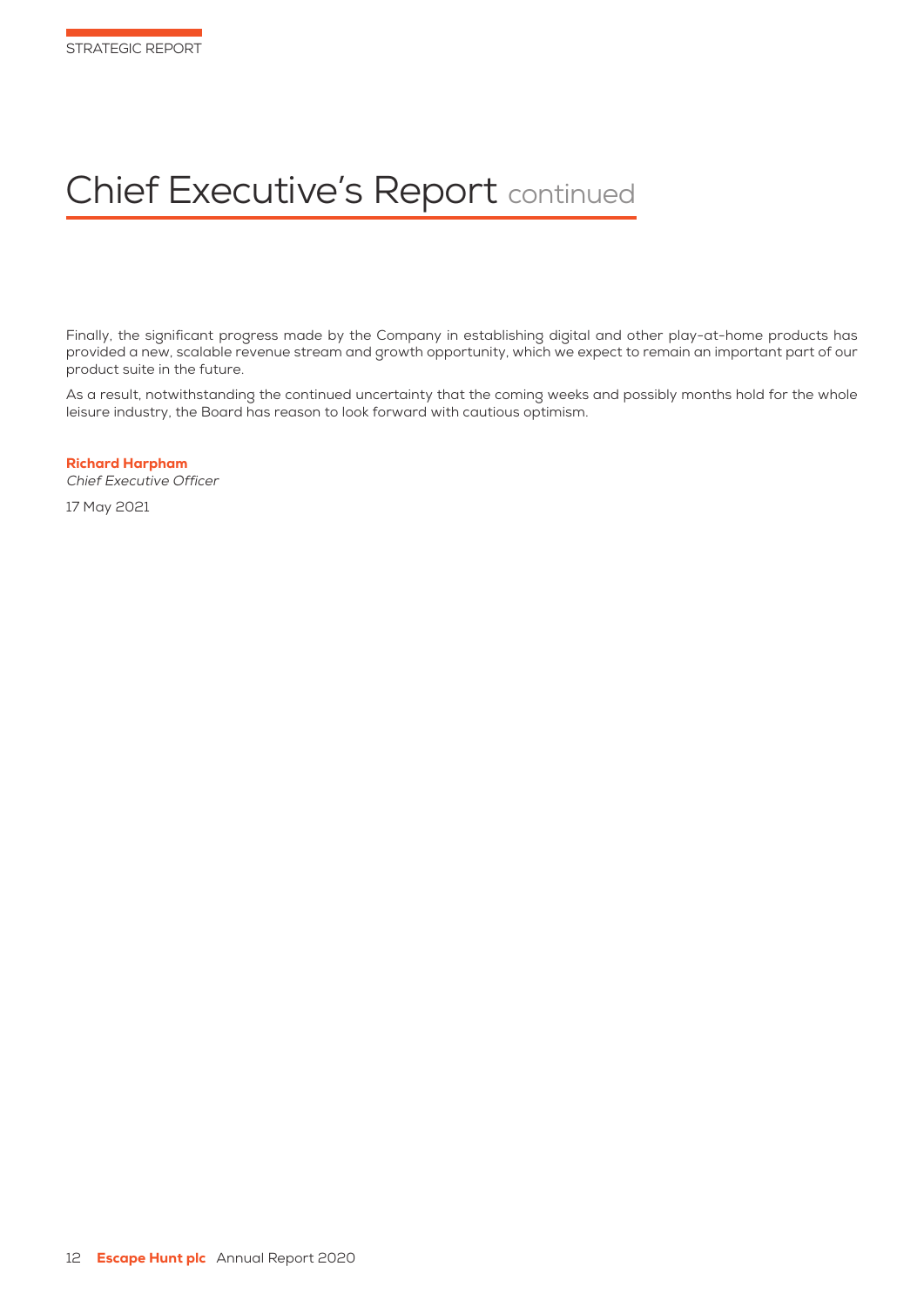# Financial Review

# Group Results

# Revenue

Group revenue fell by 46% to £2.7m from £4.9m as a result of the impact of COVID-19 on both our owner-operated estate and the franchise network.

|                                            | Year<br>ended<br>31 December<br>2020<br>£'000 | Year<br>ended<br>31 December<br>2019<br>£'000 | Increase /<br>(decrease) |
|--------------------------------------------|-----------------------------------------------|-----------------------------------------------|--------------------------|
| New site upfront location exclusivity fees | 122                                           | 138                                           | (12%)                    |
| Support and administrative fees            | 146                                           | 221                                           | (34%)                    |
| Franchise revenues                         | 309                                           | 717                                           | (57%)                    |
| Owned branch revenues                      | 2,070                                         | 3,832                                         | (46%)                    |
| Other                                      | 11                                            |                                               | 57%                      |
|                                            | 2,658                                         | 4.915                                         | (46%)                    |

Owner-operated revenues included £230k from digital and remote play propositions launched during the year and, in aggregate, constituted 78% of revenue (2019: 78%).

Within the franchise business, recognition of upfront location exclusivity fees fell modestly, largely as a result of the termination of a small number of contracts in 2019 which led to the accelerated recognition of upfront fees in 2019, but revenue recognised from this source was in line with 2018. Fees linked to franchise revenues were down 57% compared to the prior year, reflecting the significant impact of COVID-19 on our network. We estimate that our franchise network lost 40% of available days during the year due to full closures, whilst a further 42% of trading days in the year were impacted by COVID-19 related restrictions imposed in different parts of the world between March and December 2020.

# Gross profit

Cost of sales includes the variable labour cost at sites and other direct cost of sales, but not fixed salaries of site staff, whose costs are included as administration costs. The Board believes this categorisation best reflects the underlying performance at sites and provides a more useful measure of the business.

Gross margin rose from 67% in 2019 to 70% in 2020. The primary driver of this improvement was the flexible furlough scheme which was operating when sites were open, which afforded more flexibility to manage labour costs than previously. As set out above, we have since made changes to our labour contracts to maintain as much of this flexibility as possible to safeguard the business against future, unexpected revenue fluctuations and to lower the breakeven levels at each site.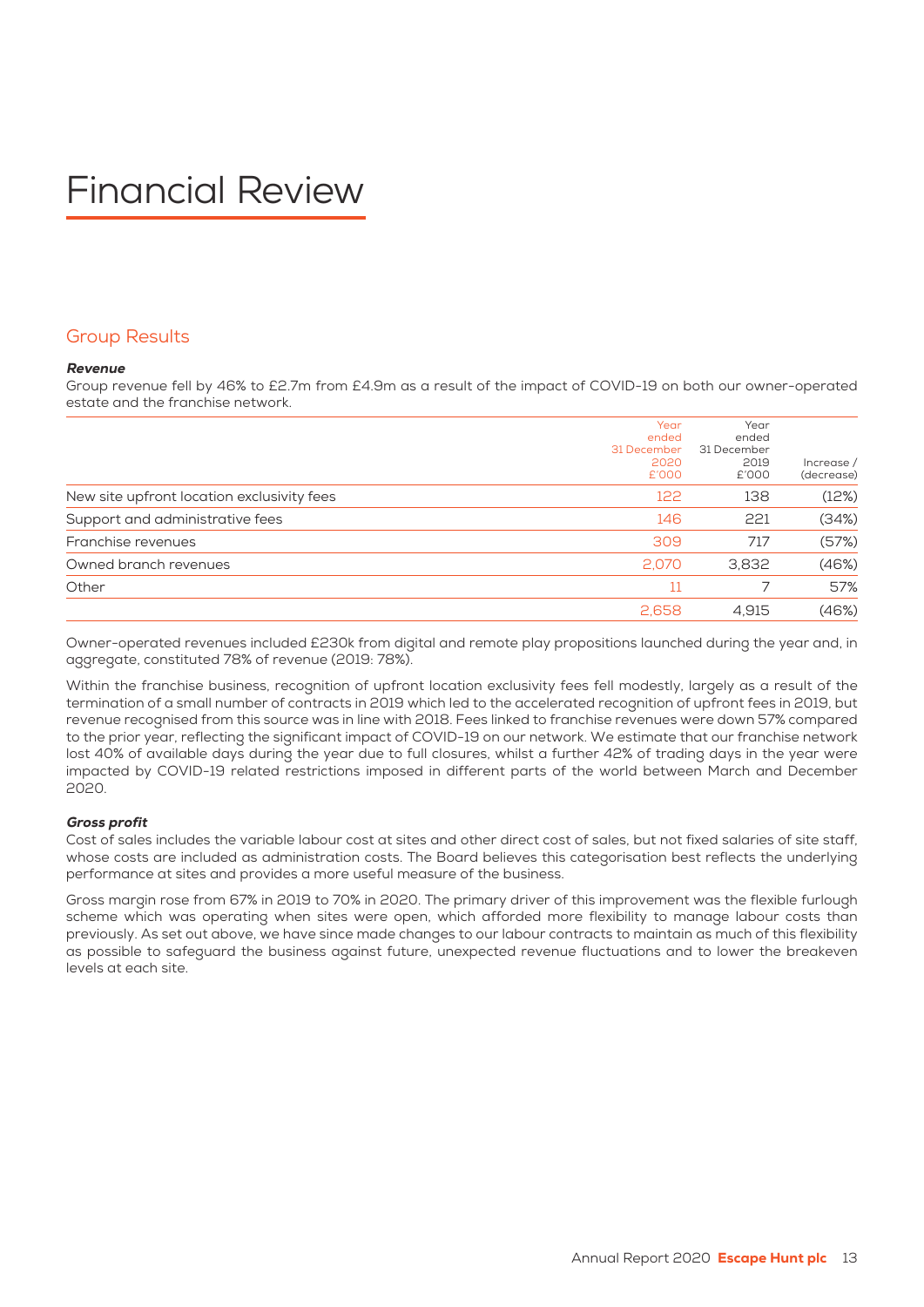# Financial Review continued

# Adjusted EBITDA

Group Adjusted EBITDA loss reduced by 15% from £1.7m to £1.4m and is a key performance measure for the Group. This reduction was achieved notwithstanding the significant adverse impact of COVID-19 on trading. The Adjusted EBITDA result is after recognising the benefit of £135k property-related grant income, £259k of Research and Development claims made under the SME Scheme, and £756k from the Coronavirus Job Retention Scheme ("CJRS"). However, it also includes £187k of pre-opening losses relating to new sites in Norwich, Basingstoke, Cheltenham and Watford and bad debt provisions relating to historic franchise fees of £105k. Whilst some of this pre-dates the onset of the Coronavirus pandemic, the financial strain placed on the underlying franchisees as a result of the pandemic has meant it has become significantly less likely that we will be able to recover the full amounts. A reconciliation between statutory operating loss and Adjusted EBITDA is shown below.

|                                               | 2020<br>£'000 | 2019<br>£'000 | Increase /<br>(decrease)<br>£'000 |
|-----------------------------------------------|---------------|---------------|-----------------------------------|
| Owner-operated EBITDA - Site level            | 446           | 976           | (530)                             |
| Centrally incurred overheads                  | (69)          | (99)          | 30                                |
| Other income                                  | 186           |               | 186                               |
| Owner-operated EBITDA after central overheads | 563           | 877           | (314)                             |
| Franchise EBITDA after central overheads      | 297           | 361           | (64)                              |
| Unallocated central costs                     | (2,305)       | (2.945)       | 640                               |
| <b>Adjusted Group EBITDA</b>                  | (1,445)       | (1,707)       | 262                               |

# Operating loss

Group operating loss increased by 7.5% to £6.4m (2019: £5.9m). The extraordinary circumstances brought about by COVID-19 in 2020 means that there are several significant items in the 2020 result which might be considered one-off and it is therefore difficult to draw a meaningful comparison from underlying performance alone. COVIDrelated property grants of £135k and the CJRS benefit of £756k were received and offset a proportion of property and employment costs incurred whilst sites were closed. At total of £259k of R&D claims made under the SME Scheme in respect of 2018 have been recognised, whilst the result also includes a £300k provision against a loan to a franchisee which is doubtful as the franchisee is expecting to be evicted from its most profitable site. Further provisions of £105k have been made against other franchisee balances due to their impaired financial position.

|                                      | 2020    | 2019    |
|--------------------------------------|---------|---------|
|                                      | £'000   | £'000   |
| Operating loss                       | (6,367) | (5,932) |
| Amortisation of intangibles          | 2,299   | 2,124   |
| Depreciation                         | 1,819   | 1,733   |
| Rent concessions recognised          | (22)    |         |
| Depreciation of right of use assets  | 380     | 347     |
| Loss on disposal of assets           | 30      |         |
| Branch closure costs                 | 52      |         |
| Provision against loan to franchisee | 300     |         |
| Exceptional professional fees        | 35      | 7       |
| Foreign currency losses              |         |         |
| Share-based payment expense          | 29      | 12      |
| <b>Adjusted Group EBITDA</b>         | (1,445) | (1,707) |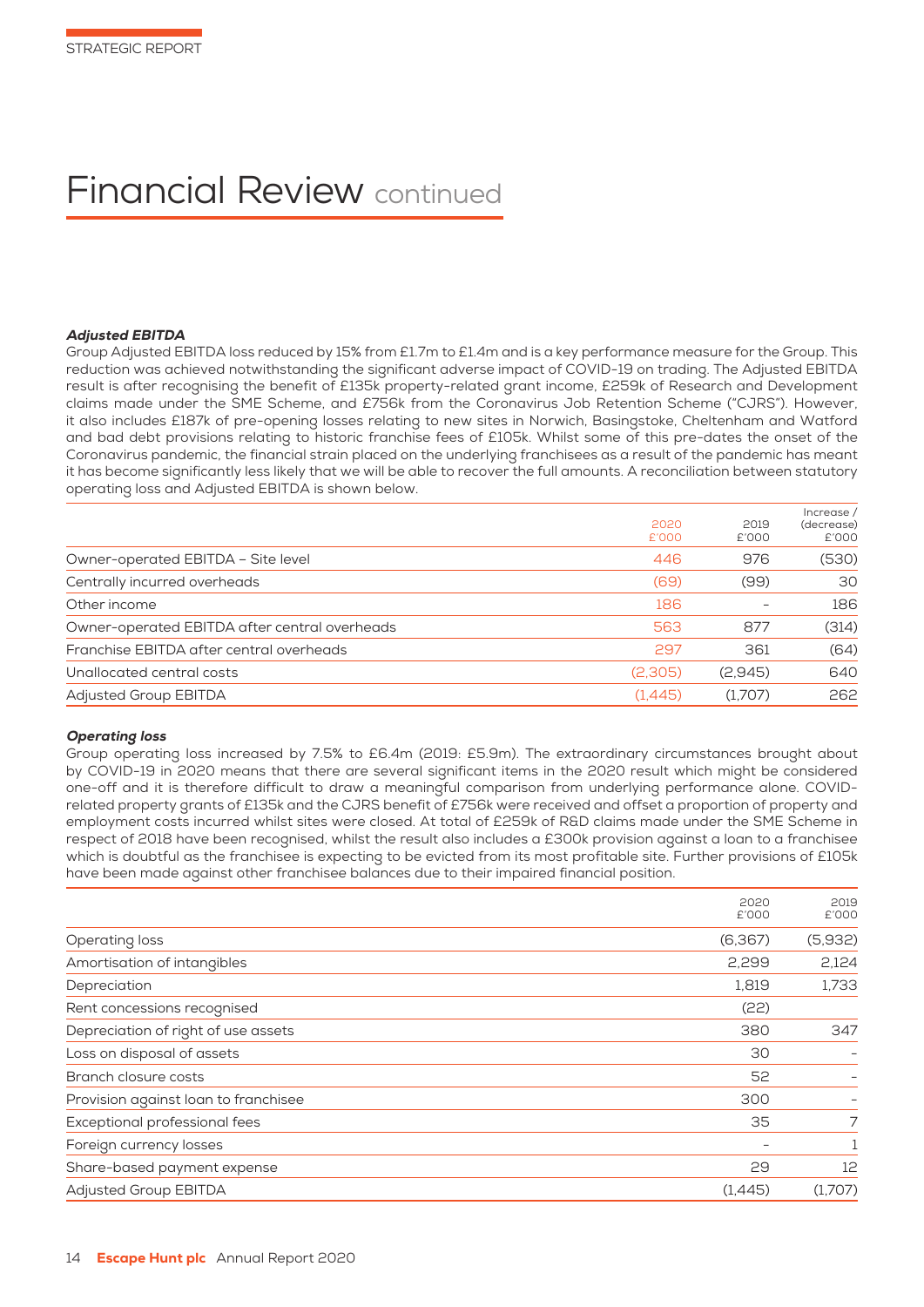# Owner-Operated sites

Three new sites were opened during 2020, whilst a further site had been scheduled to open before the year end, but was unable to do so due to Coronavirus restrictions. These new sites contributed £72k to revenue, whilst incurring a total of £186k costs before they were open. In addition, an existing franchise site in Dubai was acquired, has become an owner managed site and is included in the owner-operated result for three months, contributing £57k to revenue. Digital and other remote-play products are also included in the owner-operated site revenue and contributed £230k to the segment revenue. As mentioned above, revenue from our owner-operated sites fell to £2.1m from £3.8m in 2019.

Site level EBITDA fell 55% to £446k from £976k in 2019, driven by the COVID-19 restrictions and closures, but also impacted by a number of one-off items as described above. Total site labour as a percentage of total sales is, under normal circumstances, a key performance indicator. Although nominally the ratio was 41.7% for the year, a further improvement on 2019, it is not considered meaningful in the context of irregular sales and the operation of the flexible operation of the CJRS. Whilst the costs were controlled, the ratio is not meaningful in comparison to 2019.

# Franchise estate

Revenue from our franchise estate fell 46% to £577k. We were able to reduce the costs directly associated with managing our franchise estate such that adjusted EBITDA from our franchise estate fell only 18% to £297k from £361k in 2019. Following the acquisition in the year and some further rationalisation of our franchise estate, the number of active franchisees at the end of the year was 35 which compares to 40 at the end of 2019. Since the year end, a further two sites have been acquired and will form part or our owner-operated estate, and there have been further rationalisations driven by the pandemic. The number of active franchisees at the date of this report is 29.

# Central overheads

In March 2020, the Company took immediate action to reduce overheads and defer capital expenditure to preserve cash as the UK went into its first national lockdown. We were able to maintain many of the cost savings implemented during the first lockdown such that the centrally incurred overhead costs, including costs allocated to the owner-operated and franchise segments, reduced to £2.8m from £3.9m in 2019. Whilst we expect to retain some of the benefit of the cost savings on an ongoing basis, the savings include £56k from CJRS grants which will not continue once the scheme ends and other costs will also return as business activity normalises.

# Cashflow and capital expenditure

Cash and cash equivalents at the year-end was £2.7m (2019: £2.2m).

In July 2020, the Company raised £4.0m (net of expenses) through a placing, open offer, share subscription and convertible loan note issue. Hence, total cash used during the year was £3.5m. EBITDA losses absorbed approximately £1.5m whilst working capital movements released £0.6m. We expect this to reduce in future as the benefit of deferred rent and taxes is caught up. Hence the net cash used in operations was restricted to £0.9m.

The total deferred rentals and HMRC payments at the year end which are expected to be caught up in the course of 2021 was £299k.

£2.0m was utilised for capital investment, of which £1.8m was on property plant and equipment, including new games and site fit out, and £0.2m on intangibles, much of it capitalised staff costs. The majority of this expenditure was for the new sites at Norwich, Basingstoke, Cheltenham and Watford, but also including the production of the new Doctor Who game, "A Dalek Awakens" launched in Reading and Birmingham Resorts World in March 2020.

The balance (£0.5m) was property rental which under IFRS 16 is accounted for as repayment of finance leases and interest, together with other sundry items.

Return on capital is a key performance measure for the Company, with each site being commissioned based on an anticipated cash return on investment, payback and net present value generated.

# Key Performance Indicators

The Directors and management have identified the following key performance indicators ('KPIs') that the Company tracks. These will be refined and augmented as the Group's business matures:

- Numbers of owner-operated sites
- Numbers of franchised sites
- Site level revenue and like-for-like growth
- Site level EBITDA
- Adjusted EBITDA for the Group
- Head office costs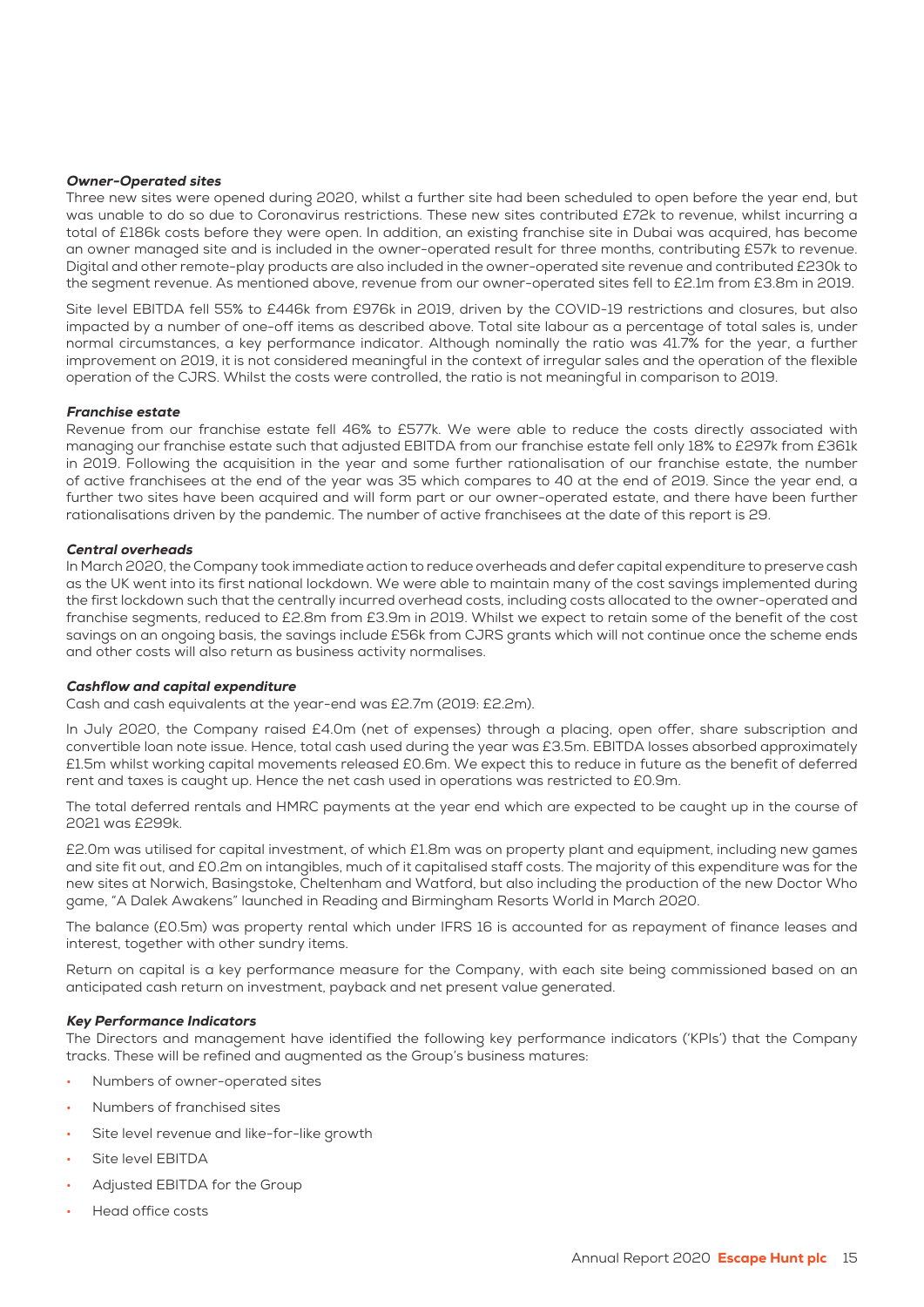# Financial Review continued

The Company monitors performance of the owner-operated sites on a weekly basis. Investment is being made into data management solutions which will provide faster and easier access to management information across sites. The Board also receives monthly updates on the progress on site selection, site openings and weekly as well as monthly information on individual site revenue and site operating costs. Monthly management accounts are also reviewed by the Board which focuses on revenue, site profitability and adjusted EBITDA as the key figures within the management accounts.

Both the number of franchised branches as well as their financial performance are monitored by the management team and assistance is provided to all branches that request it in terms of marketing advice as well as the provision of additional games.

The Group changed its approach in 2018 to issuing new franchises to focus on its Master Franchisees as well as larger, well capitalised businesses which can open large numbers of owner-operated branches. The agreement signed with PCH in the US in September 2019 is the first agreement signed since this new approach. Since then, the Group has brought the master franchises in the Middle East, France and Belgium in-house. The acquisitions have brought these regions closer to the business' core, giving greater control over the future strategic direction. In each of these cases, the core management teams have been retained and provide monthly performance updates to the Group senior leadership team.

The key weekly KPIs by which the UK and owner-operated business is operated are the site revenue, marketing spend and staff costs and consequent ratio of staff costs to revenue. Total revenue is tracked against budget, adjusted for seasonality, number of rooms open and the stage in the site's maturity cycle. Staff costs are measured against target percentages of revenue. The effectiveness of marketing is assessed by observing revenue conversion rates and the impact on web traffic, bookings and revenue from specific marketing campaigns. With effect from January 2021, management of digital marketing will be brought in-house with the requisite skills being developed within the team.

The Company's systems track performance on both a weekly and a monthly basis. These statistics provide an early and reliable indicator of current performance. The profitability of the business is managed primarily via a review of revenue, adjusted EBITDA and margins. Working capital is reviewed by measures of absolute amounts.

Graham Bird Chief Financial Officer 17 May 2021

16 **Escape Hunt plc** Annual Report 2020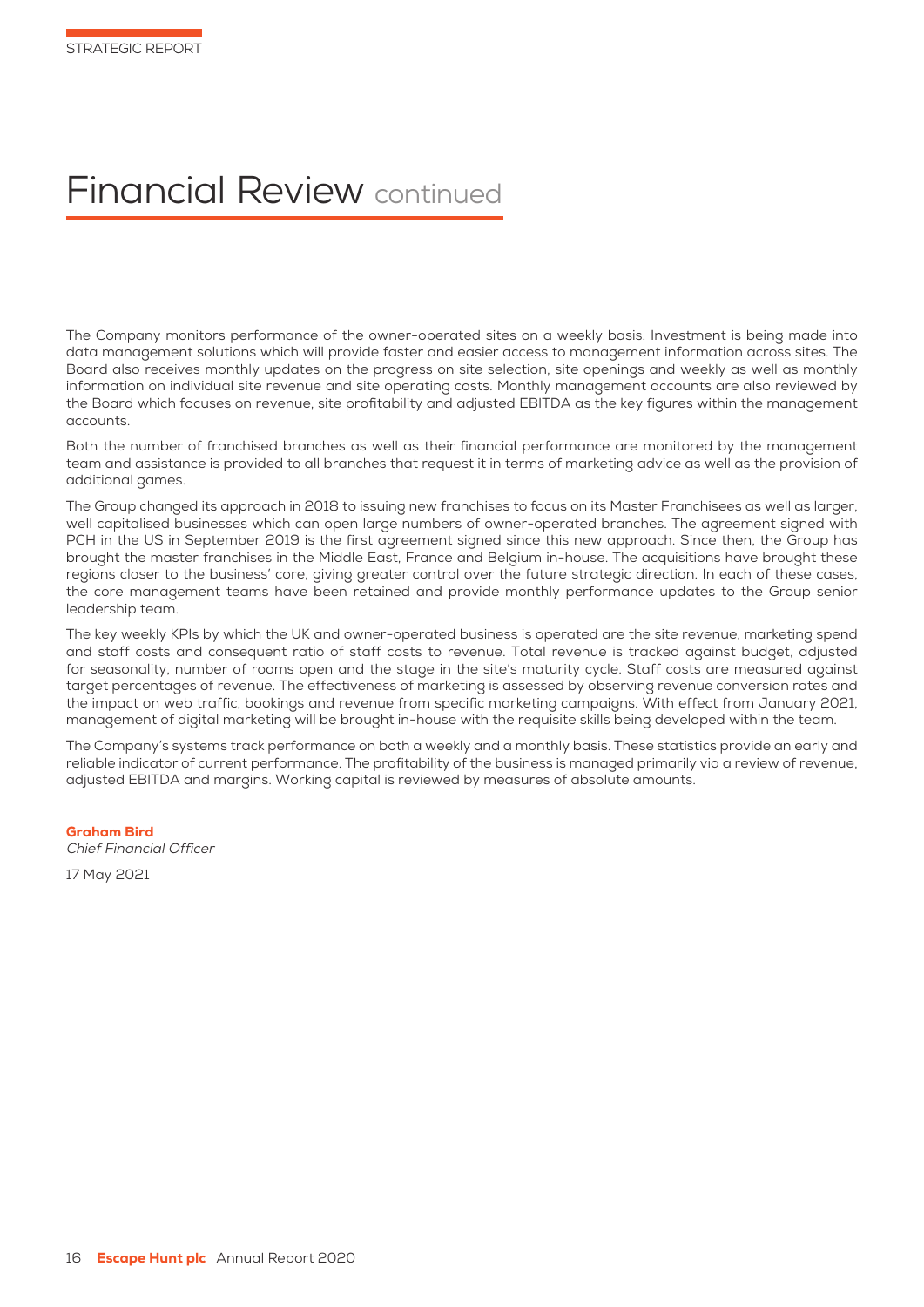# Corporate Responsibility

The Company takes its responsibilities as a corporate citizen seriously. The Board's primary goal is to create shareholder value but in a responsible way which serves all stakeholders.

#### Governance

The Board considers sound governance as a critical component of the Group's success and the highest priority. The Company has an effective and engaged Board, with a strong Non-Executive presence from diverse backgrounds and well-functioning governance committees. Through the Group's compensation policies and variable components of employee remuneration, the Remuneration Committee of the Board seeks to ensure that the Company's values are reinforced in employee behaviour and that effective risk management is promoted.

More information on our corporate governance can be found below.

#### Employees and their development

The Company is dependent upon the qualities and skills of its employees and the commitment of its people plays a major role in the Group's business success. The Company invests in training and developing its staff through internally arranged knowledge sharing events and through external courses.

Employees' performance is aligned to the Group's goals through a performance review process and via incentive programmes. The Group provides employees with information about its activities through regular briefings and other media. The Group operates a number of incentive schemes and a share option scheme operated at the discretion of the Remuneration Committee. An employee share incentive scheme has been put in place and is available to all UK-based employees who have been employed within the Group for at least three months.

#### Diversity and inclusion

The Group does not discriminate on the grounds of age, gender, nationality, ethnic or racial origin, non-job-relateddisability, sexual orientation or marital status. The Group gives due consideration to all applications and provides training and the opportunity for career development wherever possible. The Board does not support discrimination of any form, positive or negative, and all appointments are based solely on merit.

#### Health and Safety

The Group endeavours to ensure that the working environment is safe and healthy and conducive to the wellbeing of employees who are able to balance work and family commitments. The Group has a Health and Safety at Work policy which is reviewed regularly by the Board. The Group is committed to the health and safety of its customers, employees and sub-contractors and others who may be affected by the Group's activities. The Group provides the information, instruction, training and supervision necessary to ensure that employees are able to discharge their duties effectively. The health and safety procedures used by the Group ensure compliance with all applicable legal and regulatory requirements as well as its own internal standards.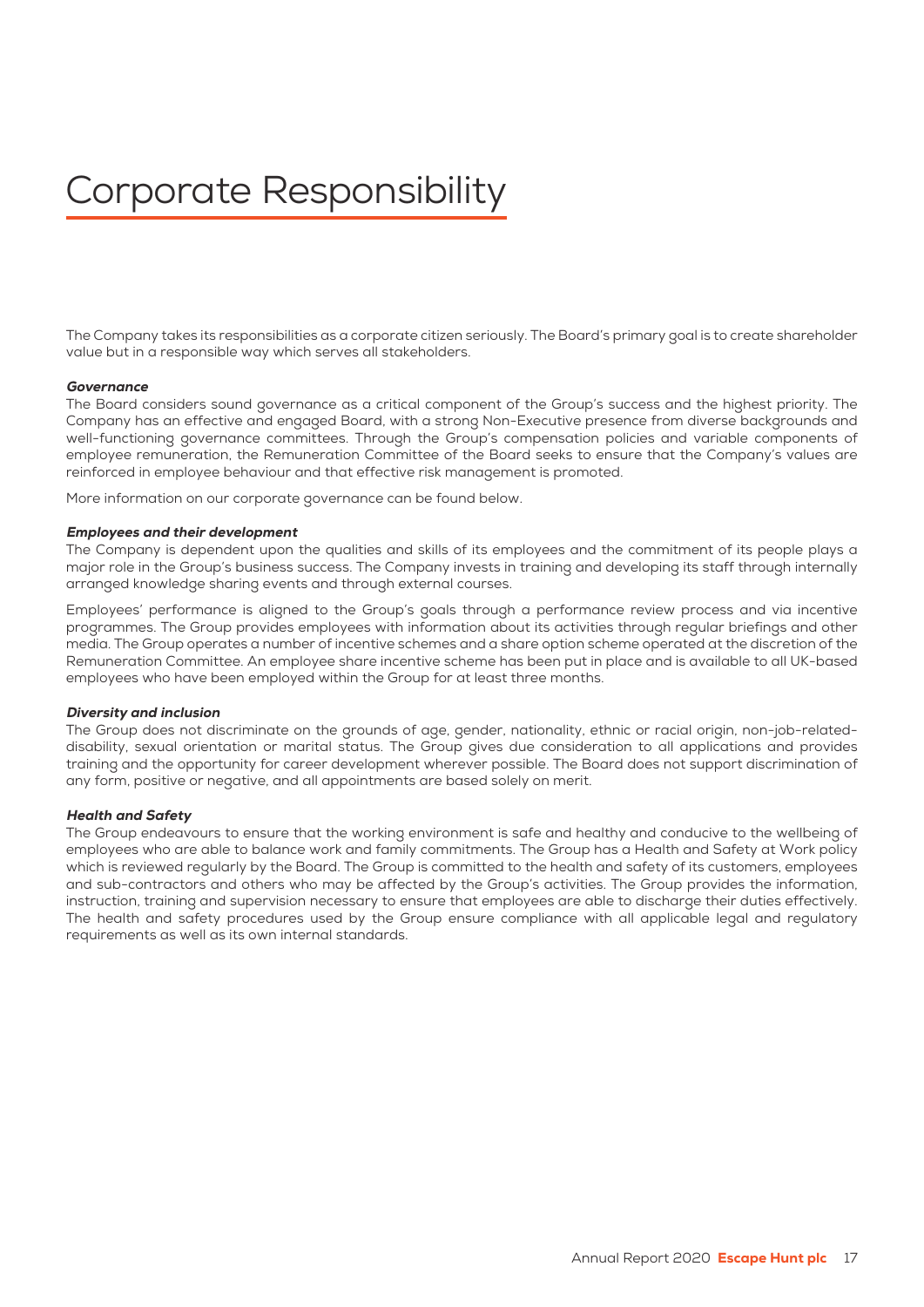# Principal Risks and Uncertainties

The Directors consider that the principal risks and uncertainties facing the Group and a summary of the key measures taken to mitigate those risks are as follows:

# Further outbreak of COVID-19 or other pandemics

The outbreak of the Coronavirus, or COVID-19 has had a dramatic impact on the leisure sector as a whole. Measures introduced by governments around the world to combat the spread of COVID-19 have included temporary closures, the introduction of social distancing rules, rules over the number of people permitted in gatherings, use of face coverings, cleaning protocols, and other measures which have a direct impact on the operation of sites for both owned and operated sites and franchisee sites. Whilst in most jurisdictions, there is now a pathway towards lifting the most strenuous measures, there can be no certainty that previous restrictions will not be re-imposed or new restrictions introduced in the UK or in any of the territories where franchisees operate, including full closure. The re-imposition of such measures, or new measures could have a materially adverse impact on the Group's ability to operate and could result in the business model becoming unviable or forcing closure.

Since the UK Government's initial imposition of COVID-19 restrictions in March 2020, the Company has able to benefit from UK Government support through the Job Retention Scheme, the reduction of business rates, and through grants introduced directly as a result of COVID-19. Without this support, the Group would have had to make much more severe decisions regarding staffing and costs and may not have been in a position to re-open without incurring significant additional costs. The Job Retention Scheme has been extended on several occasions and is currently expected to be phased out by the end of September 2021 whilst the business rates holiday has been extended until June 2021. There can be no certainty that either of these schemes, or any other support measures provided by the UK or other governments in other jurisdictions, would be re-introduced in the event of a subsequent outbreak of COVID-19 or any other pandemic. The company has taken action to implement more flexible employment contracts and, where possible, more flexible leases to reduce the breakeven point at sites, as well as launching new revenue streams which are not dependent on sites being open. These actions will serve to mitigate some of the impact of a future outbreak.

# Slow or protracted recovery from COVID-19

The directors have considered the event of a slow and protracted recovery from COVID-19 and have a secondary business plan which would be activated in event this were necessary. This business plan shows no further openings beyond those currently in build and also the need to achieve certain costs savings to reduce the scale and costs of the head office function to the reduced levels of growth. The inability to fund the same number of owner-operated new openings would lead to an increased focus on the franchise business.

In assessing going concern the Directors have considered this secondary business plan and evaluated their ability to generate the cost savings required and the resilience of the forecasts to possible changes in future results, noting risks as described below. In this scenario the Directors consider that the Group has sufficient cash reserves that it reasonably expects to be sufficient to meet its liabilities as they fall due. Accordingly, the Directors consider that the Group has adequate financial resources to continue operating for the next 12 months and that it is therefore appropriate to adopt the going concern basis in preparing the financial statements.

# Continuing impact of COVID-19

It is possible that the pro-longed restrictions on consumers and corporates imposed as a result of COVID-19 might lead to a change in consumer and / or corporate behaviour which could mean that revenue is adversely affected once the COVID-19 restrictions are lifted. The Group has developed a number of play-at-home and remote play products aimed particularly at the corporate market which should offset the impact of any such change. Furthermore, the Group has made changes to certain standard terms of employment which provide for greater flexibility and will enable sites to operate at lower breakeven points.

It is also possible that, as a result of COVID-19, new regulations are brought in which impact the density at which sites can operate or which require additional capital expenditure. Such regulations could have an adverse impact on future performance. The company has implemented processes and procedures which enable the sites to operate at lower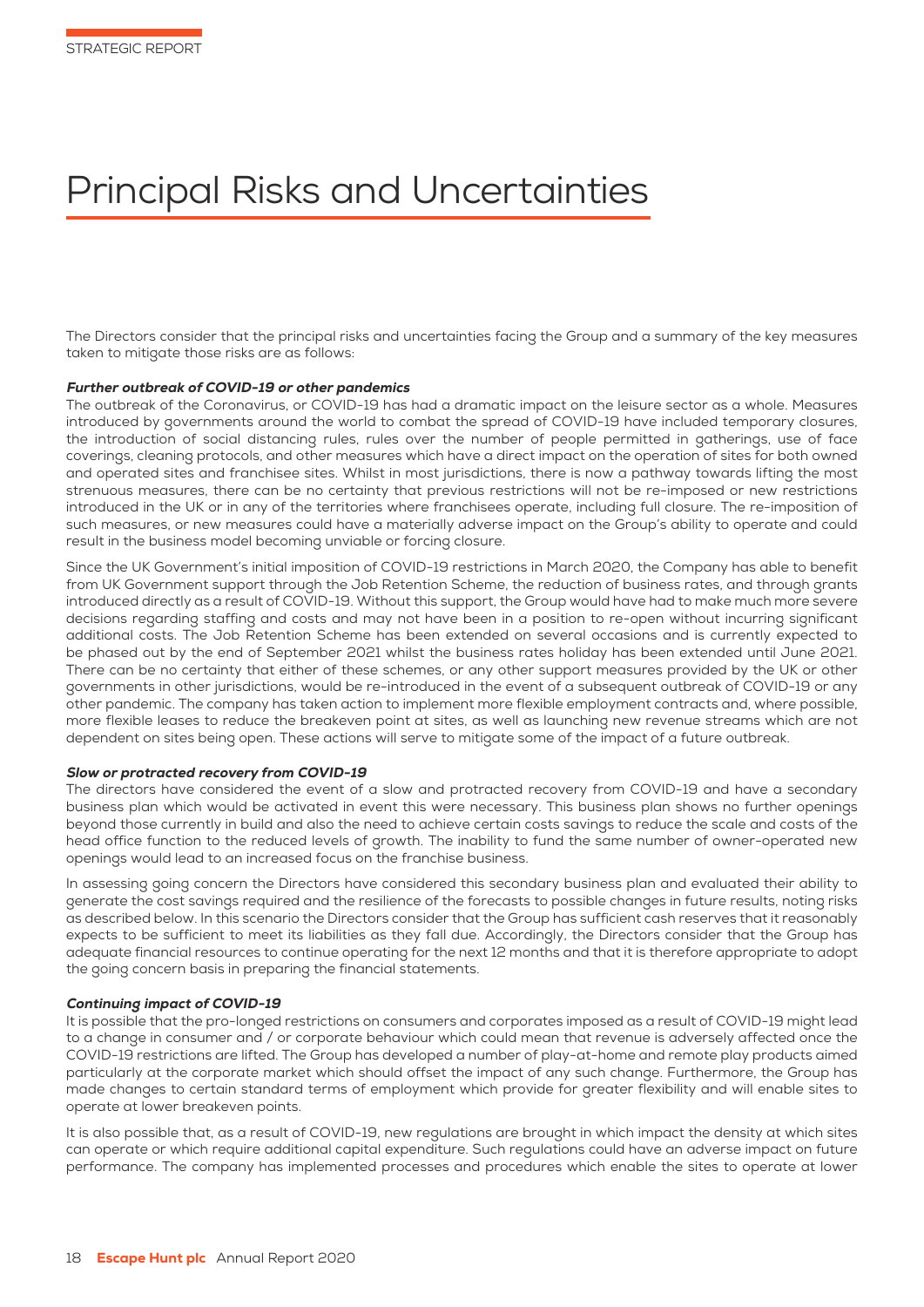densities if necessary. These actions will therefore serve to mitigate the impact of such regulatory changes if they were to be implemented.

# Economic risks

The impact of the COVID-19 pandemic has been widely felt and all major global economies in which the group operates have experienced a significant contraction in 2020. Whilst it is widely expected that economies will bounce back, it is possible that the downturn develops into a broader consumer recession which might adversely impact consumer discretionary spending. The Group's activities are exposed directly to discretionary spend, and as a result, a consumer recession would be expected to have an adverse impact on performance.

# Financial risks

The effective management of its financial exposures is central to preserving the Company and Group's profitability. The Group is exposed to financial market risks and may be impacted negatively by fluctuations in foreign exchange rates, which may create volatility in the Group's results to the extent that they are not effectively hedged. The Group does not hedge its foreign exchange rate exposures.

The Group's finance team provides support to management to ensure accurate financial reporting and tracking of business performance. Reporting on financial performance is provided on a monthly basis to senior management and the Board. Weekly reports were introduced in 2018 ahead of site openings to provide management with performance figures from the sites.

The Group has invested in the improvement of its systems and processes in order to ensure sound financial management and reporting during the year.

# Roll-out of owner-operated sites

The Escape Hunt Group has opened a number of owner-operated sites which offer the Group growth opportunities. The Group plans to open more sites and was in negotiations with a number of landlords at the end of the year. However, there is no guarantee that the Escape Hunt Group will be able to locate or secure a sufficient number of appropriate sites to meet its growth and financial targets. As announced previously, obtaining sites, together with appropriate planning permissions and completing legal documentation impacted the roll-out pace in 2018 and 2019 and with the consequent impact on revenues and profits. It is also possible each site may take some time from its opening date to reach profitable operating levels due to inefficiencies typically associated with new sites, including lack of awareness, competition, the need to hire and train sufficient staff and other factors. The Group has worked to reduce this risk through strong staff recruitment and training processes and investment in marketing activities.

In addition, the opening of the first eight sites was capital intensive. However, the most recent sites have been developed more efficiently. In addition, the Board believes that the real estate market for signing new leases is generally moving in tenants' favour, particularly since COVID-19. As such, the Directors believe that the future return profile for new sites will be stronger than what has been delivered on the original sites to date. However, there is no guarantee that this will be the case.

The ability of the Company to fund the capital expenditure is dependent on access to funding in the form of equity or debt. Whilst the Company has been able to raise £4.0m (after expenses) in July through a placing, share subscription, convertible loan note and an open offer, and a further £1.3m (after expenses) in January 2021, there is no certainty that the amount of money raised will be sufficient to fund the company's plans or that the company will be able to access further funding in future. However, the directors believe that the network of owner-managed sites in the Group portfolio is now sufficient to support a profitable and cash generative business in future, provided activity levels return in both the owner-operated portfolio and the Group's franchise operations.

# Franchise estate

Revenue from the franchise estate currently accounts for a material proportion of revenue and operating cashflow for The Escape Hunt Group. A number of the franchisees have been materially adversely affected by COVID-19 in their respective jurisdictions, placing them under significant financial pressure. In a number of cases, franchisees have fallen behind on their financial obligations to Escape Hunt. Whilst Escape Hunt has been working with the franchise network to support them during this unprecedented period, the Group is not in a position to be able to provide financial support to the network and there can be no certainty that all the franchisees will fully recover. This could have an adverse impact on future performance and results.

While the Escape Hunt Group currently plans to continue to open new franchise sites around the world, it is more likely that franchise agreements going forwards would be focussed towards fewer agreements requiring a larger number of sites to be opened in a particular territory. These potential partners include those who already operate other leisure facilities but there is no guarantee that these will come to fruition. The Company cannot guarantee that the Escape Hunt Group will be able to achieve its franchise expansion goals or that the new sites will generate the expected levels of revenue and therefore revenue share. This may adversely impact on the Group's ability to increase turnover.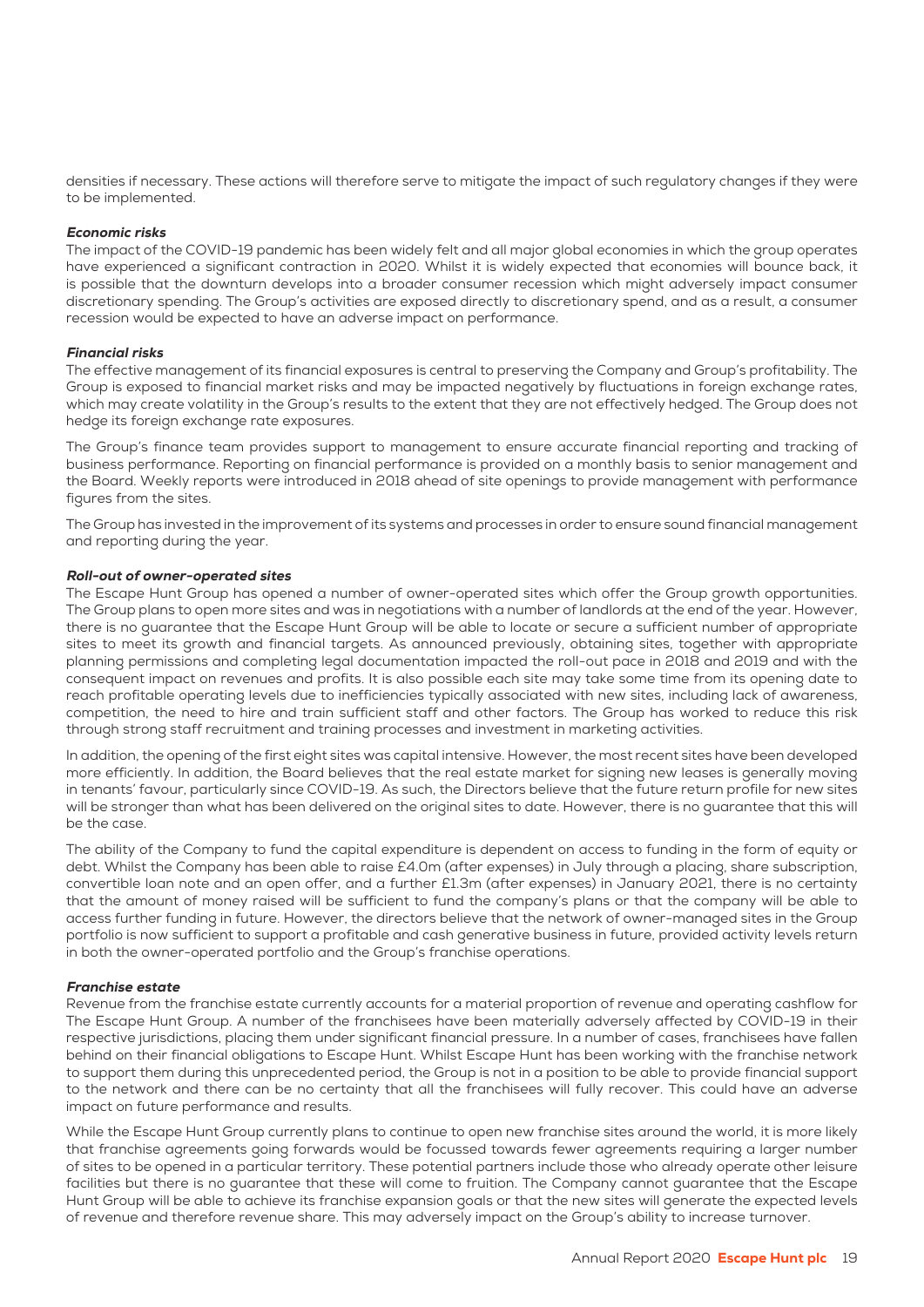# Principal Risks and Uncertainties continued

# The escape game market has low barriers to entry therefore the threat of new entrants is high

A single site or a small number of sites offering an escape game experience would be relatively simple for a new entrant to establish. The barriers to entry for such competition at that level is relatively low and there is a risk that such entrants could dilute the market place or adversely impact the consumer's perception of escape game experiences in the event that the quality of experience offered by these new entrants was poor or at worst, attracted negative publicity related to the health and safety of participants in escape room games or poor customer reviews which adversely affect the perception of the industry. The escape game experience market is in its infancy and consumer perceptions may be more easily influenced by a poor quality offering or negative publicity due to their limited experience which in turn could negatively impact on the perception of the Group's business and could adversely affect profitability and results of operations.

However, the Group's strategy is to develop an international quality escape room experience and the Directors believe the barriers to entry for new global entrants adopting the same strategy are higher than a single-site opening due to the complexities of designing games and managing them across international operations. However, there is a risk that established corporations in the leisure market, who may have the capital and resources to compete with the Group's business, may wish to enter the escape room market.

# The market is immature and therefore forecast growth and application of regulation is unpredictable

The market for escape game experiences is immature and growth will be characterised by changes in consumer needs and expectations, continued evolution in technology and increased competition. If the Group fails to develop new offerings or modify or improve existing offerings in a timely and cost-effective manner in response to these changes in technology, consumer demands and expectations, competition or product introductions, the Group's business, results of operations and financial condition may be adversely affected.

Changing trends could impact on the Group's revenues and profits as well as the Group's goodwill. Whilst the Directors believe that the Group's own game designs have longevity and, therefore the potential to deliver substantial growth in sales, there can be no guarantee that they will evolve to fulfil this potential. The Group will also need to innovate and create new escape room experiences which are market leading. This applies to not just the number of new experiences which are created but the quality and reflection of consumer tastes in the experiences. If the Group fails to anticipate, identify or react swiftly enough to trends in consumer preferences then this could result in lower sales, margins and profits for the Group.

# The Group's owner-operated sites are leased. Increases in rental payments or the early termination of any of the Group's leases, or the failure to renew or extend the terms of any of the Group's leases could adversely affect the Group's profitability

The Group's operating performance depends in part on its ability to secure and retain leases in desired locations at rents it believes to be reasonable. The leases for the Group's new owner-operated sites may generally require that their annual rent be reviewed on a periodic basis and which may be on an "upwards-only" basis. The annual rent for the premises then becomes the greater of such open market rental value and the previous contractually agreed rent. As a result, the Group may be unable to predict or control the amount of any future increases in its rental costs arising from the review of rents it pays for its sites and would be unable to benefit from any decline in the open market rental value of its sites. Any substantial increase in the business rates or rent paid by the Group on its owner-operated sites or the early termination of any of its leases could adversely affect the Group's business, financial and other conditions, profitability and results of operations. However, the Group believes that the sustained pressure on the high street, exacerbated by COVID-19 could decrease overall future lease costs as prices may be reducing as a result of changes in the retail environment, notably as a result of the failure of a number of large format stores such as Debenhams and **BHS**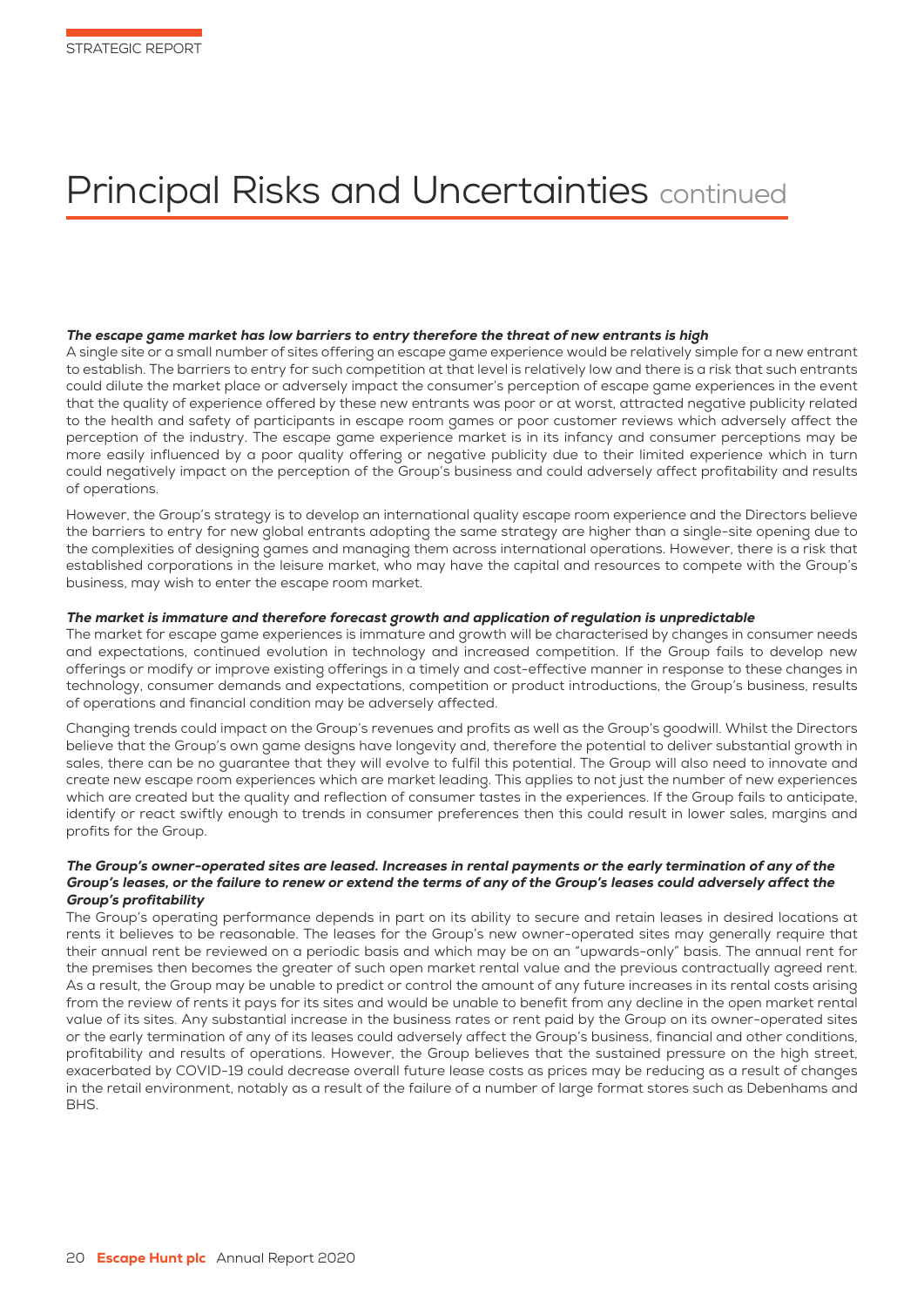The Group analyses the suitability of all new sites prior to opening, however this is not a guarantee that any new site will be a success. If a site is not successful, the Group may need to cease its operations on that site and seek to assign or sub-let the premises. However, suitable tenants may not be found and any lease may have restrictions on assignment or subletting which may mean that this is either prevented or delayed. A failure to find tenants and/or a prohibition or delay in assigning or sub-letting unsuccessful sites would result in the Group paying rent and satisfying the tenant's obligations under the lease of a site which is not operational and with total rental costs being higher than necessary.

# The Group works closely with a number of key suppliers. Termination of any of these key relationships could adversely affect performance in the short term

The Group has invested significant time and resource into relationships with a number of key suppliers, notably those involved in the production, delivery and installation of Escape Games as well as the technology used to run the games. Whilst the Group owns the intellectual property related to the games and these relationships can be replaced, the replacement of a key supplier could take time and could adversely affect the pace and cost at which the Group is able to execute its growth plans in the short term. It could also adversely impact the short term ongoing maintenance cost of existing games where the key supplier has been involved.

# Performance of franchisees

The Group depends, in large part, on the Escape Hunt brand. The vast majority of sites are today owned and operated by franchisees who are responsible for delivering the high standards of the Escape Hunt brand to consumers. Whilst franchisees are required to operate within the Group's standards for site operation, they are given a degree of autonomy to ensure they operate in a way that suits their local area. The Escape Hunt Group provides that franchisees must adhere to quality, safety and image regulations that the Escape Hunt Group promotes through the implementation of training and careful monitoring, funded by both the franchisees and the Escape Hunt Group, and through appraisals. Despite these controls and absent a decision to remove such franchisees from its business, the Group may be unable to prevent its franchisees from operating outside of the Group's operational regulations, franchise manual and business model.

The Board has responded to these risks by appointing directors and staff with the appropriate skills and experience and by identifying KPIs that will show how well these risks are being managed. In particular, the franchise agreements have been considerably strengthened for all new franchisees which will enable the Group to exercise greater control over new franchisees. A small franchisee team has now been formed to assist the franchise network with better marketing advice which is expected to raise revenue for both the franchisee and therefore the Group but also strengthen the communication and relationship between the Group and the franchise network.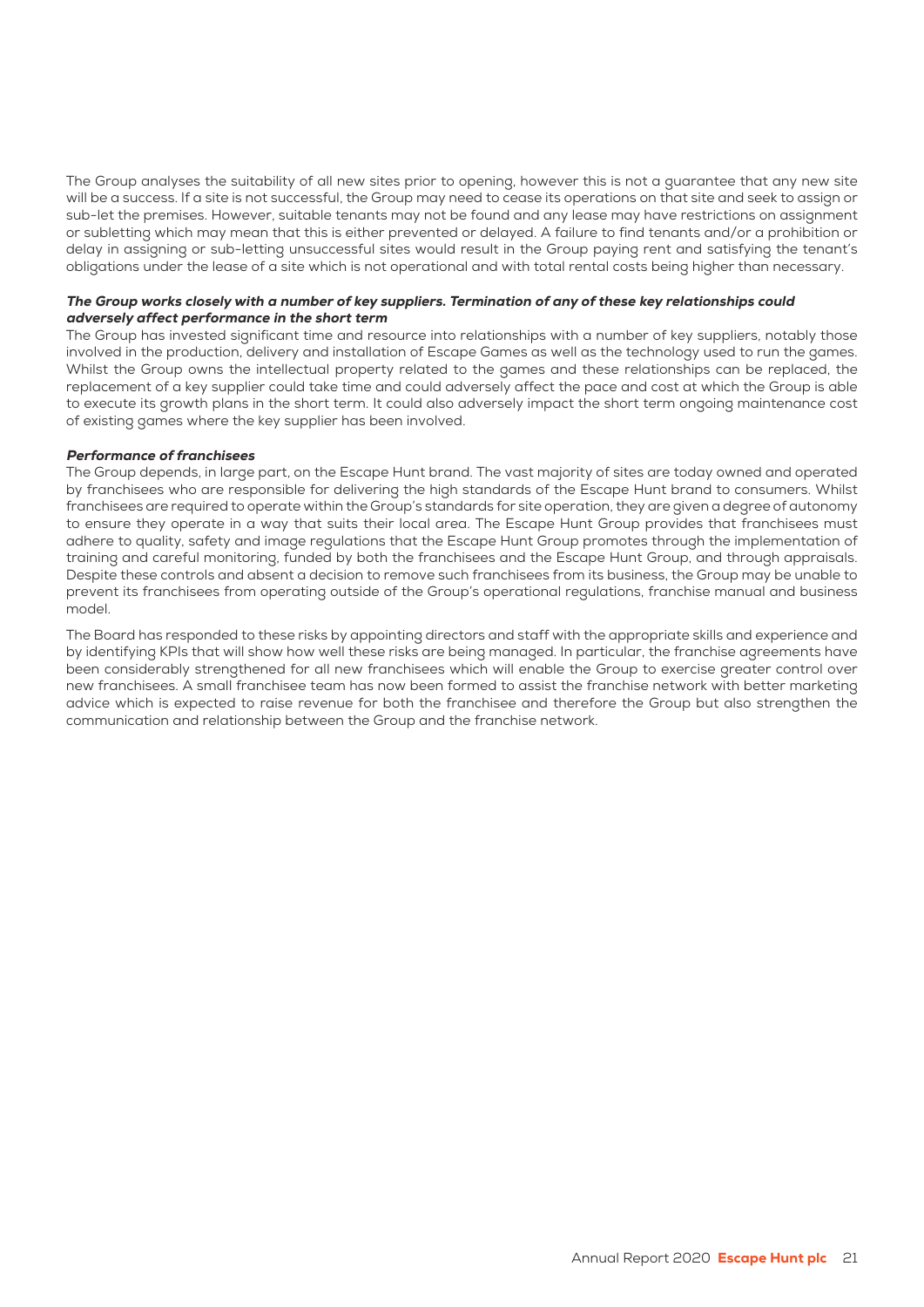# Statement by the Directors in performance of their statutory duties in accordance with s172(1) Companies Act 2006

The Directors of the Group must act in accordance with a set of general duties. These duties are detailed in section 172(1) of the U.K. Companies Act 2006, which is summarised as follows:

'A Director of a Company must act in the way he/she considers, in good faith, would be most likely to promote the success of the Company for the benefit of its members as a whole, and in doing so have regard (amongst other matters) to:

- 1. The likely consequences of any decision in the long term;
- 2. The interests of the Company's employees;
- 3. The need to foster the Company's business relationships with suppliers, customers and others;
- 4. The impact of the Company's operations on the community and the environment;
- 5. The desirability of the Company maintaining a reputation for high standards of business conduct; and
- 6. The need to act fairly as between members of the Company.

The Board considers that it has fulfilled its duties in accordance with section 172(1) of the UK Companies Act 2006 and have acted in a way which is most likely to promote the success of the Group for the benefit of its stakeholders as a whole in the following ways:

#### Long term benefit

Our strategy was designed to have a long-term beneficial impact on the Company and to contribute to its success in delivering an engaging and enjoyable service for customers across the world. The Board's strategy to expand both the owner-operated and franchise estates and to develop new digital and remote play options is aimed at building long term value for shareholders and other stakeholders alike.

#### **Shareholders**

The Board engages regularly with its shareholders and seeks to build a mutual understanding of the objectives of shareholders and those of the Board by discussing long-term strategy, shorter term challenges and issues and to receive feedback. For further information see page 31.

Within the practical constraints of being able to access all shareholders directly, the Board actively seeks to treat all shareholders equally. In June 2020 the Board opted to offer all shareholders the opportunity to participate in the fund raising by making an open offer available to all shareholders.

#### Employees

Escape Hunt is reliant on the quality and performance of its employees and the commitment of its staff plays a crucial role in the success of the business. Staff in sites are given regular training to ensure they are able to fulfil their roles successfully and the Group maintains a regular two-way communication with all staff both centrally and through individual sites to ensure employee matters are identified and addressed.

The safety of our staff is of utmost importance to the Board. As such, the Board implemented a 'work from home' policy for all office based staff on 13th March 2020 in light of the COVID-19 outbreak. In each owner-operated site the board has implemented protocols and standards to safeguard employees who are not able to work from home. The board receives a report on all health and safety issues on a monthly basis.

#### **Customers**

As an experiential leisure business, a primary goal is to delight our customers and provide the best immersive experience we can. TripAdvisor ratings is one of our key internal measures and we continually seek to improve the user journey before, during, and after their experience.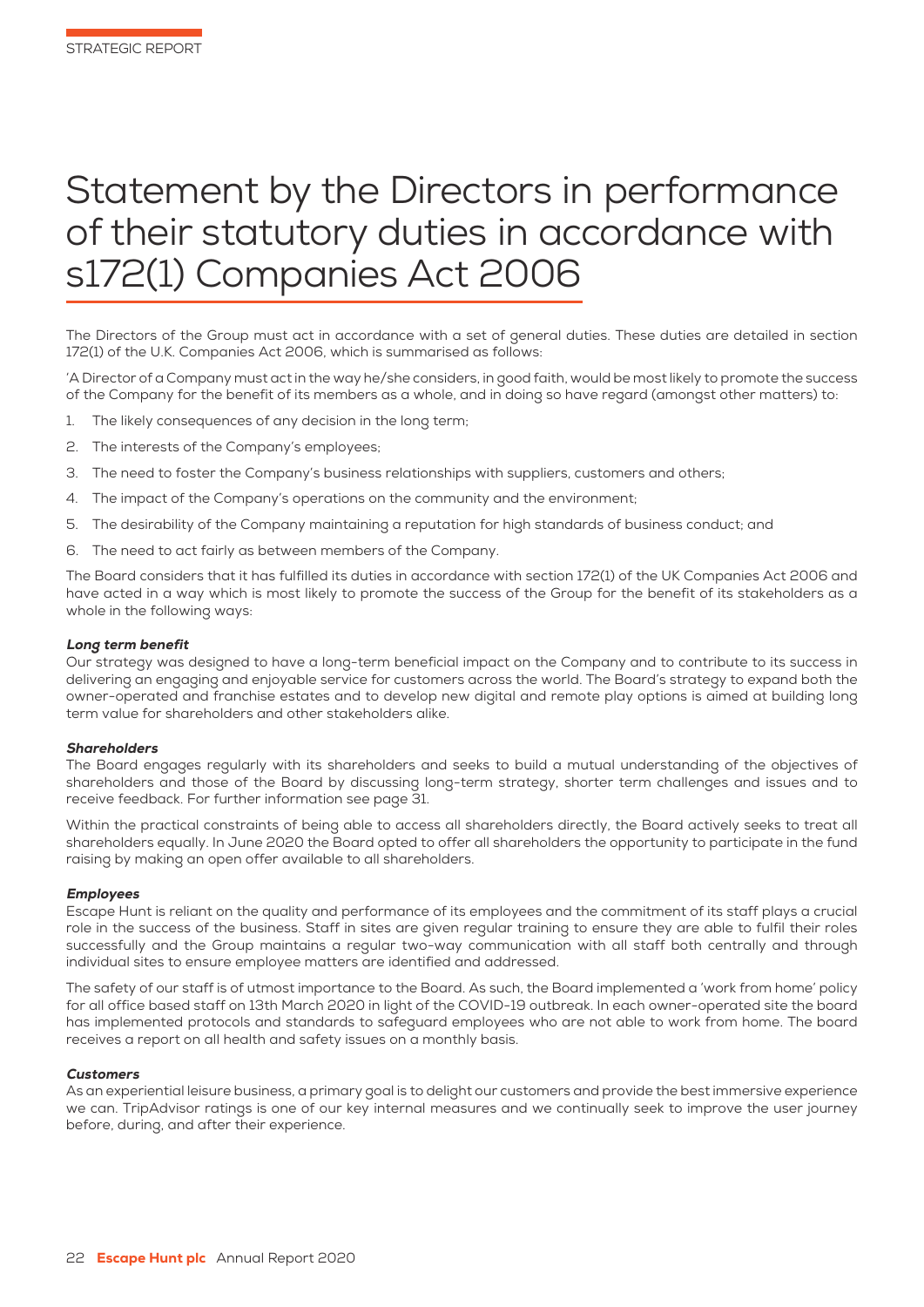# **Suppliers**

The group works closely with a number of suppliers in different disciplines. We aim to promote collaborative engagement and to build long term partnerships with our suppliers with an objective to minimise risk and optimise costs through the full lifecycle of our relationship. We seek to balance this with the need to ensure the company is not overly reliant on any single supplier.

# Community and environment

The Board has overall responsibility for Corporate Social Responsibility ("CSR"). Specific CSR initiatives are promoted by the senior executive management and are communicated to others in the organisation as needed. Initiatives include matters such as recycling and minimising waste, recognition of companies and individuals in the community for whom we have offered discounted or free participation in our games, as well as local community issues and interests such as encouraging furloughed employees to volunteer locally. Many of our employees are actively engaged with charities and other causes for which we will allow the use of company property and facilities.

#### Culture and values

The Board actively seeks to establish and maintain a corporate culture which will attract both future employees, customers and suppliers. The Company promotes honesty, integrity and respect and all employees are expected to operate in an ethical manner in all their dealings, whether internal or external. We do not tolerate behaviour which goes against these values which could cause reputational damage to the business or create ongoing conflict or unnecessary tension internally.

This Strategic Report was approved by the Board on 17 May 2021 and signed by order of the Board by the Chief Executive.

# Richard Harpham

Chief Executive

17 May 2021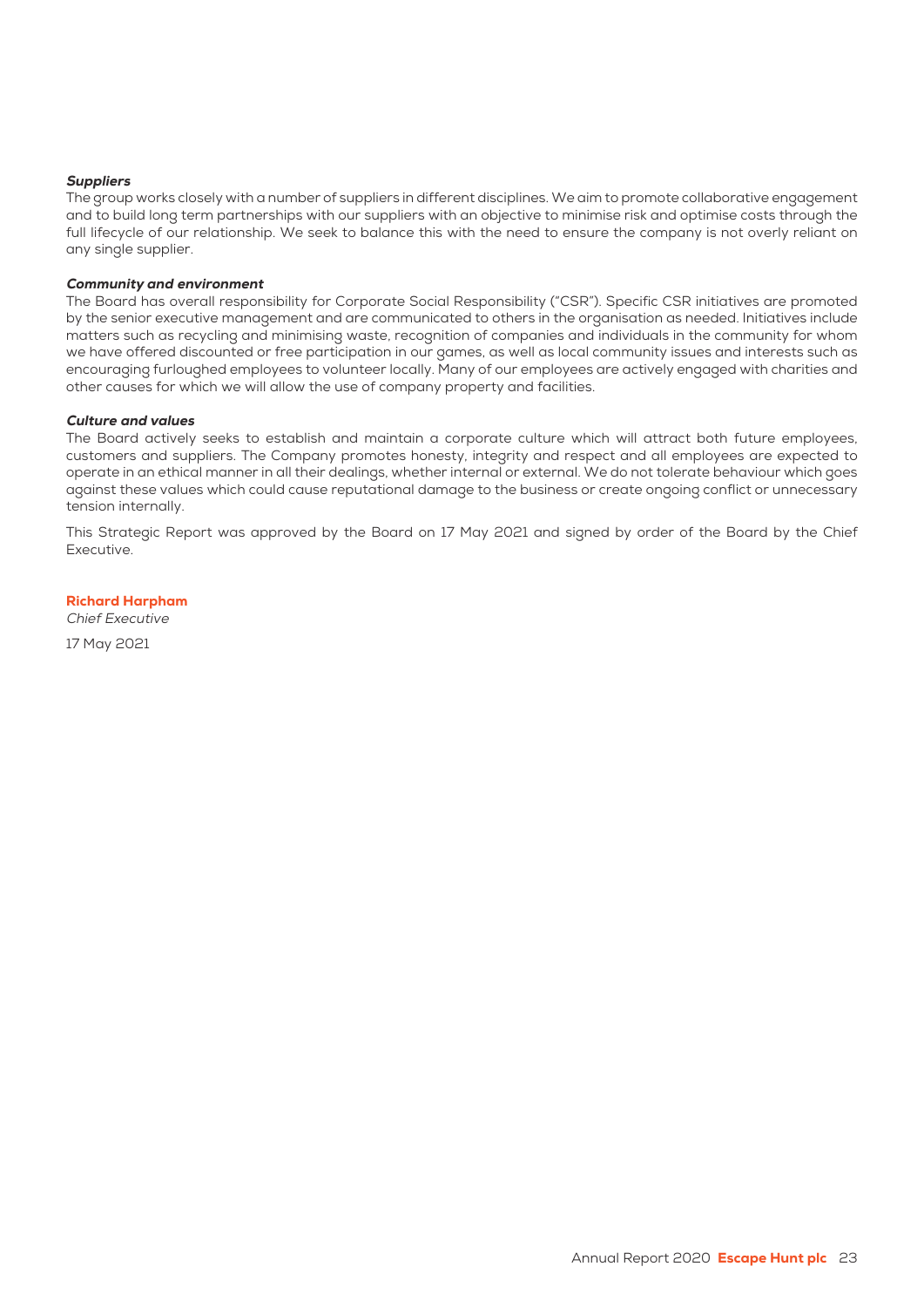# Directors' Report

for the Year ended 31 December 2020

The Directors present their report together with the audited financial statements of the Group for the year ended 31 December 2020.

# Principal activities

The principal activities of the Group are that of operating and developing a network of franchised, licensed and owneroperated branches and offsite "escape the room" type games.

# Cautionary statement

The review of the business and its future development in the Strategic Report has been prepared solely to provide additional information to shareholders to assess the Company's strategies and the potential for these strategies to succeed. It should not be relied on by any other party for any other purpose. The review contains forward looking statements which are made by the Directors in good faith based on information available to them up to the time of the approval of the reports and should be treated with caution due to the inherent uncertainties associated with such statements.

# Results and dividends

The results of the Company are set out in detail in the Financial Statements.

Given the nature of the business and its growth strategy, it is unlikely that the Board will recommend a dividend in the next few years. The Directors believe the Company should improve performance to generate profits to fund the Company's growth strategy over the medium term.

# Business review and future developments

Details of the business activities and developments made during the period can be found in the Strategic Report and in Note 1 to the Financial Statements respectively.

# Disclosure of information to auditor

The Directors who held office at the date of approval of this Directors' report confirm that, so far as they are each aware, there is no relevant audit information of which the Company's auditor is unaware; and each director has taken all the steps that he/ she ought to have taken as a director to make himself/ herself aware of any relevant audit information and to establish that the Company's auditor is aware of that information.

# Financial instruments and risk management

Disclosures regarding financial instruments are provided within Note 31 to the Financial Statements.

# Capital structure and issue of shares

Details of the Company's share capital, together with details of the movements during the period are set out in Note 23 to the Financial Statements. The Company has one class of ordinary share which carries no right to fixed income.

# Post balance sheet events

Since the year end, the extent of ongoing restrictions imposed on the Company's operations by the UK Government and by other governments around the world as a result of the COVID-19 coronavirus, notably as a result of the emergence of new variants, has become clearer. It is evident that the impact of the virus itself and the ongoing restrictions will continue to have a material impact on many economies globally in 2021 and potentially beyond. It has also become clear that the roll-out of vaccination programs internationally, and in the UK in particular, is progressing well and that the UK Government remains confident that restrictions will be able to lifted during the course of 2021.

Given that the Company operated under significant restrictions during 2020 and the continuation of such restrictions into 2021 together with the subsequent lifting thereof was contemplated at the balance sheet date, neither the continuation of restrictions nor the progress on vaccinations is considered to provide more information about conditions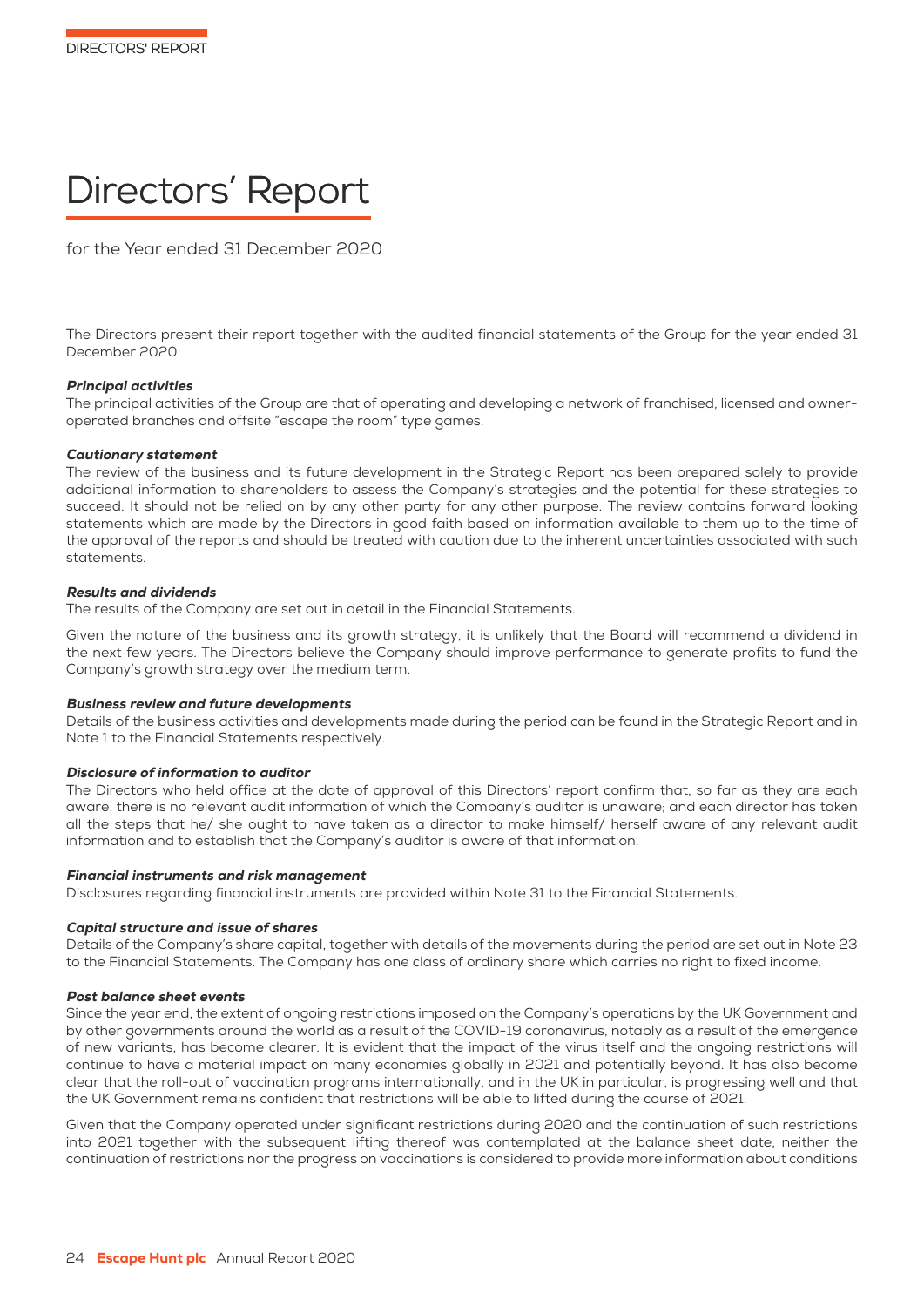that existed as at the balance sheet date. These are considered to be non-adjusting post balance sheet events and so the measurement of assets and liabilities in the accounts have not been adjusted for their potential impact.

On 22 January 2021 the Company announced a placing of 8,036,904 shares at 17.5 pence per share to raise £1.4m before expenses, together with the proposed acquisition of the Company's French and Belgian master franchise partner (the "French Acquisition"). The funds were raised partly to fund the acquisition and partly to provide further working capital to the Group to continue progressing its strategy in view of the continued lockdown measures imposed due to COVID-19. On 28 February 2021, the Company announced that it had exchanged contracts for the French Acquisition and on 9 March 2021 it announced that the conditions for completion of the French Acquisition had been fulfilled.

During the course of February 2021 and March 2021 the Group received payments from HMRC in relation to research and development claims made by the company and certain of its subsidiaries under the SME R&D Scheme in relation to research and development expenditure incurred in 2018. The total amount recognised, net of professional fees incurred in relation to making the claims, was £207k. These amounts have either been received in cash or credited to the relevant subsidiary HMRC accounts. Since the grant related to a claim which was made prior to the year end, the receipt of cash or credit to the account is considered an adjusting post balance sheet event. Consequently, the receipt of the grants has been recognised in the consolidated financial performance and position of the Group as at the reporting date.

In May 2021, the Company entered into a Convertible Loan Note facility with John Story, a Non-Executive director. Under the terms of the facility, John Story has undertaken to subscribe for up to £1m in convertible loan notes, subject to receiving a drawdown notice from the Company.

# Board of Directors

The Directors of the Company who have served during the period and at the date of this report are:

| Director            | Role                               | Date of<br>appointment | Date of resignation Board Committee |     |
|---------------------|------------------------------------|------------------------|-------------------------------------|-----|
| <b>Richard Rose</b> | Independent Non-Executive Chairman | 25/5/2016              |                                     | NAR |
| Richard Harpham     | Chief Executive Officer            | 3/5/2017               |                                     |     |
| Graham Bird         | <b>Chief Financial Officer</b>     | 6/1/2020               |                                     |     |
| Adrian Jones        | Non-Executive Director             | 3/5/2017               | 31/5/2020                           |     |
| Karen Bach          | Independent Non-Executive Director | 3/5/2017               |                                     | NAR |
| John Story          | Non-Executive Director             | 28/9/2020              |                                     |     |

Richard Harpham was first appointed on 25 May 2015 and resigned on 15 June 2016. He was subsequently re-appointed on 3 May 2017.

Board Committee abbreviations are as follows: N = Nomination Committee; A = Audit Committee; R = Remuneration Committee

The Board comprises two executive and three Non-Executive directors.

# Richard Rose, Independent Non-Executive Chairman

Richard has a wealth of experience chairing high profile boards. He has been Chairman of Watchstone Group plc since May 2015 and was previously Chairman of Booker Group plc where he stepped down in July 2015 having served three terms of three years each. In July 2016 Richard retired as Chairman of AO World plc after eight years. Richard is also non-executive Chairman of Currency Fair Ltd, and Innovative Bites Group Ltd.

Richard is a member of the Remuneration Committee, the Audit Committee and the Nomination Committee of the Company.

# Richard Harpham, Chief Executive Officer

Prior to joining Escape Hunt, Richard worked for Harris + Hoole, having been Chief Financial Officer and then Managing Director, responsible for its turnaround. Before this Richard spent over four years at Pret A Manger as Global Head of Strategy. Richard has also held a number of strategic and financial positions at companies including Constellation Brands, Shire Pharmaceuticals and Fujitsu Siemens Computers.

# Graham Bird, Chief Financial Officer

Graham is a chartered accountant, having qualified with Deloitte in London, and has worked in advisory, investment, commercial and financial roles. Prior to joining Escape Hunt, Graham was one of the founding employees at Gresham House plc where, in addition to supporting the growth of Gresham House plc, he was responsible for establishing and managing the successful strategic equity business unit which focuses on both quoted and unquoted equity investments. Before this, Graham spent six years in senior executive roles at PayPoint Plc. He was also head of strategic investment at SVG Investment Managers, having previously been at JPMorgan Cazenove, where he served as a director in the corporate finance department.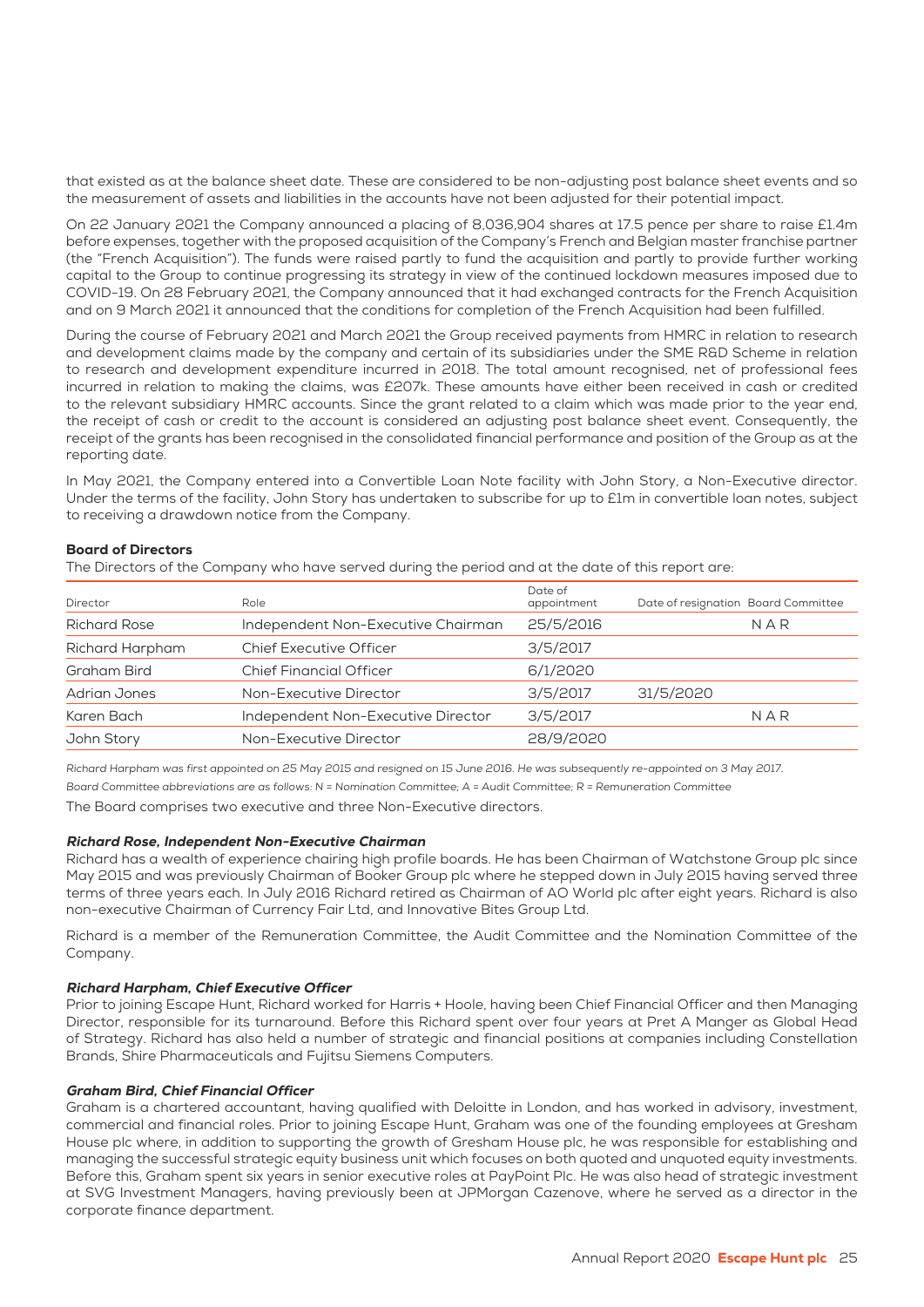# Directors' Report continued

#### Karen Bach, Independent Non-Executive Director

Karen is a non-exec director and chair with strong scale-up, transactional and multi-site expertise. She chooses to work with teams with energy, passion and transparency.

She is Chair of Amino Technologies Plc (media tech), Chair of Consult Red Ltd (media, IoT and connected device consulting), Chair of DeepMatter Plc (digitisation of chemistry) and non-exec director of Datapharm Ltd (drug information platform).

Previously she was Independent Chair of IXCellerate Ltd (datacentres), non-exec director of Belvoir Lettings Plc (multisite, franchising model for property lettings) and trustee of the Learning Foundation.

Karen gained much experience internationally as an exec director at fast growing businesses including IXEurope Plc, Kewill Plc and ACS Plc and with blue chip multi-nationals including EDS France, MCI WorldCom, General Motors and Ernst & Young.

She mentors entrepreneurs and women in tech, and is also a member of the 30% Club which supports boards to appoint more female directors and increase the pipeline of upcoming female talent.

Karen is Chair of the Remuneration Committee, the Audit Committee and the Nomination Committee of the Company.

#### John Story, Non-Executive Director

John brings valuable experience to the Company, having held a number of senior positions in both private and public companies. He was a seed investor and/or founder with significant ownership in a number of companies, including amongst others, Sportingbet, Entertainment One, Neteller, World Gaming, Fairground Gaming, Zoetic International, Ocean Outdoor, Ideagen, Eros Entertainment and Blencowe Resources. He is Chairman of Peers Hardy Limited, a leading specialist watch, clock, jewellery and consumer electronics group, a position he has held since 1975. He also holds a number of other directorships, including Cambridge Realty, Bridgeworks Media Capital and Bioflow Direct.

# Directors' interests in shares

Directors' interests in the shares of the Company at the date of this report are disclosed below. Directors' interests in contracts of significance to which the Company was a party during the financial period are disclosed in note 26 to the Financial Statements.

| Director            | Ordinary shares<br>held | % held |
|---------------------|-------------------------|--------|
| <b>Richard Rose</b> | 53.666                  | 0.06   |
| Richard Harpham     | 704.426                 | 0.79   |
| Graham Bird         | 1,437,022               | 1.62   |
| Karen Bach          | 142,400                 | 0.16   |
| John Story          | 10,447,602              | 11.79  |

Escape Hunt plc owns all the ordinary shares in its subsidiary, Escape Hunt Group Ltd ("EHGL"). EHGL issued a total of 1,000 Growth shares in 2017 to three directors and employees. In 2019, following the departure of one of the individuals, 280 shares were repurchased by the Company. As at 31 December 2020, the remaining shares were held by the individuals named below. The Growth shares carry no voting rights and are not entitled to any dividends that may be paid by EHGL.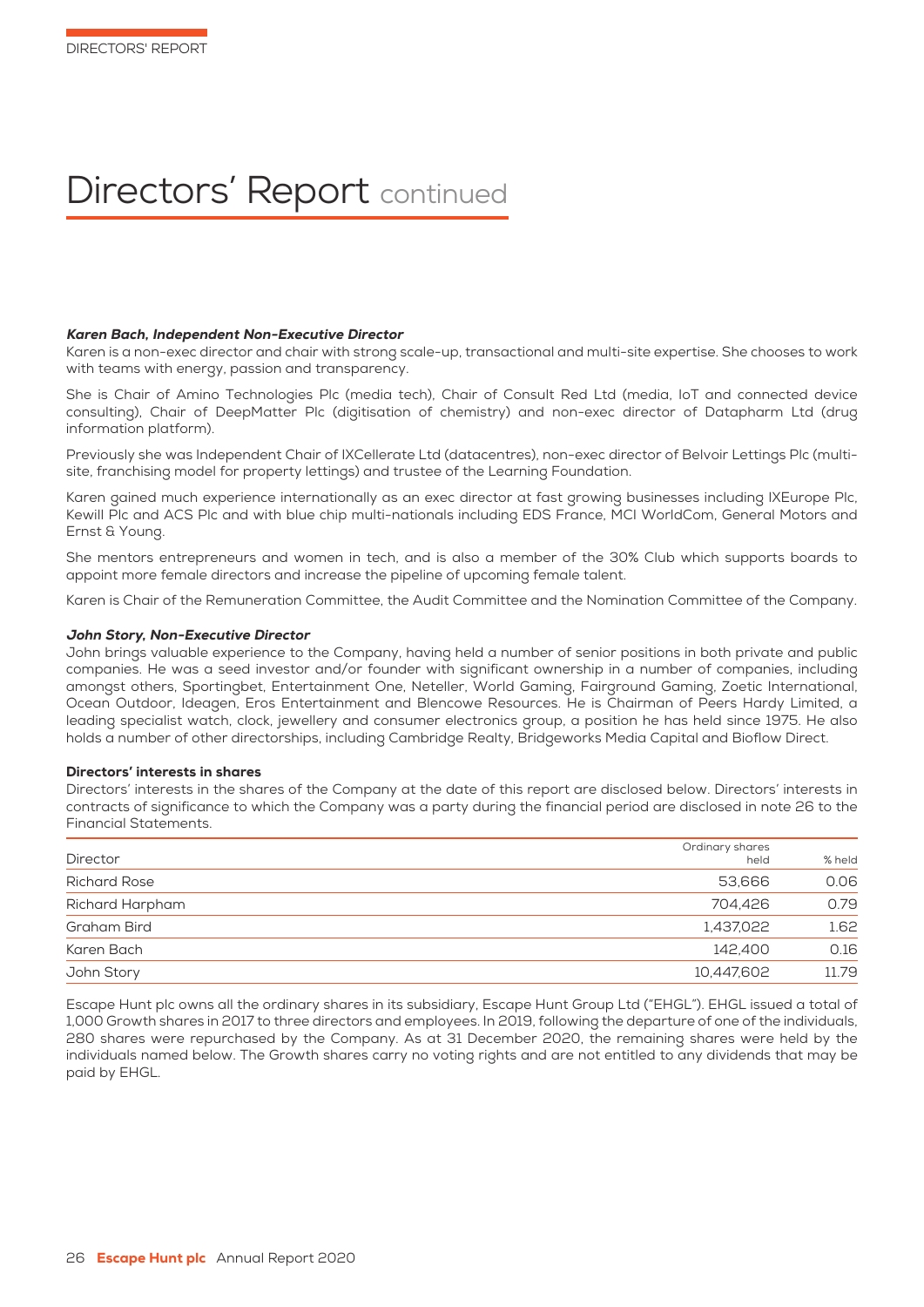| Individual      | EHGL Growth<br>shares held | % held |
|-----------------|----------------------------|--------|
| Richard Harpham | 560                        | 56     |
| Andrew Jacobs   | 160                        | 16     |

The Growth shares are subject to a Put Option by the holders of the Growth Shares in which Escape Hunt plc would be required to issue Escape Hunt plc Ordinary Shares in satisfaction of the Put Option. The Put Price is determined by the market capitalisation of Escape Hunt plc on the Relevant Exercise Date. The final date for achieving the hurdle was 3 May 2020. The hurdle was not met. In accordance with EHGL's Articles of Association, a Call Option Period commenced on 3 May 2020 which entitles a Designated Purchaser (being EHGL or Escape Hunt plc) to issue a 'Call Option Notice' to acquire all the outstanding G shares at the 'G Share Call Price'. Because the hurdle was not met, the price at which the Call Option can be exercised was determined to be £zero per share. Subsequent to the year end, the Company has issued a Call Option Notice to all other G Shareholders, and the Growth shares, which have no value, are now held by Escape Hunt plc.

# Directors interests in options

The following options have been granted to certain Directors under the Escape Hunt plc 2020 EMI Share Option Scheme. The options vest over three years and are subject to achieving certain performance conditions related to share price appreciation over a four year period.

| Director        | Options held | Exercise price | Options vested | Date of Grant | Expiry date  |
|-----------------|--------------|----------------|----------------|---------------|--------------|
| Richard Harpham | 5.333.333    | 7.5 pence      | nıl            | 16 July 2020  | 16 July 2025 |
| Graham Bird     | 3.733.333    | 7.5 pence      | nıl            | 16 July 2020  | 16 July 2025 |

# Substantial interests

As at 31 March 2021 the Company has been advised of the following significant interests (greater than 3%) in its ordinary share capital:

| Shareholder                                | Ordinary shares<br>held | % held |
|--------------------------------------------|-------------------------|--------|
| <b>Canaccord Genuity Wealth Management</b> | 18,568,772              | 20.9   |
| Mr John Story                              | 10,447,599              | 11.8   |
| Hargreaves Lansdown*                       | 8,813,897               | 9.9    |
| JO Hambro Capital Management               | 8,804,159               | 9.9    |
| Mr Stuart Hawthorne                        | 3,200,000               | 3.6    |
| Mr Justin Waite                            | 3,000,000               | 3.4    |
| Mr Stephen Lucas                           | 2,669,998               | 3.0    |
| Mr Luke Johnson                            | 2,666,668               | 3.0    |

\* includes 3,200,000 shares held by Mr Stuart Hawthorne

Except as referred to above, the Directors are not aware of any person who was interested in 3% or more of the issued share capital of the Company or could directly or indirectly, jointly or severally, exercise control.

# **Donations**

No political or charitable donations have been made in the year ended 31 December 2020.

# Directors' insurance

The Company has maintained throughout the year directors' and officers' liability insurance for the benefit of the Company, the Directors and its Officers.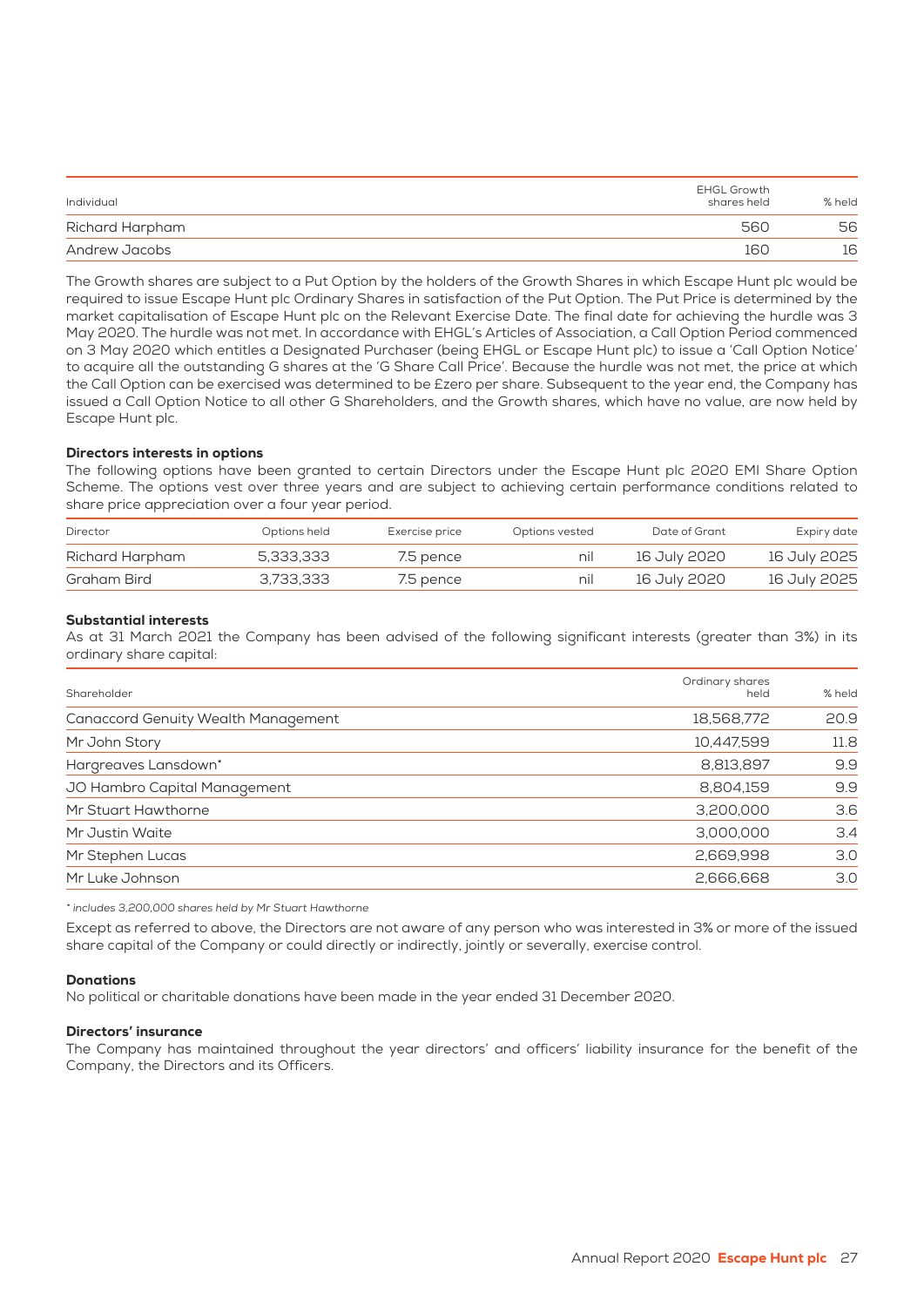# Directors' Report continued

#### Independent auditors

A resolution formalising the appointment and proposing the re-appointment of Crowe U.K. LLP as auditor of the Company is to be proposed at the forthcoming Annual General Meeting.

Provision of information to auditors

Each of the persons who are Directors at the time when this Directors' Report is approved has confirmed that:

- so far as that Director is aware, there is no information relevant to the audit of which the Company's auditors are unaware, and;
- each Director has taken all the steps that ought to have been taken as a director in order to be aware of any information needed by the Company's auditors in connection with preparing their report and to establish that the Company's auditors are aware of that information.

# Annual General Meeting

The Annual General Meeting (AGM) will be held on 28 June 2021.

Signed by order of the board

#### Graham Bird

Chief Financial Officer and Company Secretary 17 May 2021

28 **Escape Hunt plc** Annual Report 2020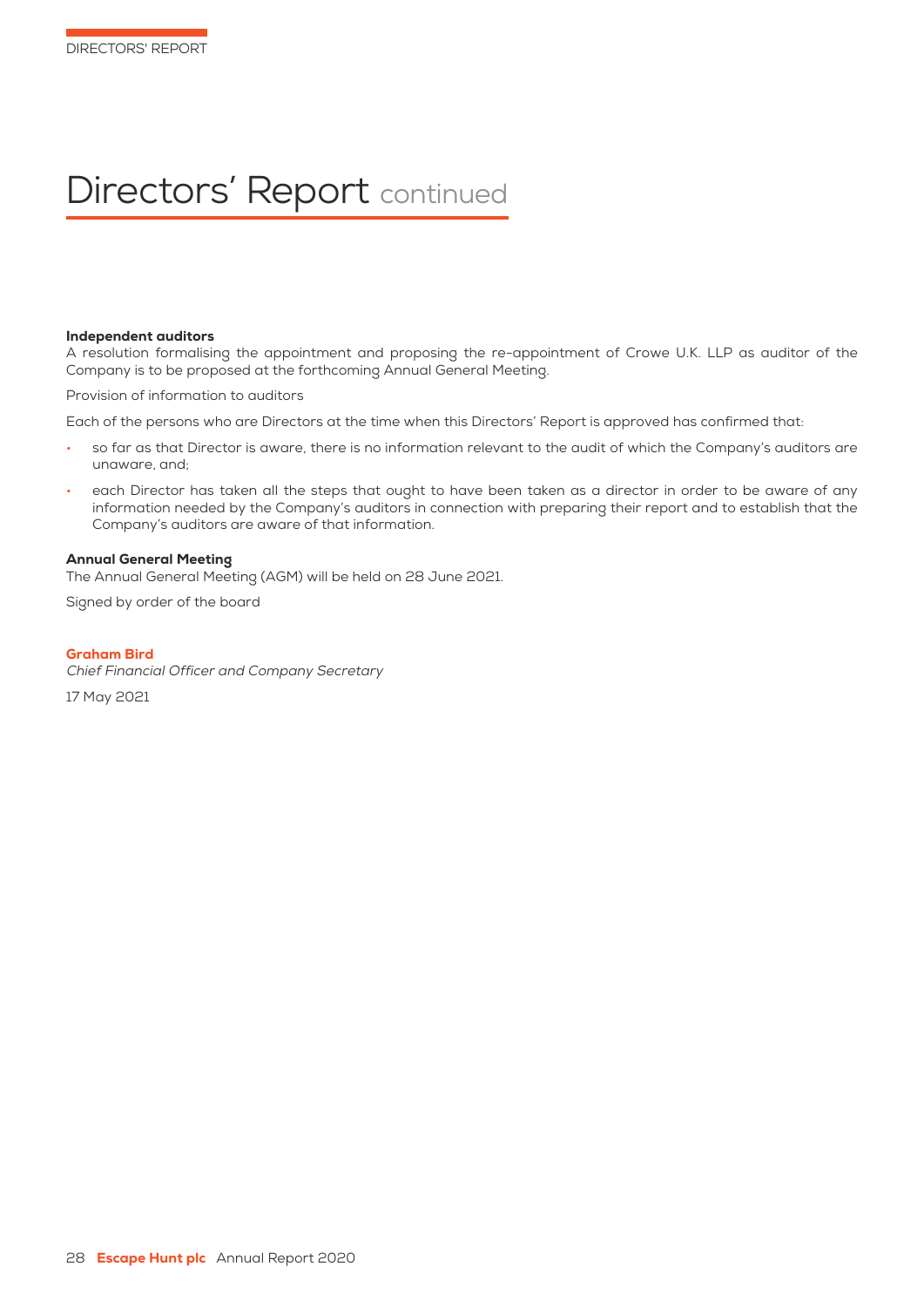# Corporate Governance Report

# Chairman's governance overview

I am pleased to present the Corporate Governance Report for the year ended 31 December 2020.

The Board believes that strong governance is a central element of the successful growth and development of the Group. The Board and its Committees play a key role in the Group's governance by providing an independent perspective to the senior management team, and by seeking to ensure that an effective system of internal controls and risk management procedures is in place. This section of the Annual Report describes our corporate governance structures and processes and how they have been applied throughout the year ended 31 December 2020.

The AIM Rules for Companies require companies to formally adopt a corporate governance code.

On 13 September 2018, the Board of Escape Hunt decided to apply the QCA Corporate Governance Code (2018 edition - the QCA Code). We believe that the QCA Code provides us with the right governance framework: a flexible but rigorous outcome-oriented environment in which we can continue to develop our governance model to support our business.

#### Our governance framework

The Board currently comprises two executive and three Non-Executive directors.

The Board has an audit committee, remuneration committee and nomination committee with formally delegated duties and responsibilities, as described below.

The Chairman, who is Non-Executive and Independent, is responsible for leading an effective board, overseeing corporate governance culture and ensuring appropriate strategic direction.

The Chairman is primarily responsible for the working of the Board of the Company and for assessing the individual contributions of each Board member to ensure that:

- Their contribution is measurable, timely, relevant and effective
- They commit sufficient time to the business to fulfil their statutory and fiduciary duties
- Where relevant, they maintain their independence
- They function collectively in a coherent and productive manner
- The receive appropriate training to stay up to date and improve performance

In accordance with current best practice and the QCA Code, the Board undertakes an annual formal evaluation of its performance and effectiveness and that of each Director and its Committees. This evaluation is overseen by the Chairman, co-ordinated by the Company Secretary and concluded by Chairman interviews where necessary. In addition, the Non-Executive Directors meet, informally, without the Chairman present and evaluate his performance. The Board currently considers that the use of external consultants to facilitate the Board evaluation process is unlikely to be of significant benefit to the process, although the option of doing so is kept under review.

The Chairman considers that key to his role in creating an effective Board, is an effective assimilation of feedback received, and the development and effective application of recommendations.

The QCA Code was adopted by the Company in September 2018 and is set out on the Company's website. The Group addresses the ten principles underpinning the QCA Code as follows:

# Deliver growth

- 1. Establish a strategy and business model which promote long-term value for shareholders
- 2. Seek to understand and meet shareholder needs and expectations:

 See the section "Communication with shareholders" in on page 31 and the "Corporate governance" section of our website, www.escapehunt.com.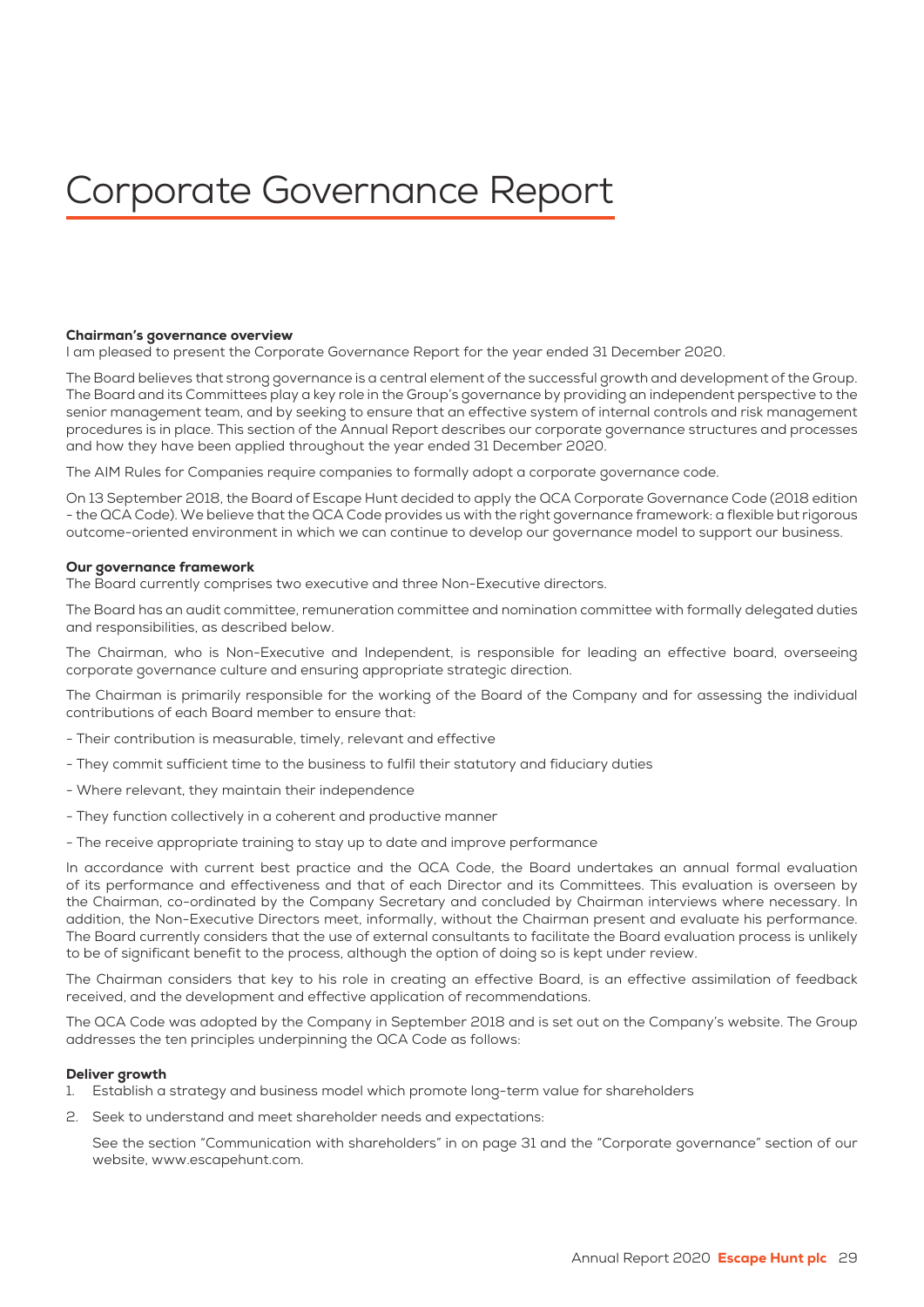# Corporate Governance Report continued

- 3. Take into account wider stakeholder and social responsibilities and their implications for long-term success: See the "Corporate governance" section of our website, www.escapehunt.com
- 4. Embed effective risk management, considering both opportunities and threats, throughout the organisation: See "Principal risks and uncertainties" on page 18.

# Maintain a dynamic management framework

- 5. Maintain the Board as a well-functioning, balanced team led by the Chairman: See this section
- 6. Ensure that between them the Directors have the necessary up-to-date experience, skills and capabilities: See this section and "Board of Directors" on page 25.
- 7. Evaluate Board performance based on clear and relevant objectives, seeking continuous improvement: See this section and the "Corporate governance" section of our website, www.escapehunt.com
- 8. Promote a corporate culture that is based on ethical values and behaviours:

See this section and the "Corporate governance" section of our website www.escapehunt.com

9. Maintain governance structures and processes that are fit for purpose and support good decision making by the Board:

 See the section "Our Governance framework" below and the "Corporate governance" section of our website www. escapehunt.com

# Build trust

10. Communicate how the Company is governed and is performing by maintaining a dialogue with shareholders and other relevant stakeholders:

 See this section "Our governance framework" and the "Corporate governance" section of our website, www. escapehunt.com

The Board considers that it is fully compliant with all the principles of the QCA Code.

# Our governance framework

See below for the role of the Board and its Committees.

# Board of Directors

The Board is responsible for formulating, reviewing and approving the Company's strategy, budgets and corporate actions.

Biographical details of the Directors are included above.

The Board comprises two executive and three non-executive directors, including the Chairman. All Directors bring a wide range of skills and experience to the Board. The Non-Executive Directors hold meetings without the executive Directors present. The Chairman is primarily responsible for the working of the Board of the Company. The Chief Executive's office is primarily responsible for the running of the business and implementation of the Board's strategy and policy. The Chief Executive is assisted in the managing of the business on a day-to-day basis by the Chief Financial Officer.

High-level strategic decisions are discussed and taken by the full Board. Investment decisions (above a de minimis level) are taken by the full Board. Operational decisions are taken by the executive directors and their senior leadership team within the framework approved in the annual financial plan and within a framework of Board-approved authorisation levels.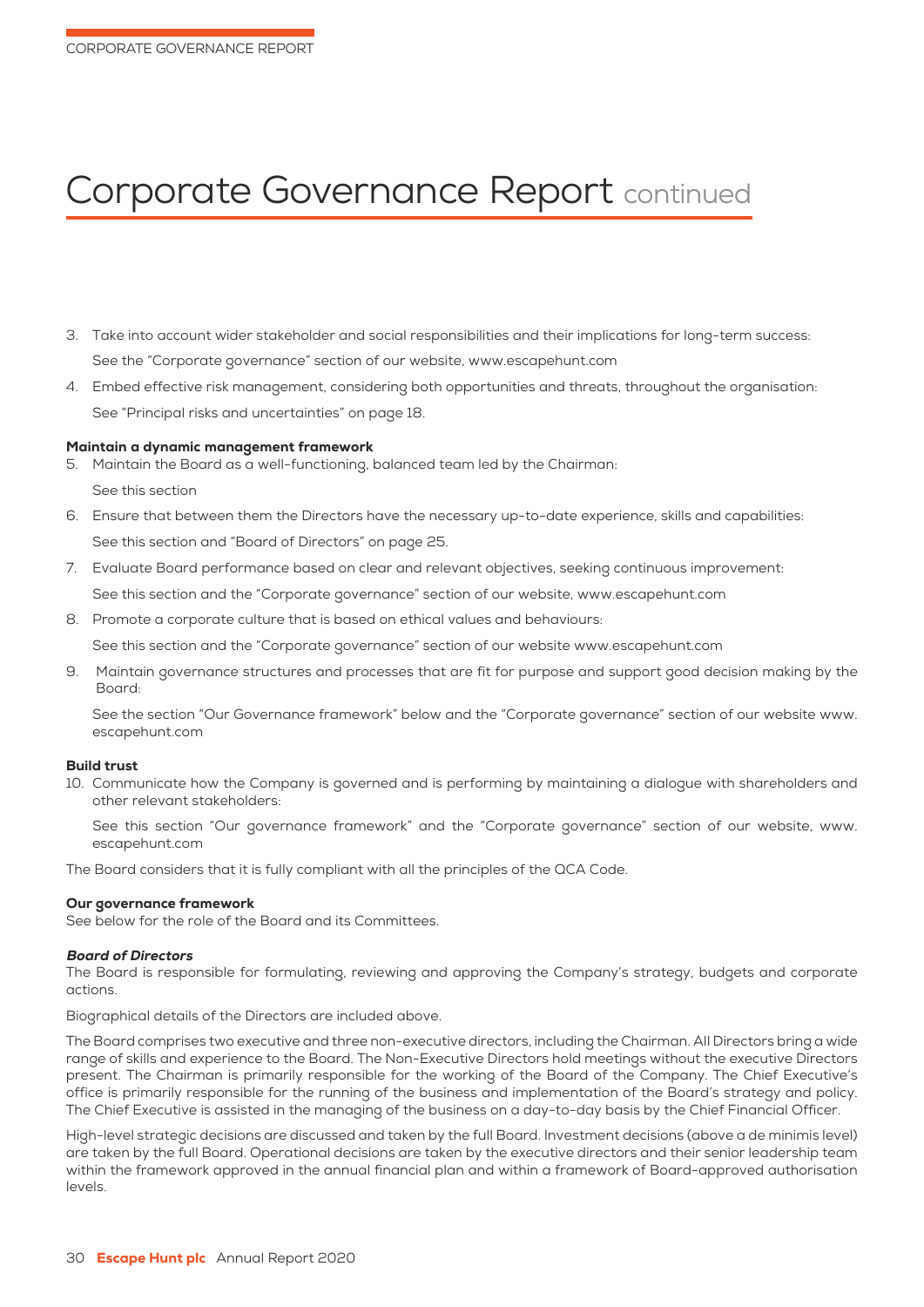The Board regulations define a frame work of high-level authorities that maps the structure of delegation below Board level, as well as specifying issues which remain within the Board's preserve. The Board typically expects to meet monthly (other than in December and August) and in any event at least four times a year to consider a formal schedule of matters including the operating performance of the business and to review the Company's financial plan and business model. Whilst specific risks are considered as they arise, a more detailed review of the potential risks facing the company and what action is being taken to mitigate the risks is considered on an annual basis. The board obtains feedback from the Company's auditors on the effectiveness of the control environment, together with recommendations for continued improvement.

In accordance with the Company's Articles of Association, at the Annual General Meeting of the Company each Director for whom it is the third annual general meeting following the annual general meeting at which they were elected or last re-elected shall retire from office and offer themselves up for re-election.

It is the responsibility of the Chairman and the Company Secretary to ensure that Board members receive sufficient and timely information regarding corporate and business issues to enable them to discharge their duties.

# Communication with shareholders

The Board attaches great importance to communication with both institutional and private shareholders.

Regular communication is maintained with all shareholders through Company announcements, the half-year Statement and the Annual Report and financial statements.

The Directors seek to build on a mutual understanding of objectives between the Company and its shareholders. Institutional shareholders are in contact with the Directors through presentations and meetings to discuss issues and to give feedback regularly throughout the year. With private shareholders, this is not always practical, although the Directors are increasingly seeking to create an opportunity for retail shareholders to communicate directly through online and other retail-focused forums.

The Board also intends to use the Company's Annual General Meeting as the opportunity to meet private shareholders who are encouraged to attend (although in 2020 were prevented from doing so due to COVID-19 restrictions on gatherings), and at which the Chief Executive Officer will give a presentation on the activities of the Company.

Following the presentation there would ordinarily be an opportunity to meet and ask questions of Directors and to discuss development of the business.

The Company operates a website at. http://investors.escapehunt.com/

The website contains details of the Company and its activities; regulatory announcements, Company announcements, Interim statements, preliminary statements and Annual Reports. The website is maintained in compliance with AIM Rule 26.

# Board Committees

The Board maintains three standing committees, being the Audit, Remuneration and Nomination Committees. The minutes of all sub-committees are circulated for review and consideration by all relevant Directors, supplemented by oral reports from the Committee Chairmen at Board meetings.

# Audit Committee

The Audit Committee was formed in May 2017 on completion of the acquisition of Experiential Ventures Limited and comprises Karen Bach who chairs the committee and Richard Rose. The Commmittee held 3 meetings in 2020 and has so far held 1 meeting in 2021 on 28 April 2021. Further details on the Audit Committee are provided below in the Report of the Audit Committee.

# Remuneration Committee

The Remuneration Committee was formed in May 2017 on completion of the acquisition of Experiential Ventures Limited and comprises Karen Bach, who chairs the committee, and Richard Rose. The Committee holds three meetings each year. The committee adopted the arrangements for Directors' remuneration put in place upon admission. Further details on the Remuneration Committee are provided below in the Report of the Remuneration Committee.

#### Nomination Committee

The Nomination Committee was formed in May 2017 on completion of the acquisition of Experiential Ventures Limited and comprises Karen Bach who chairs the committee and Richard Rose. The Committee holds two meetings each year. No significant resolutions were made. Further details on the Nomination Committee are provided below in the Report of the Nomination Committee.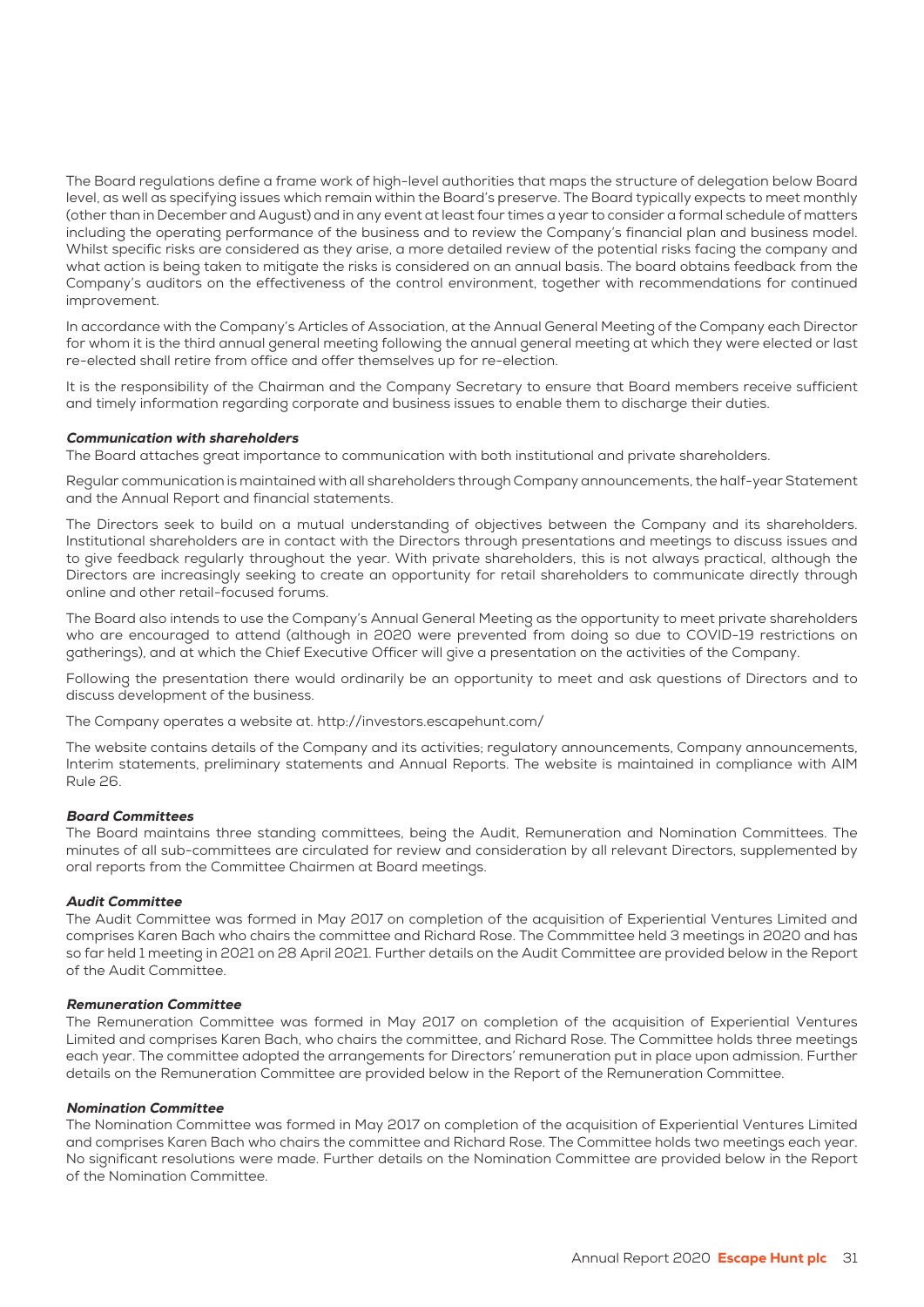# Corporate Governance Report continued

# Report of the Audit Committee

# Audit Committee

The Audit Committee has written terms of reference and provides a mechanism through which the Board can maintain the integrity of the Financial Statements of the Company and any formal announcements relating to its financial performance; to review the Company's internal financial controls and its internal control and risk management systems and to make recommendations to the Board in relation to the appointment of the external auditor, their remuneration both for audit and non-audit work, the nature, scope and results of the audit and the cost effectiveness, independence and objectivity of the auditors. Provision is made by the Audit Committee to meet the auditors at least twice a year.

# Internal controls

In applying the principle that the Board should maintain a sound system of internal control to safeguard shareholders' investment and the Company's assets, the Directors recognise that they have overall responsibility for ensuring that the Company maintains systems to provide them with reasonable assurance regarding effective and efficient operations, internal control and compliance with laws and regulations and for reviewing the effectiveness of those systems. However, there are inherent limitations in any system of control and accordingly even the most effective system can provide only reasonable and not absolute assurance against material misstatement or loss. The systems are designed to manage rather than eliminate the risk of failure to achieve the business objectives.

The Company has established procedures necessary to implement the guidance on internal control issued by the FRC Guidance on Risk Management, Internal Control and Related Financial and Business Reporting (September 2014). This includes identification, categorisation and prioritisation of critical risks within the business and allocation of responsibility to its Executives and senior managers. The key features of the internal control system are described below:

Control environment – the Company is committed to high standards of business conduct and seeks to maintain these standards across all of its operations. There are also policies in place for the reporting and resolution of suspected fraudulent activities. The Company has an appropriate organisational structure for planning, executing, controlling and monitoring business operations in order to achieve its objectives.

Risk identification - Management is responsible for the identification and evaluation of key risks applicable to their areas of business. These risks are entered onto a risk register and assessed on a continual basis and may be associated with a variety of internal and external sources, including infringement of IP, sales channels, investment risk, staff retention, disruption in information systems, natural catastrophe and regulatory requirements. This is reviewed at least annually by the Board.

Information systems –The Board actively monitors performance against plan. Forecasts and operational results are consolidated and presented to the Board on a regular basis. Through these mechanisms, performance is continually monitored, risks identified in a timely manner, their financial implications assessed, control procedures re-evaluated and corrective actions agreed and implemented.

Main control procedures - the Company has implemented control procedures designed to ensure complete and accurate accounting for financial transactions and to limit the exposure to loss of assets and fraud. Measures taken include segregation of duties and reviews by management.

Monitoring and corrective action – There are clear and consistent procedures in place for monitoring the system of internal financial controls.

Following the Audit Committee's recommendation, the Board considers the internal control system to be adequate for the Company. The Audit Committee reviews the scope and scale of the non-audit services undertaken by the auditors in order to ensure that their independence and objectivity is safeguarded. The Committee is satisfied with the objectivity and performance of the external auditor.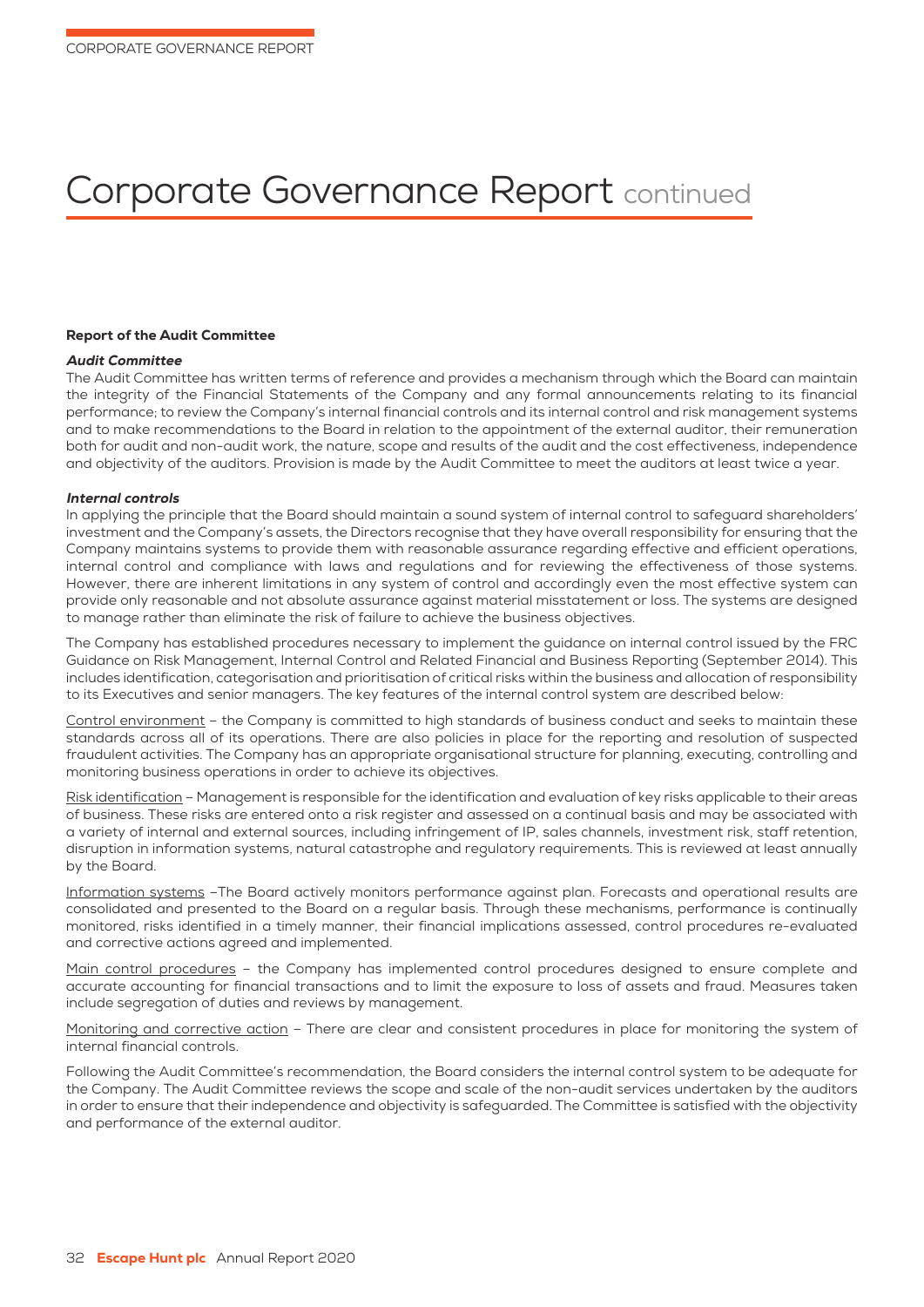# Report of the Remuneration Committee

The Remuneration Committee monitors the remuneration policies of the Company to ensure that they are consistent with its business objectives. Its terms of reference include the recommendation and execution of policy on Director and executive management remuneration and for reporting decisions made to the Board. The Committee determines the individual remuneration package of the executive management of the Board.

The Remuneration Committee recognises that incentivisation of staff is a key issue for the Company, which depends on the skill of its people for its success. The Remuneration Committee seeks to incentivise employees by linking individual remuneration to individual performance and contribution, and to the Company's results.

The duties of the Committee are to:

- determine and agree with the Board the framework or broad policy for the remuneration of the chairperson, executive directors, non-executive directors and any employees that the Board delegates to it;
- within the terms of the agreed policy, determine individual remuneration packages including bonuses, incentive payments, share options, pension arrangements and any other benefits;
- determine the contractual terms on termination and individual termination payments, ensuring that the duty of the individual to mitigate loss is fully recognised;
- in determining individual packages and arrangements, give due regard to the comments and recommendations of the Governance Code and the AIM Rules for Companies;
- be told of and be given the chance to advise on any major changes in employee benefit structures in the Group;
- recommend and monitor the level and structure of remuneration for senior managers below Board level as determined; and
- agree the policy for authorising claims for expenses from the Chief Executive Officer and from the Chairman of the Board.

The Committee is authorised by the Board to:

- seek any information it requires from any employee in order to perform its duties;
- be responsible for establishing the selection criteria and then for selecting, appointing and setting the terms of reference for any remuneration consultants providing advice to the Committee, at the Group's expense; and
- obtain, at the Group's expense, outside legal or other professional advice where necessary in the course of its activities.

# Service contracts

The executive and non-executive Directors have signed service agreements that contain notice periods of six months, in the case of the Chief Executive and three months for all others. There are no additional financial provisions for termination.

# Incentive Schemes

# 2020 EMI Share option scheme

On 15 July 2020 the Company established a new EMI Share option scheme to replace both the previous senior executive incentive schemes, being the 2018 EMI Share option scheme and the Growth Share incentive plan. The scheme is designed principally to incentivise senior, full time executives through the award of share options. The scheme provides for awards to be made which vest over a three year period subject to continuous employment. The ability to exercise the options is subject to performance conditions related to share price performance and are measured over a four year period from grant. The vesting of share options is accelerated in the case of a takeover. The options must be exercised within five years of grant.

# Escape Hunt plc Share incentive plan

In November 2020 the Company established a new HMRC tax-advantaged all employee share scheme, namely the Escape Hunt plc Share Incentive Plan ("SIP"). The SIP has been adopted to promote and support the principles of wider share ownership amongst all the Company's employees. The Plan is available to all eligible employees, including Escape Hunt's executive directors, and invites individuals to elect to purchase ordinary shares of 1.25p each in the Company ("Ordinary Shares") via the SIP trustee using monthly salary deductions. Shares are purchased monthly by the SIP trustee on behalf of the participating employees at the prevailing market price. Individual elections can be as little as £10 per month, but may not, in aggregate, exceed £1,800 per employee in any one tax year. The Ordinary Shares acquired in this manner are referred to as "Partnership Shares" and, for each Partnership Share purchased, participants will be awarded one further Ordinary Share, known as a "Matching Share", at nil cost.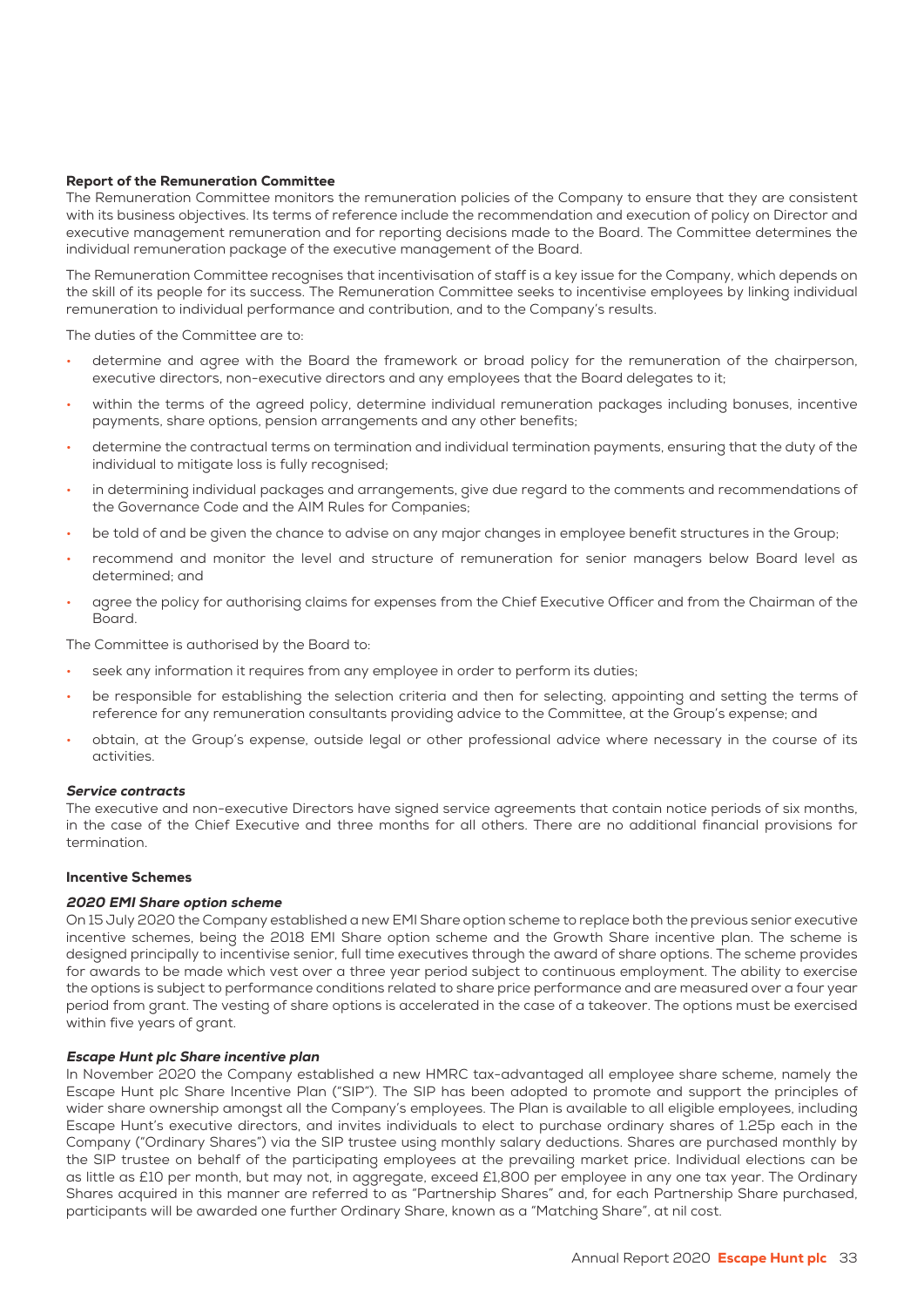# Corporate Governance Report continued

Matching Shares must normally be held in the SIP for a minimum holding period of 3 years and, other than in certain exceptional circumstances, will be forfeited if, during that period, the participant in question ceases employment or withdraws their corresponding Partnership Shares from the Plan. The first purchases under the scheme took place in March 2021.

# Report of the Nomination Committee

The function of the Nomination Committee shall be to provide a formal, rigorous and transparent procedure for the appointment of new directors to the Board. In carrying out its duties, the Nomination Committee is primarily responsible for:

- identifying and nominating candidates to fill Board vacancies;
- evaluating the structure and composition of the Board with regard to the balance of skills, knowledge and experience and making recommendations accordingly;
- reviewing the time requirements of Non-Executive Directors;
- giving full consideration to succession planning; and
- reviewing the leadership of the Group.

# Statement of directors' responsibilities in respect of the Annual Report and the financial statements

The Directors are responsible for preparing the Annual Report and the Group and parent Company financial statements in accordance with applicable law and regulations.

Company law requires the Directors to prepare Group and parent Company financial statements for each financial year. Under the AIM Rules of the London Stock Exchange they are required to prepare the Group financial statements in accordance with International Financial Reporting Standards as adopted by the European Union (IFRSs as adopted by the EU) and applicable law and they have elected to prepare the parent Company financial statements in accordance with UK accounting standards and applicable law (UK Generally Accepted Accounting Practice), including FRS 102 The Financial Reporting Standard applicable in the UK and Republic of Ireland.

Under company law the Directors must not approve the financial statements unless they are satisfied that they give a true and fair view of the state of affairs of the Group and parent Company and of their profit or loss for that period. In preparing each of the Group and Parent company financial statements, the directors are required to:

- select suitable accounting policies and then apply them consistently;
- make judgements and estimates that are reasonable, relevant, reliable and prudent;
- for the Group financial statements, state whether they have been prepared in accordance with IFRSs as adopted by the EU;
- for the parent Company financial statements, state whether applicable UK accounting standards have been followed, subject to any material departures disclosed and explained in the financial statements;
- assess the Group and parent Company's ability to continue as a going concern, disclosing, as applicable, matters related to going concern; and
- use the going concern basis of accounting unless they either intend to liquidate the Group or the parent Company or to cease operations, or have no realistic alternative but to do so.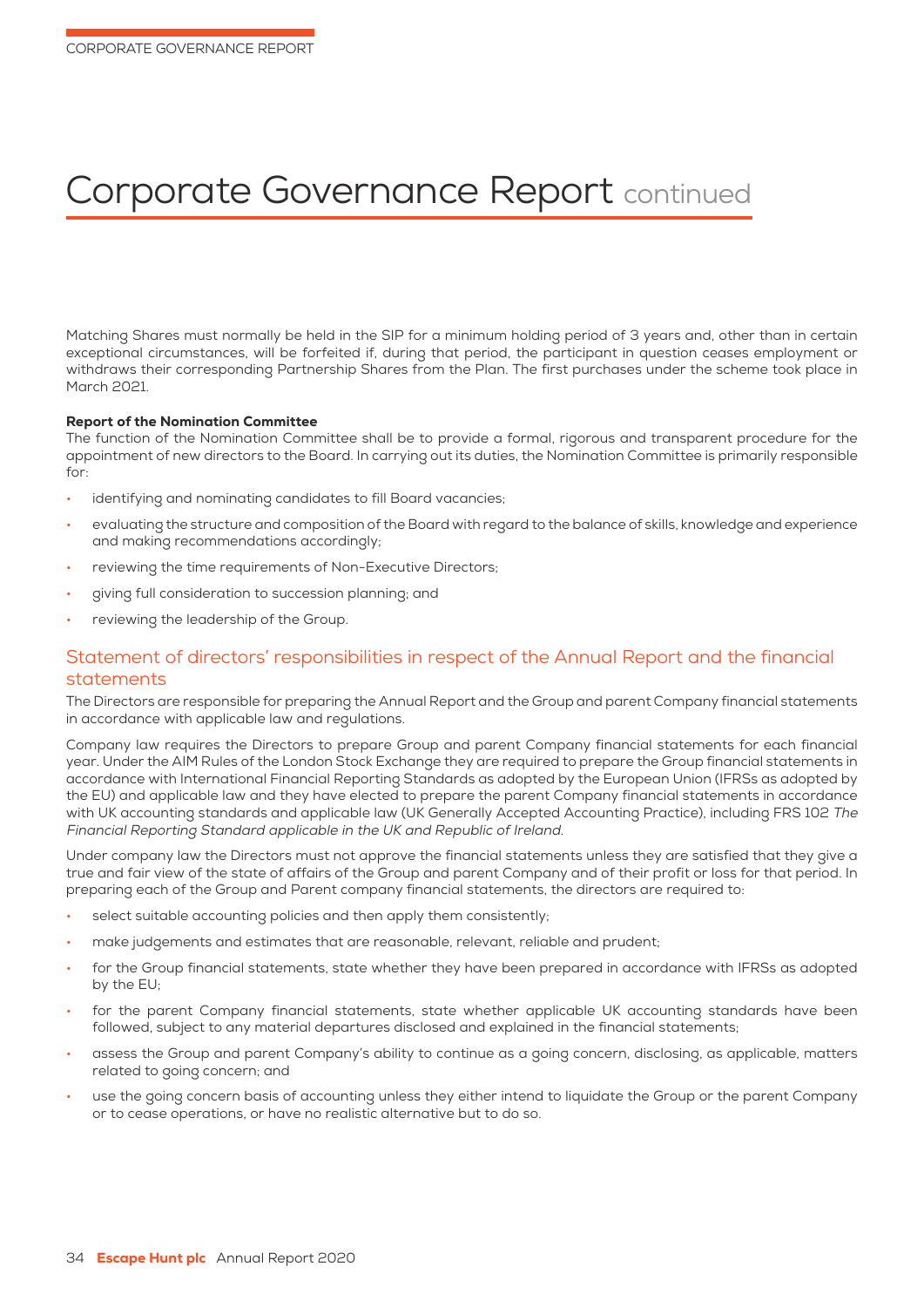The Directors are responsible for keeping adequate accounting records that are sufficient to show and explain the parent Company's transactions and disclose with reasonable accuracy at any time the financial position of the parent Company and enable them to ensure that its financial statements comply with the Companies Act 2006. They are responsible for such internal control as they determine is necessary to enable the preparation of financial statements that are free from material misstatement, whether due to fraud or error, and have general responsibility for taking such steps as are reasonably open to them to safeguard the assets of the Group and to prevent and detect fraud and other irregularities.

Under applicable law and regulations, the Directors are also responsible for preparing a Strategic Report and a Directors' Report that complies with that law and those regulations.

The Directors are responsible for the maintenance and integrity of the corporate and financial information included on the Company's website. Legislation in the UK governing the preparation and dissemination of financial statements may differ from legislation in other jurisdictions.

# Website publication

The Directors are responsible for ensuring the annual report and the financial statements are made available on a website. Financial statements are published on the Company's website in accordance with legislation in the United Kingdom governing the preparation and dissemination of financial statements, which may vary from legislation in other jurisdictions. The maintenance and integrity of the Company's website is the responsibility of the Directors. The Directors' responsibility also extends to the ongoing integrity of the financial statements contained therein.

Signed by order of the Board

# Richard Rose

17 May 2021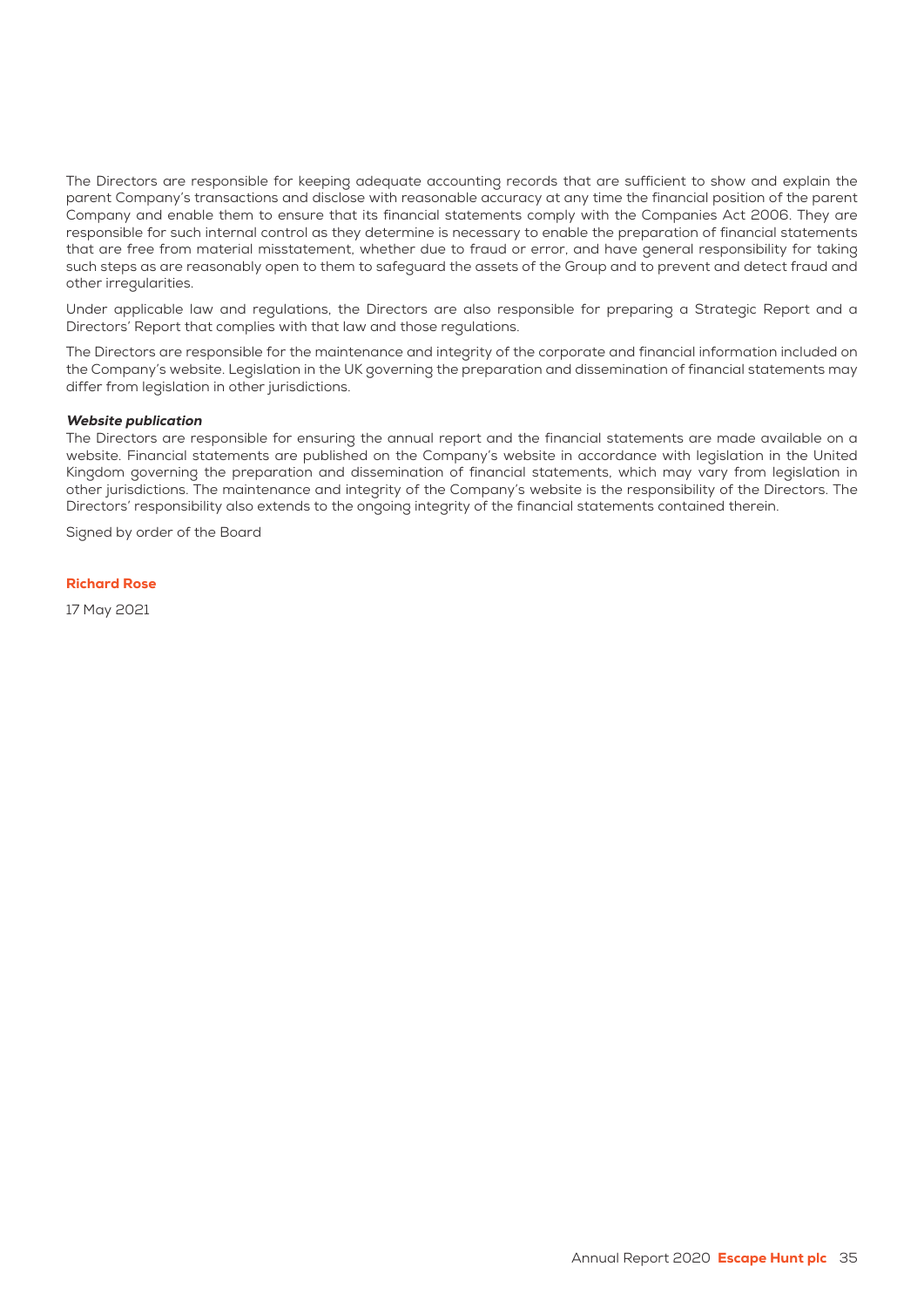# Independent Auditor's Report to the Members of Escape Hunt plc

#### Opinion

We have audited the financial statements of Escape Hunt PLC (the "Parent Company") and its subsidiaries (the "Group") for the year ended 31 December 2020, which comprise the:

- Consolidated statement of comprehensive income;
- Consolidated and Parent Company statement of financial position;
- Consolidated and Parent Company statement of changes in equity;
- Consolidated statement of Cash Flows;
- the notes to the Consolidated and Parent Company financial statements, including a summary of significant accounting policies;

The financial reporting framework that has been applied in the preparation of the Group financial statements is applicable law and International Financial Reporting Standards (IFRSs) as adopted by the European Union. The financial reporting framework that has been applied in the preparation of the Parent Company financial statements is applicable law and United Kingdom Accounting Standards, including Financial Reporting Standard 102 The Financial Reporting Standard applicable in the UK and Republic of Ireland (United Kingdom Generally Accepted Accounting Practice).

In our opinion:

- the financial statements give a true and fair view of the state of the Group's and of the Parent Company's affairs as at 31 December 2020 and of the Group's loss for the period then ended;
- the Group financial statements have been properly prepared in accordance with International Financial Reporting Standards as adopted by the European Union;
- the Parent Company financial statements have been properly prepared in accordance with United Kingdom Generally Accepted Accounting Practice; and
- the financial statements have been prepared in accordance with the requirements of the Companies Act 2006.

#### Basis for opinion

We conducted our audit in accordance with International Standards on Auditing (UK) (ISAs (UK)) and applicable law. Our responsibilities under those standards are further described in the 'Auditor's responsibilities for the audit of the financial statements' section of our report. We are independent of the Group in accordance with the ethical requirements that are relevant to our audit of the financial statements in the UK, including the FRC's Ethical Standard, and we have fulfilled our other ethical responsibilities in accordance with these requirements. We believe that the audit evidence we have obtained is sufficient and appropriate to provide a basis for our opinion.

#### Conclusions relating to going concern

In auditing the financial statements, we have concluded that the directors' use of the going concern basis of accounting in the preparation of the financial statements is appropriate.

We obtained management's assessment of the impact of Covid-19 to the business of the Group and the forecast financial projections.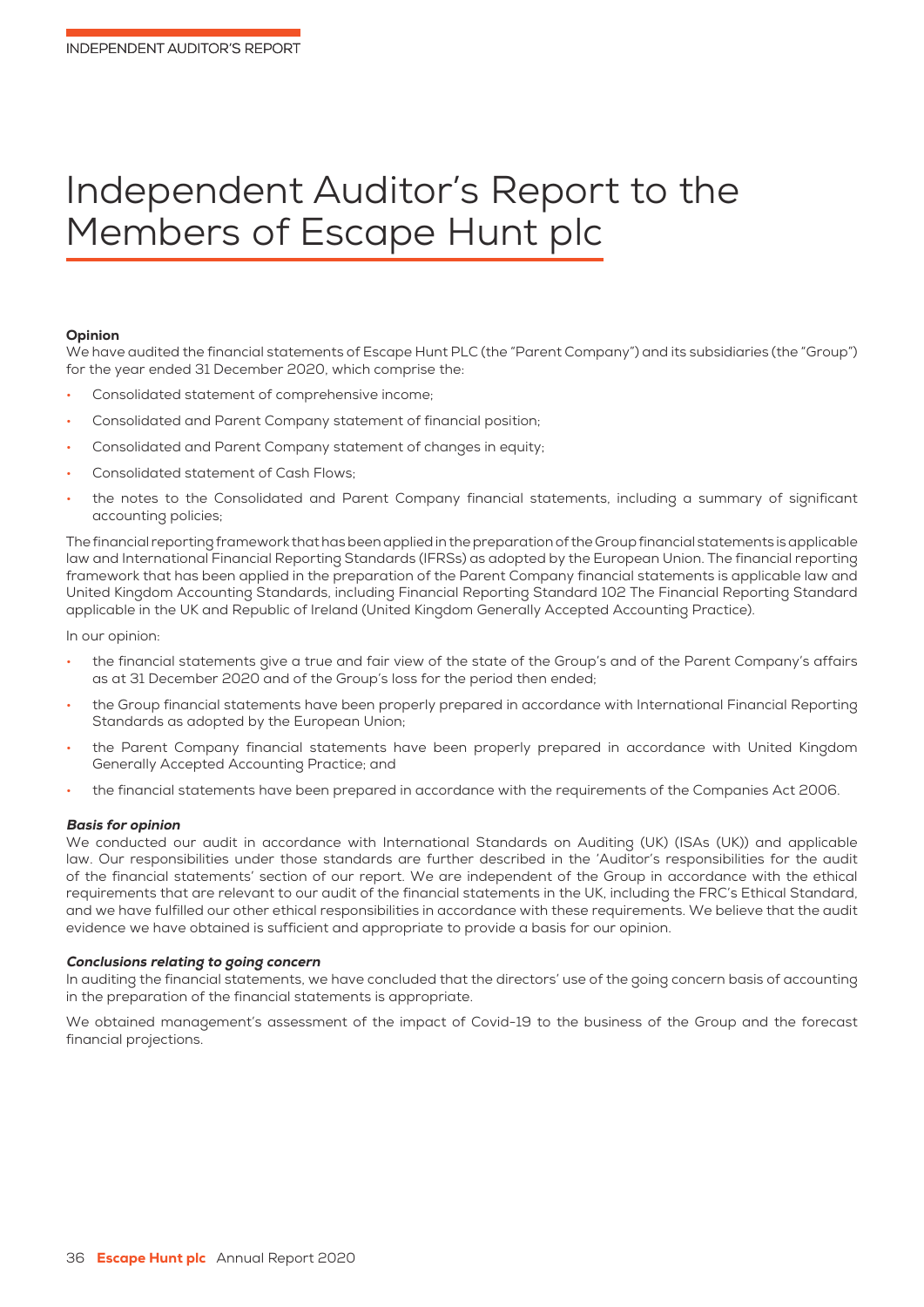Management prepared three main scenarios for the future business following the planned re-opening of sites in the UK. As part of their assessment, the following scenarios were presented:

- a central case where sales levels recover by the end of August 2021, where there is no impact on the capacity or occupancy levels, no further lockdowns or major restrictions and the UK site roll-out continues in accordance with plans previously announced;
- a central conservative case where the scenario assumes no debt facility, no further opening of sites in 2021 other than those already contracted, the remaining assumptions remain the same as the central case presented above;
- a downside where franchise revenues take longer to return to pre-lockdown levels, planned UK site expansion is reduced, US Franchise expansion is delayed, sites in the UK do not reopen until mid-June, sales in the UK do not recover until the end of October 2021 and there is a permanent 5% reduction in capacity enforced on the business until the end of 2023.

In all scenarios the group has surplus working capital following the share issue in the year to meet its working capital requirements for the foreseeable future.

We performed audit procedures, including challenge regarding reasonableness on the inputs into the model as follows:

- reviewed the revised forecast revenues and resulting cash flows within the assessment period;
- compared the forecast to available management information for the business post year end;
- considered the overall impact on the forecast of those parts of the business, such as franchises, were these are likely to be significantly impacted by slower vaccination rollouts and the restart of business due to health and safety requirements enforced on the business;
- considered the timing and financial impact of reduced support mechanisms instigated by government, including the Coronavirus Job Retention Scheme and business rates relief; and
- reviewed and challenged the financial impact of the steps taken by the directors to protect and manage the business during the coming period, including the expected initial reduction across the business following re-opening, reduced government support and the impact of delay to planned capital investment projects.

We considered management's sensitivity analysis and also performed an additional range of sensitivities to assess whether a reasonably likely change to a key input would result in an erosion of the revised headroom on working capital availability in the downside model used by management.

We tested to ensure the mathematical accuracy of the model presented.

We reviewed the appropriateness of the disclosures made and its consistency with our knowledge of the business as well as the impact of Covid-19 on the business as part of management's assessment.

Based on the work we have performed, we have not identified any material uncertainties relating to events or conditions that, individually or collectively, may cast significant doubt on the Group's and the Parent Company's ability to continue as a going concern for a period of at least twelve months from when the financial statements are authorised for issue.

Our responsibilities and the responsibilities of the directors with respect to going concern are described in the relevant sections of this report.

#### Overview of our audit approach

#### **Materiality**

In planning and performing our audit we applied the concept of materiality. An item is considered material if it could reasonably be expected to change the economic decisions of a user of the financial statements. We used the concept of materiality to both focus our testing and to evaluate the impact of misstatements identified.

Based on our professional judgement, we determined overall materiality for the Group financial statements as a whole to be £115,000 (2019: £100,000), based on approximately 5% (2019: 5%) of EBITDA. As the group is in an early stage of trading this is used as a key figure of investors to demonstrate the underlying trading performance.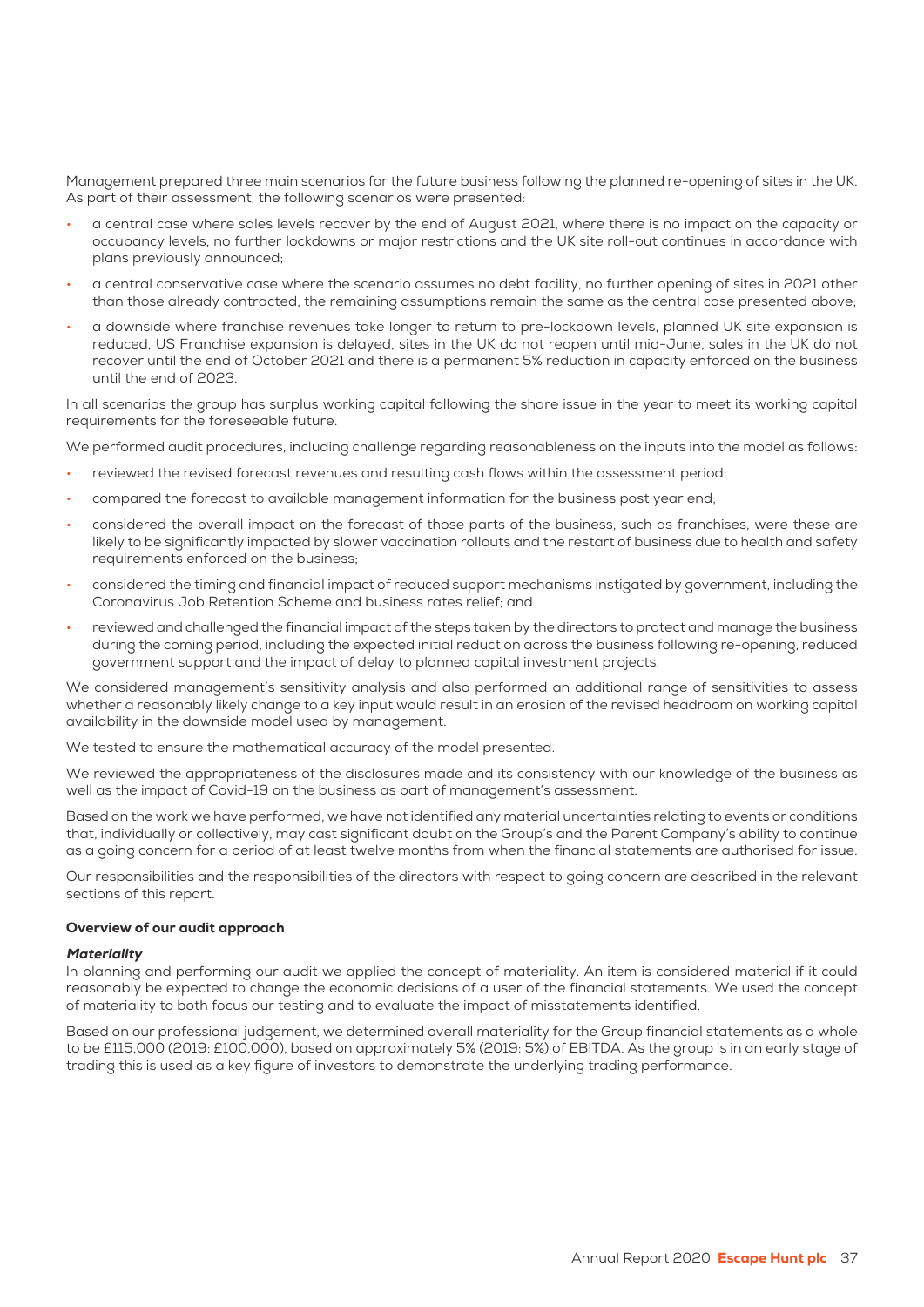# Independent Auditor's Report to the Members of Escape Hunt plc continued

We use a different level of materiality ('performance materiality') to determine the extent of our testing for the audit of the financial statements. Performance materiality is set based on the audit materiality as adjusted for the judgements made as to the entity risk and our evaluation of the specific risk of each audit area having regard to the internal control environment.

Where considered appropriate performance materiality may be reduced to a lower level, such as, for related party transactions and directors' remuneration.

We agreed with the Audit Committee to report to it all identified errors in excess of £5,500 (2019: £2,500). Errors below that threshold would also be reported to it if, in our opinion as auditor, disclosure was required on qualitative grounds.

Parent Company materiality was assessed as £55,000 based on approximately 5% of its EBITDA.

#### Overview of the scope of our audit

There are seven components of the Group located and operating in the United Kingdom, the audits of Escape Hunt PLC and its UK subsidiary undertakings were conducted from the UK by the engagement team. Financial information from other components not considered to be individually significant individually was subject to limited review procedures carried out by the audit team.

#### Key Audit Matters

Key audit matters are those matters that, in our professional judgement, were of most significance in our audit of the financial statements of the current period and include the most significant assessed risks of material misstatement (whether or not due to fraud) that we identified. These matters included those which had the greatest effect on: the overall audit strategy, the allocation of resources in the audit; and directing the efforts of the engagement team. These matters were addressed in the context of our audit of the financial statements as a whole, and in forming our opinion thereon, and we do not provide a separate opinion on these matters.

We identified going concern as a key audit matter and have detailed our response in the conclusions relating to going concern section above.

This is not a complete list of all risks identified by our audit.

| Key audit matter                                                                                                                                                                                                                            | How the scope of our audit addressed the key audit matter                                                                                                                                                                              |  |  |
|---------------------------------------------------------------------------------------------------------------------------------------------------------------------------------------------------------------------------------------------|----------------------------------------------------------------------------------------------------------------------------------------------------------------------------------------------------------------------------------------|--|--|
| <b>Revenue recognition</b>                                                                                                                                                                                                                  | Our audit procedures included the following:                                                                                                                                                                                           |  |  |
| <b>Note 4 of the Group financial statements</b><br>The group has various streams of revenue. The main<br>source of revenue relates to game revenue where revenue<br>is recognised at the point of sale. Other streams such as               | We carried out procedures to test each different revenue<br>stream and to consider whether the revenue recognition<br>policy applied to the revenue stream was appropriate,<br>having regard to the contractual terms and obligations. |  |  |
| franchise income where there is an ongoing contractual<br>term and obligation and recognised over the contractual<br>term as the obligations are satisfied. Errors in revenue<br>recognition could materially influence, the view of a user | We agreed the performance obligations identified by<br>management to a sample of contracts to ensure the<br>adopted accounting policy was appropriate.                                                                                 |  |  |
| of the financial statements.                                                                                                                                                                                                                | For a sample of transactions, we obtained contracts with                                                                                                                                                                               |  |  |
| As a key reporting metric, revenue is also subject to the<br>risk of fraudulent misrepresentation to achieve a certain<br>accounting presentation.                                                                                          | the franchisee and reviewed their terms and conditions.<br>Based on this understanding, we considered if the<br>underlying income was recognised in accordance with the<br>stated accounting policy and IFRS 15.                       |  |  |
|                                                                                                                                                                                                                                             | During the year, to gain assurance of completeness of<br>income recognised. Members of the audit team played<br>two games remotely putting transactions into the system<br>which we followed up during our testing.                    |  |  |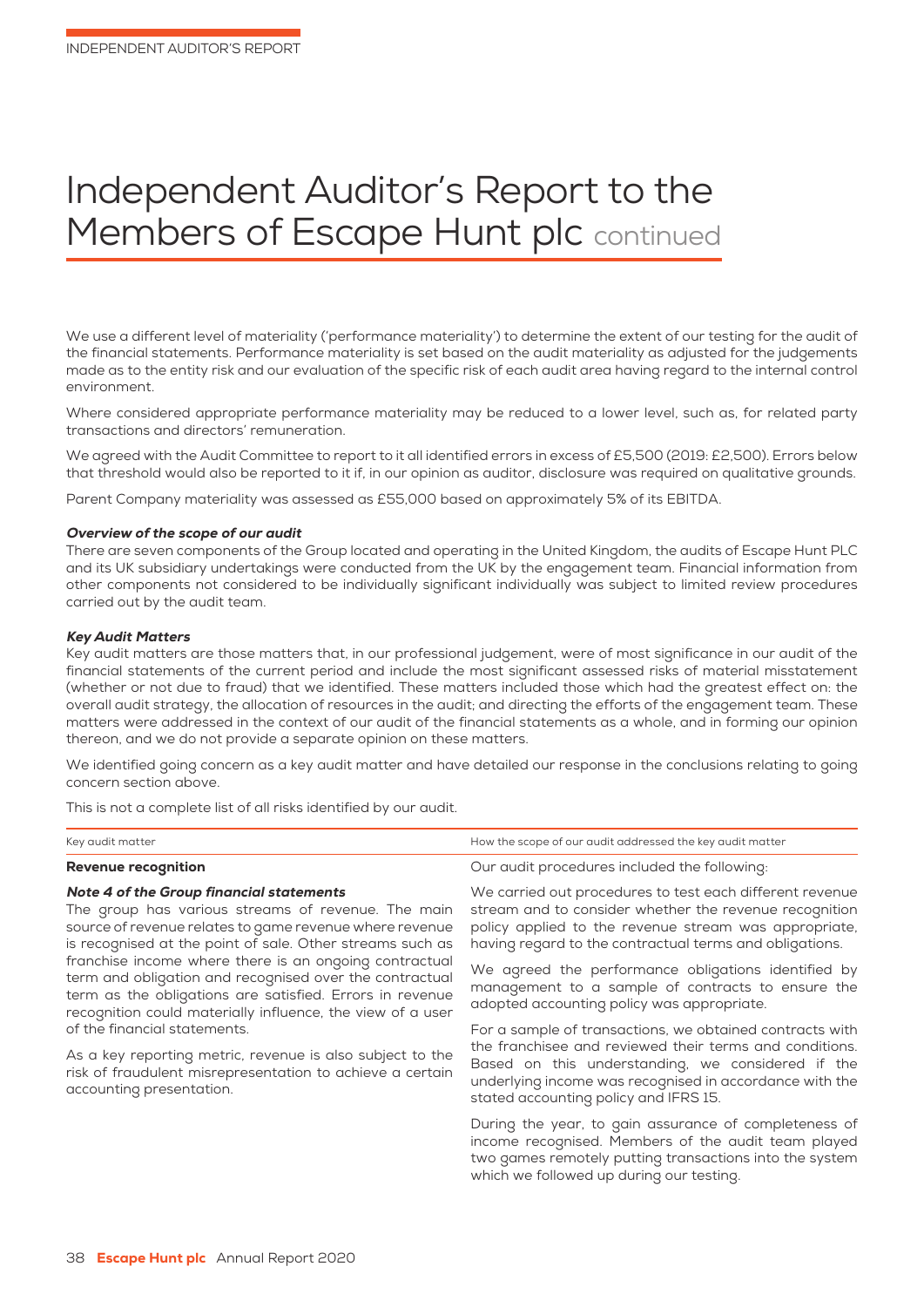| Key audit matter                                                                                                                                            | How the scope of our audit addressed the key audit matter                                                                                                                                                          |  |  |
|-------------------------------------------------------------------------------------------------------------------------------------------------------------|--------------------------------------------------------------------------------------------------------------------------------------------------------------------------------------------------------------------|--|--|
| Impairment of intangible assets (including goodwill)<br>Note 12 of the Group financial statements<br>The Group's intangible assets comprise of intellectual | We obtained management's assessment of impairment<br>and discussed the key inputs into the assessment with<br>management.                                                                                          |  |  |
| property, trademarks, franchise agreements, goodwill<br>and the portal.                                                                                     | We performed audit procedures, including challenge<br>regarding reasonableness on the inputs into the model as                                                                                                     |  |  |
| The total carrying value of the intangible assets was<br>£0.9m at 31 December 2020 (31 December 2019: £2.9m).                                               | follows:<br>the forecast cash flows within the assessment period;                                                                                                                                                  |  |  |
| The continued losses and the impact of Covid-19 indicate                                                                                                    | the expected growth rate; and                                                                                                                                                                                      |  |  |
| there could be an impairment in the carrying value of the<br>intangible assets and as such we considered this to be a<br>key audit matter.                  | the discount rate applied to the forecast.                                                                                                                                                                         |  |  |
|                                                                                                                                                             | We reviewed management's assessment to ensure that<br>expected reductions in trading levels for the continued<br>Covid-19 restrictions have been taken account.                                                    |  |  |
|                                                                                                                                                             | We considered management's sensitivity analysis and<br>also performed an additional range of sensitivities to<br>assess whether a reasonably likely change to a key input<br>would result in an impairment charge; |  |  |
|                                                                                                                                                             | We tested to ensure the mathematical accuracy of the<br>model presented; and                                                                                                                                       |  |  |
|                                                                                                                                                             | We reviewed the appropriateness of the disclosure made<br>and its consistency with our knowledge of the impairment<br>assessment.                                                                                  |  |  |

Our audit procedures in relation to these matters were designed in the context of our audit opinion as a whole. They were not designed to enable us to express an opinion on these matters individually and we express no such opinion.

#### Other information

The directors are responsible for the other information contained within the annual report. The other information comprises the information included in the annual report, other than the financial statements and our auditor's report thereon. Our opinion on the financial statements does not cover the other information and, except to the extent otherwise explicitly stated in our report, we do not express any form of assurance conclusion thereon.

Our responsibility is to read the other information and, in doing so, consider whether the other information is materially inconsistent with the financial statements or our knowledge obtained in the audit or otherwise appears to be materially misstated. If we identify such material inconsistencies or apparent material misstatements, we are required to determine whether this gives rise to a material misstatement in the financial statements themselves. If, based on the work we have performed, we conclude that there is a material misstatement of this other information, we are required to report that fact.

We have nothing to report in this regard.

#### Opinion on other matter prescribed by the Companies Act 2006

In our opinion based on the work undertaken in the course of our audit

- the information given in the strategic report and the directors' report for the financial year for which the financial statements are prepared is consistent with the financial statements; and
- the strategic report and directors' report have been prepared in accordance with applicable legal requirements.

#### Matters on which we are required to report by exception

In light of the knowledge and understanding of the Group and the Parent Company and their environment obtained in the course of the audit, we have not identified material misstatements in the strategic report or the directors' report.

We have nothing to report in respect of the following matters where the Companies Act 2006 requires us to report to you if, in our opinion:

• adequate accounting records have not been kept by the Parent company, or returns adequate for our audit have not been received from branches not visited by us; or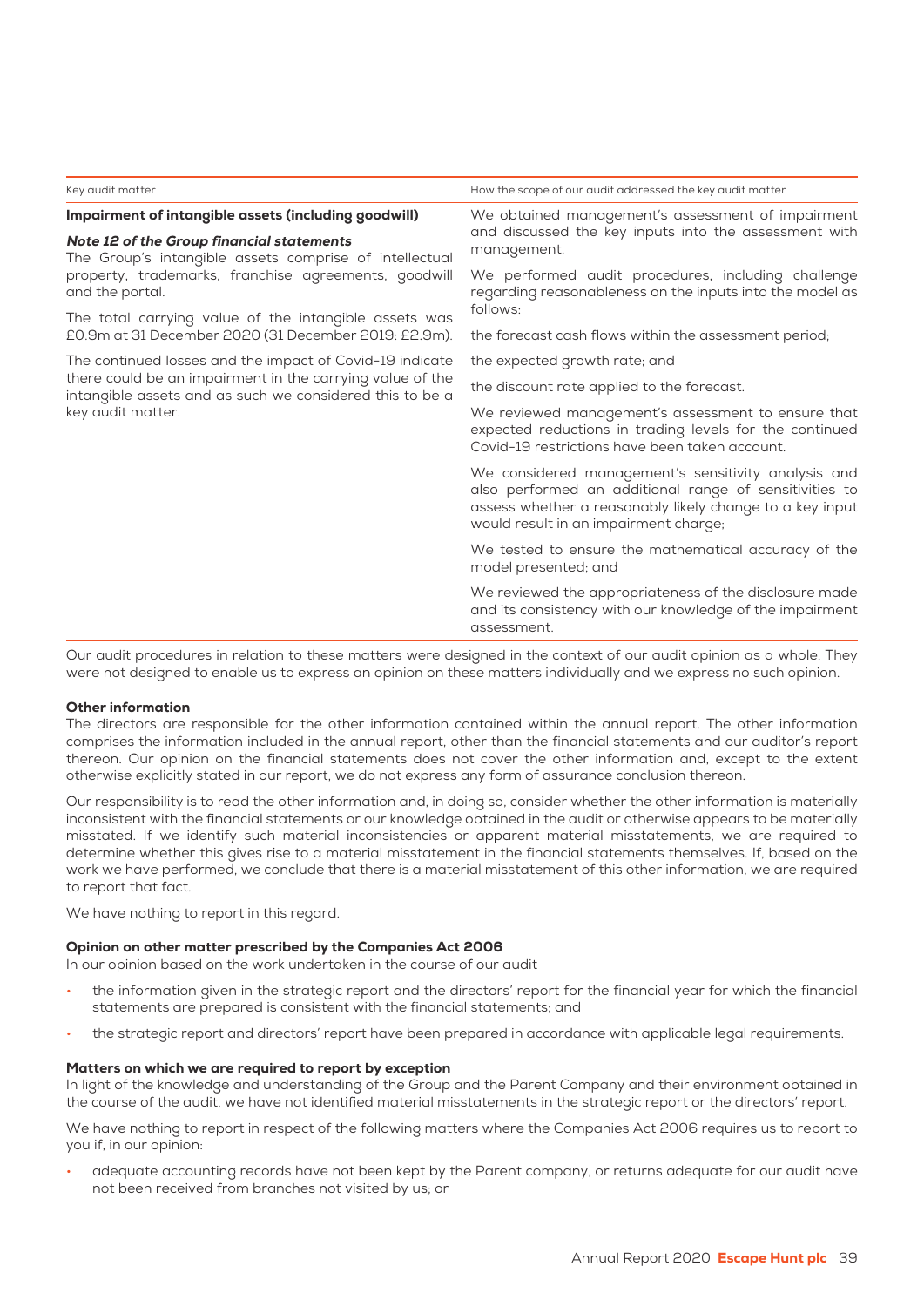# Independent Auditor's Report to the Members of Escape Hunt plc continued

- the Parent company financial statements are not in agreement with the accounting records and returns; or
- certain disclosures of directors' remuneration specified by law are not made; or
- we have not received all the information and explanations we require for our audit.

#### Responsibilities of the directors for the financial statements

As explained more fully in the directors' responsibilities statement set out on page 34 the directors are responsible for the preparation of the financial statements and for being satisfied that they give a true and fair view, and for such internal control as the directors determine is necessary to enable the preparation of financial statements that are free from material misstatement, whether due to fraud or error.

In preparing the financial statements, the directors are responsible for assessing the Group's and Parent Company's ability to continue as a going concern, disclosing, as applicable, matters related to going concern and using the going concern basis of accounting unless the directors either intend to liquidate the Group or the Parent Company or to cease operations, or have no realistic alternative but to do so.

#### Auditor's responsibilities for the audit of the financial statements

Our objectives are to obtain reasonable assurance about whether the financial statements as a whole are free from material misstatement, whether due to fraud or error, and to issue an auditor's report that includes our opinion. Reasonable assurance is a high level of assurance, but is not a guarantee that an audit conducted in accordance with ISAs (UK) will always detect a material misstatement when it exists. Misstatements can arise from fraud or error and are considered material if, individually or in the aggregate, they could reasonably be expected to influence the economic decisions of users taken on the basis of these financial statements.

Irregularities, including fraud, are instances of non-compliance with laws and regulations. We design procedures in line with our responsibilities, outlined above, to detect material misstatements in respect of irregularities, including fraud. The extent to which our procedures are capable of detecting irregularities, including fraud is detailed below:

We gained an understanding of the legal and regulatory framework applicable to the Company and Industry in which the company operates, and considered the risk of acts by the Company which were contrary to applicable laws and regulations, including fraud. These included but were not limited to compliance with Companies Act 2006, Listing rules and Tax legislation.

Our procedures involved enquiries with management, review of the reporting to the directors with respect to compliance with laws and regulation, review of board meeting minutes and review of legal correspondence.

We focused on laws and regulations that could give rise to a material misstatement in the Company financial statements. Our tested included by were not limited to:

- agreement of the financial statement disclosures to underlying supporting documentation;
- enquiries of management;
- testing of journal postings made during the year to identify potential management override of controls;
- review of minutes of board meetings throughout the period; and
- obtaining an understanding of the control environment in monitoring compliance with laws and regulations.

Our audit procedures were designed to respond to risks of material misstatement in the financial statements, recognising that the risk of not detecting a material misstatement due to fraud is higher than the risk of not detecting one resulting from error, as fraud may involve deliberate concealment by, for example, forgery, misrepresentations or through collusion. There are inherent limitations in the audit procedures performed and the further removed noncompliance with laws and regulations is from the events and transactions reflected in the financial statements, the less likely we are to become aware of it.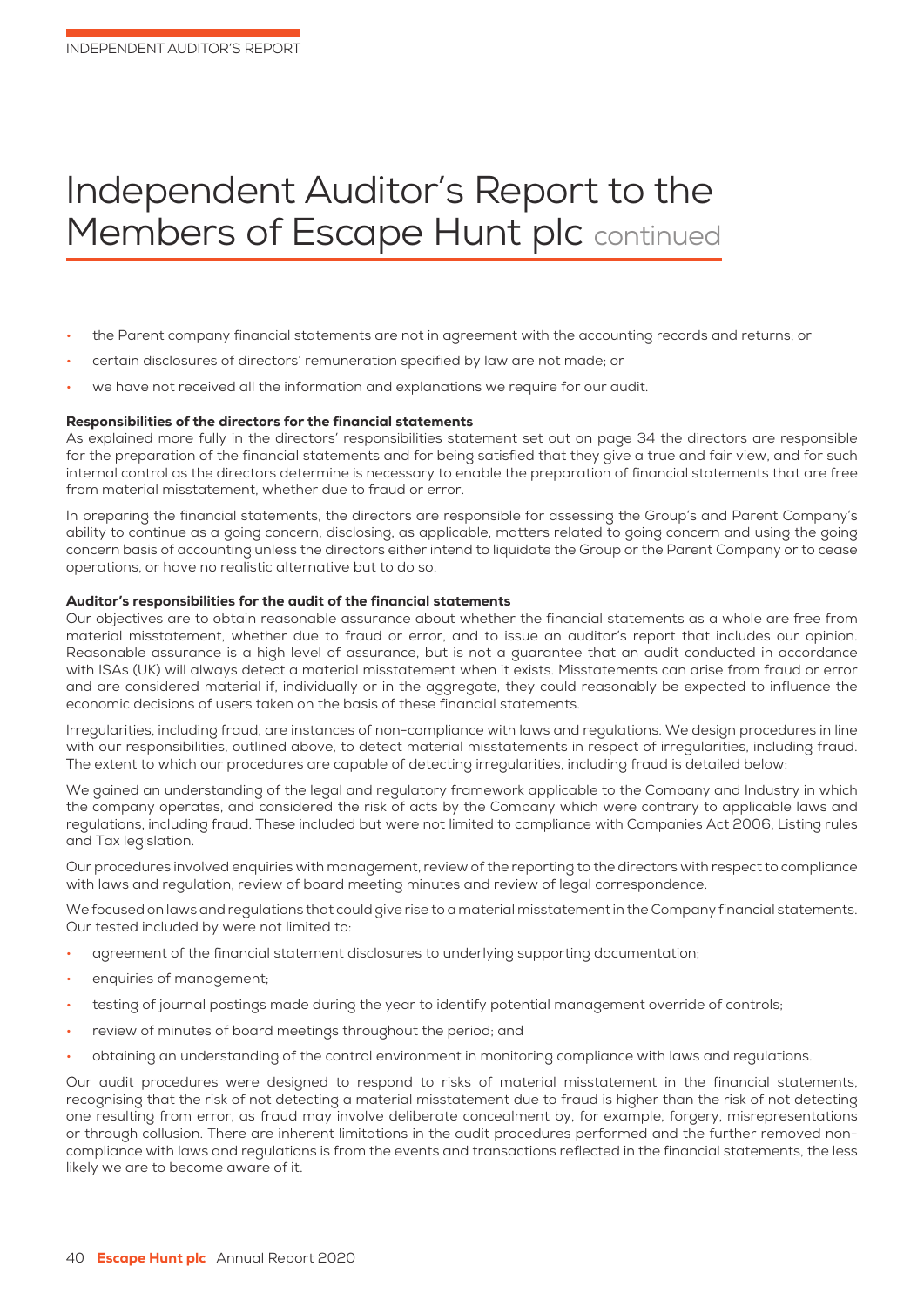A further description of our responsibilities for the audit of the financial statements is located on the Financial Reporting Council's website at: www.frc.org.uk/auditorsresponsibilities. This description forms part of our auditor's report.

#### Use of our report

This report is made solely to the company's members, as a body, in accordance with Chapter 3 of Part 16 of the Companies Act 2006. Our audit work has been undertaken so that we might state to the company's members those matters we are required to state to them in an auditor's report and for no other purpose. To the fullest extent permitted by law, we do not accept or assume responsibility to anyone other than the company and the company's members as a body, for our audit work, for this report, or for the opinions we have formed.

Matthew Stallabrass (Senior Statutory Auditor) for and on behalf of Crowe U.K. LLP Statutory Auditor London

17 May 2021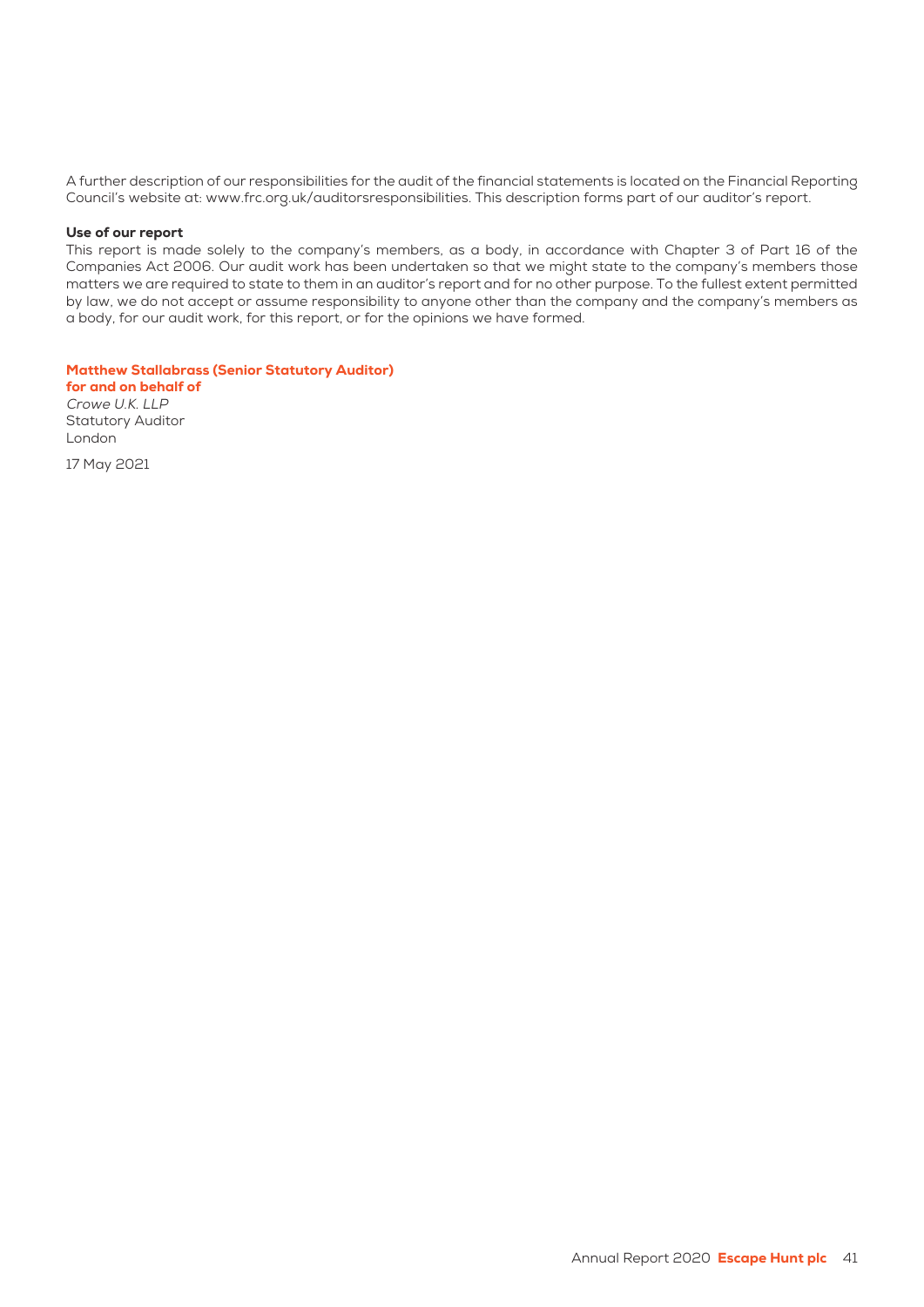# Consolidated Statement of Comprehensive Income

For the year ended 31 December 2020

| All figures in £'000s                                     | Note | Year ended<br>31 December<br>2020 | Year ended<br>31 December<br>2019 |
|-----------------------------------------------------------|------|-----------------------------------|-----------------------------------|
|                                                           |      |                                   |                                   |
| Continuing operations<br><b>Revenue</b>                   | 4    | 2.658                             | 4,915                             |
| Cost of sales                                             | 6    | (778)                             | (1,279)                           |
| Gross profit                                              |      | 1.880                             | 3,636                             |
| Other income                                              | 34   | 394                               |                                   |
| Administrative expenses                                   | 6    | (8,641)                           | (9,568)                           |
| <b>Operating loss</b>                                     | 6    | (6, 367)                          | (5,932)                           |
| <b>Adjusted EBITDA</b>                                    |      | (1,445)                           | (1,707)                           |
| Amortisation of intangibles                               | 12   | (2,299)                           | (2,124)                           |
| Rent concessions recognised in the year                   | 11   | 22                                |                                   |
| Depreciation of property plant and equipment              | 10   | (1, 819)                          | (1,733)                           |
| Depreciation of right-of-use assets                       | 11   | (380)                             | (347)                             |
| Loss on disposal of tangible assets                       | 10   | (23)                              |                                   |
| Loss on disposal of intangible assets                     | 12   | (7)                               |                                   |
| Branch closure costs                                      |      | (52)                              |                                   |
| Provision against loan to franchisee                      | 15   | (300)                             |                                   |
| Costs arising from subsidiary liquidation                 |      | (35)                              | (7)                               |
| Foreign currency gains / (losses)                         |      |                                   | (1)                               |
| Share-based payment expense                               | 25   | (29)                              | (12)                              |
| Operating loss                                            |      | (6, 367)                          | (5,932)                           |
| Gain on disposal of subsidiary                            | 13   |                                   | 30                                |
| Interest (charged)/received                               |      | (17)                              | 33                                |
| Lease finance charges                                     | 20   | (180)                             | (171)                             |
| <b>Loss before taxation</b>                               |      | (6,564)                           | (6,040)                           |
| Taxation                                                  | 8    | (15)                              | (4)                               |
| <b>Loss after taxation</b>                                |      | (6,579)                           | (6,044)                           |
| Other comprehensive income:                               |      |                                   |                                   |
| Items that may or will be reclassified to profit or loss: |      |                                   |                                   |
| Exchange differences on translation of foreign operations |      | (62)                              | (30)                              |
| <b>Total comprehensive loss</b>                           |      | (6,641)                           | (6,074)                           |
| Loss attributable to:                                     |      |                                   |                                   |
| Equity holders of Escape Hunt plc                         |      | (6,579)                           | (5,993)                           |
| Non-controlling interests                                 |      |                                   | (51)                              |
|                                                           |      | (6,579)                           | (6,044)                           |
| Total comprehensive loss attributable to:                 |      |                                   |                                   |
| Equity holders of Escape Hunt plc                         |      | (6,641)                           | (6,023)                           |
| Non-controlling interests                                 |      |                                   | (51)                              |
|                                                           |      | (6,641)                           | (6,074)                           |
| Loss per share attributable to equity holders:            |      |                                   |                                   |
| Basic and diluted (Pence)                                 | 9    | (12.36)                           | (24.78)                           |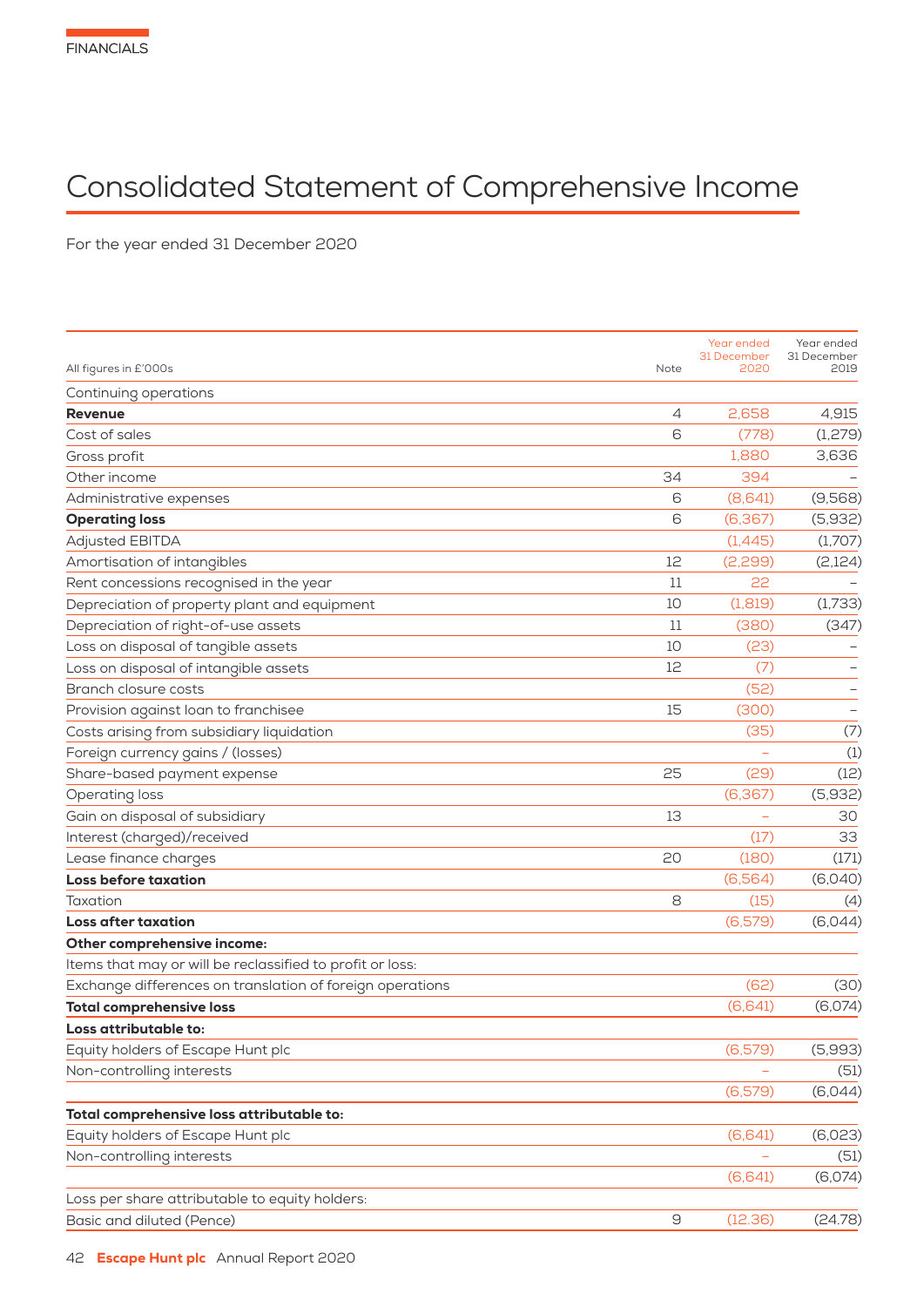# Consolidated Statement of Financial Position

As at 31 December 2020

|                                   |      | As at               | As at               |
|-----------------------------------|------|---------------------|---------------------|
|                                   |      | 31 December<br>2020 | 31 December<br>2019 |
|                                   | Note | £'000               | £'000               |
| <b>ASSETS</b>                     |      |                     |                     |
| <b>Non-current assets</b>         |      |                     |                     |
| Property, plant and equipment     | 10   | 3,885               | 3,935               |
| Right-of-use assets               | 11   | 2,940               | 2,470               |
| Intangible assets                 | 12   | 913                 | 2,906               |
| Rent deposits                     |      | 26                  | 26                  |
| Loan to franchisee                | 15   | 2                   | 300                 |
|                                   |      | 7,766               | 9,637               |
| <b>Current assets</b>             |      |                     |                     |
| Inventories                       | 17   | 16                  | 12                  |
| Trade receivables                 | 16   | 182                 | 370                 |
| Other receivables and prepayments | 16   | 691                 | 473                 |
| Cash and cash equivalents         | 18   | 2,722               | 2,171               |
|                                   |      | 3.611               | 3,026               |
| <b>TOTAL ASSETS</b>               |      | 11,377              | 12,663              |
| <b>LIABILITIES</b>                |      |                     |                     |
| <b>Current liabilities</b>        |      |                     |                     |
| Trade payables                    | 19   | 606                 | 317                 |
| <b>Contract liabilities</b>       | 21   | 441                 | 360                 |
| Lease liabilities                 | 20   | 489                 | 304                 |
| Other payables and accruals       | 19   | 815                 | 948                 |
|                                   |      | 2,351               | 1,929               |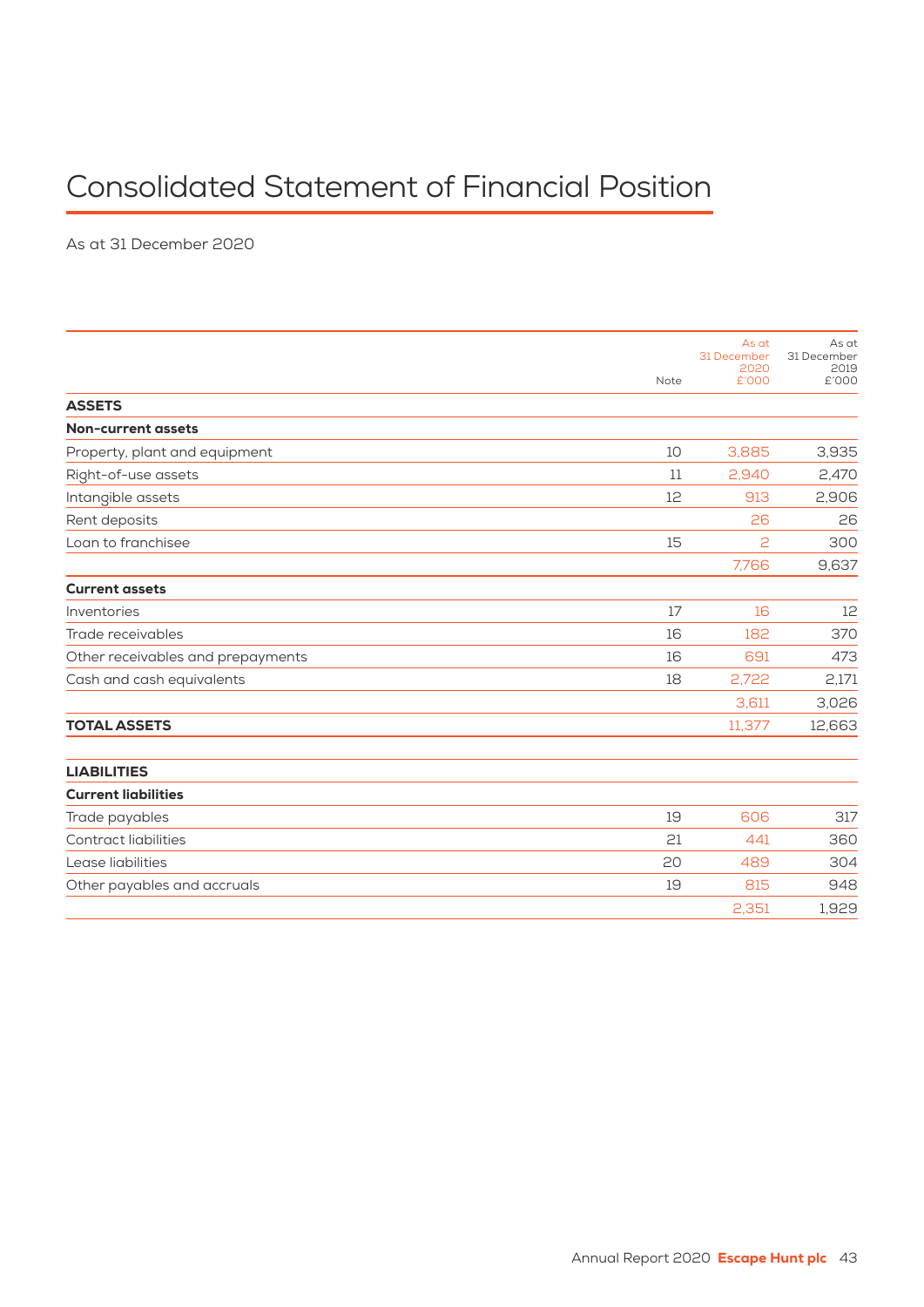# Consolidated Statement of Financial Position continued

As at 31 December 2020

|                                                                        | Note | As at<br>31 December<br>2020<br>£'000 | As at<br>31 December<br>2019<br>£'000 |
|------------------------------------------------------------------------|------|---------------------------------------|---------------------------------------|
| <b>Non-current liabilities</b>                                         |      |                                       |                                       |
| <b>Contract liabilities</b>                                            | 21   | 152                                   | 262                                   |
| Provisions                                                             | 22   | 128                                   | 74                                    |
| Convertible loan notes                                                 | 25   | 289                                   |                                       |
| Lease liabilities                                                      | 20   | 3,253                                 | 2,298                                 |
|                                                                        |      | 3,822                                 | 2,634                                 |
| <b>TOTAL LIABILITIES</b>                                               |      | 6,173                                 | 4,563                                 |
| <b>NET ASSETS</b>                                                      |      | 5,204                                 | 8,100                                 |
| <b>EQUITY</b>                                                          |      |                                       |                                       |
| Capital and reserves attributable to equity holders of Escape Hunt Plc |      |                                       |                                       |
| Share capital                                                          | 23   | 1,005                                 | 336                                   |
| Share premium account                                                  | 28   | 27.758                                | 24,717                                |
| Merger relief reserve                                                  | 28   | 4,756                                 | 4,756                                 |
| Convertible loan note reserve                                          | 25   | 68                                    |                                       |
| <b>Accumulated losses</b>                                              | 28   | (28, 444)                             | (21, 803)                             |
| Currency translation reserve                                           | 28   | (81)                                  | (19)                                  |
| Capital redemption reserve                                             | 28   | 46                                    | 46                                    |
| Share-based payment reserve                                            | 28   | 96                                    | 67                                    |
|                                                                        |      | 5,204                                 | 8,100                                 |
| Non-controlling interests                                              |      |                                       |                                       |
| <b>TOTAL EQUITY</b>                                                    |      | 5,204                                 | 8,100                                 |

The notes on pages 47 to 87 are an integral part of these financial statements.

The financial statements were approved by the Board of Directors and authorised for issue on 17 May 2021 and are signed on its behalf by:

### Graham Bird

Director

Registered company number 10184316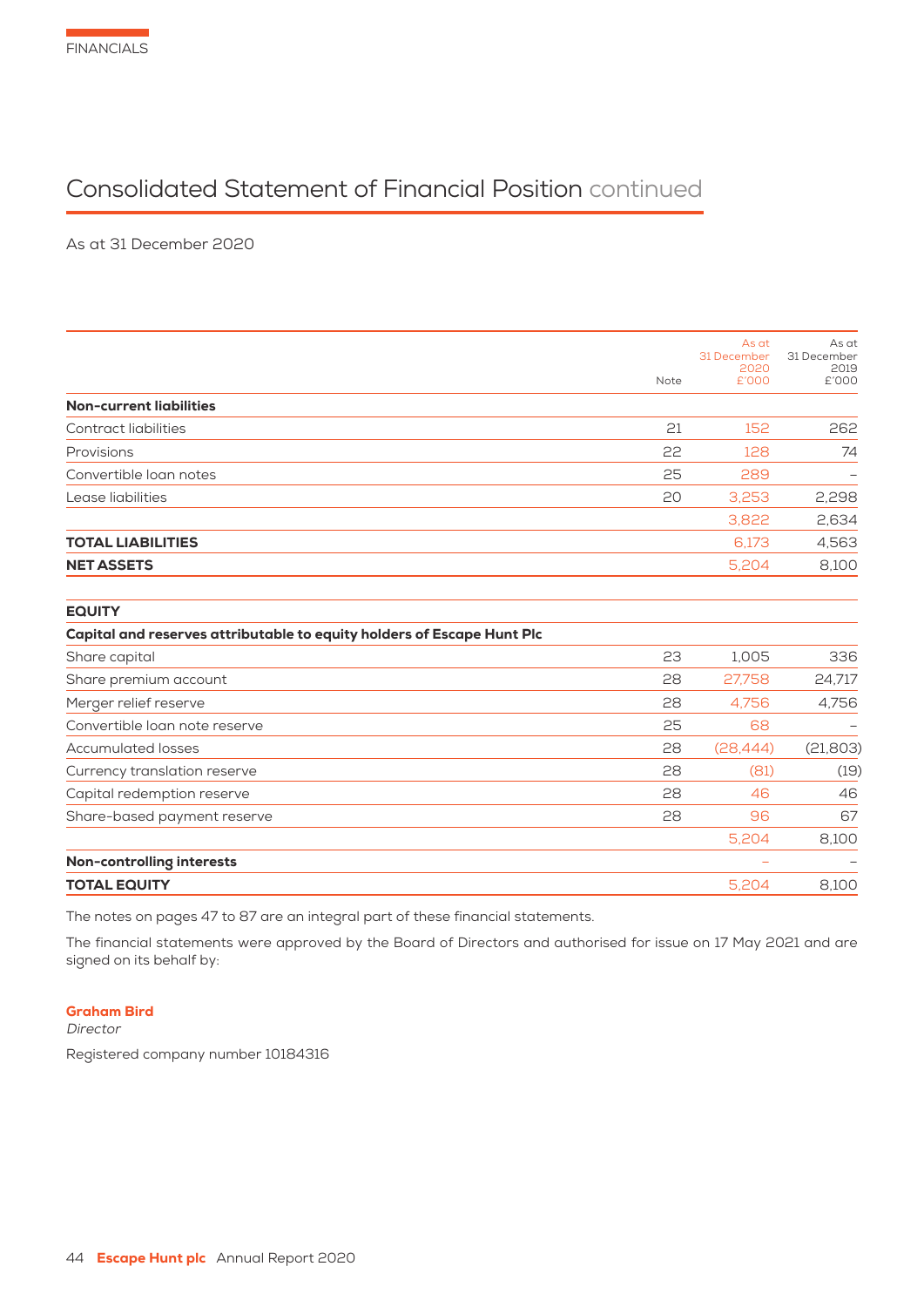# Consolidated Statement of Changes in Equity

As at 31 December 2020

|                                      | Attributable to owners of the parent |                                      |                                      |                                             |                                           |                                                |                                              |                                |                     |                                          |                  |
|--------------------------------------|--------------------------------------|--------------------------------------|--------------------------------------|---------------------------------------------|-------------------------------------------|------------------------------------------------|----------------------------------------------|--------------------------------|---------------------|------------------------------------------|------------------|
|                                      | Share<br>capital<br>£'000            | Share<br>premium<br>account<br>£'000 | Merger<br>relief<br>reserve<br>£'000 | Currency<br>translation<br>reserve<br>£'000 | Capital<br>redemption<br>reserve<br>£'000 | Share-<br>based<br>payment<br>reserve<br>£'000 | Convertible<br>loan note<br>reserve<br>£'000 | Accumulated<br>losses<br>£'000 | Total<br>£'000      | Non-<br>controlling<br>interest<br>£'000 | Total<br>£'000   |
| Year ended 31 Dec 2020               |                                      |                                      |                                      |                                             |                                           |                                                |                                              |                                |                     |                                          |                  |
| Balance as at 1 Jan 2020             | 336                                  | 24,717                               | 4.756                                | (19)                                        | 46                                        | 67                                             | $\equiv$                                     | (21, 803)                      | 8.100               | ÷,                                       | 8.100            |
| Loss for the year                    | $\qquad \qquad -$                    | $\qquad \qquad -$                    | $\qquad \qquad -$                    | $\equiv$                                    | $\overline{\phantom{0}}$                  | $\overline{\phantom{m}}$                       | $\equiv$                                     | (6,641)                        | (6,641)             | Ĭ.                                       | (6,641)          |
| Other comprehensive income           | $\equiv$                             | $\equiv$                             | $\equiv$                             | (62)                                        | $\overline{\phantom{a}}$                  | $\equiv$                                       | $\equiv$                                     | $\equiv$                       | (62)                | $\overline{\phantom{0}}$                 | (62)             |
| <b>Total comprehensive loss</b>      | $\equiv$                             | $\equiv$                             | $\equiv$                             | (62)                                        | $\overline{\phantom{a}}$                  | $\equiv$                                       | $\overline{\phantom{m}}$                     | (6,641)                        | (6,703)             | ÷,                                       | (6,703)          |
| Issue of shares                      | 669                                  | 3,342                                | $\equiv$                             | $\equiv$                                    | $\equiv$                                  | $\equiv$                                       | $\sim$                                       | ÷,                             | 4,011               | L,                                       | 4.011            |
| Issue of convertible loan<br>notes   | $\equiv$                             | ÷                                    | $\equiv$                             | $\overline{\phantom{0}}$                    | L.                                        | $\equiv$                                       | 68                                           | $\equiv$                       | 68                  |                                          | 68               |
| Share issue costs                    | $\overline{\phantom{a}}$             | (301)                                | $\overline{\phantom{a}}$             | $\overline{\phantom{a}}$                    | $\qquad \qquad -$                         | $\overline{\phantom{a}}$                       | $\overline{\phantom{a}}$                     | $\overline{\phantom{a}}$       | (301)               | $\qquad \qquad -$                        | (301)            |
| Share-based Payment<br>Charges       | $\overline{\phantom{a}}$             | $\overline{\phantom{0}}$             | $\qquad \qquad -$                    | $\qquad \qquad -$                           | $\qquad \qquad -$                         | 29                                             |                                              | $\equiv$                       | 29                  | $\qquad \qquad -$                        | 29               |
| Disposal of subsidiary               | $\overline{\phantom{0}}$             | $\overline{\phantom{a}}$             | $\equiv$                             | $\equiv$                                    | $\overline{\phantom{a}}$                  | $\equiv$                                       | $\equiv$                                     | $\qquad \qquad -$              | $\equiv$            | $\qquad \qquad -$                        | ÷,               |
| Transactions with owners             | 669                                  | 3,041                                | $\equiv$                             | L.                                          | $\equiv$                                  | 29                                             | 68                                           | $\overline{\phantom{0}}$       | 3,807               | $\overline{\phantom{0}}$                 | 3,807            |
| Balance as at 31 Dec 2020            | 1.005                                | 27,758                               | 4,756                                | (81)                                        | 46                                        | 96                                             | 68                                           | (28, 444)                      | 5,204               | ÷                                        | 5,204            |
| Year ended 31 Dec 2019:              |                                      |                                      |                                      |                                             |                                           |                                                |                                              |                                |                     |                                          |                  |
| Adjusted balance as at<br>1 Jan 2019 | 253                                  | 21.076                               | 4.756                                | 11                                          | 46                                        | 55                                             | $\equiv$                                     | $(15,810)$ $10,387$            |                     | (8)                                      | 10,379           |
| Loss for the year                    | $\equiv$                             | $\overline{\phantom{m}}$             | $\overline{\phantom{m}}$             | $\equiv$                                    | $\bar{\phantom{a}}$                       | $\equiv$                                       | $\overline{\phantom{a}}$                     |                                | $(5,993)$ $(5,993)$ |                                          | $(51)$ $(6,044)$ |
| Other comprehensive income           | $\overline{\phantom{m}}$             | $\overline{\phantom{m}}$             | $\overline{\phantom{a}}$             | (30)                                        | $\overline{\phantom{a}}$                  | $\qquad \qquad -$                              | $\qquad \qquad -$                            | $\qquad \qquad -$              | (30)                | $\overline{\phantom{0}}$                 | (30)             |
| Total comprehensive loss             | $\equiv$                             | $\equiv$                             | $\equiv$                             | (30)                                        | $\equiv$                                  | $\equiv$                                       | $\equiv$                                     | (5,993)                        | (6,023)             | (51)                                     | (6,074)          |
| Issue of shares                      | 83                                   | 3,917                                | $\overline{\phantom{m}}$             | $\overline{\phantom{0}}$                    | $\overline{\phantom{0}}$                  | $\overline{\phantom{a}}$                       | $\overline{\phantom{a}}$                     | $\overline{\phantom{a}}$       | 4,000               | $\overline{\phantom{0}}$                 | 4,000            |
| Share issue costs                    | $\equiv$                             | (276)                                | $\overline{\phantom{m}}$             | $\equiv$                                    | $\overline{\phantom{a}}$                  | $\overline{\phantom{m}}$                       | $\overline{\phantom{m}}$                     | $\overline{\phantom{m}}$       | (276)               | $\overline{\phantom{0}}$                 | (276)            |
| Share-based payment<br>charges       | $\overline{\phantom{m}}$             | $\overline{\phantom{a}}$             | $\qquad \qquad -$                    | $\qquad \qquad -$                           | $\overline{\phantom{m}}$                  | 12                                             | $\equiv$                                     | $\overline{\phantom{m}}$       | 12                  | $\equiv$                                 | 12               |
| Disposal of subsidiary               | $\equiv$                             | $\overline{\phantom{m}}$             | $\qquad \qquad -$                    | ÷                                           | $\qquad \qquad -$                         | $\equiv$                                       | $\equiv$                                     | $\equiv$                       | $\equiv$            | 59                                       | 59               |
| Transactions with owners             | 83                                   | 3.641                                | $\overline{\phantom{0}}$             | $\equiv$                                    | $\overline{\phantom{0}}$                  | 12                                             | $\overline{\phantom{m}}$                     | $\equiv$                       | 3,736               | 59                                       | 3.795            |
| Balance as at 31 Dec 2019            | 336                                  | 24,717                               | 4.756                                | (19)                                        | 46                                        | 67                                             | $\qquad \qquad -$                            | (21, 803)                      | 8,100               | $\qquad \qquad -$                        | 8,100            |

The notes on pages 47 to 87 are an integral part of these financial statements.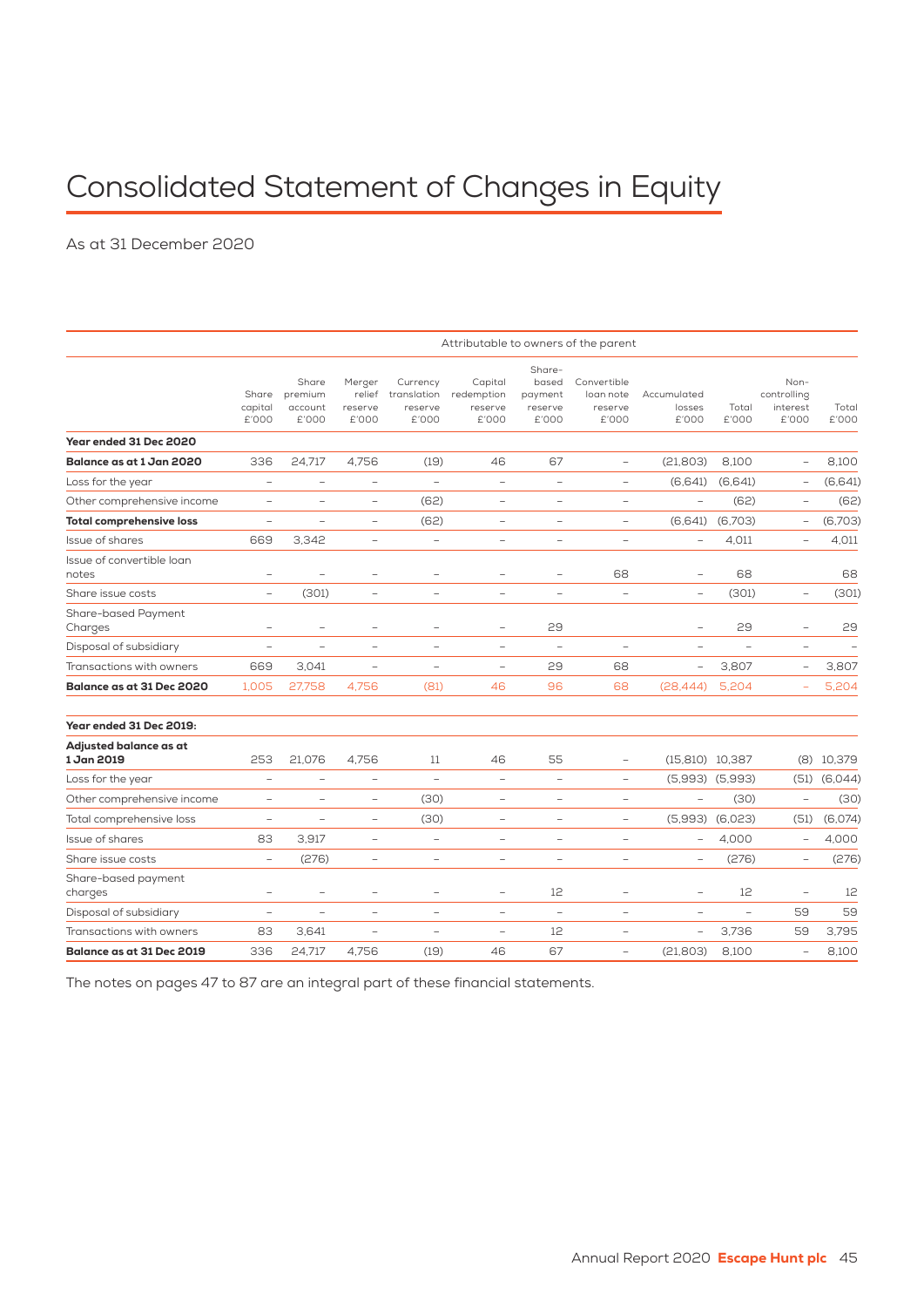# Consolidated Statement of Cash Flows

For the year ended 31 December 2020

|                                                                                    | Year ended<br>31 December<br>2020<br>£'000 | Year ended<br>31 December<br>2019<br>£'000 |
|------------------------------------------------------------------------------------|--------------------------------------------|--------------------------------------------|
| <b>Cash flows from operating activities</b>                                        |                                            |                                            |
| Loss before income tax                                                             | (6,564)                                    | (6,040)                                    |
| Adjustments:                                                                       |                                            |                                            |
| Depreciation of property, plant and equipment                                      | 1,819                                      | 1,733                                      |
| Depreciation of right-of-use assets                                                | 380                                        | 347                                        |
| Amortisation of intangible assets                                                  | 2,299                                      | 2,124                                      |
| Gain on disposal of subsidiary                                                     |                                            | (30)                                       |
| Provision against non-current assets                                               | 300                                        |                                            |
| Loss on disposal of plant and equipment                                            | 23                                         |                                            |
| Loss on write off of intangibles                                                   |                                            |                                            |
| Share-based payment expense                                                        | 29                                         | 12                                         |
| Lease interest charge                                                              | 180                                        | 171                                        |
| Rent concessions received                                                          | (22)                                       |                                            |
| Interest charge / (income)                                                         | 17                                         | (33)                                       |
| Operating cash flow before working capital changes                                 | (1,532)                                    | (1,716)                                    |
| Decrease / (Increase) in trade and other receivables                               | (30)                                       | (224)                                      |
| Decrease / (increase) in inventories                                               | (3)                                        | З                                          |
| Increase in provisions                                                             | 54                                         | 34                                         |
| Increase / (decrease) in trade and other payables                                  | 296                                        | (287)                                      |
| Increase / (decrease) in deferred income                                           | (30)                                       | (41)                                       |
| <b>Cash used in operations</b>                                                     | (1,245)                                    | (2,231)                                    |
| Income taxes paid                                                                  | (12)                                       | (23)                                       |
| Net cash used in operating activities                                              | (1, 257)                                   | (2,254)                                    |
| <b>Cash flows from investing activities</b>                                        |                                            |                                            |
| Purchase of property, plant and equipment                                          | (1,809)                                    | (1,308)                                    |
| Purchase of intangibles                                                            | (237)                                      | (266)                                      |
| Receipt / (payment) of deposits                                                    |                                            | 10                                         |
| Loan made to master franchisee                                                     | (2)                                        |                                            |
| Acquisition of subsidiary, net of cash acquired                                    | 35                                         |                                            |
| Cash less overdrafts on disposal of subsidiary                                     |                                            | 29                                         |
| Interest (charged) / received                                                      | (17)                                       | 33                                         |
| Net cash used in investing activities                                              | (2,030)                                    | (1,502)                                    |
| <b>Cash flows from financing activities</b>                                        |                                            |                                            |
| Proceeds from issue of ordinary shares                                             | 3,976                                      | 4,000                                      |
| Proceeds from issue of convertible loan note                                       | 340                                        |                                            |
| Share issue costs                                                                  | (301)                                      | (276)                                      |
| Lease interest charge payment                                                      | (180)                                      | (171)                                      |
| Repayment of leases                                                                | (1)                                        | (284)                                      |
| Net cash from financing activities                                                 | 3,834                                      | 3,269                                      |
| Net increase / (decrease) in cash and cash equivalents                             | 547                                        | (487)                                      |
| Cash and cash equivalents at beginning of year                                     | 2,171                                      | 2,657                                      |
| Effects of exchange rate changes on the balance of cash held in foreign currencies | 4                                          | -1                                         |
| Cash and cash equivalents at end of year                                           | 2,722                                      | 2,171                                      |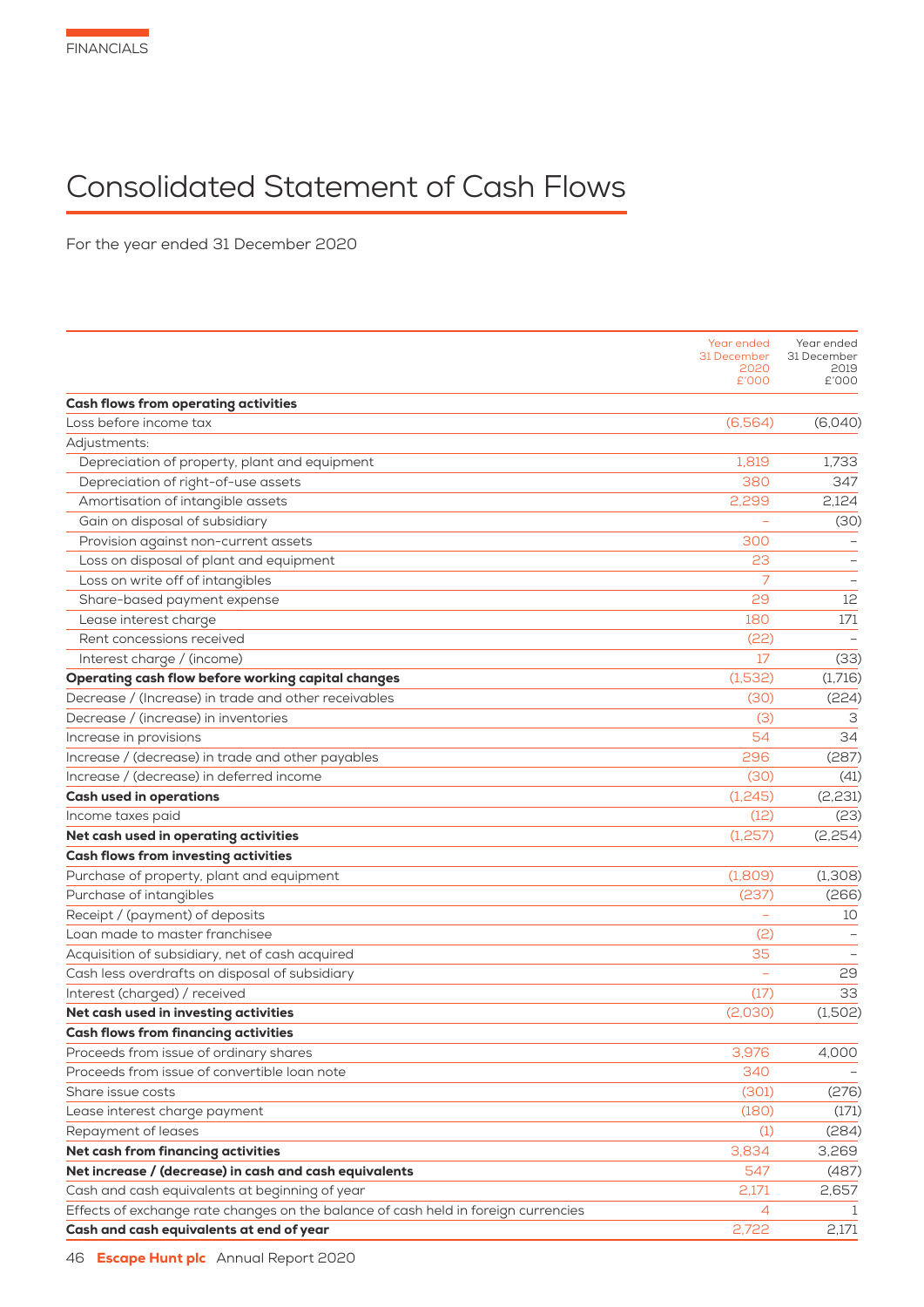## 1. General Information

The Company was incorporated in England on 17 May 2016 under the name of Dorcaster Limited with registered number 10184316 as a private company with limited liability under the Companies Act 2006. The Company was reregistered as a public company on 13 June 2016 and changed its name to Dorcaster Plc on 13 June 2016. On 8 July 2016, the Company's shares were admitted to AIM.

Until its acquisition of Experiential Ventures Limited on 2 May 2017, the Company was an investing company (as defined in the AIM Rules for Companies) and did not trade.

On 2 May 2017, the Company ceased to be an investing company on the completion of the acquisition of the entire issued share capital of Experiential Ventures Limited. Experiential Ventures Limited was the holding company of the Escape Hunt Group, the activities of which related solely to franchise.

On 2 May 2017, the Company's name was changed to Escape Hunt plc and became the holding company of the enlarged Escape Hunt Group. Thereafter the group established the owner operated business which operates through a UK subsidiary. All of the franchise activity has subsequently been transferred to a UK subsidiary. Escape Hunt Group is now a global provider of live 'escape the room' experiences through a network of franchised, licensed and owneroperated branches and offsite "escape the room" type games

The Company's registered office is Belmont House, Station Way, Crawley, England, RH10 1JA.

The consolidated financial information represents the audited consolidated results of the Company and its subsidiaries, (together referred to as "the Group").

#### Basis of preparation

The audited consolidated financial statements have been prepared in accordance with International Financial Reporting Standards as adopted by the EU ("Adopted IFRSs").

The audited financial statements are presented in Pounds Sterling, which is the presentational currency for the financial statements. All values are rounded to the nearest thousand pounds except where otherwise indicated. They have been prepared under the historical cost convention, except for financial instruments that have been measured at fair value through profit and loss.

The preparation of financial statements in conformity with IFRS requires the use of certain critical accounting estimates. It also requires management to exercise its judgement in the process of applying the Company's accounting policies.

#### Changes in accounting policy

a) New standards, interpretations and amendments effective from 1 January 2020

 New standards impacting the Group adopted in the annual financial statements for the year ended 31 December 2020, and which have given rise to changes in the Group's accounting policies are:

- IFRS 3 Business Combination (Amendment Definition of a Business)
- COVID-19-Related Rent Concessions (Amendments to IFRS 16)

 Effective 1 June 2020, IFRS 16 was amended to provide a practical expedient for lessees accounting for rent concessions that arise as a direct consequence of the COVID-19 pandemic and satisfy the following criteria:

- (a) The change in lease payments results in revised consideration for the lease that is substantially the same as, or less than, the consideration for the lease immediately preceding the change;
- (b) The reduction is lease payments affects only payments originally due on or before 30 June 2021; and
- (c) There are is no substantive change to other terms and conditions of the lease.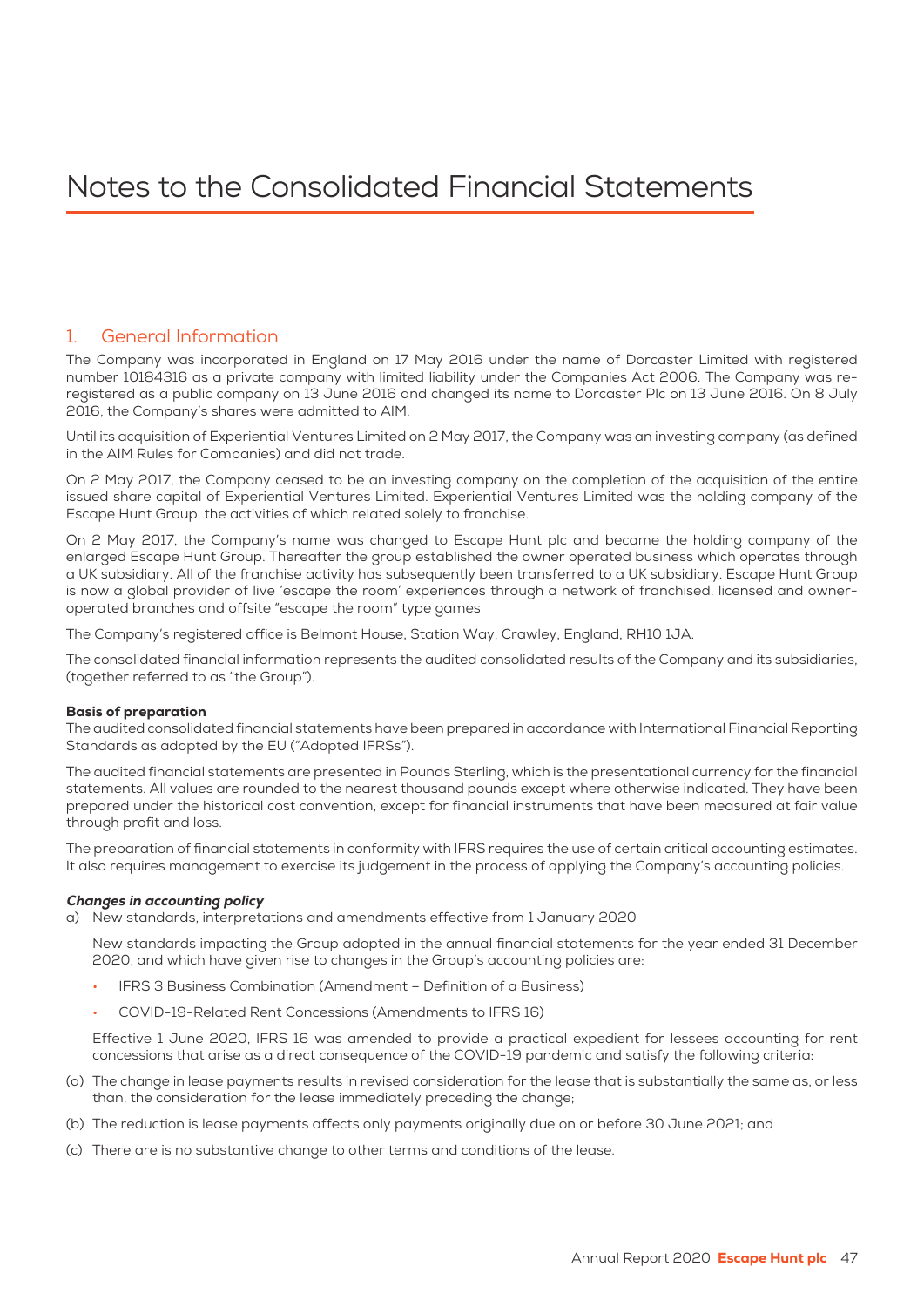Rent concessions that satisfy these criteria may be accounted for in accordance with the practical expedient, which means the lessee does not assess whether the rent concession meets the definition of a lease modification. Lessees apply other requirements in IFRS 16 in accounting for the concession.

The Group has elected to utilise the practical expedient for all rent concessions that meet the criteria. The practical expedient has been applied retrospectively, meaning it has been applied to all rent concessions that satisfy the criteria, which in the case of the Group, occurred from March 2020 to June 2020 and again in November 2020.

Accounting for the rent concessions as lease modifications would have resulted in the Group remeasuring the lease liability to reflect the revised consideration using a revised discount rate, with the effect of the change in the lease liability recorded against the right-of-use asset. By applying the practical expedient, the Group is not required to determine a revised discount rate and the effect of the change in the lease liability is reflected in profit or loss in the period in which the event or condition that triggers the rent concession occurs.

The effect of applying the practical expedient is disclosed in note 11.

### 2. Significant accounting policies

The principal accounting policies applied in the preparation of the audited consolidated financial information set out below have, unless otherwise stated, been applied consistently throughout.

#### Basis of consolidation

The audited consolidated financial information incorporates the preliminary financial statements of the Company and its subsidiaries. Subsidiaries are entities over which the Group has control. The Group controls an investee if the Group has power over the investee, exposure to variable returns from the investee, and the ability to use its power to affect those variable returns. Control is reassessed whenever facts and circumstances indicate that there may be a change in any of these elements of control.

Subsidiaries are consolidated from the date on which control is obtained by the Group up to the effective date on which control is lost, as appropriate.

Under the acquisition method, the results of the subsidiaries acquired or disposed of are included from the date of acquisition or up to the date of disposal. At the date of acquisition, the fair values of the subsidiaries' net assets are determined and these values are reflected in the Consolidated Financial Statements. The cost of acquisition is measured at the aggregate of the fair values, at the date of exchange, of assets given, liabilities incurred or assumed, and equity instruments issued by the Group in exchange for control of the acquiree. Any excess of the purchase consideration of the business combination over the fair value of the identifiable assets and liabilities acquired is recognised as goodwill. Goodwill, if any, is not amortised but reviewed for impairment at least annually. If the consideration is less than the fair value of assets and liabilities acquired, the difference is recognised directly in the statement of comprehensive income.

Acquisition-related costs are expensed as incurred.

Intra-group transactions, balances and unrealised gains on transactions are eliminated. Unrealised losses are also eliminated unless cost cannot be recovered. Where necessary, adjustments are made to the Financial Statements of subsidiaries to ensure consistency of accounting policies with those of the Group.

The financial statements of the subsidiaries are prepared for the same reporting period as that of the Company, using consistent accounting policies. Where necessary, accounting policies of subsidiaries are changed to ensure consistency with the policies adopted by other members of the Group.

Changes in the Group's interest in a subsidiary that do not result in a loss of control are accounted for as equity transactions. The carrying amounts of the Group's interests and the non-controlling interests are adjusted to reflect the changes in their relative interests in the subsidiary. Any difference between the amount by which the non-controlling interests are adjusted and the fair value of the consideration paid or received is recognised directly in equity and attributed to owners of the Company.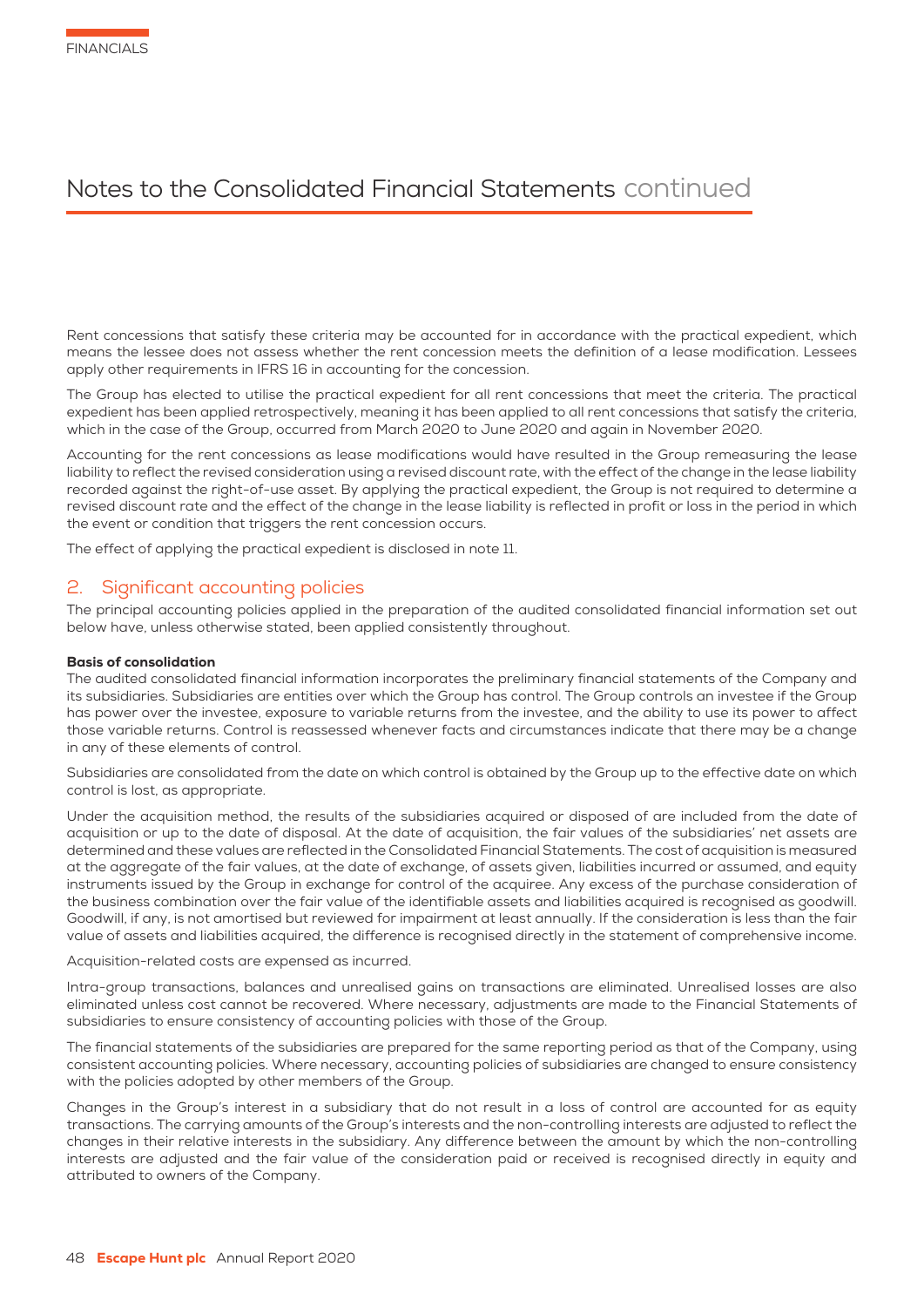When the Group loses control of a subsidiary it derecognises the assets and liabilities of the subsidiary and any noncontrolling interest. The profit or loss on disposal is calculated as the difference between (i) the aggregate of the fair value of the consideration received and the fair value of any retained interest and (ii) the previous carrying amount of the assets (including goodwill), and liabilities of the subsidiary and any non-controlling interests. Amounts previously recognised in other comprehensive income in relation to the subsidiary are accounted for (i.e. reclassified to profit or loss or transferred directly to retained earnings) in the same manner as would be required if the relevant assets or liabilities were disposed of.

#### Going Concern

The financial statements have been prepared on a going concern basis which contemplates the continuity of normal business activities and the realisation of assets and the settlement of liabilities in the ordinary course of business.

The Directors have assessed the Group's ability to continue in operational existence for the foreseeable future in accordance with the Financial Reporting Council's Guidance on the going concern basis of accounting and reporting on solvency and liquidity risks issued in April 2016.

The Board has prepared detailed cashflow forecasts covering a three year period from the reporting date. The forecasts take into account the impact of COVID-19 on the business during the period between 1 January 2021 and 17 May 2021 when all the Group's UK owner-operated sites are expected to be closed based on UK Government enforced temporary closures. During the same period, many of the Group's franchisee operators likewise have been and are expected to remain closed and have generally not been able to pay regular service fees. The Group has agreed to grant payment holidays for fixed fees during periods of closure. In addition, various payments have been and, in some cases, continue to be deferred during the current and earlier lockdown periods, including employment tax and national insurance payments and, in the case of certain sites, rent payments. In a number of cases the Group has reached agreement with landlords to reduce the rent payable during some or all of the period since Covid first impacted in March 2020, however all other deferred payments will need to be caught up. Work continues at a number of new sites and there are other capital expenditure initiatives under consideration. It is also possible that there will be a need for additional expenditure to ensure that existing sites are able to re-open in accordance with guidelines in May. These factors have all been taken into account in the forecasts.

On 28 January 2021, the Group completed a fund-raising process which resulted in the receipt of £1.4 million (before expenses) raised through the issue of new shares by means of a placing. Approximately £350k of the funds were raised to fund the acquisition of the French and Belgian master franchise with the balance being available to support the working capital needs of the Group.

In addition, since the year end, the Company has entered into a convertible loan note facility with one of the directors, through which the Company has access to a further £1m in funding. The Company is able to draw down the funds as required. Details of the convertible loan note facility are given in note 35. This facility has been entered into to enable the Company to continue to invest in new sites notwithstanding the continued uncertainty brought about by the COVID-19 lockdown rules.

Taking into account the receipt of both the new equity funding and the convertible loan note facility the Group has considered a number of potential scenarios for a recovery of trading once the sites have been permitted to reopen. The Group plans to continue the roll out new sites in the UK which are expected to contribute to performance in future.

The central case is based on the re-opening of UK and franchise sites in mid May 2021 with volumes initially substantially below the levels achieved prior to entering lockdown. The model assumes that it takes thirteen weeks for trading to normalise post COVID-19. Resumption of activity at franchise sites is expected broadly to mirror that of the UK. During this time the Group expects to continue its roll out of new sites and plans to open its recently completed site in Watford, and to complete and open sites in Kingston and Lakeside, both of which are currently in build. The forecasts assume a further three sites are built before the end of 2021. With these sites completed, and taking into account the acquisitions in Dubai, France and Belgium, the Company will have 21 owner-operated sites, exceeding its objective of 20 UK owneroperated sites within two years of the July 2020 fund raising. In the central case the Group does not need to utilise the convertible loan facility and believes it has sufficient resources for its present needs.

The Group has also considered a 'downside' scenario. In this scenario the Group has assessed the potential impact of a further delay of four weeks before sites re-open with re-openings delayed until 14 June 2021. The pace of recovery is assumed to be much slower, with trading taking 26 weeks to resume to 'normal' levels. The scenario also considers a delay in progress in the US. In this scenario, the Group believes it can take mitigating actions to preserve cash. Principally the roll-out of further sites beyond the two already in build would be stopped and cost saving measures would be introduced at head office. The Group has already made significant reductions in its head office property costs, and further cost reductions could be targeted in both people and areas such as IT, professional services and marketing. Other areas of planned capital expenditure would also be curtailed. These include planned expenditure on website and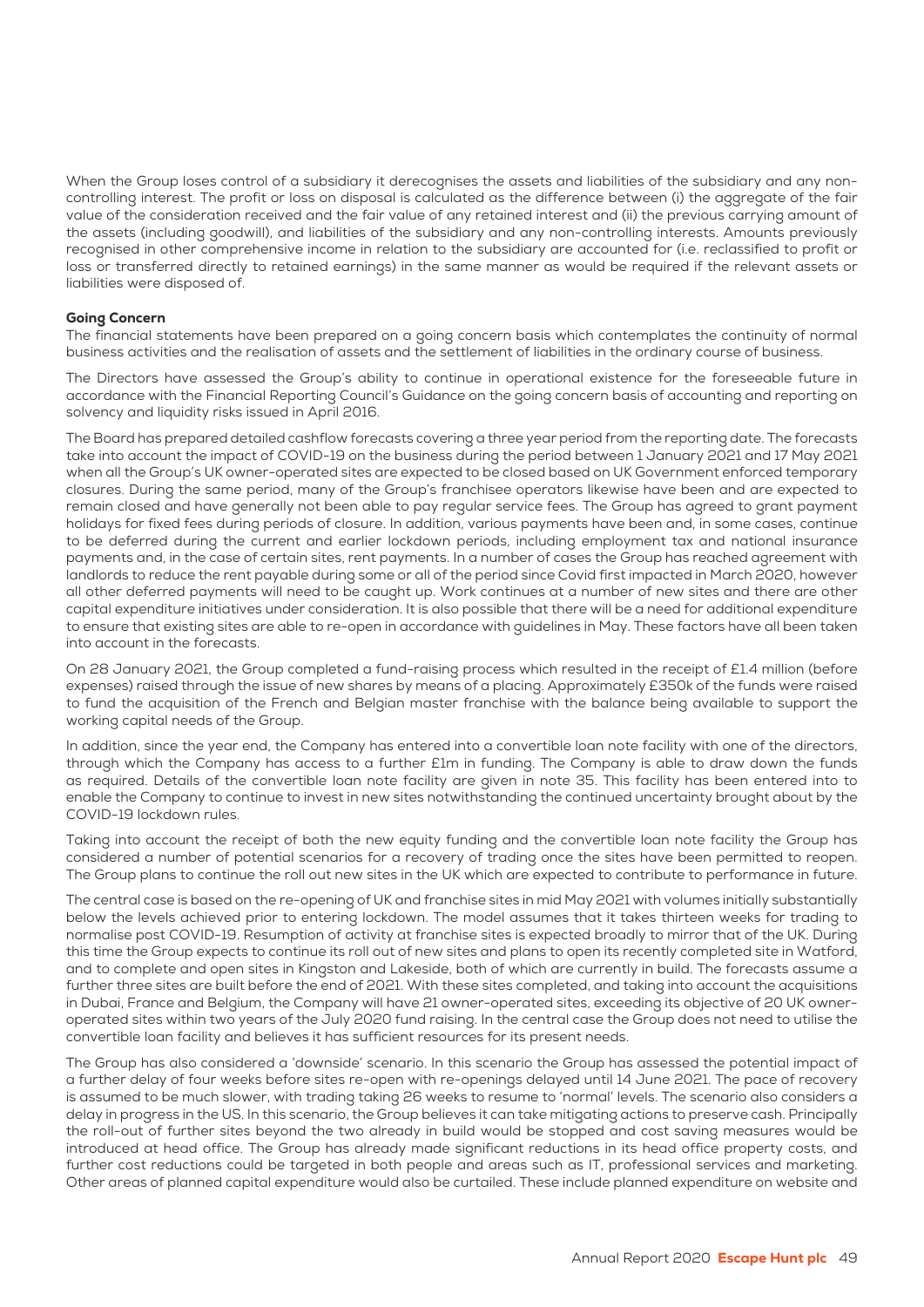system improvements. Taking into account the mitigating factors, the Group believes it would have sufficient resources for its present needs, with or without access to the convertible loan note facility.

Based on the above, the Directors consider there are reasonable grounds to believe that the Group will be able to pay its debts as and when they become due and payable, as well as to fund the Group's future operating expenses. The going concern basis preparation is therefore considered to be appropriate in preparing these financial statements.

#### Merger relief

The issue of shares by the Company is accounted for at the fair value of the consideration received. Any excess over the nominal value of the shares issued is credited to the share premium account other than in a business combination where the consideration for shares in another company includes the issue of shares, and on completion of the transaction, the Company has secured at least a 90% equity holding in the other company. In such circumstances the credit is applied to the merger relief reserve.

#### Foreign currency transactions and translation

In preparing the financial statements of the individual entities, transactions in currencies other than the entity's functional currency are recorded at the rate of exchange prevailing on the date of the transaction.

The functional currency of the Company's formerly active subsidiaries based overseas, namely Escape Hunt Operations Limited and E V Development Co. Limited are the US Dollar and Thai Baht respectively. Likewise, the functional currency of the Company's subsidiary Escape Hunt USA Franchises Limited, which is intended to operate franchises in North America, is the US Dollar. These subsidiaries, when recording their own foreign transactions follow the principles below. At the end of each financial year, monetary items denominated in foreign currencies are retranslated at the rates prevailing as of the end of the financial year. Non-monetary items carried at fair value that are denominated in foreign currencies are retranslated at the rates prevailing on the date when the fair value was determined. Non-monetary items that are measured in terms of historical cost in a foreign currency are not retranslated.

Exchange differences arising on the settlement of monetary items, and on retranslation of monetary items are included in profit or loss for the period.

For the purpose of presenting consolidated financial statements, the assets and liabilities of the Group's foreign operations (including comparatives) are expressed in the presentational currency which is Pounds Sterling using exchange rates prevailing at the end of the financial year. Income and expense items (including comparatives) are translated at the average exchange rates for the period, unless exchange rates fluctuated significantly during that period, in which case the exchange rates at the dates of the transactions are used. Exchange differences arising are recognised initially in other comprehensive income and accumulated in the Group's foreign exchange reserve.

On disposal of a foreign operation, the accumulated foreign exchange reserve relating to that operation is reclassified to profit or loss.

Goodwill and fair value adjustments arising on the acquisition of a foreign operation are treated as assets and liabilities of the foreign operation and translated at the closing rate.

#### Property, plant and equipment

Property, plant and equipment are stated at cost less accumulated depreciation and accumulated impairment losses.

Where parts of an item of property, plant and equipment have different useful lives, they are accounted for as separate items of property, plant and equipment.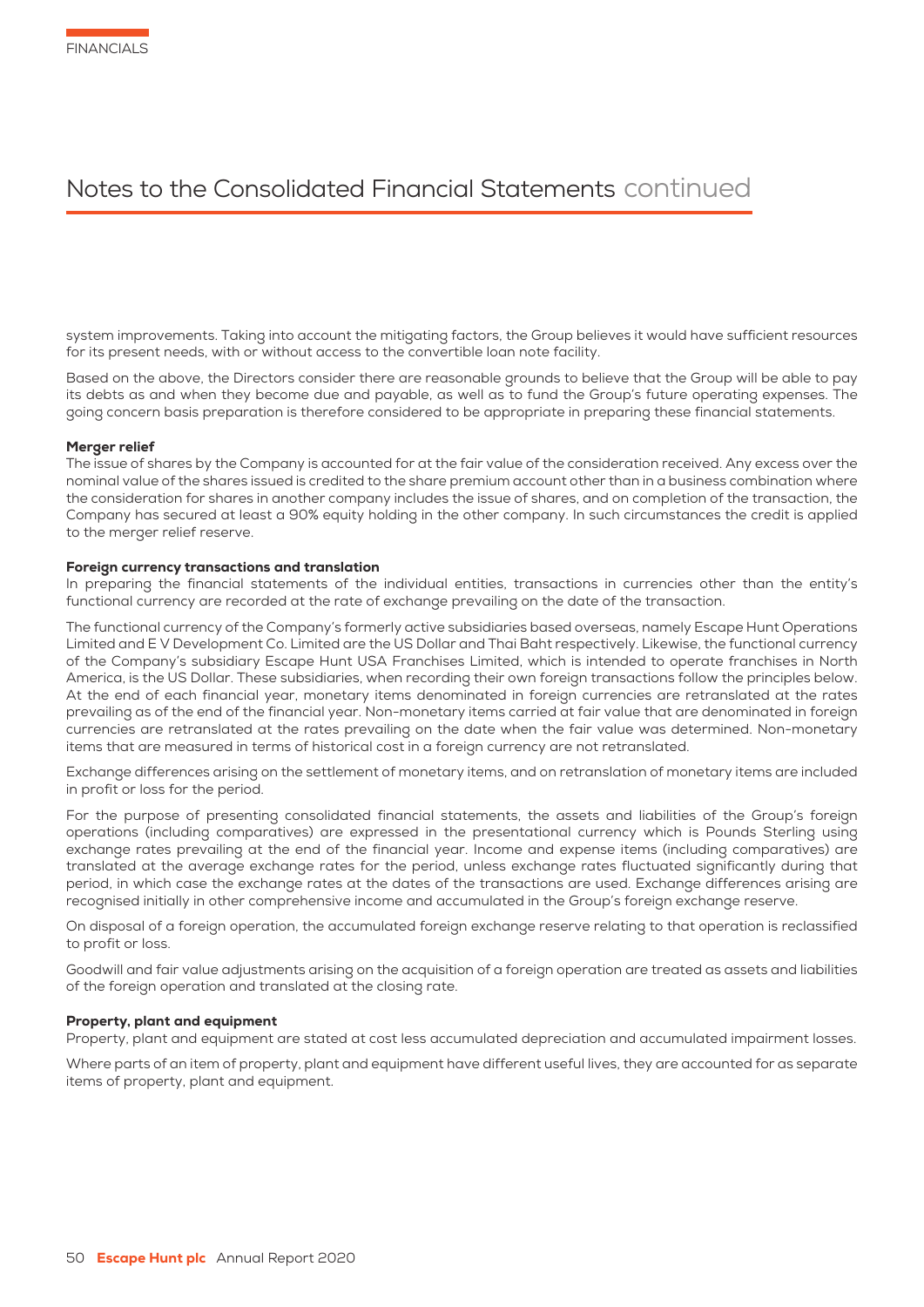Depreciation is charged to the income statement on a straight-line basis over the estimated useful lives of each part of an item of property, plant and equipment. Land is not depreciated. The estimated useful lives are as follows:

| Office equipment       | 5 years |
|------------------------|---------|
| Furniture and fittings | 5 years |
| Leasehold property     | 5 years |
| Computer hardware      | 3 years |
| Escape games           | 2 years |

Depreciation methods, useful lives and residual values are reviewed at each reporting date.

#### Research and development expenditure

Research expenditure is recognised as an expense when it is incurred.

Development expenditure is recognised as an expense except that costs incurred on development projects are capitalised as long-term assets to the extent that such expenditure is expected to generate future economic benefits. Development expenditure is capitalised if, and only if an entity can demonstrate all of the following:-

- (i) its ability to measure reliably the expenditure attributable to the asset under development;
- (ii) the product or process is technically and commercially feasible;
- (iii) its future economic benefits are probable;
- (iv) its ability to use or sell the developed asset; and

(v) the availability of adequate technical, financial and other resources to complete the asset under development.

Capitalised development expenditure is measured at cost less accumulated amortisation and impairment losses, if any. Certain internal salary costs are included where the above criteria are met. These internal costs are capitalised when they are incurred in respect of new game designs which are produced and installed in the UK owner-operated sites, where the ensuing revenue is tracked on a weekly basis at each site by each game. Development expenditure initially recognised as an expense is not recognised as assets in subsequent periods.

#### Intangible assets

Expenditure on internally generated goodwill and brands is recognised in the income statement as an expense as incurred.

With the exception of goodwill, intangible assets that are acquired by the Group are stated at cost less accumulated amortisation and accumulated impairment losses.

Game design and development costs are expensed as incurred unless such expenditure meets the criteria to be capitalised as a non-current asset.

Amortisation is charged to the income statement on a straight-line basis over the estimated useful lives of intangible assets unless such lives are indefinite.

#### The estimated useful lives are as follows:

| <b>Trademarks</b>                         | 3 years           |
|-------------------------------------------|-------------------|
| Intellectual property:                    |                   |
| - Trade names and domain names            | 3 years           |
| - Rights to system and business processes | 3 years           |
| Franchise agreements                      | Term of franchise |
| App development                           | 2 years           |
| Portal                                    | 3 years           |
|                                           |                   |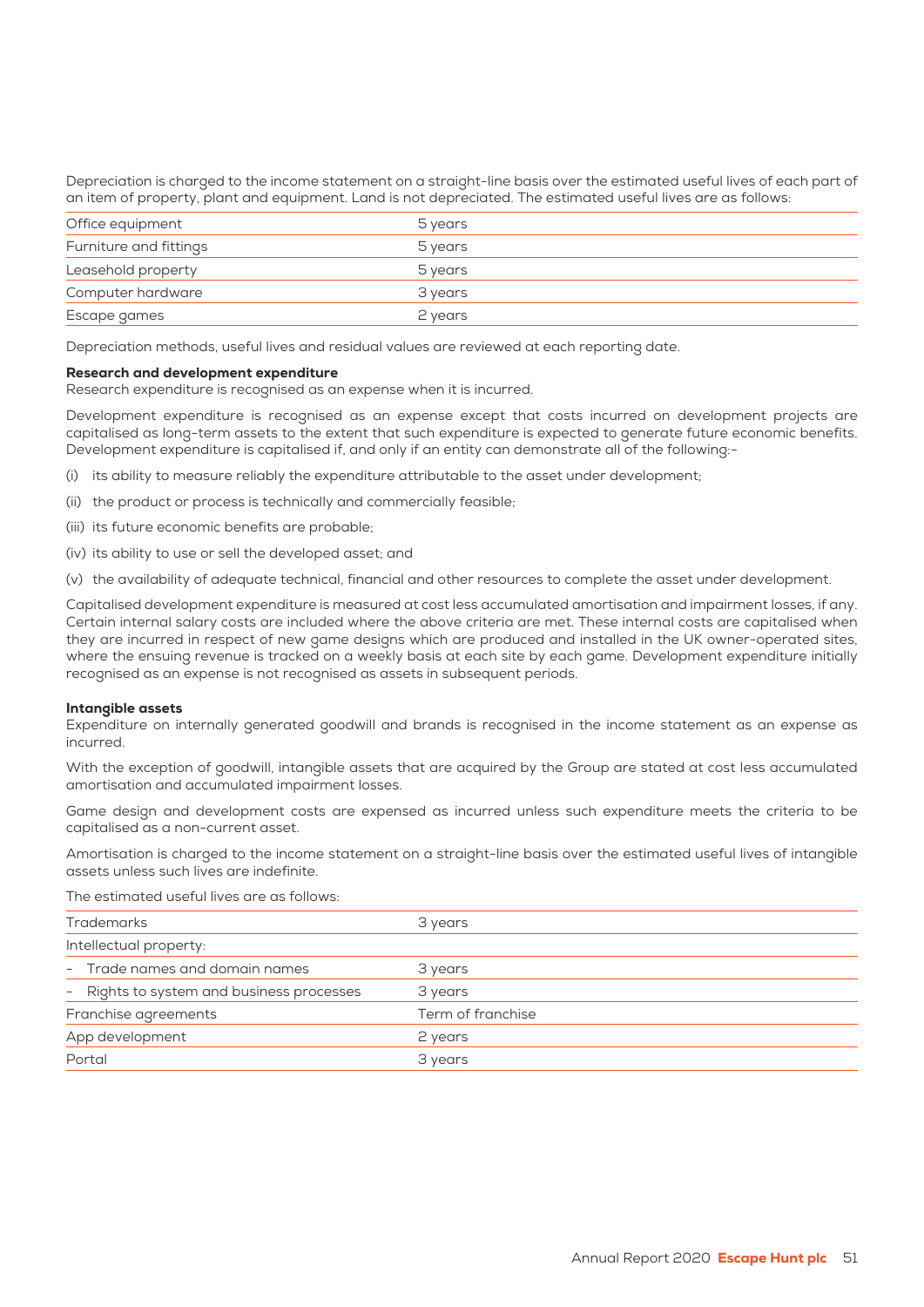#### Impairment of assets

#### Financial assets

A financial asset not carried at fair value through profit or loss is assessed at each reporting date to determine whether there is objective evidence that it is impaired. A financial asset is impaired if objective evidence indicates that a loss event has occurred after the initial recognition of the asset, and that the loss event had a negative effect on the estimated future cash flows of that asset that can be estimated reliably.

An impairment loss in respect of a financial asset measured at amortised cost is calculated as the difference between its carrying amount and the present value of the estimated future cash flows taking into account credit risk. The present value of the future cash flows represents the expected value of the future cash flows discounted at the appropriate rate. Interest on the impaired asset continues to be recognised through the unwinding of the discount. When a subsequent event causes the amount of impairment loss to decrease, the decrease in impairment loss is reversed through profit or loss.

#### Non-financial assets

The carrying amounts of the Group's non-financial assets are reviewed at each reporting date to determine whether there is any indication of impairment. If any such indication exists, then the asset's recoverable amount is estimated. For goodwill, and intangible assets that have indefinite useful lives or that are not yet available for use, the recoverable amount is estimated each year at the same time.

The recoverable amount of an asset or cash-generating unit is the greater of its value in use and its fair value less costs to sell. For the purpose of impairment testing, assets that cannot be tested individually are grouped together into the smallest group of assets that generates cash inflows from continuing use that are largely independent of the cash inflows of other assets or groups of assets (the "cash-generating unit"). The goodwill acquired in a business combination, for the purpose of impairment testing, is allocated to cash-generating units, or ("CGU"). Subject to an operating segment ceiling test, for the purposes of goodwill impairment testing, CGUs to which goodwill has been allocated are aggregated so that the level at which impairment is tested reflects the lowest level at which goodwill is monitored for internal reporting purposes. Goodwill acquired in a business combination is allocated to groups of CGUs that are expected to benefit from the synergies of the combination.

An impairment loss is recognised if the carrying amount of an asset or its CGU exceeds its estimated recoverable amount. Impairment losses are recognised in profit or loss. Impairment losses recognised in respect of CGUs are allocated first to reduce the carrying amount of any goodwill allocated to the units, and then to reduce the carrying amounts of the other assets in the unit (group of units) on a pro rata basis.

An impairment loss in respect of goodwill is not reversed. In respect of other assets, impairment losses recognised in prior periods are assessed at each reporting date for any indications that the loss has decreased or no longer exists. An impairment loss is reversed if there has been a change in the estimates used to determine the recoverable amount. An impairment loss is reversed only to the extent that the asset's carrying amount does not exceed the carrying amount that would have been determined, net of depreciation or amortisation, if no impairment loss had been recognised.

#### Employee benefits

#### Short-term benefits

Short-term employee benefit obligations are measured on an undiscounted basis and are expensed as the related service is provided. A liability is recognised for the amount expected to be paid under short-term cash bonus or profitsharing plans if the Group has a present legal or constructive obligation to pay this amount as a result of past service provided by the employee and the obligation can be estimated reliably.

#### Revenue recognition

The Group is operating and developing a network of franchised, licensed and owner-operated branches and offsite "escape the room" type games. The Group receives revenues from its directly owned branches but also from franchisees, master-franchisees and sub-franchisees.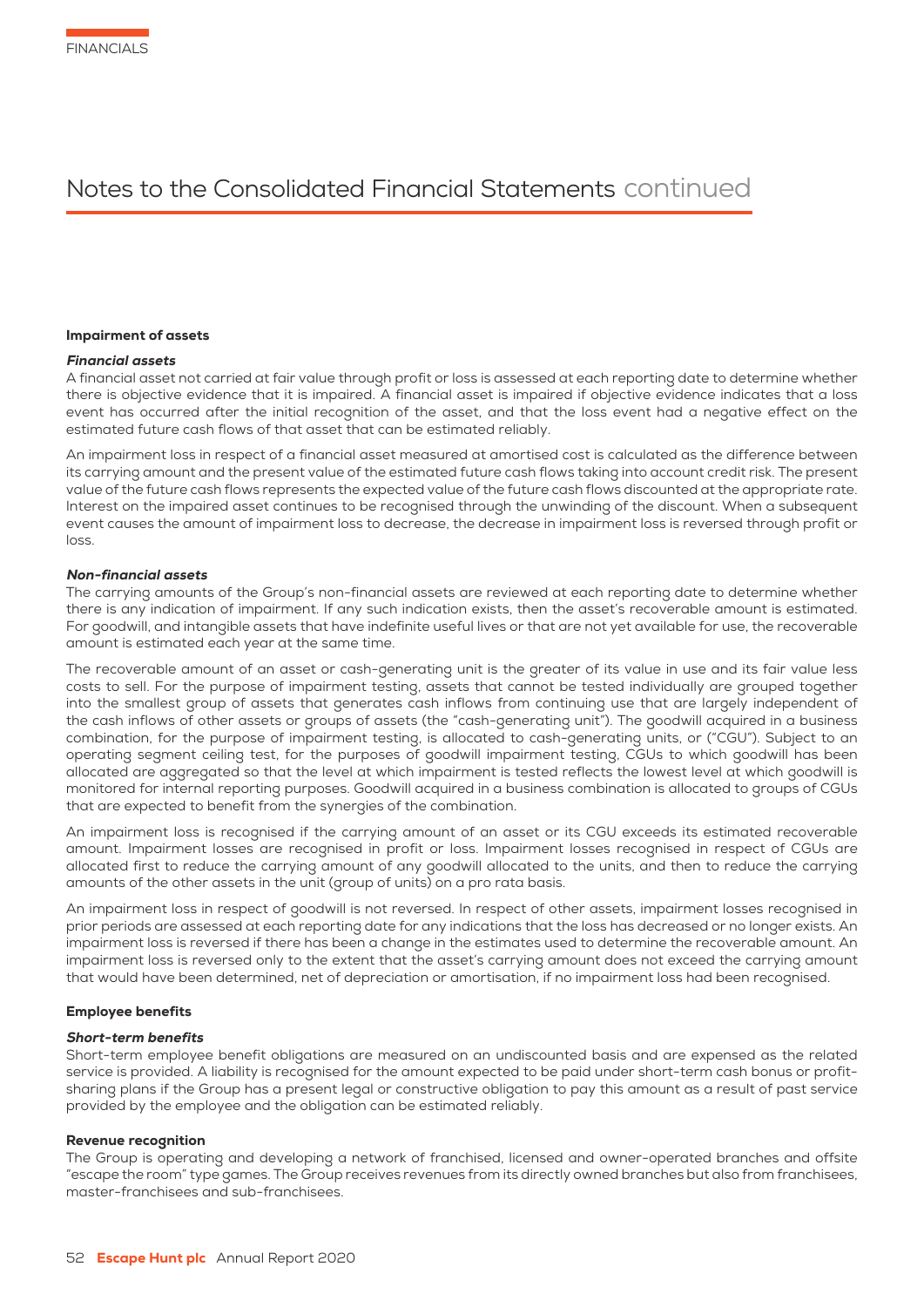The Group, as franchisor, develops original escape games and supporting materials and provides management, creative, technical and marketing services based on its knowledge of and expertise in Escape Hunt to enable delivery of a proprietary 'escape the room' game experience.

The Group considers that its contracts with franchisees, master-franchisees and sub-franchisees provide a customer with a right to access the Group's intellectual property throughout the franchise term which is typically for a minimum term of ten years. Accordingly, the Group satisfies each of its performance obligations by transferring control of goods and services to the customer over the period of the franchise agreement. Franchise revenues are therefore recognised over time.

The Group derives both "upfront exclusivity fees'' from the sale of franchises and subsequent "Service Revenues" in the form of revenue shares, administration fees, game design fees and other related income.

#### New branch upfront location exclusivity fees

The initial non-refundable upfront exclusivity fees relate to the transfer of promised goods or services which are satisfied throughout the life of the franchise agreement. Payment of the initial upfront exclusivity fee is due immediately on the signing of a franchise agreement.

The Group, as franchisor, supplies a manual and grants to a franchisee during the term of a franchise agreement, the exclusive rights to carry on its business and to utilise the know-how, intellectual property rights and games within a territory. The franchise term typically provides for an initial term of 10 years, with automatic rights for renewal of successive 10-year periods. The Group offers to:

- Assist the franchisee to establish, manage and operate the business within the territory;
- Provide advice on the choice of branch location:
- Identify equipment, furniture, props and other items required to conduct the business;
- Assist in designing the layout and fit-out of any chosen branch location;
- Provide full game design for each game to be installed in each branch;
- Provide guidance on setting up website, booking and other online services;
- Provide the franchisee with the franchise manual;
- Train the franchisee and its staff;
- Give the franchisee continuing assistance and advice for the efficient running of the franchise business;
- Regularly update the franchisee on any changes to the services and know-how;
- Design and provide territory-specific, and branch-specific, logos for use in advertising, merchandise and uniforms; and
- Communicate at all times with the franchisee in a timely manner.

The initial fee is recognised as revenue on a straight-line basis over the period of the franchise agreement where this is 10 years (or less in case of sub-franchise agreements, where the term of the sub-franchise agreement typically equals to the remaining term of the master franchise agreement). Where the franchise term is not specified or is greater than 10 years, revenue is recognised over 10 years to reflect a lack of certainty over the actual duration of the franchise arrangement. See Note 3 for more details.

Fees related to future periods are carried forward as deferred income within current and non-current liabilities, as appropriate. The amounts of deferred revenue at each reporting date are disclosed in Note 21 to the financial statements.

IFRS 15 also requires the Group to consider if there is a financing element to such long-term contracts. However, it is considered that there is no such financial element provided by the Group to franchisees as payment is received at the time of signing the franchise agreement and at the commencement of the delivery of the various services under such agreement.

Under a Master Franchise Agreement, the Group is entitled to a one-off upfront exclusivity fee representing an advance payment for a number of branches with all branches paid at a fixed rate, payable on signing of the Agreement. The contract is not deemed to be fulfilled and in force until this payment is received in full by the franchisor. This fee is recognised over the franchise term, or 10 years if this is greater than 10 years, in the same manner as in a single franchise arrangement.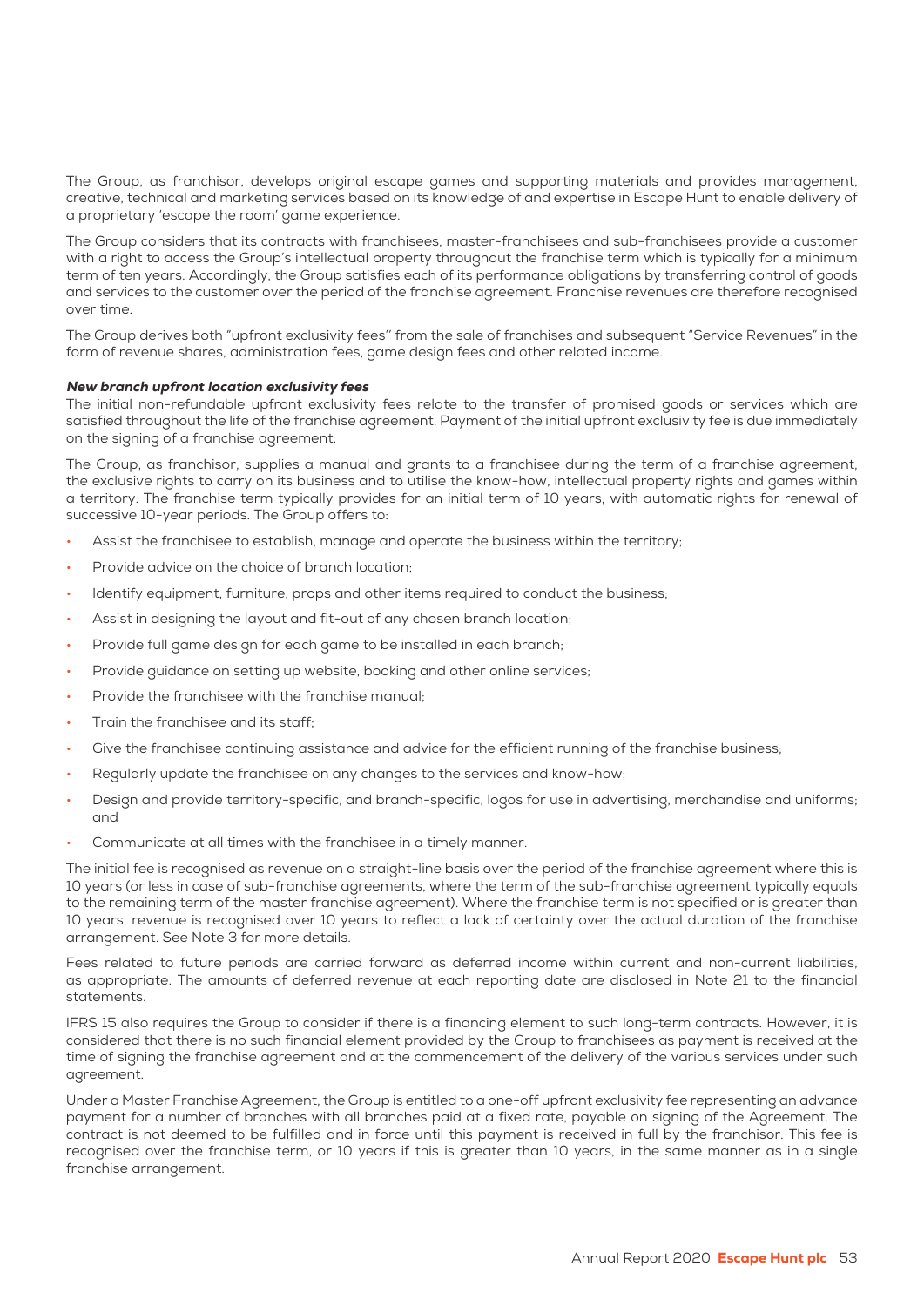Where the Group, through a Master Franchisee, enters into contracts with sub-franchisees, the initial fee is recognised in the same manner as contracts with direct franchisees (i.e. spread over 10 years), where not already covered in the fees attributed to the Master Franchisee. In the event of termination of a franchise agreement, any remaining deferred income related to this contract is immediately recognised in full.

#### Franchise revenues

As part of each franchise agreement, the Group receives franchise service revenues at a fixed percentage of a franchisee's monthly revenues which are recognised as the income is earned.

Service revenues comprise:

- An agreed share of the franchisee's monthly revenues, payable monthly;
- Fixed monthly fees payable quarterly in advance in respect of location-specific game design fees for an agreed number of game themes (with additional game themes charged separately) and franchisee location support fees; and
- Extra costs in respect of site visits and website set-up fees.

Revenue shares, support and administration and game design fees and other related revenues are recognised as and when those sales occur. Amounts billed in advance are deferred to future periods as deferred revenue.

#### Owner-operated branch and offsite games

Revenues from the owner-operated branch and offsite escape the room type games include entrance fees and the sale of food and beverages and merchandise. Such revenues are recognised as and when those sales occur. Where customers book in advance, the recognition of revenue is deferred until the customer participates in the escape the room experience.

#### Deferred revenue

The amounts of deferred revenue at each reporting date are disclosed in Note 21.

#### Contract costs

Where the game design costs relate to games for individual franchisees, the costs are not capitalised but expensed as in line with the delivery of services to franchisees, unless these costs are significant and other capitalisation criteria are met.

#### Government Grants

Grants relating to revenue are recognised on the performance model through the consolidated statement of comprehensive income by netting off against the costs to which the grants were intended to compensate. Where the grant is not directly associated with costs incurred during the period, the grant is recognised as 'other income'. Grants relating to assets are recognised in income on a systematic basis over the expected useful life of the asset.

#### Leases

All leases are accounted for by recognising a right-of-use asset and a lease liability except for:

- Leases of low value assets: and
- Leases with a duration of 12 months or less.

IFRS 16 was adopted 1 January 2019 without restatement of comparative figures. The following policies apply subsequent to the date of initial application, 1 January 2019.

#### Identifying Leases

The Group accounts for a contract, or a portion of a contract, as a lease when it conveys the right to use an asset for a period of time in exchange for consideration. Leases are those contracts that satisfy the following criteria: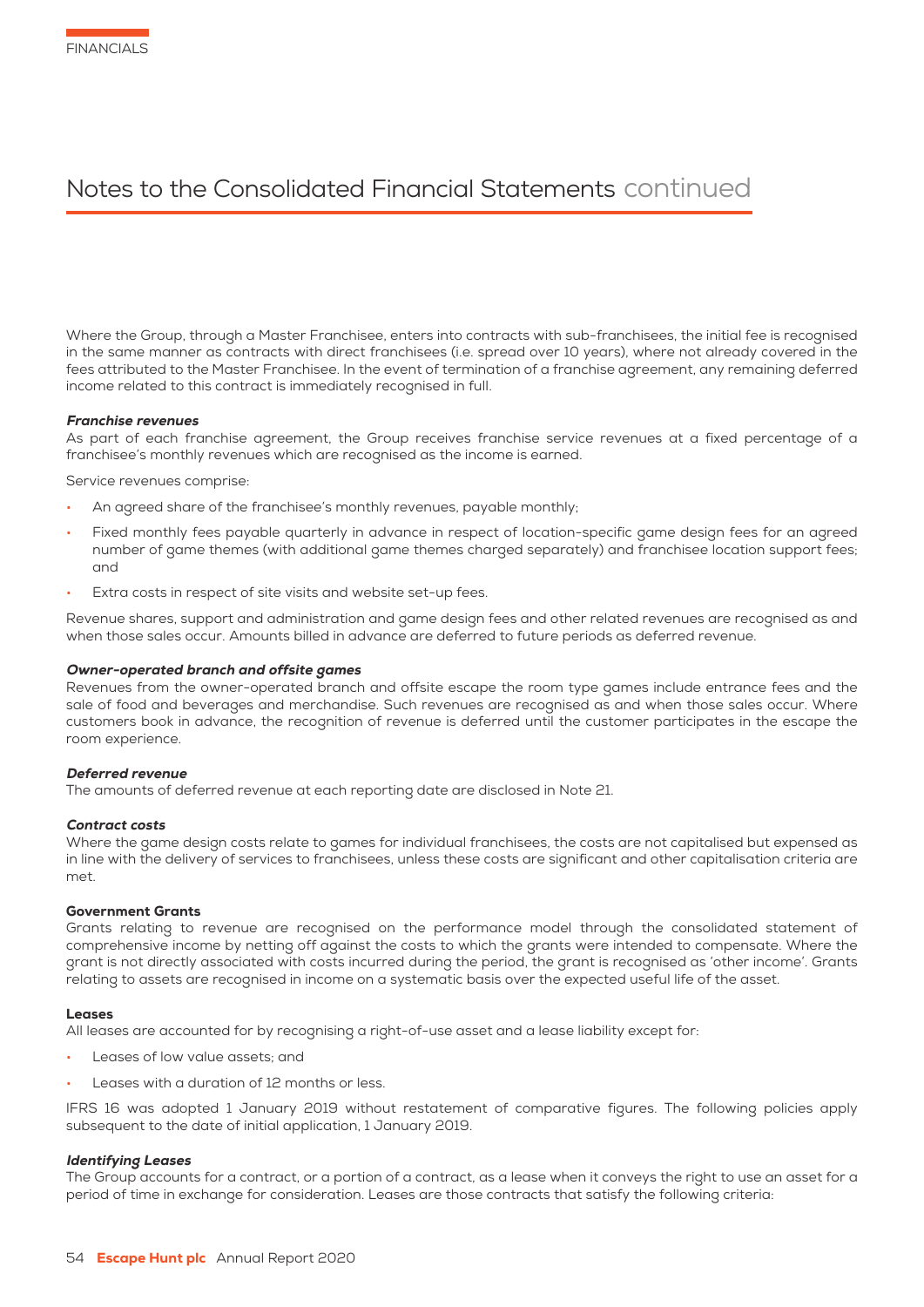- (a) There is an identified asset;
- (b) The Group obtains substantially all the economic benefits from use of the asset; and
- (c) The Group has the right to direct use of the asset.

In determining whether the Group obtains substantially all the economic benefits from use of the asset, the Group considers only the economic benefits that arise use of the asset, not those incidental to legal ownership or other potential benefits.

In determining whether the Group has the right to direct use of the asset, the Group considers whether it directs how and for what purpose the asset is used throughout the period of use. If there are no significant decisions to be made because they are pre-determined due to the nature of the asset, the Group considers whether it was involved in the design of the asset in a way that predetermines how and for what purpose the asset will be used throughout the period of use. If the contract or portion of a contract does not satisfy these criteria, the Group applies other applicable IFRSs rather than IFRS 16.

Lease liabilities are measured at the present value of the contractual payments due to the lessor over the lease term, with the discount rate determined by reference to the rate inherent in the lease unless (as is typically the case) this is not readily determinable, in which case the Group's incremental borrowing rate on commencement of the lease is used.

The discount rate is the rate implicit in the lease, if readily determinable. If not, the Company's incremental borrowing rate is used which the Company has assessed to be 6.2%. The Group currently has no borrowings and consequently there is no available interest rate to use as the basis for this calculation. However, as a small company which has been loss-making, a calculation has been performed to include an appropriate level of risk to the risk-free rate of borrowing.

Variable lease payments are only included in the measurement of the lease liability if they depend on an index or rate. In such cases, the initial measurement of the lease liability assumes the variable element will remain unchanged throughout the lease term. Other variable lease payments are expensed in the period to which they relate.

On initial recognition, the carrying value of the lease liability also includes:

- amounts expected to be payable under any residual value guarantee;
- the exercise price of any purchase option granted in favour of the Group if it is reasonably certain to assess that option;
- any penalties payable for terminating the lease, if the term of the lease has been estimated on the basis of termination option being exercised.

Right of use assets are initially measured at the amount of the lease liability, reduced for any lease incentives received, and increased for:

- lease payments made at or before commencement of the lease;
- initial direct costs incurred; and
- the amount of any provision recognised where the Group is contractually required to dismantle, remove or restore the leased asset (typically leasehold dilapidations – see Note 22).

Subsequent to initial measurement lease liabilities increase as a result of interest charged at a constant rate on the balance outstanding and are reduced for lease payments made. Right-of-use assets are amortised on a straight-line basis over the remaining term of the lease or over the remaining economic life of the asset if, rarely, this is judged to be shorter than the lease term.

When the Group revises its estimate of the term of any lease (because, for example, it re-assesses the probability of a lessee extension or termination option being exercised), it adjusts the carrying amount of the lease liability to reflect the payments to make over the revised term, which are discounted at the discount rate appropriate at the time of revision. The carrying value of lease liabilities is similarly revised when the variable element of future lease payments dependent on a rate or index is revised. In both cases an equivalent adjustment is made to the carrying value of the right-of-use asset, with the revised carrying amount being amortised over the remaining (revised) lease term.

#### Nature of leasing activities (in the capacity as lessee)

During the financial year, the Group leased its head office and a number of its owner-operated escape room branches. The Group also leases certain items of plant and equipment, but these are not significant to the activities of the Group.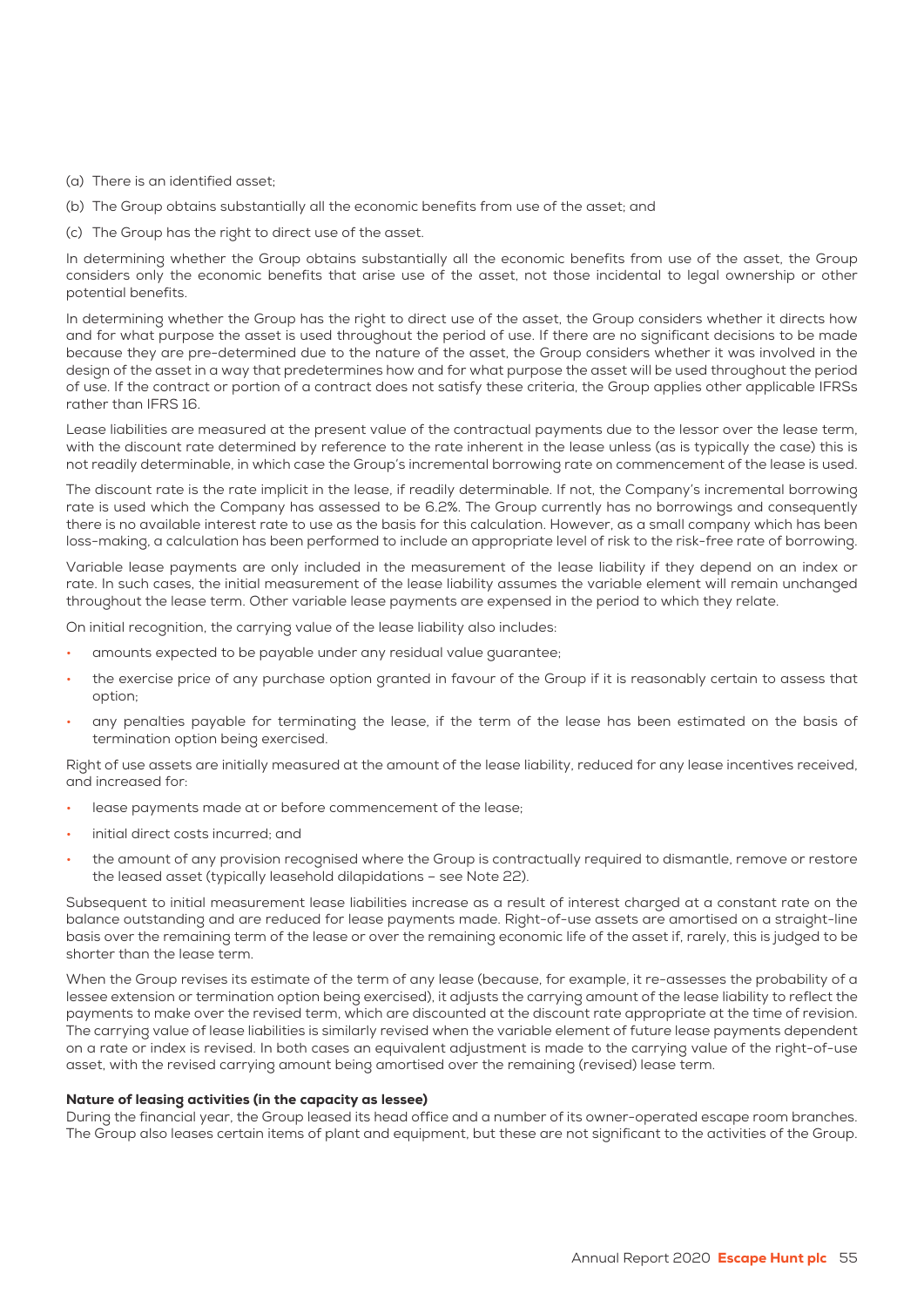#### Financing income and expenses

Financing expenses comprise interest payable, finance charges on shares classified as liabilities and finance leases recognised in profit or loss using the effective interest method, unwinding of the discount on provisions, and net foreign exchange losses that are recognised in the income statement (see foreign currency accounting policy). Borrowing costs that are directly attributable to the acquisition, construction or production of an asset that takes a substantial time to be prepared for use, are capitalised as part of the cost of that asset. Financing income comprise interest receivable on funds invested, dividend income, and net foreign exchange gains.

Interest income and interest payable is recognised in profit or loss as it accrues, using the effective interest method. Dividend income is recognised in the income statement on the date the entity's right to receive payments is established. Foreign currency gains and losses are reported on a net basis.

#### Taxation

Tax on the profit or loss for the year comprises current and deferred tax. Tax is recognised in the income statement except to the extent that it relates to items recognised directly in equity, in which case it is recognised in equity.

Current tax is the expected tax payable or receivable on the taxable income or loss for the year, using tax rates enacted or substantively enacted at the reporting date, and any adjustment to tax payable in respect of previous years.

Deferred tax is provided on temporary differences between the carrying amounts of assets and liabilities for financial reporting purposes and the amounts used for taxation purposes. The following temporary differences are not provided for: the initial recognition of goodwill; the initial recognition of assets or liabilities that affect neither accounting nor taxable profit other than in a business combination, and differences relating to investments in subsidiaries to the extent that they will probably not reverse in the foreseeable future. The amount of deferred tax provided is based on the expected manner of realisation or settlement of the carrying amount of assets and liabilities, using tax rates enacted or substantively enacted at the reporting date.

A deferred tax asset is recognised only to the extent that it is probable that future taxable profits will be available against which the temporary difference can be utilised.

#### Share-based payment arrangements

Equity-settled share-based payments to employees are measured at the fair value of the equity instruments at the grant date. Equity-settled share based payments to non-employees are measured at the fair value of services received, or if this cannot be measured, at the fair value of the equity instruments granted at the date that the Group obtains the goods or counterparty renders the service. Details regarding the determination of the fair value of equity-settled share-based transactions are set out in Notes 24 and 25 to the consolidated financial statements.

The fair value determined at the grant date of the equity-settled share-based payments is expensed on a straightline basis over the vesting period, based on the Group's estimate of equity instruments that will eventually vest, with a corresponding increase in equity. Where the conditions are non-vesting, the expense and equity reserve arising from share-based payment transactions is recognised in full immediately on grant.

At the end of each reporting period, the Group revises its estimate of the number of equity instruments expected to vest. The impact of the revision of the original estimates, if any, is recognised in profit or loss such that the cumulative expense reflects the revised estimate, with a corresponding adjustment to other reserves.

#### Cash and cash equivalents

For the purpose of presentation in the consolidated statement of cash flows, cash and cash equivalents include cash on hand, deposits held at call with financial institutions, other short-term highly liquid investments with original maturities of three months or less that are readily convertible to known amounts of cash and which are subject to an insignificant risk of changes in value, and bank overdrafts.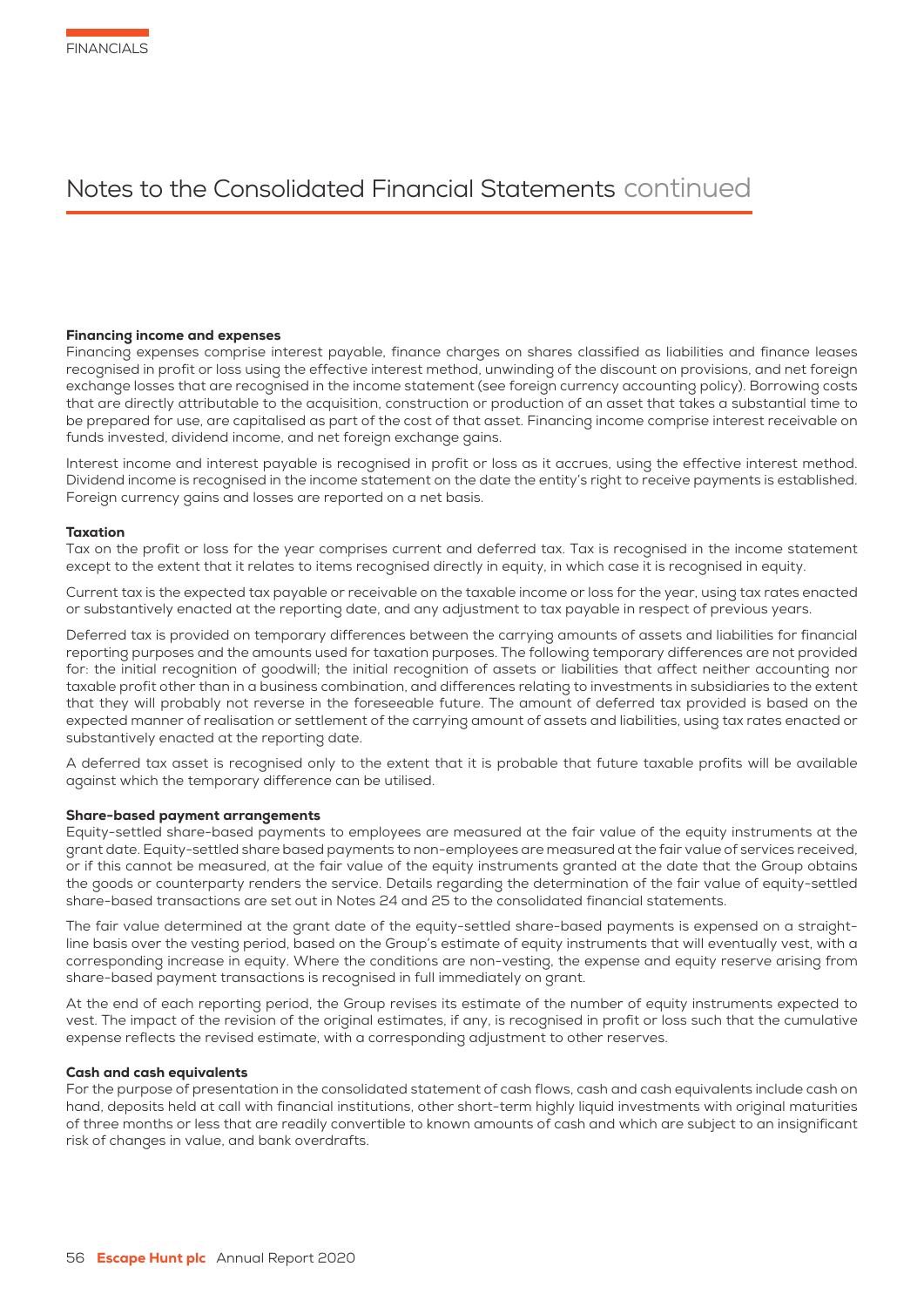#### Trade and other receivables

Trade receivables are recognised initially at fair value and subsequently measured at amortised cost using the effective interest method, less provision for impairment.

#### Inventories

Inventories are stated at the lower of cost and net realisable value. Cost is based on the weighted average principle and includes expenditure incurred in acquiring the inventories and other costs in bringing them to their existing location and condition.

#### Provisions

A provision is recognised when the Group has a present obligation, legal or constructive, as a result of a past event and it is probable that an outflow of resources embodying economic benefits will be required to settle the obligation, and a reliable estimate can be made. Provisions are reviewed at each reporting date and adjusted to reflect the current best estimate. If it is no longer probable that an outflow of economic resources will be required to settle the obligation, the provision is reversed. Where the effect of the time value of money is material, provisions are discounted using a current pre-tax rate that reflects, where appropriate, the risks specific to the liability. When discounting is used, the increase in the provision due to the passage of time is recognised as an interest expense.

#### Dilapidation provisions

Provisions for dilapidations are recognised on a lease by lease basis over the period of time landlord assets are being used and are based on the Group's best estimate of the likely committed cash outflow.

#### Contingent liabilities

Contingent liabilities are possible obligations whose existence depends on the outcome of uncertain future events or present obligations where the outflow of resources is uncertain or cannot be measured reliably. Contingent liabilities are not recognised in the financial statements but are disclosed unless they are remote.

#### Share capital

Proceeds from issuance of ordinary shares are classified as equity. Incremental costs directly attributable to the issuance of new ordinary shares or options are shown in equity as a deduction from the proceeds.

### 3. Critical accounting estimates and judgements

In the application of the Company's accounting policies, which are described in Note 2 above, the Directors are required to make judgements and estimates about the carrying amounts of assets and liabilities that are not readily apparent from other sources. The estimates and associated assumptions are based on historical experience and other factors, including expectations of future events that may have a financial impact on the entity and that are believed to be reasonable under the circumstances. Actual results may differ from these estimates. The estimates and underlying assumptions are reviewed on an ongoing basis. Revisions to accounting estimates are recognised in the period.

The key estimates and underlying assumptions concerning the future and other key sources of estimation uncertainty at the statement of financial position date, that have a significant risk of causing a material adjustment to the carrying amounts of assets and liabilities within the next financial period are reviewed on an ongoing basis. Revisions to accounting estimates are recognised in the period in which the estimate is revised if the revision affects only that period, or in the period of the revision and future periods if the revision affects both current and future periods. In particular:

#### Key judgements

#### Initial upfront exclusivity fees

Note 2 describes the Group's policies for recognition of revenues from initial upfront exclusivity fees. In making their judgement, the Directors consider that the upfront non-refundable exclusivity fee provides the customer with a right to access the Group's intellectual property throughout the franchise term which is typically for a minimum term of ten years. The Group's service obligations include a requirement to advise, assist and update the customer throughout the term of the agreement.

However, certain franchise contracts are for the unspecified term which theoretically can run in perpetuity. Furthermore, for term franchise contracts certain factors could reduce the franchise term (such as early termination) whilst franchises may be extended beyond their initial term. No franchises have yet been in place for a full term and in the absence of sufficient track record the Directors made a judgement that until a clear pattern of terminations and extensions of franchises becomes clear, it is reasonable to assume that franchises will on average run for 10 years, hence the initial upfront exclusivity fees are recognised over this estimated period.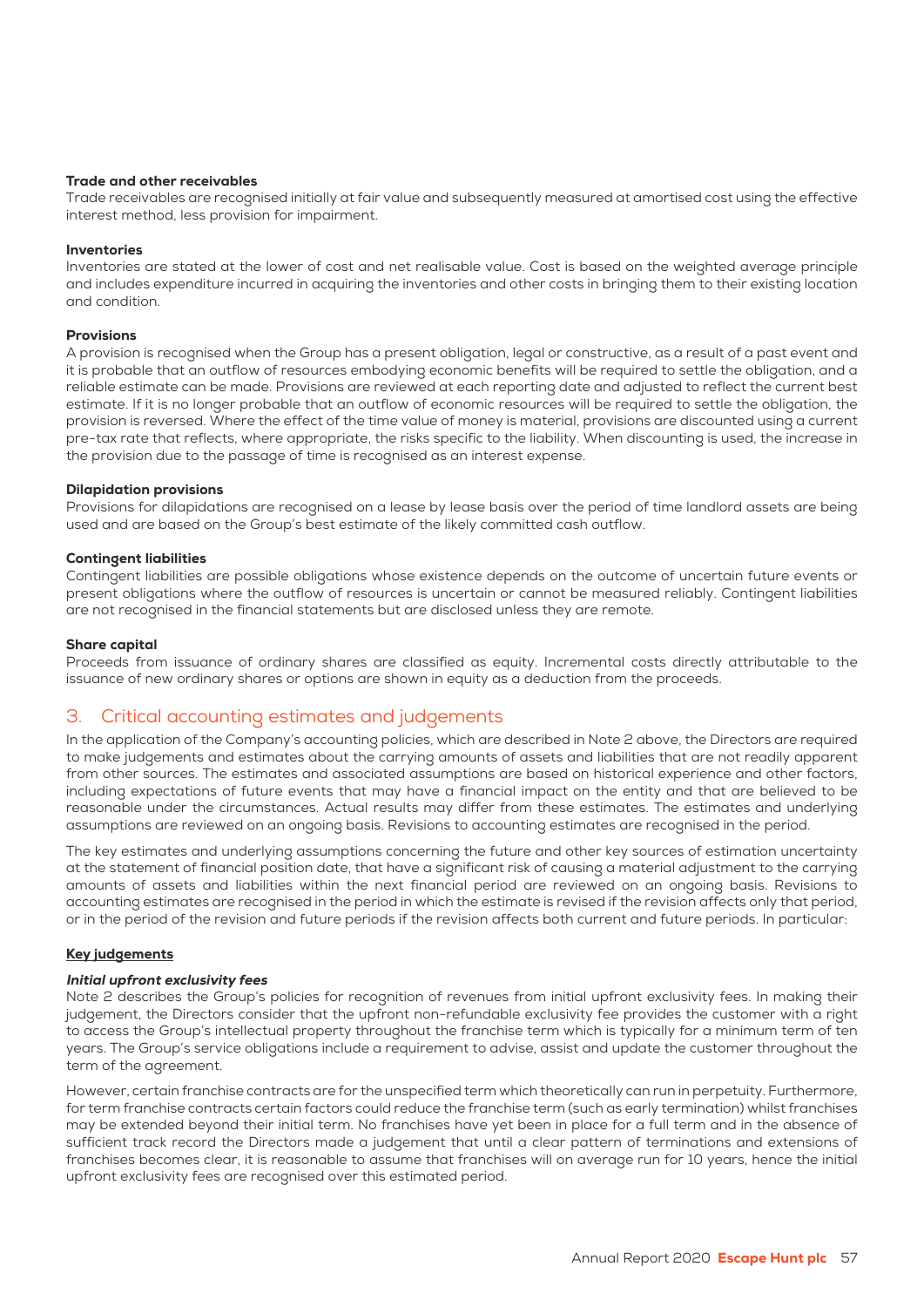#### Recognition of deferred tax assets

The Group's tax charge on ordinary activities is the sum of the total current and deferred tax charges.

A deferred tax asset is recognised when it has become probable that future taxable profit will allow the deferred tax asset to be recovered. Recognition, therefore, involves judgement regarding the prudent forecasting of future taxable profits of the business and in applying an appropriate risk adjustment factor.

Based on detailed forward-looking analysis and the judgement of management, it has been concluded that a deferred tax asset should not be recognised for the carry forward of unused tax losses and unused tax credits totalling approximately £21m, as the uncertainties mean it is not yet considered probable that sufficient future taxable profit will be available against which the unused tax losses and unused tax credits can be utilised. In forming this conclusion, management have considered the same cash flow forecasts used for impairment testing purposes. Impairment testing adjusts for risk through the discounting of future cash flows. Management have reflected the risk relevant to the recognition of deferred tax assets by looking at forecasts where a reliable estimate of taxable profits can be made.

Additionally, the owner-operated segment is in its early stages of development, pro-longed by the onset of COVID-19, and the Directors envisage that there will be an extended period (and thus increasing uncertainty as time progresses) before it expects to recoup net operating losses. The analysis indicates that the unused losses may not be used in the foreseeable future as the Group does not yet have a history of taxable profits nor sufficiently convincing evidence that such profits will arise within the foreseeable future.

#### Recognition of R&D credits and other government grants

Research and development credits and other government grants are recognised as an asset when it has become probable that the grant will be received.

Companies within the Group have made applications for grants relating to research and development and, more recently, in respect of support related to the COVID-19 pandemic.

In relation to research and development grants, claims have been made relating to activity undertaken in 2017 and 2018. A further claim relating to activity in 2019 is possible but has not yet been made. The total claims in respect of 2017 and 2018 amount to £1.52m spread across a number of subsidiaries. Claims amounting to £73k have been received in cash and a further £186k claims have been credited to the respective subsidiary tax accounts, but not yet paid. These have all been recognised. The remaining claims of £1.26m are still being reviewed by HMRC and are thus pending. Recognition of these claims involves a judgement by management. Given the ongoing review of the claims and length of time that has elapsed since the first claim was lodged in December 2018, Management does not yet consider it sufficiently probable that the remaining claims will be paid and, as such, these claims have not been recognised as an asset.

#### Key estimates

#### Impairment of intangible assets

IFRS requires management to undertake an annual test for impairment of indefinite lived assets and, for finite lived assets, to test for impairment if events or changes in circumstances indicate that the carrying amount of an asset may not be recoverable.

Impairment testing is an area involving management judgement in determining estimates, requiring assessment as to whether the carrying value of assets can be supported by the net present value of future cash flows derived from such assets using cash flow projections which have been discounted at an appropriate rate. In calculating the net present value of the future cash flows, certain assumptions are required to be made in respect of highly uncertain matters including management's expectations of:

- growth in EBITDA, calculated as adjusted operating profit before depreciation and amortisation;
- the forecast occupancy rate (and growth thereof) for each escape room using regression analysis based on historic experience from similar rooms;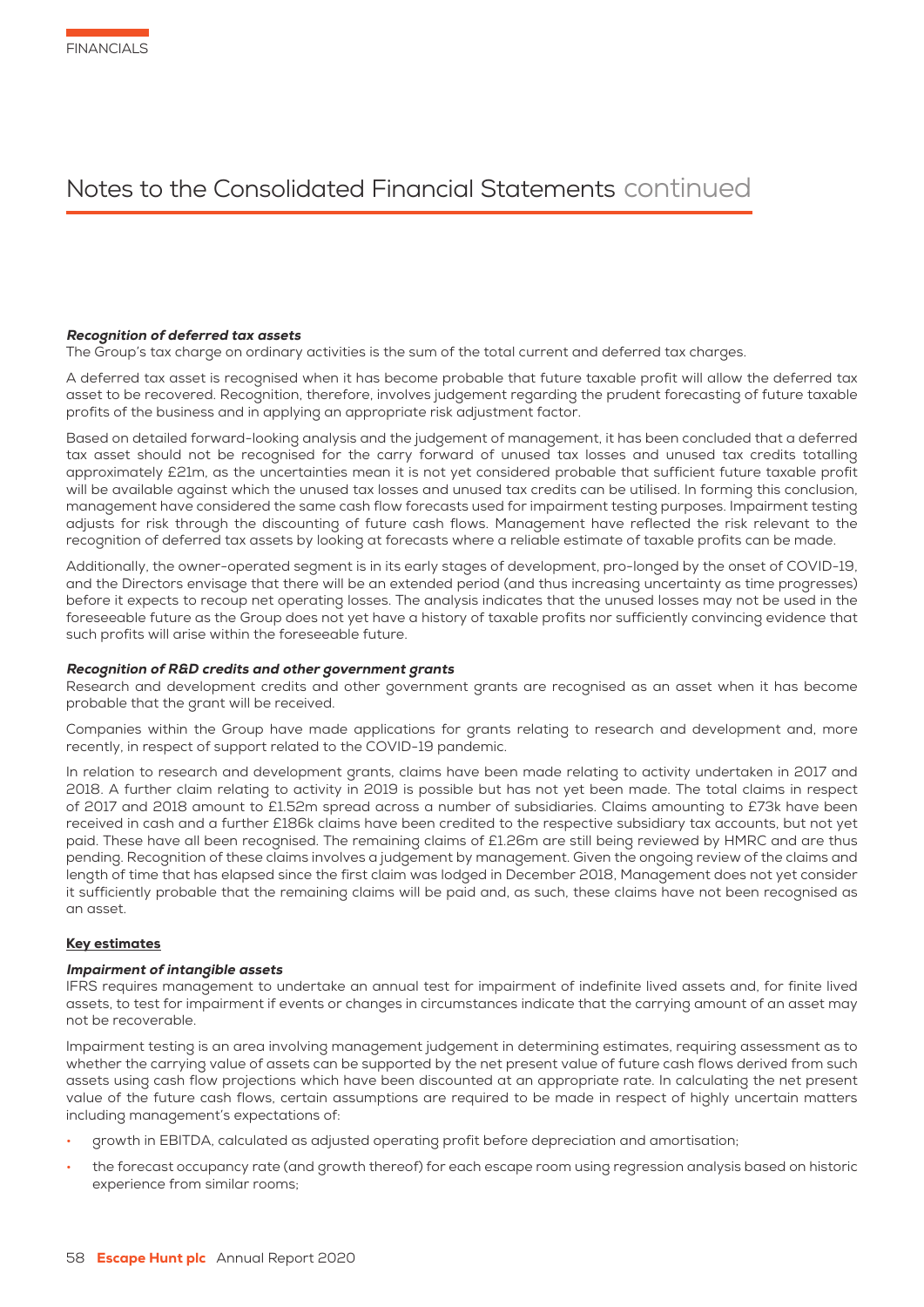- the level of capital expenditure to open new sites and the costs of disposals;
- long-term growth rates; and
- the selection of discount rates to reflect the risks involved.

The Group prepares and approves a detailed annual budget and strategic plan for its operations, which updated regularly to take account of actual activity and which are used in the fair value calculations.

Changing the assumptions selected by management, in particular the discount rate and growth rate assumptions used in the cash flow projections, could significantly affect the Group's impairment evaluation and hence results.

The current strategic plan for the group indicates an excess of the net present value of future cashflows compared to the carrying value of intangible assets.

The sensitivity of impairment tests to changes in underlying assumptions is summarised below:

#### Occupancy rates

If the occupancy rate achieved is 1% lower in each site within the UK owned and operated estate than as set out int the strategic plan, this would lead to reduction in the net present value of intellectual property of £0.6m (2019: £0.6m) but would not result in the need for an impairment charge.

#### Discount rate

A 100 basis point increase in the discount rate reduces the net present value of intellectual property across the group by £1.3m (2019: £1.1m) but would not result in the need for an impairment charge.

#### EBITDA growth

If EBITDA was on average £100,000 lower in each year, the net present value of intellectual property across the group would fall by £0.9m (2019: £0.8m) but would not result in the need for an impairment charge.

#### Long-term perpetuity growth rates

 The terminal rate used for the fair value calculation has been assumed at 2% per annum. If this rate was decreased by 100 basis points the net present value of intellectual property across the group would fall by £1.2m (2019: £0.7m) but would not result in the need for an impairment charge.

#### Capital expenditure

 If capital expenditure over the forecast period were to be 10% higher than in the strategic plan, the net present value of intellectual property across the group would fall by £0.4m (2019: £0.5m) but would not result in the need for an impairment charge.

#### Estimation of useful life and amortisation rates for intellectual property assets

The useful life used to amortise intangible assets relates to the expected future performance of the assets acquired and management's estimate of the period over which economic benefit will be derived from the asset.

The estimated useful life principally reflects management's view of the average economic life of each asset and is assessed by reference to historical data and future expectations. Any reduction in the estimated useful life would lead to an increase in the amortisation charge. The average economic life of the intellectual property has been estimated at 3 years. If the estimation of economic lives was reduced by one year, the amortisation charge for IP would have increased by £203k (year ended 31 December 2019: £1.0m).

#### Estimation of useful life and depreciation rates for property, plant and equipment of the owner- operated business

The useful life used to depreciate assets of the owner-operated business relates to the expected future performance of the assets acquired and management's estimate of the period over which economic benefit will be derived from the asset.

Property, plant and equipment represent a significant proportion of the asset base of the Group being 34.2% (2019: 31.1%) of the Group's total assets. Therefore, the estimates and assumptions made to determine their carrying value and related depreciation are critical to the Group's financial position and performance.

The charge in respect of periodic depreciation is derived after determining an estimate of an asset's expected useful life and the expected residual value at the end of its life. Increasing an asset's expected life or its residual value would result in a reduced depreciation charge in the consolidated income statement. The useful lives and residual values of the Group's assets are determined by management at the time the asset is acquired and reviewed annually for appropriateness. The lives are based on historical experience with similar assets as well as anticipation of future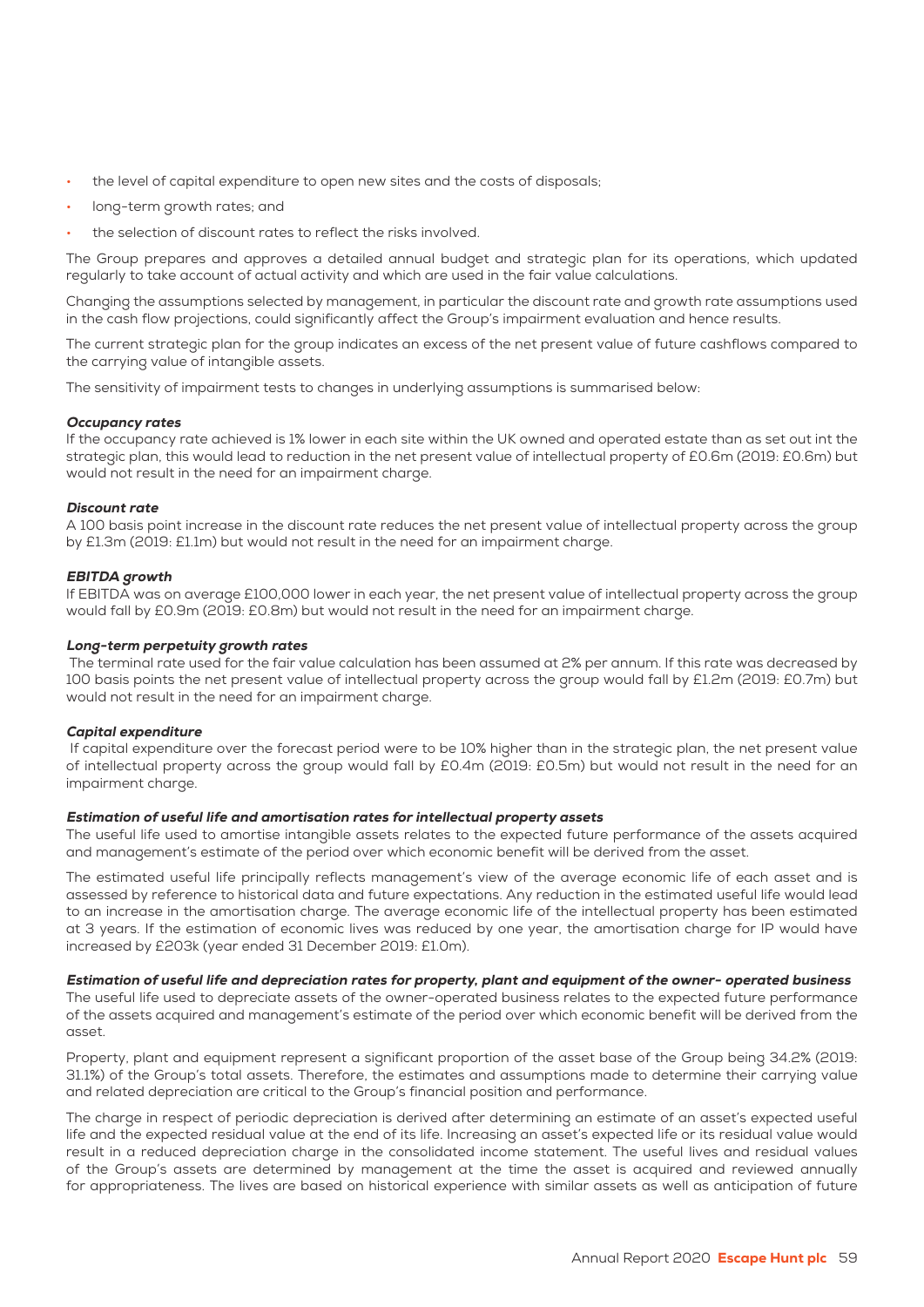events which may impact their life such as changes in technology. Historically changes in useful lives and residual values have not resulted in material changes to the Group's depreciation charge.

The useful economic lives of property, plant and equipment has been estimated at between 2 and 5 years. If the estimation of economic lives was reduced by one year, the depreciation charge for property, plant and equipment would have increased by £1.02m (year ended 31 December 2019: £1.3m).

#### Estimation of the debt and equity components of Convertible Loan notes

Debt securities which carry an option to convert into equity accounted for as a debt component and an equity component. Management are required to estimate the split by valuing the underlying debt with reference to a similar debt instrument which has no conversion rights and / or by reference to the value of the option inherent in the conversion right. These calculations involve the estimate of a number of key components such as appropriate interest rates, the expected volatility of the company's share price, the company's future dividend policy, and the likelihood and future date of conversion. On 2 July 2020, the company issued £340,000 convertible loan notes repayable on 3 July 2025 if not previously converted or redeemed. Management have estimated that £272,251 of the principal related to the debt component and £67,749 related to the equity component.

#### Estimation of share base payment charges

The calculation of the annual charge in relation to share based payments requires management to estimate the fair value of the share-based payment on the date of the award. The estimates are complex and take into account a number of factors including the vesting conditions, the period of time over which the awards are recognized, the exercise price of options which are the subject of the award, the expected future volatility of the company's share price, interest rates, the expected return on the shares, and the likely future date of exercise. A new executive scheme was established during the year ended 31 December 2020 and awards were made under the scheme, details of which are set out in Note 26. Management has estimated the annual charge related to the awards made in the year to 31 December 2020 to be £51,222. The charge recognised in period was £23,477.

### **Revenue**

|                                              | Year<br>ended<br>31 December<br>2020<br>£'000 | Year<br>ended<br>31 December<br>2019<br>£'000 |
|----------------------------------------------|-----------------------------------------------|-----------------------------------------------|
| New branch upfront location exclusivity fees | 122                                           | 138                                           |
| Support and administration fees              | 146                                           | 221                                           |
| Franchise revenue share                      | 309                                           | 717                                           |
| Game revenues from owned branches            | 2,070                                         | 3,832                                         |
| Other                                        | 11                                            |                                               |
|                                              | 2,658                                         | 4.915                                         |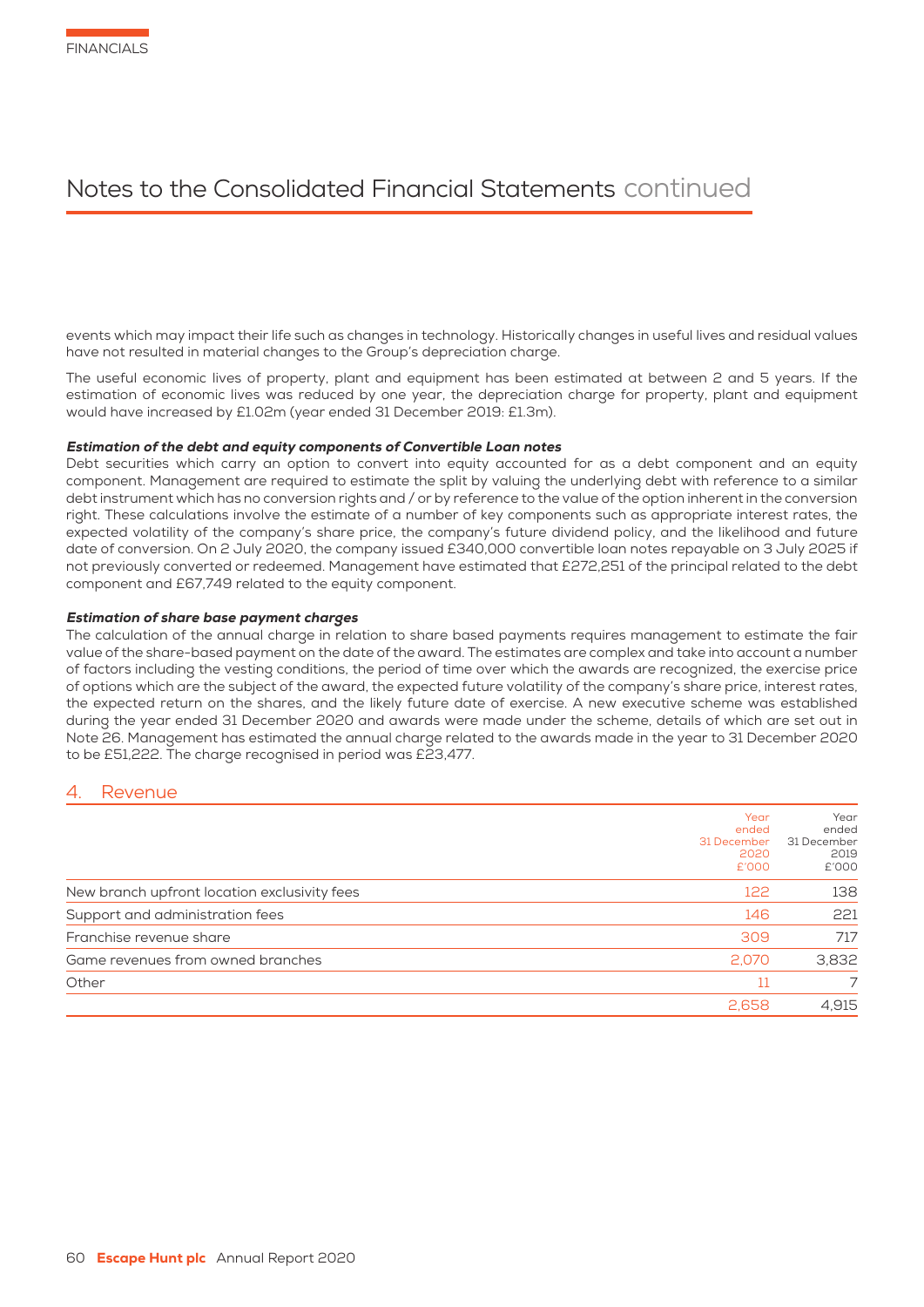Revenues from contracts with customers:

|                                                   | Year        | Year        |
|---------------------------------------------------|-------------|-------------|
|                                                   | ended       | Ended       |
|                                                   | 31 December | 31 December |
|                                                   | 2020        | 2019        |
|                                                   | £'000       | £'000       |
| Revenue from contracts with franchise customers   | 577         | 1.076       |
| Revenue from customers at owner operated branches | 2.081       | 3.839       |
| Total revenue from contracts with customers       | 2.658       | 4.915       |

In respect of contracts from franchise customers, the satisfaction of performance obligations is treated as over a period of up to 10 years. The typical timing of payment from customers is a mixture of upfront fees, payable at the start of the contract, fixed fees payable quarterly or monthly during the term of the contract and variable consideration typically received shortly after the month in which the revenue has been accrued.

Future upfront exclusivity fee income that has been deferred on the balance sheet is certain as the amount has already been received. Support and administrative fees and other fees are considered to be reasonably certain and unaffected by future economic factors, except to the extent that adverse economic factors would result in premature franchise closure. Revenue based service fees are dependent on and affected by future economic factors, including the performance of franchisees.

A total of £2.08m (2019: £3.83m) of revenues relate to the owner-operated segment. All other revenues in the table refer to the franchise segment as detailed in Note 5 (Segment Information).

Upfront exclusivity fees are billed and received in advance of the performance of obligations. This generally creates deferred revenue liabilities which are greater than the amount of revenue recognised from each customer in a financial year.

Revenue share income is necessarily billed monthly in arrears (and accrued on a monthly basis).

## 5. Segment information

Operating segments are reported in a manner consistent with the internal reporting provided to the chief operating decision-maker. The chief operating decision-maker, who is responsible for allocating resources and assessing performance of the operating segments, has been identified as the group of executive directors and the chief executive officer who make strategic decisions.

Management considers that the Group has two operating segments. Revenues are reviewed based on the nature of the services provided as follows:

- 1. The franchise business, where all franchised branches are operating under effectively the same model; and
- 2. The owner-operated branch business, which as at 31 December 2020 consisted of 13 sites in the UK and one in Dubai.

The Group operates on a global basis. As at 31 December 2020, the Company had active franchisees in 17 countries. The Company does not presently analyse or measure the performance of the franchising business into geographic regions or by type of revenue, since this does not provide meaningful analysis to managing the business.

Segment results, assets and liabilities include items directly attributable to a segment as well as those that can be allocated on a reasonable basis.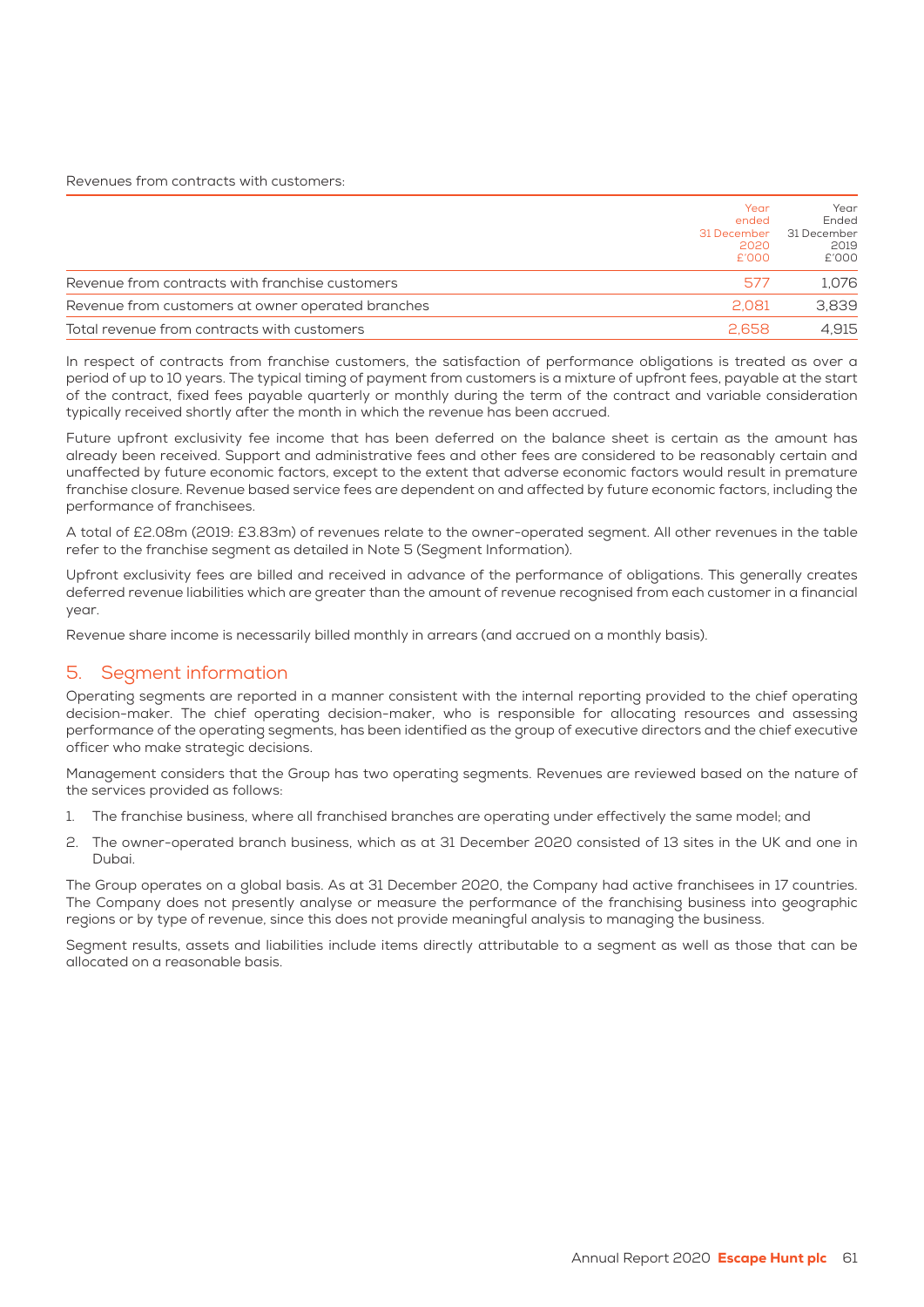The cost of sales in the owner-operated business comprise variable site staff costs and other costs directly related to revenue generation.

| Year ended 31 December 2020                     | Owner<br>operated<br>£'000 | Franchise<br>operated<br>£'000 | Unallocated<br>£'000     | Total<br>£'000 |
|-------------------------------------------------|----------------------------|--------------------------------|--------------------------|----------------|
| Revenue                                         | 2.081                      | 577                            | $\overline{\phantom{m}}$ | 2.658          |
| Cost of sales                                   | (740)                      | (38)                           |                          | (778)          |
| Gross profit/(loss)                             | 1.341                      | 539                            |                          | 1,880          |
| Site level operating costs                      | (1,030)                    | $\overline{\phantom{0}}$       |                          | (1,030)        |
| Other income                                    | 135                        |                                |                          | 135            |
| <b>Site level EBITDA</b>                        | 446                        | 539                            |                          | 985            |
| Centrally incurred overheads                    | (69)                       | (242)                          | (2,379)                  | (2,690)        |
| Other income                                    | 186                        | $\overline{\phantom{0}}$       | 73                       | 259            |
| <b>EBITDA</b>                                   | 563                        | 297                            | (2,306)                  | (1,445)        |
| Interest charges                                |                            | $\overline{\phantom{m}}$       | (17)                     | (17)           |
| Lease charges                                   | (168)                      | $\overline{\phantom{0}}$       | (12)                     | (180)          |
| Depreciation and amortisation                   | (1, 817)                   | (19)                           | (2,282)                  | (4,118)        |
| Depreciation - right-of-use assets              | (310)                      | $\overline{\phantom{0}}$       | (70)                     | (380)          |
| Share-based payment expenses                    |                            | $\overline{\phantom{m}}$       | (29)                     | (29)           |
| Loss of disposal of assets                      | (30)                       | $\overline{\phantom{m}}$       |                          | (30)           |
| Exceptional Professional & Branch Closure Costs | (52)                       | (29)                           | (6)                      | (87)           |
| Rent credits recognised                         | 22                         | $\overline{\phantom{0}}$       | $\sim$                   | 22             |
| Provision against loan to franchisee            | $\overline{\phantom{0}}$   | $\overline{\phantom{m}}$       | (300)                    | (300)          |
| Profit/(loss) before tax                        | (1,792)                    | 249                            | (5.022)                  | (6,564)        |
| Taxation                                        | $\overline{\phantom{0}}$   | (15)                           |                          | (15)           |
| Profit/(loss) after tax                         | (1,792)                    | 234                            | (5.022)                  | (6,579)        |
| Other information:                              |                            |                                |                          |                |
| Non-current assets                              | 6,588                      | 42                             | 1,136                    | 7,766          |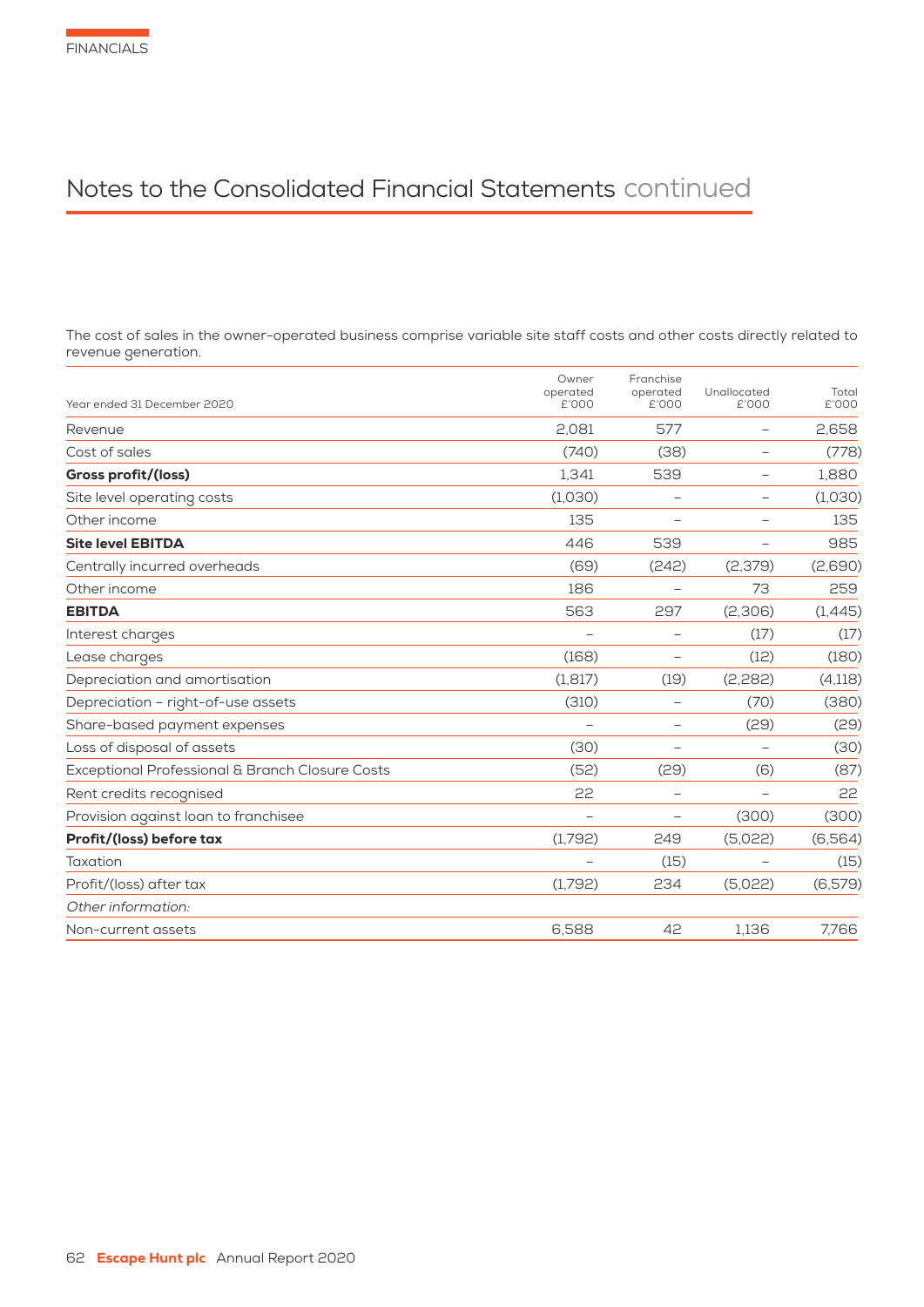| Year ended 31 December 2019           | Owner<br>operated<br>£'000 | Franchise<br>operated<br>£'000 | Unallocated<br>£'000     | Total<br>£'000 |
|---------------------------------------|----------------------------|--------------------------------|--------------------------|----------------|
| Revenue                               | 3,837                      | 1,078                          | $\overline{\phantom{0}}$ | 4,915          |
| Cost of sales                         | (1,275)                    | $\overline{\phantom{0}}$       | (4)                      | (1,279)        |
| Gross profit/(loss)                   | 2,562                      | 1,078                          | (4)                      | 3,636          |
| Site level operating costs            | (1,586)                    | $\overline{\phantom{0}}$       |                          | (1,586)        |
| <b>Site level EBITDA</b>              | 976                        | 1.078                          | (4)                      | 2,050          |
| Centrally incurred overheads          | (99)                       | (717)                          | (2,941)                  | (3,757)        |
| <b>EBITDA</b>                         | 877                        | 361                            | (2,945)                  | (1,707)        |
| Interest income                       | $\overline{\phantom{0}}$   | $\overline{\phantom{0}}$       | 32                       | 32             |
| Finance lease charges                 | (155)                      |                                | (16)                     | (171)          |
| Depreciation and amortisation         | (1,702)                    | (18)                           | (2,137)                  | (3,857)        |
| Depreciation - right-of-use assets    | (278)                      | $\overline{\phantom{0}}$       | (69)                     | (347)          |
| Foreign currency gains                | $\overline{\phantom{0}}$   | -                              | (1)                      | (1)            |
| Share-based payment expenses          | $\qquad \qquad -$          | -                              | (12)                     | (12)           |
| <b>Exceptional Professional Costs</b> |                            | (7)                            |                          | (7)            |
| Gain on disposal of subsidiary        | $\qquad \qquad -$          | $\overline{\phantom{0}}$       | 30                       | 30             |
| Profit/(loss) before tax              | (1,258)                    | 336                            | (5,118)                  | (6,040)        |
| Taxation                              |                            |                                | (4)                      | (4)            |
| Profit/(loss) after tax               | (1,258)                    | 336                            | (5,122)                  | (6,044)        |
| Other information:                    |                            |                                |                          |                |
| Non-current assets                    | 8,780                      | 857                            |                          | 9,637          |

In 2020, the company has made a provision against the full amount of a loan made to a franchisee in 2018 as a result of the impact of COVID-19. The loan was made to provide funding for the fit-out of sites in the Nordic region, has previously been held as a non-current asset, and is not related to trading activity. The company does not have a policy of lending money to franchisees and for this reason the provision is separately disclosed.

#### Significant customers:

No customer provided more than 10% of total revenue in either the year ended 31 December 2020 or 2019.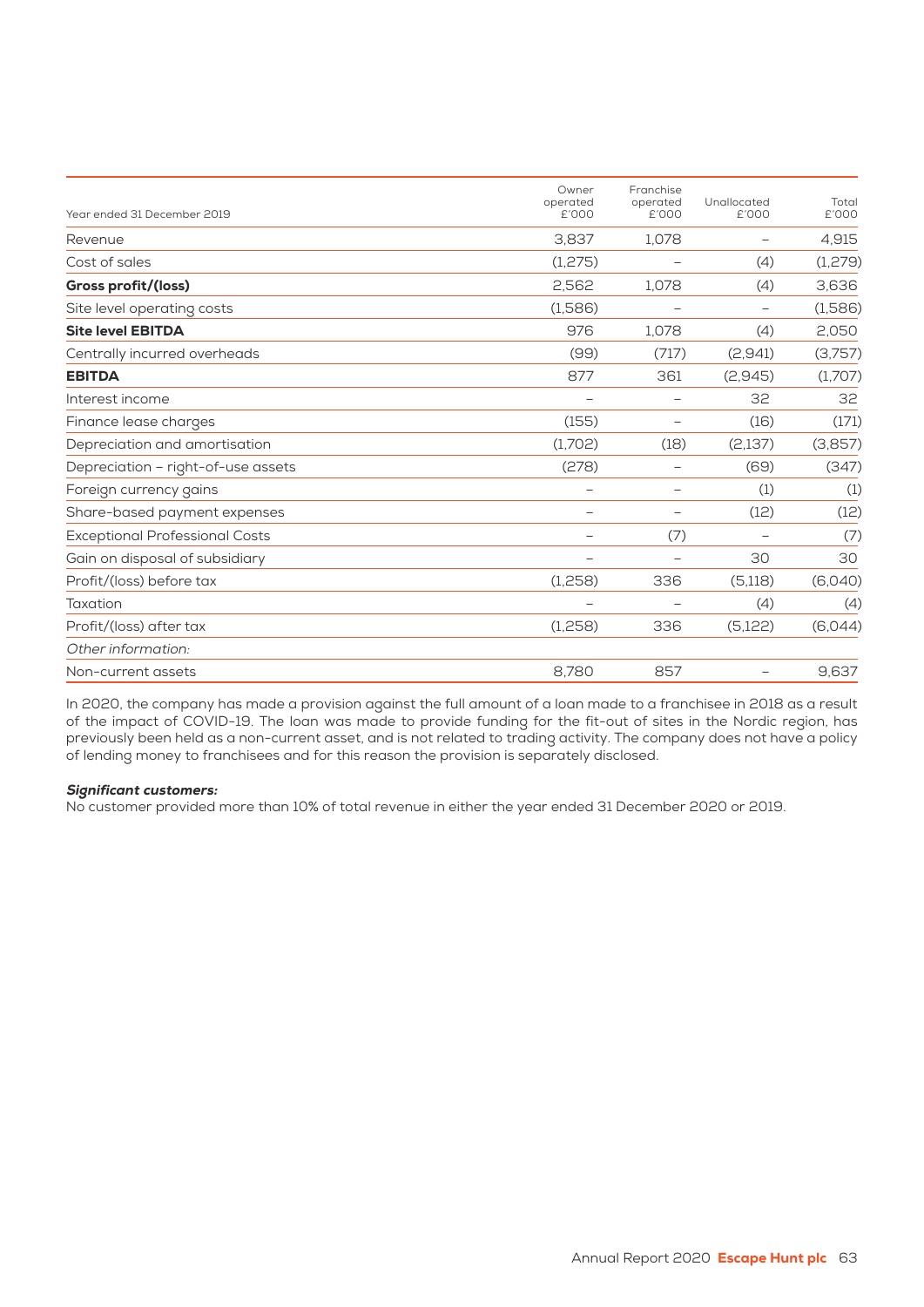## 6. Operating loss before taxation

Loss from operations has been arrived at after charging / (crediting):

|                                                             | Year          | Year          |
|-------------------------------------------------------------|---------------|---------------|
|                                                             | ended         | ended         |
|                                                             | 31 December   | 31 December   |
|                                                             | 2020<br>£'000 | 2019<br>£'000 |
|                                                             |               |               |
| Auditor's remuneration:                                     |               |               |
| Audit of the financial statements                           | 33            | 33            |
| Review of interim financial statements                      | 2             | З             |
| Impairment of trade receivables                             | 101           | 117           |
| Exceptional impairment of loan to franchisee                | 300           |               |
| Foreign exchange losses / (gains)                           | (21)          | (7)           |
| Staff costs including directors, net of amounts capitalized | 2,656         | 3,764         |
| Depreciation of property, plant and equipment (Note 10)     | 1,819         | 1,733         |
| Depreciation of right-of-use assets (Note 11)               | 395           | 347           |
| Amortisation of intangible assets (Note 12)                 | 2,299         | 2,124         |
| Impairment of intangible assets (Note 12)                   |               |               |
| Share-based payment costs (non-employees)                   | 29            | 12            |
|                                                             |               |               |

Detailed information on statement of profit or loss items:

|                     | Year<br>ended<br>31 December | Year<br>ended<br>31 December |
|---------------------|------------------------------|------------------------------|
| Cost of sales       | 2020<br>£'000                | 2019<br>£'000                |
| Wages and salaries  | 608                          | 1,068                        |
| Food and beverages  | 10                           | 44                           |
| Other costs of sale | 160                          | 167                          |
|                     | 778                          | 1,279                        |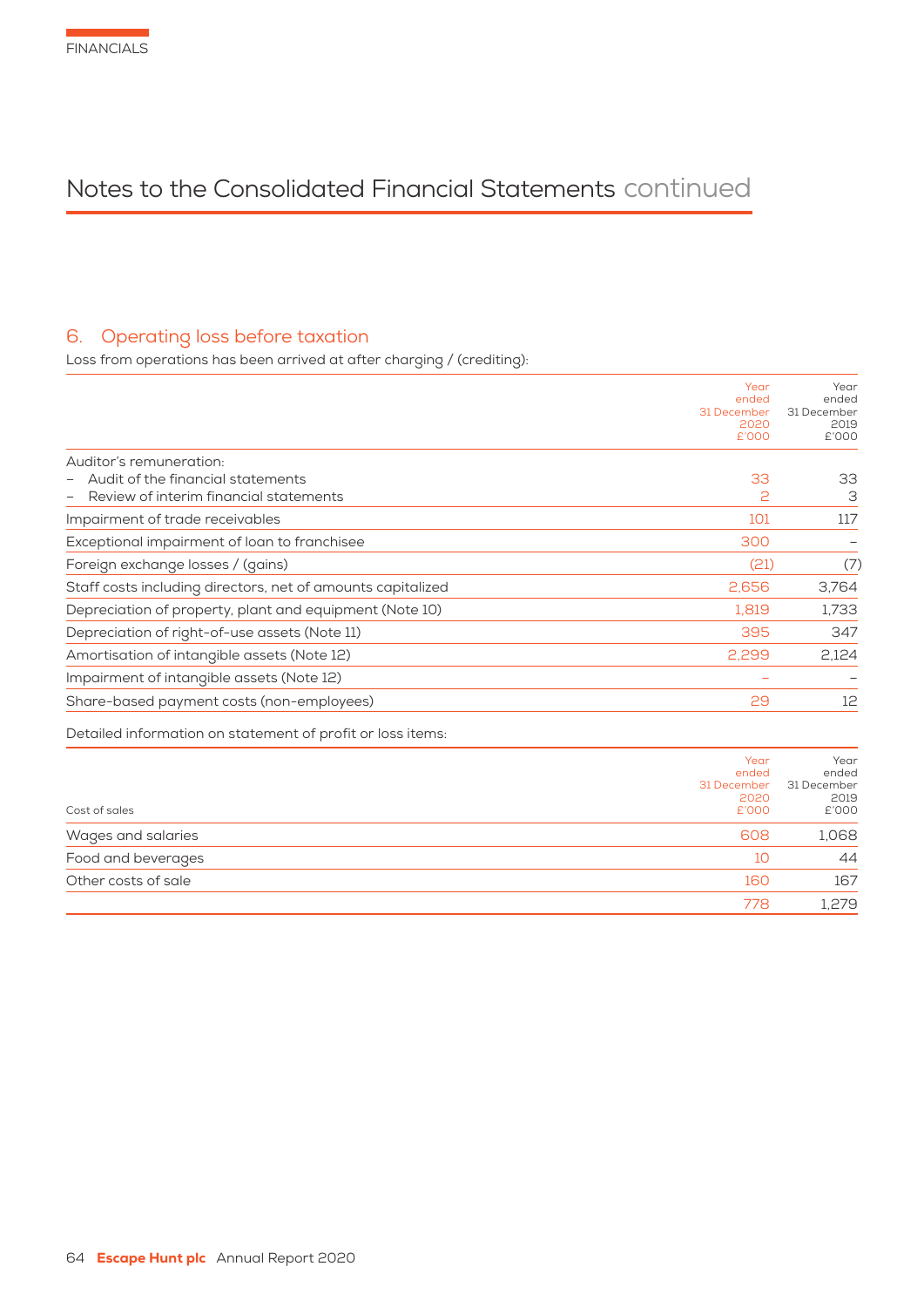| Administrative expenses                                     | Year<br>ended<br>31 December<br>2020<br>£'000 | Year<br>ended<br>31 December<br>2019<br>£'000 |
|-------------------------------------------------------------|-----------------------------------------------|-----------------------------------------------|
| Depreciation of property, plant and equipment               | 1.819                                         | 1,732                                         |
| Depreciation of right-of-use assets                         | 395                                           | 347                                           |
| Amortisation                                                | 2,299                                         | 2,123                                         |
| Write-off of assets                                         | 30                                            |                                               |
| Staff costs including directors, net of amounts capitalised | 1.535                                         | 2,001                                         |
| Share-based payments                                        | 29                                            | 12                                            |
| Foreign currency (gains) / losses                           | (21)                                          | 26                                            |
| Other administrative expenses                               | 2,570                                         | 3,327                                         |
|                                                             | 8,656                                         | 9,568                                         |

## 7. Staff costs

|                                                   | Year<br>Ended<br>31 December<br>2020<br>£'000 | Year<br>Ended<br>31 December<br>2019<br>£'000 |
|---------------------------------------------------|-----------------------------------------------|-----------------------------------------------|
| Wages salaries and benefits (including directors) | 2.796                                         | 2,868                                         |
| Share-based payments                              | 29                                            | 12                                            |
| Social security costs                             | 227                                           | 239                                           |
| Other post-employment benefits                    | 111                                           | 108                                           |
| Less amounts capitalised                          | (286)                                         | (146)                                         |
| Less amounts received under the CJRS scheme       | (756)                                         |                                               |
|                                                   | 2,138                                         | 3.081                                         |

| Key management personnel:                          | Year<br>ended<br>31 December<br>2020<br>£'000 | Year<br>Ended<br>31 December<br>2019<br>£'000 |
|----------------------------------------------------|-----------------------------------------------|-----------------------------------------------|
| Wages, salaries and benefits (including directors) | 544                                           | 581                                           |
| Share-based payments                               | 24                                            | 12                                            |
| Social security costs                              | 71                                            | 75                                            |
| Other post-employment benefits                     | 35                                            | 39                                            |
| Less amounts capitalised                           | (87)                                          | (23)                                          |
| Less amounts received under the CJRS scheme        | (40)                                          |                                               |
|                                                    | 547                                           | 684                                           |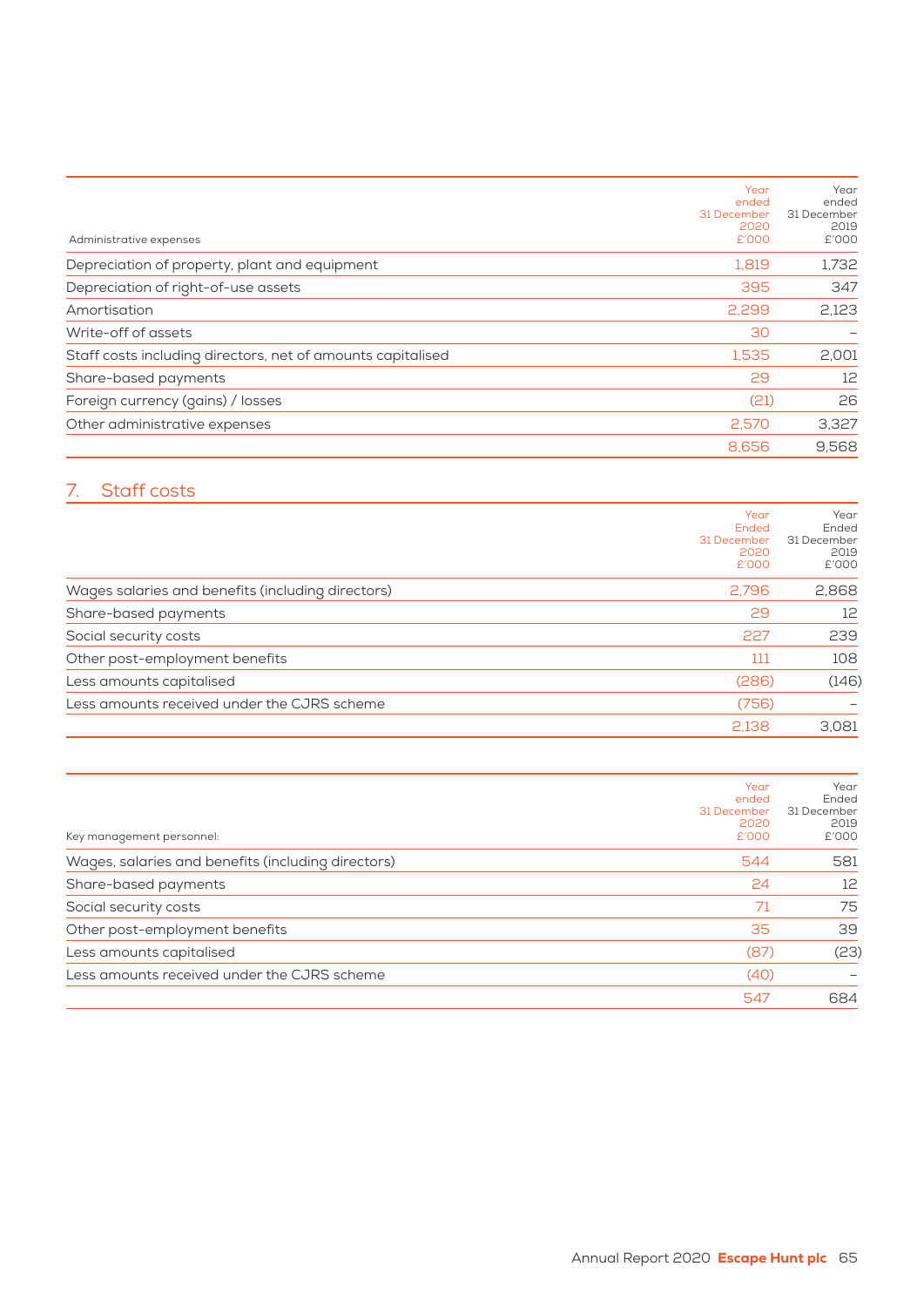## Key management personnel are the directors and one member of staff. Their remuneration was as follows:

| Year ended 31 December 2020 | Salary and fees<br>£'000 | Share-based<br>payments<br>£'000 | Other benefits<br>£'000 | Total<br>£'000 |
|-----------------------------|--------------------------|----------------------------------|-------------------------|----------------|
| Graham Bird                 | 137                      | 6                                | 10                      | 153            |
| <b>Richard Rose</b>         | 47                       |                                  | $\overline{4}$          | 51             |
| Richard Harpham             | 198                      | 10                               | 12                      | 220            |
| <b>Adrian Jones</b>         | $\overline{4}$           | $\overline{\phantom{m}}$         |                         | $\overline{4}$ |
| Karen Bach                  | 26                       | -                                |                         | 26             |
| John Story                  | 8                        | $\overline{\phantom{0}}$         |                         | 8              |
| Other key management        | 124                      | 8                                | 9                       | 141            |
|                             | 545                      | 24                               | 35                      | 603            |
| Amounts capitalised         | (87)                     | -                                |                         | (87)           |
| Furlough claims             | (40)                     |                                  |                         | (40)           |
| Profit and loss expense     | 417                      | 24                               | 35                      | 476            |

| Year ended 31 December 2019 | Salary and fees<br>£'000 | Share-based<br>payments<br>£'000 | Other benefits<br>£'000 | Total<br>£'000 |
|-----------------------------|--------------------------|----------------------------------|-------------------------|----------------|
| <b>Richard Rose</b>         | 60                       | O                                | 8                       | 68             |
| Richard Harpham             | 220                      | 6                                | 14                      | 240            |
| Alistair Rae                | 126                      | $\overline{4}$                   | $\overline{4}$          | 134            |
| Adrian Jones                | 20                       | O                                | O                       | 20             |
| Karen Bach                  | 30                       | O                                | 2                       | 32             |
| Other key management        | 125                      | 2                                | 11                      | 138            |
|                             | 581                      | 12                               | 39                      | 632            |
| Amounts capitalised         | (23)                     | $\overline{\phantom{0}}$         |                         | (23)           |
| Profit and loss expense     | 558                      | 12                               | 39                      | 609            |
|                             |                          |                                  |                         |                |

The average monthly number of employees was as follows:

|                | Year ended<br>31 December<br>2020<br>No. | Year ended<br>31 December<br>2019<br>No. |
|----------------|------------------------------------------|------------------------------------------|
| Management     | Δ                                        | 4                                        |
| Administrative | 22                                       | 21                                       |
| Operations     | 120                                      | 110                                      |
|                | 146                                      | 134                                      |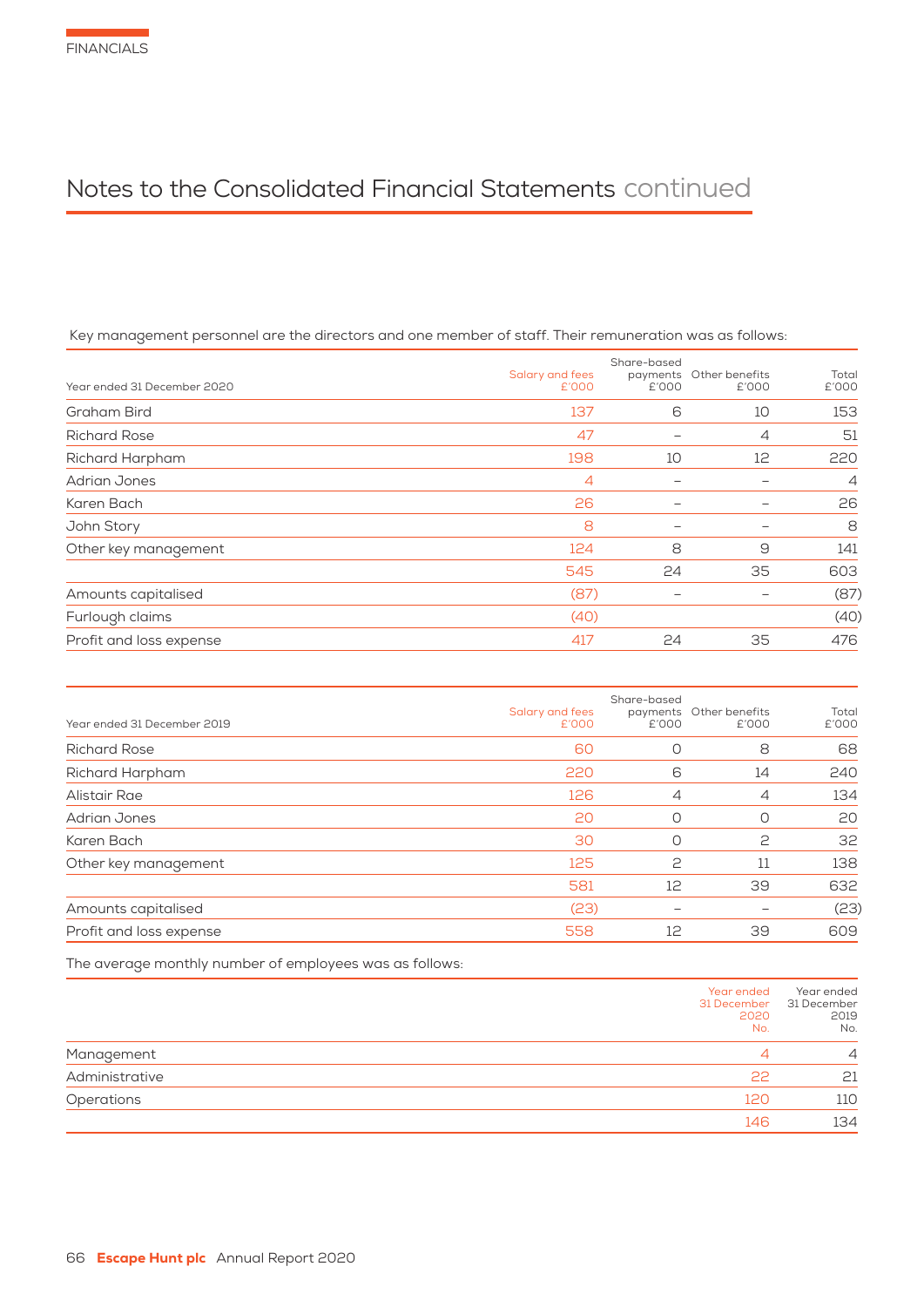## 8. Taxation

The Group has made no provision for taxation as it has not yet generated any taxable profits. A reconciliation of income tax expense applicable to the loss before taxation at the statutory tax rate to the income tax expense at the effective tax rate of the Group is as follows:

|                                                              | Year<br>Ended<br>31 December<br>2020<br>£'000 | Year<br>Ended<br>31 December<br>2019<br>£'000 |
|--------------------------------------------------------------|-----------------------------------------------|-----------------------------------------------|
| Loss before taxation                                         | (6,564)                                       | (6,040)                                       |
| Tax calculated at the standard rate of tax of 19% (2019:19%) | (1,247)                                       | (1,148)                                       |
| Tax effects of:                                              |                                               |                                               |
| Non-deductible expenditure                                   | 118                                           | 58                                            |
| Unrecognised tax losses                                      | 1.113                                         | 1.026                                         |
| Capital allowances less depreciation                         | 4                                             | 197                                           |
| Other                                                        | 27                                            | (129)                                         |
|                                                              | 15                                            | $\overline{4}$                                |

The Group had losses for tax purposes of approximately £21m as at 31 December 2020 (£16m as at 31 December 2019) which, subject to agreement with taxation authorities, are available to carry forward against future profits. The tax value of such losses amounted to approximately £4m (£2.78m as at 31 December 2019).

 A deferred tax asset in respect of these losses and temporary differences has not been established as the Directors have assessed the likelihood of future profits being available to offset such deferred tax assets to be uncertain.

A deferred tax liability has not been recognised in respect of the intangible assets arising on acquisition. The Directors had plans, at the time of the acquisition to move the IP to the UK for a number of commercial reasons and the ability to do so without any obstacles, as a result of which a tax base for such assets was established in the UK.

## 9. Loss per share

Basic loss per share is calculated by dividing the loss attributable to equity holders by the weighted average number of ordinary shares in issue during the period. Diluted net loss per share is calculated by dividing net loss by the weighted average number of shares in issue and potential dilutive shares outstanding during the period.

Because Escape Hunt is in a net loss position, diluted loss per share excludes the effects of ordinary share equivalents consisting of stock options and warrants, which are anti-dilutive. The total number of shares subject to share options and conversion rights outstanding excluded from consideration in the calculation of diluted loss per share for the year ended 31 December 2020 was 19,699,481 shares (year ended 31 December 2019: 1,967,507 shares).

| Year<br>Ended<br>31 December<br>2020                                    | Year<br>Ended<br>31 December<br>2019 |
|-------------------------------------------------------------------------|--------------------------------------|
| (6,641)<br>Loss after tax attributable to owners of the Company (£'000) | (5.993)                              |
| Weighted average number of shares:                                      |                                      |
| 53,720,694 24,186,199<br>Basic and diluted                              |                                      |
| Loss per share                                                          |                                      |
| Basic and diluted (Pence)<br>(12.36)                                    | (24.78)                              |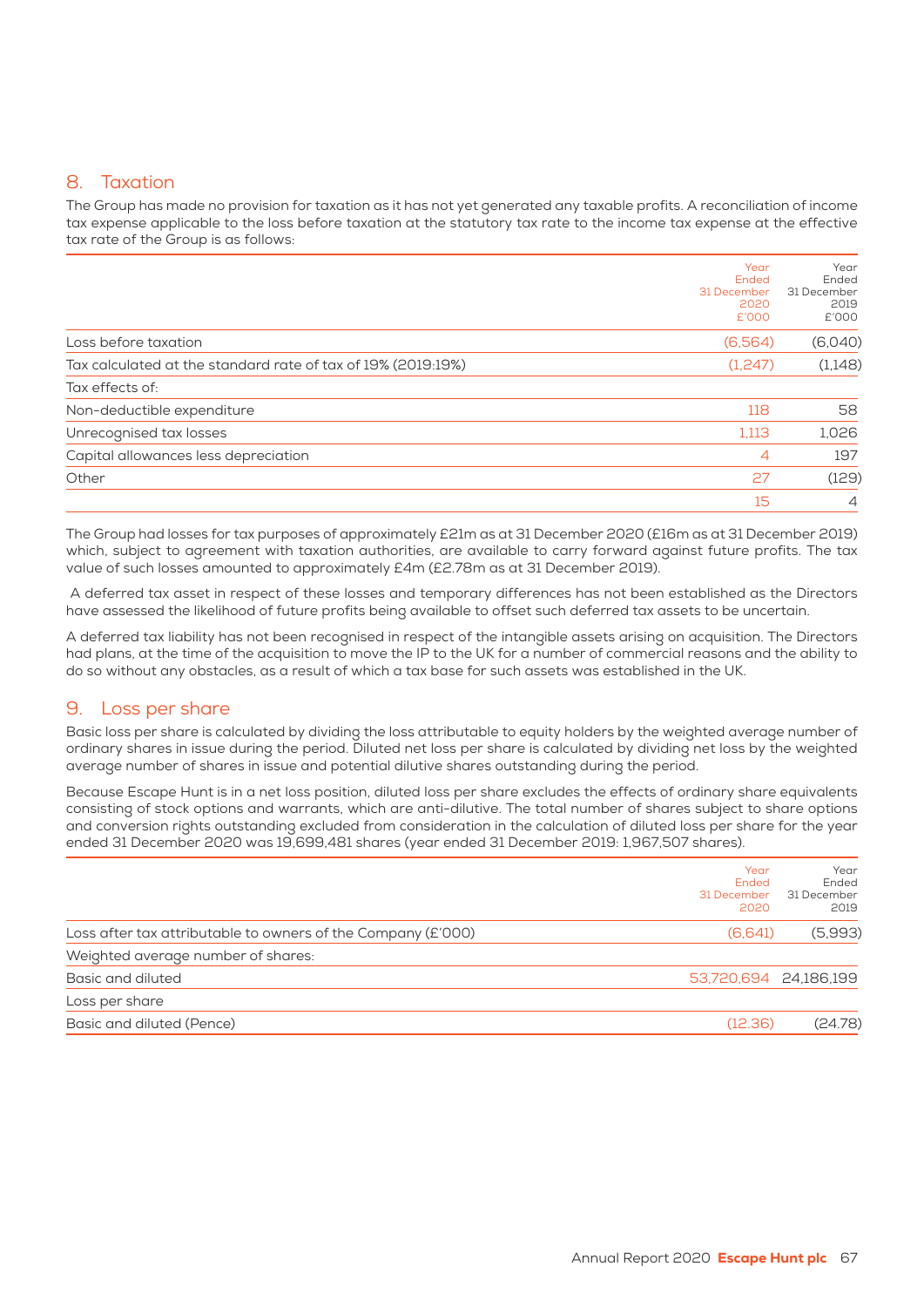## 10. Property, plant and equipment

|                                    | Leasehold                | Office                   |                          | Furniture and            |                                |                |
|------------------------------------|--------------------------|--------------------------|--------------------------|--------------------------|--------------------------------|----------------|
|                                    | improvements<br>£'000    | equipment<br>£'000       | Computers<br>£'000       | £'000                    | fixtures Escape games<br>E'000 | Total<br>£'000 |
| Cost:                              |                          |                          |                          |                          |                                |                |
| At 1 January 2019                  | 2.751                    | 11                       | 69                       | 167                      | 1,872                          | 4,870          |
| Additions                          | 25                       | 7                        | 6                        | 71                       | 1,199                          | 1,308          |
| Disposals                          |                          | (9)                      | $\qquad \qquad -$        | $\overline{\phantom{m}}$ |                                | (9)            |
| As at 31 December 2019             | 2,776                    | $\Theta$                 | 75                       | 238                      | 3,071                          | 6,169          |
| Additions                          | 793                      | 6                        | 35                       | 24                       | 980                            | 1,838          |
| Additions arising from acquisition | 336                      | $\qquad \qquad -$        | 12                       | $\overline{\phantom{0}}$ | $\qquad \qquad -$              | 347            |
| <b>Disposals</b>                   | $\overline{\phantom{m}}$ | $\overline{\phantom{0}}$ | $\overline{\phantom{0}}$ | $\overline{\phantom{0}}$ | (89)                           | (89)           |
| As at 31 December 2020             | 3,905                    | 15                       | 122                      | 262                      | 3,962                          | 8,266          |
| Accumulated depreciation:          |                          |                          |                          |                          |                                |                |
| As at 1 January 2019               | (232)                    | (2)                      | (4)                      | (5)                      | (260)                          | (504)          |
| Depreciation charge                | (517)                    | (7)                      | (30)                     | (45)                     | (1,133)                        | (1,732)        |
| Disposals                          |                          | 1                        | $\overline{\phantom{0}}$ |                          |                                | 1              |
| As at 31 December 2019             | (749)                    | (8)                      | (34)                     | (50)                     | (1, 393)                       | (2,234)        |
| Additions arising from acquisition | (318)                    | $\overline{\phantom{0}}$ | (9)                      | $\overline{\phantom{0}}$ |                                | (327)          |
| Depreciation charge                | (584)                    | (5)                      | (43)                     | (60)                     | (1,128)                        | (1,820)        |
| Disposals                          | $\overline{\phantom{0}}$ | $\overline{\phantom{0}}$ | $\overline{\phantom{0}}$ | $\overline{\phantom{m}}$ |                                |                |
| As at 31 December 2020             | (1,651)                  | (13)                     | (86)                     | (110)                    | (2,521)                        | (4, 381)       |
| Net book value                     |                          |                          |                          |                          |                                |                |
| As at 31 December 2020             | 2.254                    | 2                        | 36                       | 152                      | 1.441                          | 3,885          |
| As at 31 December 2019             | 2.027                    | 1                        | 41                       | 188                      | 1.678                          | 3,935          |

The amount of expenditure recognised in the carrying value of leasehold improvements in the course of construction at 31 December 2020 is £62,000 (2019: £nil).

## 11. Right-of-use assets

|                                                           | Year ended<br>31 December<br>2020<br>£'000 | Year ended<br>31 December<br>2019<br>£'000 |
|-----------------------------------------------------------|--------------------------------------------|--------------------------------------------|
| Land and buildings - right-of-use asset                   | 3,127                                      | 3,119                                      |
| Closures / leases ended for renegotiation during the year | (336)                                      |                                            |
| Additions during the year                                 | 1,034                                      | 8                                          |
| Newly negotiated leases                                   | 152                                        |                                            |
| Less: Accumulated depreciation b/f                        | (657)                                      | (310)                                      |
| Depreciation charged for the year                         | (380)                                      | (347)                                      |
| Net book value                                            | 2.940                                      | 2,470                                      |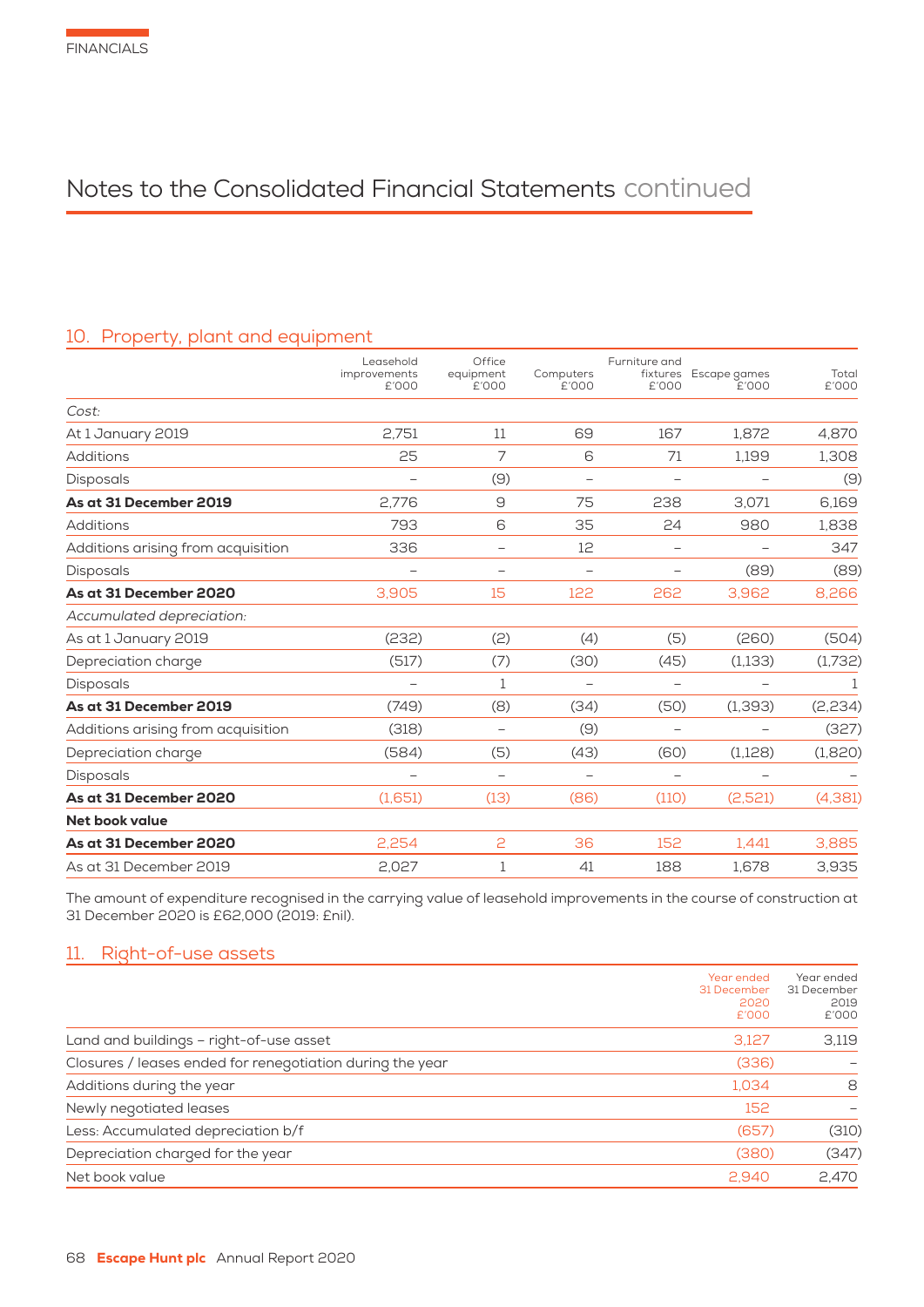The Group leases land and buildings for its offices and escape room venues under agreements of between five to fifteen years with, in some cases, options to extend. The leases have various escalation clauses. On renewal, the terms of the leases are renegotiated.

During the year ended 31 December 2020, £22k of rent concessions have been recognised in the profit and loss to reflect credits provided by landlords during the COVID-19 pandemic. Only those rent concessions which adequately fulfil the criteria of paragraph 46A of the amendment to IFRS 16 on this subject have been included in the profit and loss.

Where leases have been renegotiated during the year due to the COVID-19 pandemic, these have been treated as modifications of leases and included as separate items in the note above.

## 12. Intangible assets

|                                                |                          | Goodwill Trademarks      | Intellectual             | Internally                                | Franchise                | App Quest                | Portal                   | Total     |
|------------------------------------------------|--------------------------|--------------------------|--------------------------|-------------------------------------------|--------------------------|--------------------------|--------------------------|-----------|
|                                                | £'000                    | £'000                    | £'000                    | property generated IP agreements<br>£'000 | £'000                    | £'000                    | £'000                    | £'000     |
| Cost                                           |                          |                          |                          |                                           |                          |                          |                          |           |
| At 1 January 2019                              | 1.422                    | 78                       | 10,195                   | 302                                       | 802                      | 100                      | 269                      | 13,168    |
| Additions arising from<br>internal development | $\overline{\phantom{0}}$ | $\overline{\phantom{0}}$ | $\overline{\phantom{0}}$ | 266                                       |                          |                          |                          | 266       |
| Disposals                                      | (29)                     | $\overline{\phantom{0}}$ | $\overline{\phantom{0}}$ | $\overline{\phantom{0}}$                  | $\overline{\phantom{0}}$ | $\overline{\phantom{0}}$ | $\overline{\phantom{0}}$ | (29)      |
| At 31 December 2019                            | 1,393                    | 78                       | 10,195                   | 568                                       | 802                      | 100                      | 269                      | 13,405    |
| Additions arising from<br>internal development | $\qquad \qquad -$        |                          |                          | 294                                       |                          |                          |                          | 294       |
| Additions arising from<br>acquisition          | 19                       |                          |                          |                                           | $\overline{\phantom{0}}$ |                          |                          | 19        |
| <b>Disposals</b>                               | $\overline{\phantom{0}}$ |                          |                          | (7)                                       |                          |                          |                          | (7)       |
| As at 31 December 2020                         | 1.412                    | 78                       | 10,195                   | 855                                       | 802                      | 100                      | 269                      | 13,711    |
| <b>Accumulated amortisation</b>                |                          |                          |                          |                                           |                          |                          |                          |           |
| At 1 January 2019                              | (1, 393)                 | (11)                     | (6,616)                  | (21)                                      | (191)                    | (83)                     | (61)                     | (8,376)   |
| Amortisation for the year                      |                          | (18)                     | (1,737)                  | (130)                                     | (115)                    | (17)                     | (106)                    | (2,123)   |
| Impairment provision                           |                          |                          |                          |                                           |                          |                          | $\overline{\phantom{0}}$ |           |
| At 31 December 2019                            | (1, 393)                 | (29)                     | (8,353)                  | (151)                                     | (306)                    | (100)                    | (167)                    | (10, 499) |
| Amortisation for the year                      | $\overline{\phantom{0}}$ | (18)                     | (1,842)                  | (254)                                     | (114)                    | $\overline{\phantom{0}}$ | (71)                     | (2,299)   |
| <b>Disposals</b>                               | $\overline{\phantom{0}}$ | $\overline{\phantom{m}}$ | -                        | -                                         | $\overline{\phantom{0}}$ | $\overline{\phantom{0}}$ | $\overline{\phantom{0}}$ |           |
| As at 31 December 2020                         | (1, 393)                 | (47)                     | (10, 195)                | (405)                                     | (420)                    | (100)                    | (238)                    | (12,798)  |
| <b>Carrying amounts</b>                        |                          |                          |                          |                                           |                          |                          |                          |           |
| At 31 December 2020                            | 19                       | 31                       | ÷,                       | 450                                       | 382                      | $\equiv$                 | 31                       | 913       |
| At 31 December 2019                            | $\overline{\phantom{0}}$ | 49                       | 1.842                    | 417                                       | 496                      | $\qquad \qquad -$        | 102                      | 2,906     |

Goodwill and acquisition related intangible assets recognised have arisen from the acquisition of Experiential Ventures Limited in May 2017 and of Escape Hunt Entertainment LLC in September 2020. Refer to Notes 13 and 14 for further details.

Goodwill acquired in a business combination is allocated, at acquisition, to the cash generating units ('CGUs') that are expected to benefit from that business combination. Management considers that the goodwill is attributable to the owner-operated business because that is where the benefits are expected to arise from expansion opportunities and synergies of the business of the escape the room concept.

No value was attributed to the brand and customer relationships as the Board's strategic review of the business and a repositioning of our branding exercise enabled the Group to clearly define its quality, service and values, and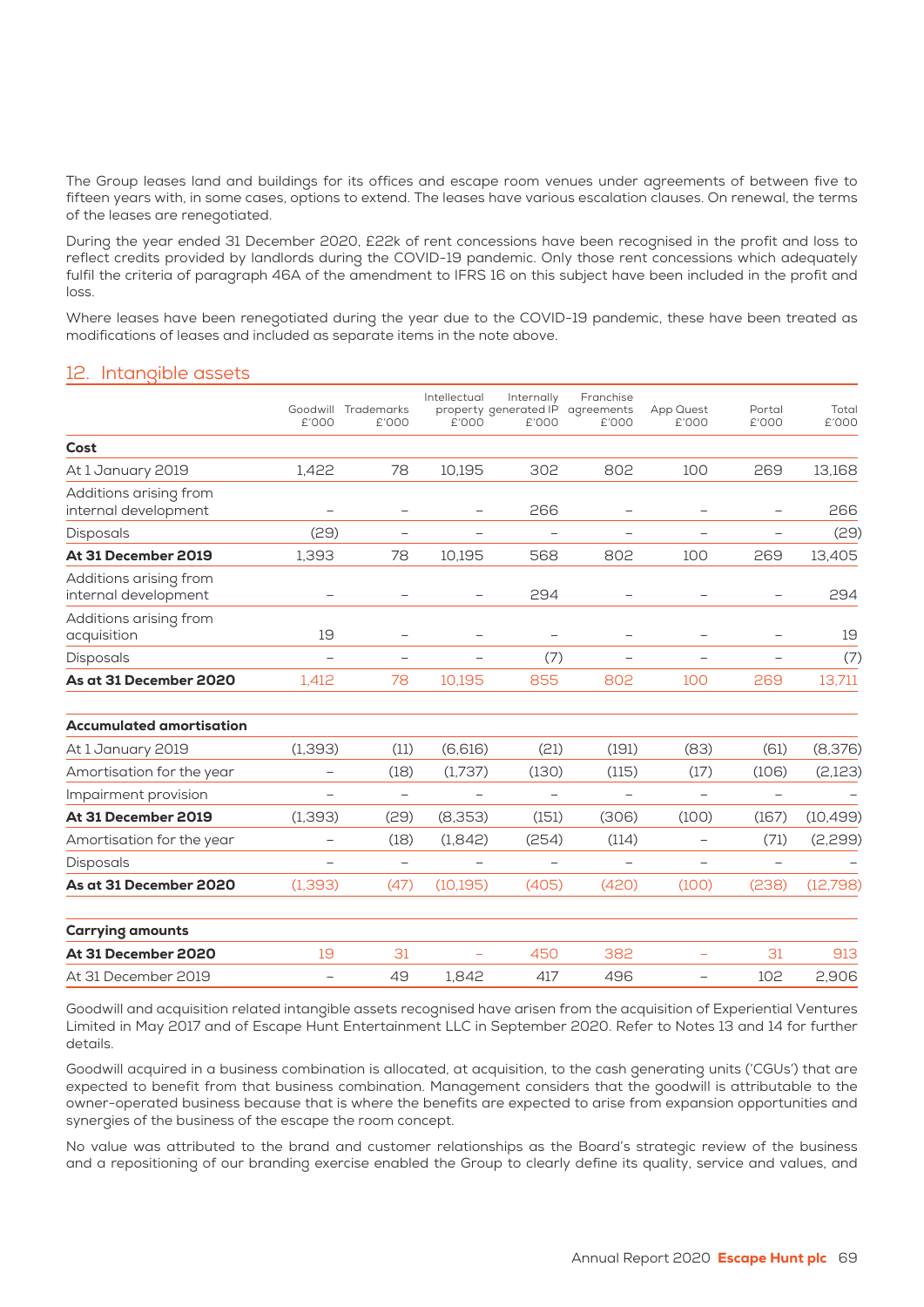make it more attractive to new customers and partners. Furthermore, the value of any existing brand and customer relationships which was separately identifiable from other intangible assets was insignificant.

The Group tests goodwill annually for impairment or more frequently if there are indications that these assets might be impaired. The recoverable amounts of the CGU are determined from fair value less costs to sale. The value of the goodwill comes from the future potential of the assets rather than using the assets as they are (i.e. there is assumed expansionary capex which supports growth in revenues and the value of the business and therefore goodwill).

The key assumptions for the fair value less costs to sale approach are those regarding capital expenditure which supports a consequent growth in revenues and associated earnings and a discount rate. The Group monitors its pretax Weighted Average Cost of Capital and those of its competitors using market data. In considering the discount rate applying to the CGU, the Directors have considered the relative sizes, risks and the inter-dependencies of its CGUs. The impairment reviews use a discount rate adjusted for pre-tax cash flows. The Group prepares cash flow forecasts derived from the most recent financial plan approved by the Board and extrapolates revenues, net margins and cash flows for the following four years based on forecast growth rates of the CGU. Cash flows beyond this period are also considered in assessing the need for any impairment provisions. A discount rate of 13.7% and capex of £4.6 million over the three years has been assumed. Growth in years 4- 6 is assumed at 3% per annum. The terminal rate used for the fair value calculation thereafter is 2%. The directors consider these assumptions are consistent with that which a market participant would use in determining fair value.

#### Intellectual property

The Intellectual Property relates to the valuation of the Library of Game Wire Frame Templates of games, the process of games development and the inherent know how and understanding of making successful games.

The fair value of these assets on acquisition of £10,195,000 was determined by discounting estimated future net cash flows generated by the asset where no active market for the assets exists.

The Group tests intellectual property for impairment only if there are indications that these assets might be impaired. An impairment loss is calculated as the difference between its carrying amount and the present value of the estimated future cash flows.

#### Franchise agreements

The intangible asset of the Franchise Business was the net present value of the net income from the franchisee agreements acquired.

The approach selected by management to value the franchise agreements was the Multi-Period Excess Earnings Method ("MEEM") which is within the income approach. The multi-period excess earnings method estimated value is based on expected future economic earnings attributable to the agreements.

The key assumptions used within the intangible asset valuation were as follows:

- Economic life The valuation did not assume income for a period longer than the asset's economic life (the period over which it will generate income). The contractual nature of the Franchise Agreements (with terms typically between 6 and 10 years) means it is possible to forecast with a reasonable degree of certainty the remaining term of each agreement and therefore the period in which it will generate revenue. Only contracts which were signed at the acquisition date were included.
- Renewal No provision for the renewal of existing Franchise Contracts has been included with the valuation. This reflects the fact that potential contract renewals will only take place several years in the future, and the stated strategy of management has been to focus on the development of owner-managed sites rather than renewing the franchises when they are due for renewal – as they may be bought out.
- Contributory Asset Charges (CACs)–The projections assumed after returns are paid/charged to complementary assets which are used in conjunction with the valued asset to generate the earnings associated with it. The only CAC identified by management is the charge relating to IP – a charge has been included to take into account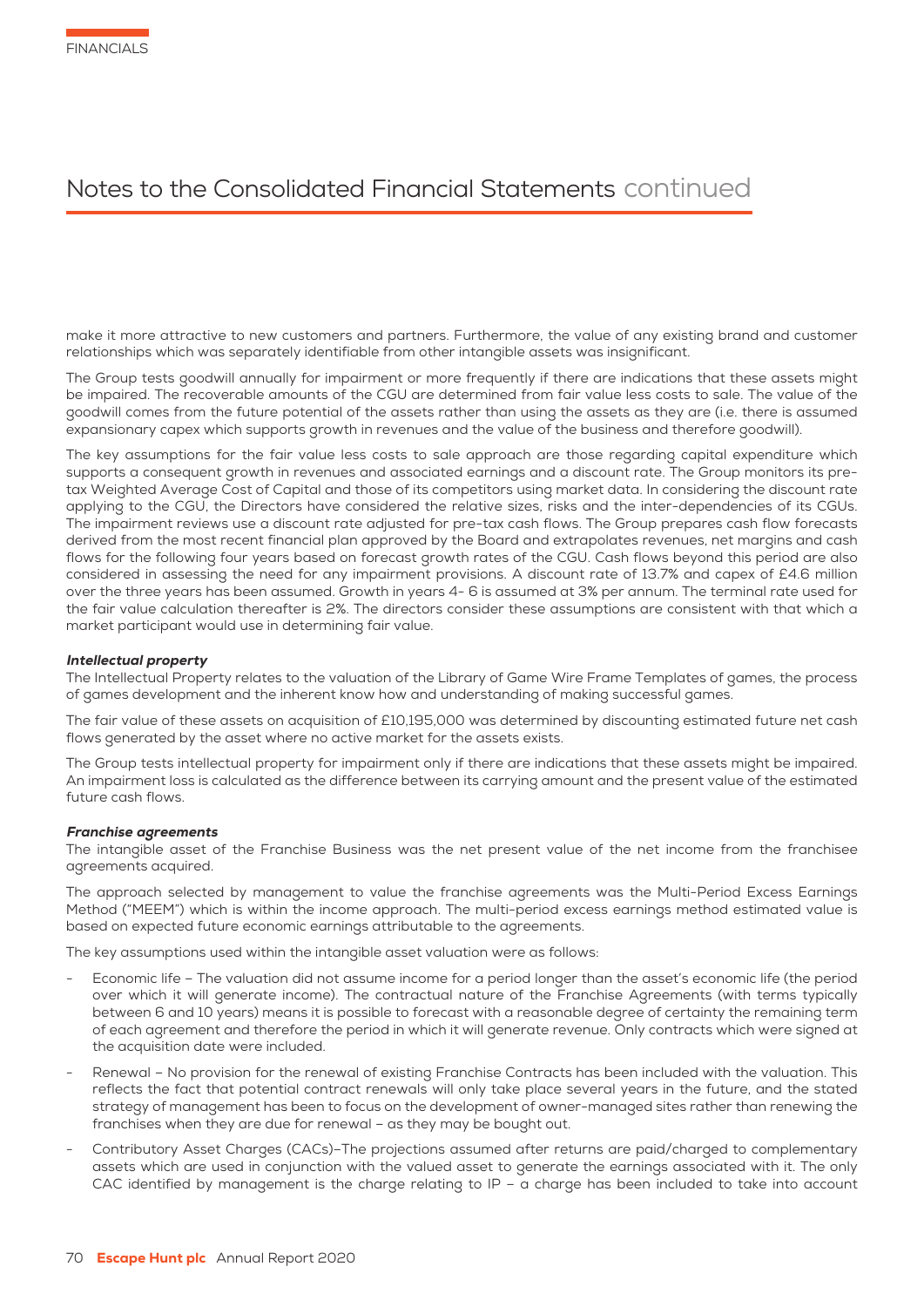the Intellectual Property used within the franchise operation. This is considered key in generating earnings at the franchised sites. Management has applied the same royalty rate of 10% used to value this asset.

- Discount Rate The Capital Asset Pricing Model ("CAPM") has been used to calculate a discount rate of 13.7%.
- Taxation At the time of acquisition, the franchise profits were earned within a group subsidiary which was incorporated in the Labuan province of Malaysia. The tax rate applicable in Labuan was applied to the earnings generated from franchise operations.

The carrying amount of the franchise agreements has been considered on the basis of the value in use derived from the expected future cash flows.

### 13. Subsidiaries

Details of the Company's subsidiaries as at 31 December 2020 are as follows:

| Name of subsidiary                     | Country of incorporation | Principal activity                                                              | Effective equity<br>interest held by the<br>Group (%) |
|----------------------------------------|--------------------------|---------------------------------------------------------------------------------|-------------------------------------------------------|
| <b>Experiential Ventures Limited</b>   | Seychelles               | Former holding company-In<br>dissolution                                        | 100                                                   |
| Escape Hunt Group Limited              | <b>England and Wales</b> | Operator of escape rooms                                                        | 100                                                   |
| <b>Escape Hunt Operations Ltd</b>      | Malaysia                 | Former operator of escape<br>rooms-In dissolution                               | 100                                                   |
| E V Development Co. Ltd                | Thailand                 | Formerly game design-In<br>dissolution                                          | 99.9                                                  |
| Escape Hunt IP Limited                 | <b>England and Wales</b> | IP licensing                                                                    | 100                                                   |
| <b>Escape Franchises Limited</b>       | <b>England and Wales</b> | Franchise holding                                                               | 100                                                   |
| <b>Escape Hunt Innovations Limited</b> | <b>England and Wales</b> | Game design                                                                     | 100                                                   |
| Escape Hunt USA Limited                | <b>England and Wales</b> | Franchise holding                                                               | 100                                                   |
| Escape Hunt USA Franchises Ltd         | <b>England and Wales</b> | Franchise holding                                                               | 100                                                   |
| Escape Hunt Entertainment LLC          | United Arab Emirates     | Operator of Escape Rooms in<br>Dubai and master franchise to<br>the Middle East | 100                                                   |

Each of the companies incorporated in England and Wales have their registered office at Belmont House, Station Way, Crawley, RH10 1JA.

Each of the subsidiaries incorporated in England and Wales is directly held by the Company. The overseas subsidiaries are held indirectly.

The registered address of each overseas subsidiary is as follows:

#### Experiential Ventures Limited

103 Sham Peng Tong Plaza, Victoria, Mahe, Seychelles.

#### Escape Hunt Operations Ltd

Lot A020, Level 1, Podium Level, Financial Park Labuan, Jalan Merdeka, 8700 Labuan, Malaysia.

#### E V Development Co. Ltd

No. 689 Bhiraj Tower at EmQuartier, Sukhumvit (Soi 35) Road, Klongton-Nua Sub-district, Bangkok, Thailand.

#### Escape Hunt Entertainment LLC

Retail Space 26, Galleria Mall, Al Wasl Road, Bur Dubai, Dubai,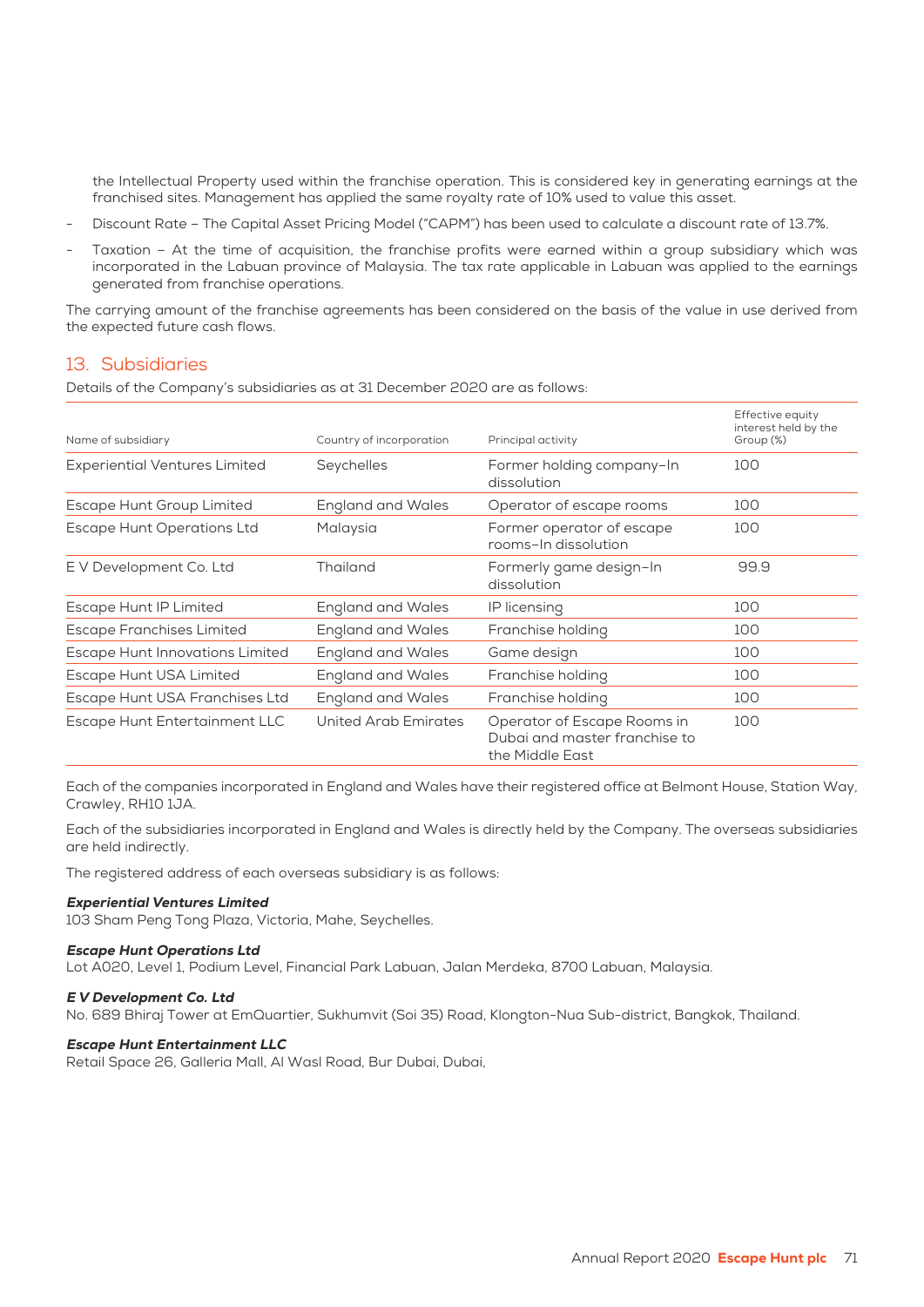# 14. Business Combination

On 30 September 2020, Escape Hunt Plc acquired 100% of the equity interest in Escape Hunt Entertainment LLC (EH LLC), thereby obtaining control. EH LLC holds the master franchise for the territory of the Middle East and runs an owner operated escape room venue in Dubai.

We applied the amendment to IFRS 3 for accounting periods starting 1 January 2020 regarding the definition of a business combination. We consider this acquisition to be classified as such and have consolidated in full.

The details of the business combination are as follows:

|                                         | £'000 |
|-----------------------------------------|-------|
| Fair value of consideration transferred |       |
| Amounts settled in cash                 | 39    |
| Total purchase consideration            | 39    |

There were no shares or other contingent consideration to be included in the total purchase price.

Further acquisition related costs of £8k that were not directly attributable to the issue of shares are included in administrative expenses under the owner operated segment.

|                                                                  | £'000 |
|------------------------------------------------------------------|-------|
| Assets and liabilities recognised as a result of the acquisition |       |
| Cash                                                             | 74    |
| Trade receivables (net of provisions)                            | 5     |
| Other receivables and deposits                                   | 15    |
| Property, plant and equipment                                    | 21    |
| Trade payables                                                   | (8)   |
| Provisions                                                       | (3)   |
| Dividends payable                                                | (85)  |
| Net identifiable assets acquired                                 | 20    |
| Goodwill arising on consolidation                                | 19    |
| Net assets acquired                                              | 39    |

The fair value of acquired trade receivables is £5k. The gross contractual amount for trade receivables due is £14k of which £9k had been provided against as at the date of acquisition.

The dividend payable relates to post tax profit from the period prior to acquisition that has been formally authorised by the company to be paid to the former shareholders. The cash for this dividend was paid on 4 October 2020.

Goodwill of £19k is primarily related to growth expectations, expected future profitability and the expertise and experience of EH LLC's workforce. Goodwill has been allocated to the owner operated segment and is not expected to be deductible for tax purposes.

EH LLC contributed revenues of £57k and net profits of £15k in the three months between acquisition and 31 December 2020. If the acquisition had occurred on 1 January 2020, consolidated revenue would have been £86k higher, however consolidated net profits would have been £80k lower due to reduced revenues in 2020 during the COVID-19 pandemic.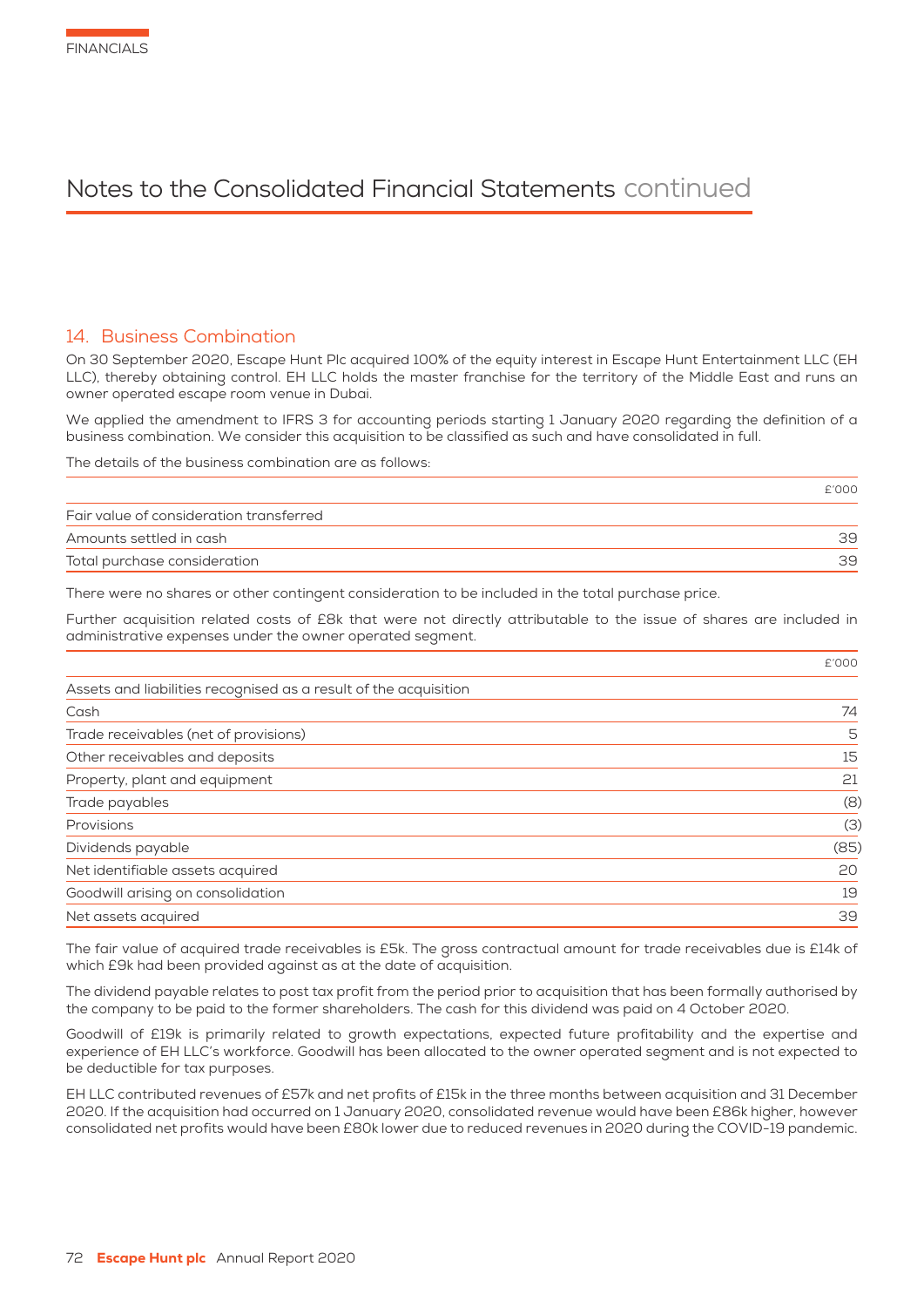# 15. Loan to franchisee

A secured loan of £300,000 is due from a master franchisee which bears interest at 5% per annum plus 2% of the franchisee's revenues and is repayable in instalments between January 2021 and June 2023. The loan is secured by means of an option agreement with the franchisee which gives the lender the rights to take over the locations operated by the borrower in the event of any default.

The majority of income receivable under the terms of the loan relates to interest at a fixed rate. The impact of COVID-19 on the borrower in 2020 has been significant, as a result of which it is considered unlikely that the loan will be repaid. The pandemic has caused the franchisee to fall into arrears on rent and as a result, it may not be economic for the company to exercise its right to take over locations operated by the borrower unless a compromise can be reached between the franchisee and the respective landlords. As at 31 December 2020 this loan has been provided for in full.

### 16. Trade and other receivables

|                                                | As at<br>31 December<br>2020<br>£'000 | As at<br>31 December<br>2019<br>£'000 |
|------------------------------------------------|---------------------------------------|---------------------------------------|
| Trade receivables (customer contract balances) | 182                                   | 370                                   |
| Prepayments                                    | 208                                   | 328                                   |
| Accrued income (customer contract balances)    | 20                                    | 78                                    |
| Accrued interest                               |                                       | 10                                    |
| Deposits and other receivables                 | 491                                   | 57                                    |
|                                                | 901                                   | 843                                   |

The Group's exposure to credit risk and impairment losses related to trade receivables is disclosed in Note 31.

Significant movements in customer contract assets during the year ended 31 December 2020 are summarised below:

| Year ended 31 December 2020                                                             | Trade<br>Receivables<br>£'000 | Accrued<br>income<br>£'000 |
|-----------------------------------------------------------------------------------------|-------------------------------|----------------------------|
| Contract assets:                                                                        |                               |                            |
| Balance at 1 January 2020                                                               | 370                           | 78                         |
| Transfers from contract assets recognised at the beginning of the period to receivables | 78                            | (78)                       |
| Net increases as a result of changes in the measure of progress                         | (82)                          | 20                         |
| Provisions for doubtful amounts                                                         | (184)                         |                            |
| Balance at 31 December 2020                                                             | 182                           | 20                         |

The amount of revenue recognised from performance obligations satisfied in previous periods is nil.

We receive payments from customers based on terms established in our contracts. In the case of franchise revenues, amounts are billed within five working days of a month end and settlement is due by the 14th of the month.

Accrued income relates to our conditional right to consideration for our completed performance under the contract, primarily in respect of franchise revenues. Accounts receivable are recognised when the right to consideration becomes unconditional.

# 17. Inventories

| 2020<br>£'000                | As at | As at<br>31 December 31 December<br>2019<br>£'000 |
|------------------------------|-------|---------------------------------------------------|
| Branch consumables (at cost) | ΙK    | 12                                                |
| Total inventories            |       | 12                                                |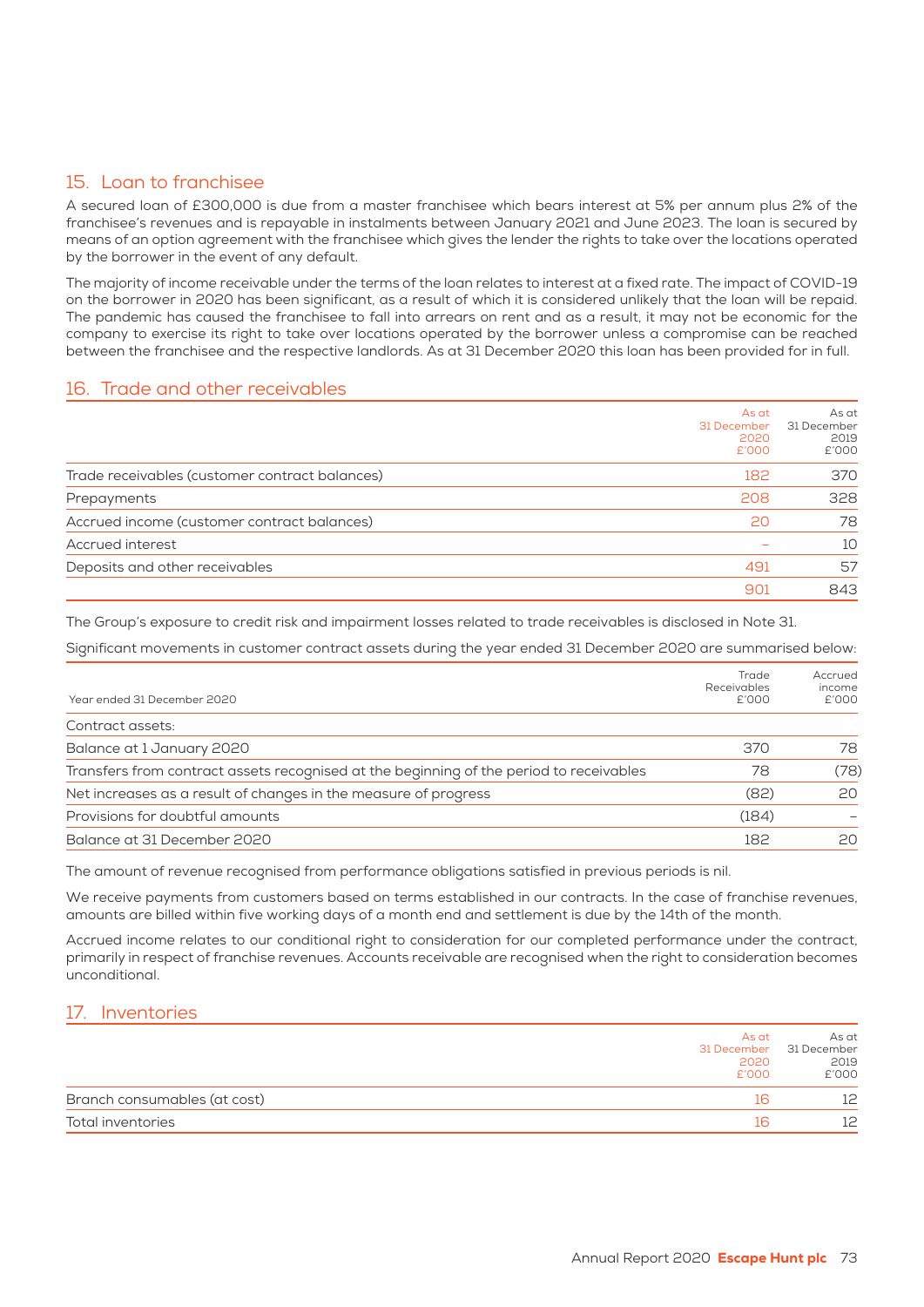# 18. Cash and cash equivalents

|                                                                             | As at<br>31 December<br>2020<br>£'000 | As at<br>31 December<br>2019<br>£'000 |
|-----------------------------------------------------------------------------|---------------------------------------|---------------------------------------|
| Bank balances                                                               | 2,722                                 | 2,171                                 |
| Cash and cash equivalents in the statement of cash flow                     | 2,722                                 | 2,171                                 |
| The currency profiles of the Group's cash and bank balances are as follows: |                                       |                                       |
|                                                                             | As at<br>31 December<br>2020<br>£'000 | As at<br>31 December<br>2019<br>£'000 |
| Pounds Sterling                                                             | 2,337                                 | 1,656                                 |
| <b>Australian Dollars</b>                                                   | 34                                    | 197                                   |
| <b>United States Dollars</b>                                                | 7                                     | 174                                   |
| Euros                                                                       | 235                                   | 117                                   |
| Others                                                                      | 108                                   | 27                                    |
|                                                                             | 2,722                                 | 2,171                                 |
| Trade and other payables (current)<br>19.                                   |                                       |                                       |
|                                                                             | As at<br>31 December<br>2020<br>£'000 | As at<br>31 December<br>2019<br>£'000 |
| Trade payables                                                              | 606                                   | 317                                   |
| Accruals                                                                    | 652                                   | 733                                   |
| Deferred income                                                             | 441                                   | 360                                   |
| Taxation                                                                    | 17                                    | 4                                     |
| Other taxes and social security                                             | 82                                    | 180                                   |
| Other payables                                                              | 65                                    | 31                                    |
|                                                                             | 1,861                                 | 1,625                                 |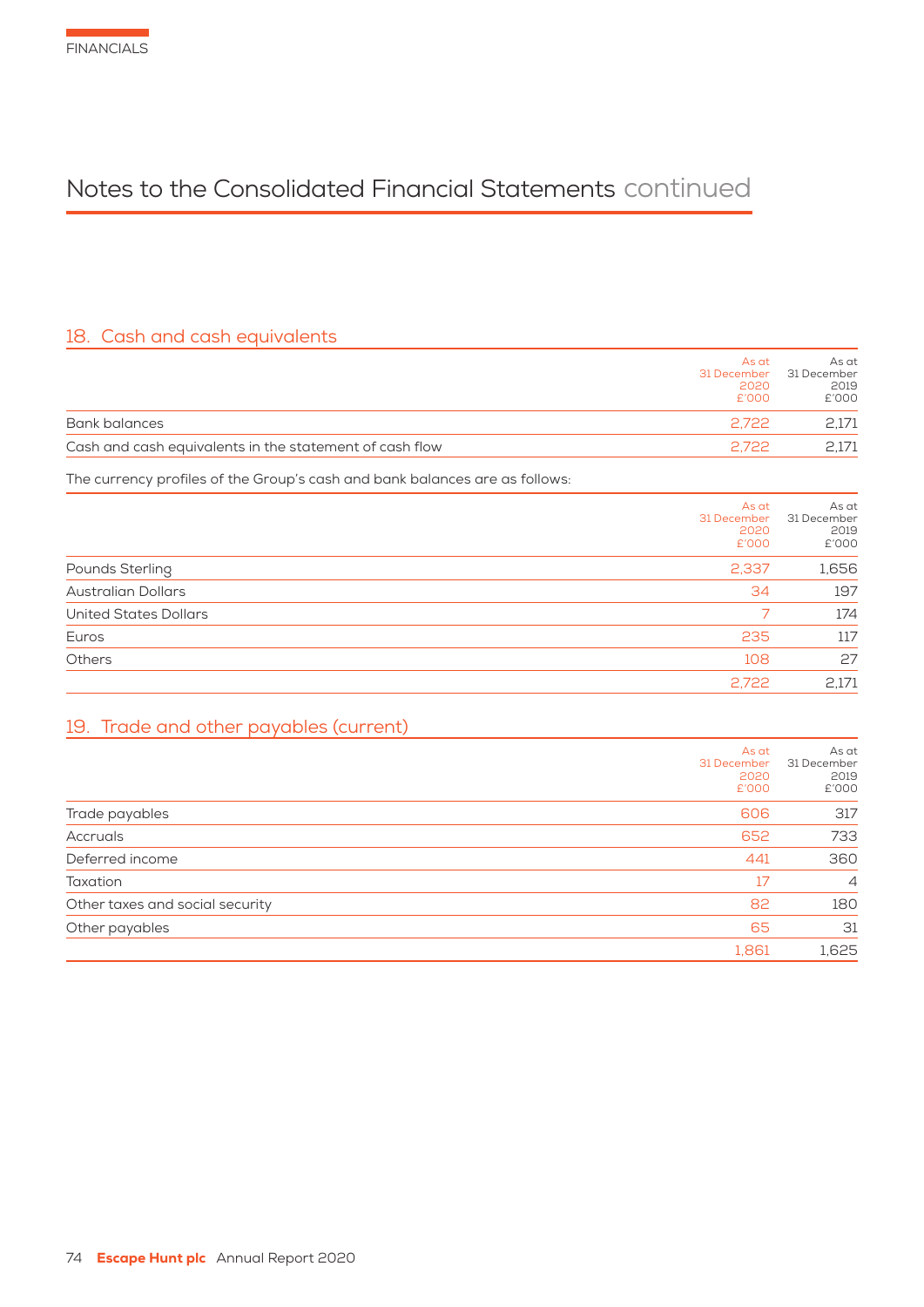# 20. Lease liabilities

|                                                                                      | Year ended<br>31 Dec             | Year ended<br>31 Dec             |
|--------------------------------------------------------------------------------------|----------------------------------|----------------------------------|
|                                                                                      | 2020<br>£'000                    | 2019<br>£'000                    |
| In respect of right-of-use assets                                                    |                                  |                                  |
| Balance at beginning of period / recognised on adoption of IFRS 16 on 1 January 2019 | 2.602                            | 2,878                            |
| Closures / leases ended for renegotiation during the year                            | (317)                            |                                  |
| Additions during the year                                                            | 1.034                            | 8                                |
| Newly negotiated leases                                                              | 152                              |                                  |
| Interest incurred                                                                    | 180                              | 171                              |
| Rent concessions received                                                            | (22)                             |                                  |
| Repayments during the period                                                         | (181)                            | (454)                            |
| Reallocated from accruals and trade payables                                         | 294                              |                                  |
| Lease liabilities at end of period                                                   | 3,742                            | 2,602                            |
|                                                                                      | As at<br>31 Dec<br>2020<br>£'000 | As at<br>31 Dec<br>2019<br>£'000 |
| Maturity                                                                             |                                  |                                  |
| Current                                                                              | 489                              | 304                              |
| Non-current                                                                          | 3.253                            | 2,298                            |
| Total lease liabilities                                                              | 3.742                            | 2.602                            |

In the accounts for the year ended 31 December 2019, part of the lease liability balance was presented in accruals. During the year ended 31 December 2020 it was deemed more relevant to show all balances relating to lease liabilities as part of the lease liability balance and therefore accrued rental items have been reclassified to lease liabilities to ensure total liabilities are all presented together. No adjustment has been made to previous period numbers.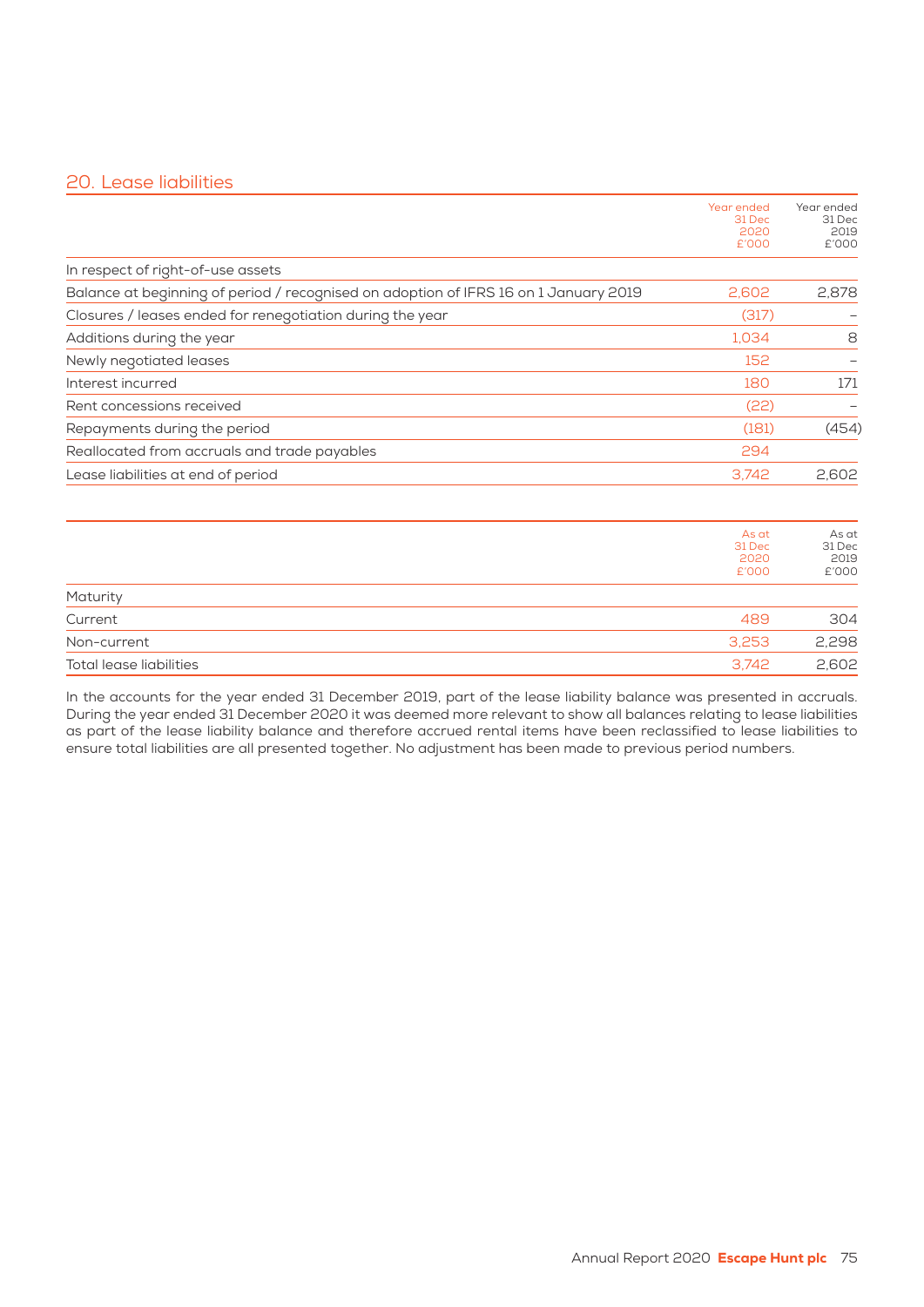# 21. Deferred income

|                                                                                                                 | As at<br>31 December<br>2020<br>£'000 | As at<br>31 December<br>2019<br>£'000 |
|-----------------------------------------------------------------------------------------------------------------|---------------------------------------|---------------------------------------|
| Contract liabilities (deferred income):                                                                         |                                       |                                       |
| Balance at beginning of year                                                                                    | 622                                   | 663                                   |
| Revenue recognised in the year that was included in the deferred income balance at the<br>beginning of the year | (335)                                 | (200)                                 |
| Increases due to cash received, excluding amounts recognised as revenue during the period                       | 343                                   | 284                                   |
| Decreased on termination of franchises                                                                          | (35)                                  | (136)                                 |
| <b>Translation differences</b>                                                                                  | (3)                                   | 11                                    |
| Transaction price allocated to the remaining performance obligations                                            | 592                                   | 622                                   |
|                                                                                                                 |                                       |                                       |

All of the above amounts relate to contracts with customers and include amounts which will be recognised within one year and after more than one year. The amounts on the early termination of upfront franchise fees were recognised as revenue as all performance obligations have been satisfied.

|                              | As at<br>31 December<br>2020<br>£'000 | As at<br>31 December<br>2019<br>£'000 |
|------------------------------|---------------------------------------|---------------------------------------|
| Upfront exclusivity fees     | 212                                   | 368                                   |
| Escape room advance bookings | 13                                    | 129                                   |
| Gift vouchers                | 367                                   | 125                                   |
|                              | 592                                   | 622                                   |

|                          | As at<br>31 December | As at<br>31 December |
|--------------------------|----------------------|----------------------|
|                          | 2020<br>£'000        | 2019<br>£'000        |
| Upfront exclusivity fees |                      |                      |
| Within one year          | 60                   | 106                  |
| After more than one year | 152                  | 262                  |
|                          | 212                  | 368                  |

Deferred revenues in respect of upfront exclusivity fees are expected to be recognised as revenues over the remaining lifetime of each franchise agreement. The average remaining period of the franchise agreements is approximately four years. All other deferred revenue is expected be recognised as revenue within one year.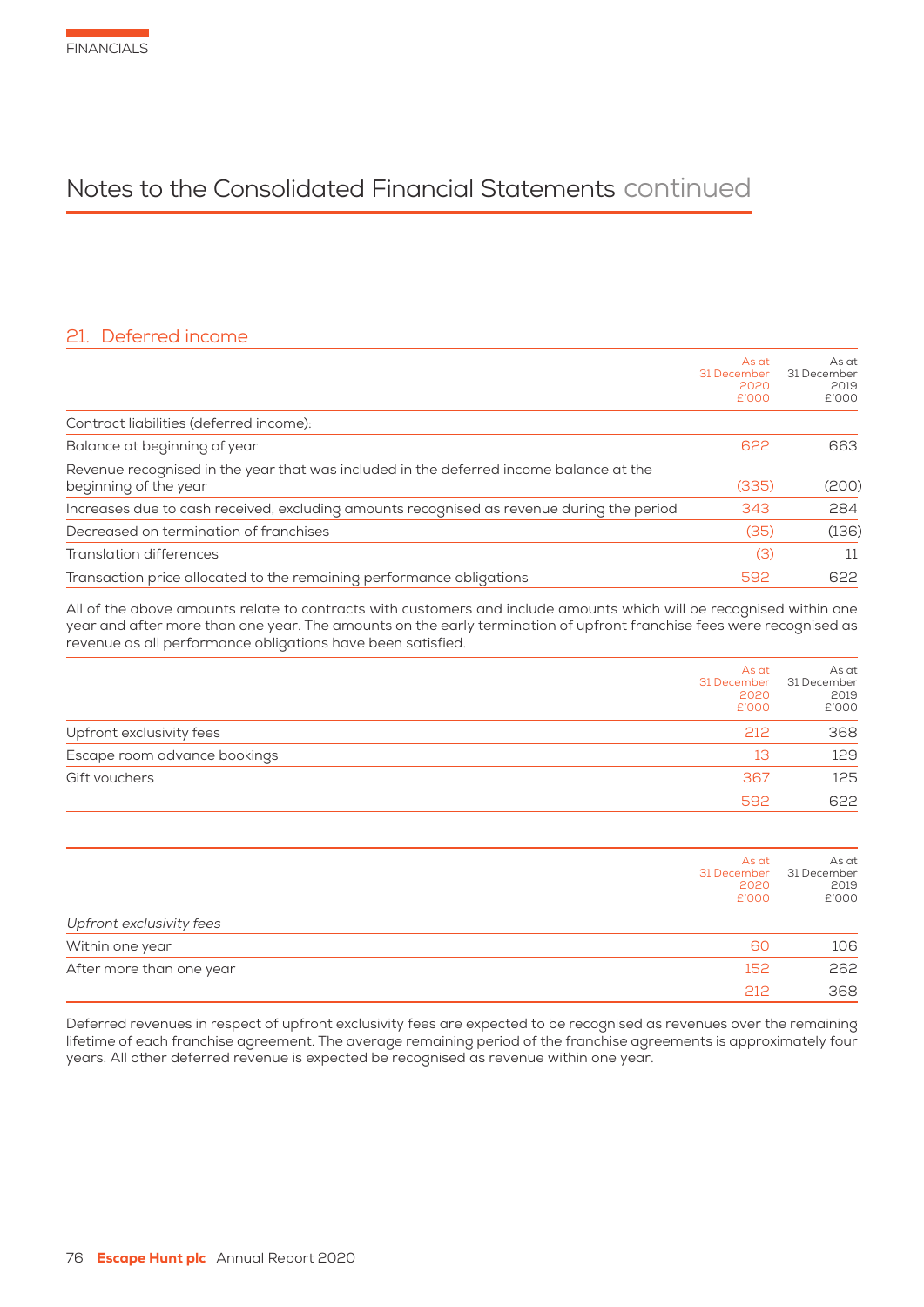# 22. Dilapidation provisions

|                          | As at<br>31 December 31 December<br>2020<br>£'000 | As at<br>2019<br>£'000 |
|--------------------------|---------------------------------------------------|------------------------|
| Within one year          |                                                   |                        |
| After more than one year | 125                                               | 74                     |
|                          | 125                                               | 74                     |

Provisions represent future liabilities for property dilapidations and are recognised on a lease by lease basis based on the Group's best estimate of the likely committed cash outflow. No amounts have been used or reversed during the year.

The leases expire between January 2023 and February 2032.

# 23. Share capital

|                                                                                                  | As at<br>31 December<br>2020<br>£'000 | As at<br>31 December<br>2019<br>£'000 |
|--------------------------------------------------------------------------------------------------|---------------------------------------|---------------------------------------|
| Issued and fully paid:                                                                           |                                       |                                       |
| At beginning of the year: 26,925,925 (2019: 20,259,258) Ordinary shares of<br>1.25 pence each    | 336                                   | 253                                   |
| Issued during the year: 53,443,119 Ordinary shares                                               | 669                                   | 83                                    |
| As at end of period / year - 80,369,044 (2019: 26,925,925)<br>Ordinary shares of 1.25 pence each | 1.005                                 | 336                                   |

Escape Hunt plc does not have an authorised share capital and is not required to have one.

Subsequent to the period end, a further 8,251,047 shares have been issued. The number of shares in issue at 31 December 2020 was 80,369,044 and at the date of approval of these financial statements is 88,620,091 ordinary shares of 1.25 pence each.

The holders of ordinary shares are entitled to receive dividends as declared from time to time and are entitled to one vote per share at meetings of the Company.

During the year ended 31 December 2020, the following changes in the issued share capital of the Company occurred:

- On 1 July 2020 the Company issued 53,017,013 new shares at 7.5 pence per share in a fund raise comprising a placing, open offer and share subscription, raising £4.0 million (before expenses of £301,000). The expenses have been deducted from the premium of £3,313,563 arising from the fund raise. On the same date a further 426,106 new shares were issued at 7.5 pence per share to certain executives as pay reduction catch up equity, partially compensating the executives for a voluntary reduction in salary during April, May and June 2020 whilst the group's sites were closed due to restrictions related to COVID-19.
- The resultant 53,443,119 new shares were admitted to trading on AIM on 2 July 2020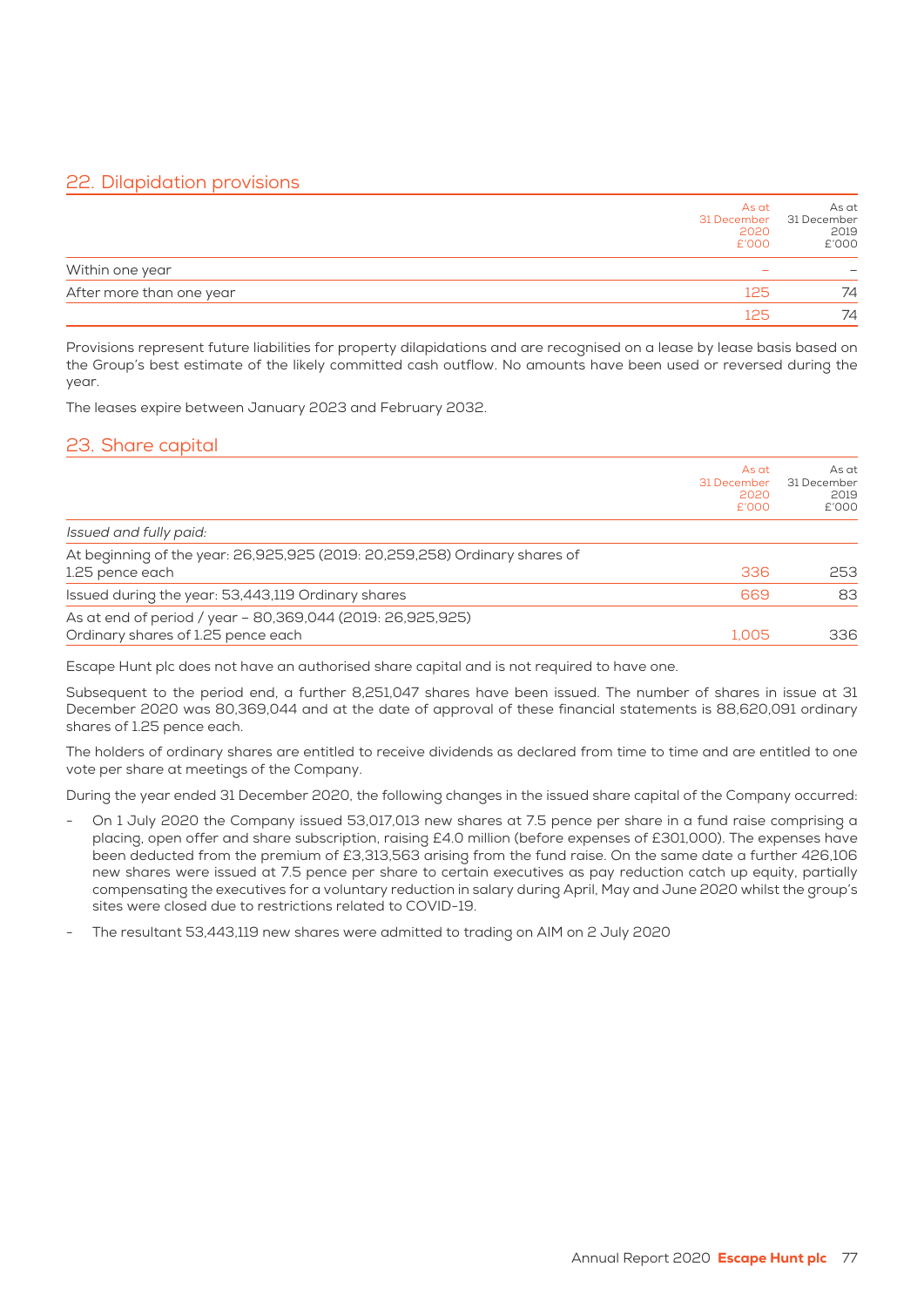# 24. Warrants

A warrant instrument was entered into by way of deed poll on 13 April 2017 under which the Company created and issued warrants to Stockdale Securities to subscribe for 202,592 Ordinary Shares on the terms and conditions of the instrument. The warrants were issued to Stockdale Securities on Admission and may be exercised within 3 years of the date of the instrument at a price of £1.35 per Ordinary Share (being equal to the Placing Price) subject to the terms and conditions of the instrument. The sum of £nil has been recognised as a share-based payment and charged to the Income Statement in the year ended 31 December 2019 (year ended 31 December 2018: £nil).

The weighted average fair value of the warrants granted was 0.15p per share.

No warrants were exercised during the year ended 31 December 2020 and as such all warrants expired during the year.

### 25. Convertible loan notes

|                                    | As at<br>31 December<br>2020<br>£'000 | As at<br>31 December<br>2019<br>£'000 |
|------------------------------------|---------------------------------------|---------------------------------------|
| Amounts due in more than one year: |                                       |                                       |
| Principal                          | 272                                   |                                       |
| Rolled up interest                 | 17                                    |                                       |
| As at end of period / year         | 289                                   |                                       |

On 1 July 2020, the Company issued £340,000 convertible loan notes ("Notes"). The Notes are unsecured and interest rolls up at a fixed rate of 10 per cent. per annum. The Notes are repayable in full on 2 July 2025, inclusive of rolled up interest, although they may be prepaid in whole or in part at the Company's discretion after the period of 18 months from the date of issue, provided that the holders of the Convertible Loan Notes will first be given the opportunity to serve notice to convert their respective Notes and unpaid interest into new Ordinary Shares.

The Notes are convertible at the election of the holders of the Notes at any time up until and including the date of repayment at the price which is the lower of 9 pence for each new Ordinary Share or the placing price of the most recent placing by the Company of new Ordinary Shares prior to conversion.

At the date of issue, the Company determined that £272,251 of the principal related to the debt component of the loan note with the balance of £67,749 be classified as the equity component of the convertible loan note. This gives an effective underlying interest rate on the Notes of 13.4% per annum.

Application will not be made for the Convertible Loan Notes to be admitted to trading on AIM or any other exchange. The Company has adequate authority to issue the maximum number of new Ordinary Shares which could result from the conversion of all the Notes. Any new Ordinary Shares arising on conversion will rank pari passu with the Ordinary Shares in issue at that time and application for admission to trading on AIM will be made at the appropriate time.

### 26. Share option and incentive plans

#### 2018 EMI Scheme

On 24 January 2019, the Company issued options to subscribe for 137,931 ordinary shares of 1.25 pence each at an exercise price of 87 pence per share to an employee of the Company, under the terms of the Escape Hunt Plc Enterprise Management Incentive Scheme 2018 ("2018 EMI Scheme"). No options were exercised prior to 15 July 2020 on which date all the options were cancelled. The 2018 EMI Scheme has since been withdrawn. As at 31 December 2020, there were no options outstanding under the scheme and no further awards will be made pursuant to the scheme.

The charge to profit and loss during the year was £nil (2019: £nil) due to the immateriality of the value of the options.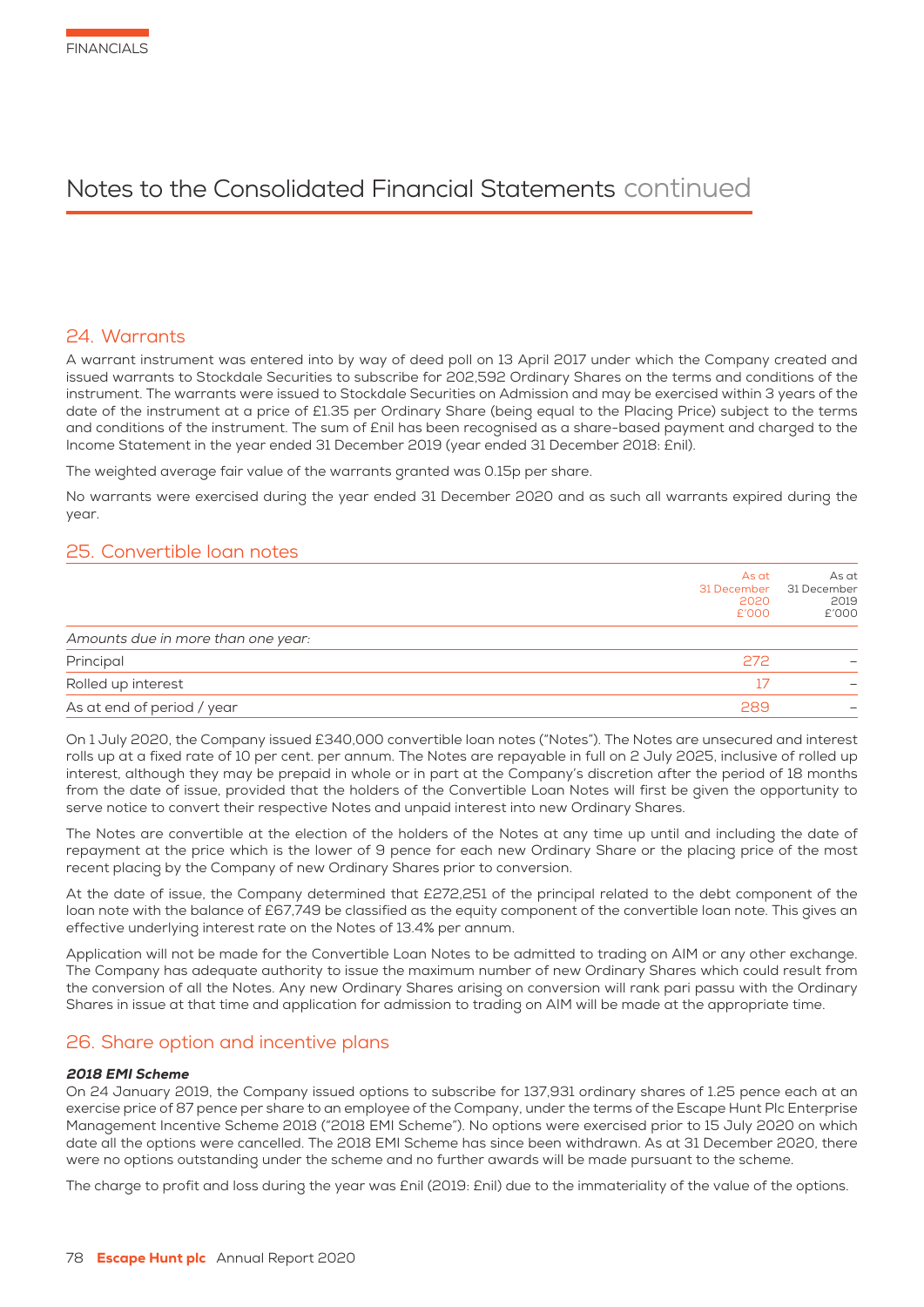#### Escape Hunt plc Enterprise Management Incentive Plan

On 15 July 2020, the Company established the Escape Hunt plc Enterprise Management Incentive Plan ("2020 EMI Plan"). The 2020 EMI Plan is an HMRC approved plan which allows for the issue of "qualifying options" for the purposes of Schedule 5 to the Income Tax (Earnings and Pensions) Act 2003 ("Schedule 5"), subject to the limits specified from time to time in paragraph 7 of Schedule 5, and also for the issue of non-qualifying options.

It is the Board's intention to make awards under the 2020 EMI Plan to attract and retain senior employees. The 2020 EMI Plan is available to employees whose committed time is at least 25 hours per week or 75% of his or her "working time" and who is not precluded from such participation by paragraph 28 of Schedule 5 (no material interest). The 2020 EMI Plan will expire on the 10th anniversary of its formation.

On 15 July 2020, in aggregate 13,333,332 qualifying options and 2,400,000 non-qualifying options were awarded to four executives, including two executive directors of the Company. The options are exercisable at 7.5 pence per share and vest in three equal tranches on each of the first, second and third anniversary of the grants, subject to the employee not having left employment other than as a Good Leaver. The number of options that vest are subject to a performance condition based on the Company's share price. This will be tested on each vesting date and again between the third and fourth anniversaries of awards. If the Company's share price at testing is 11.25 pence (being 1.5 times the issue price), one third of the vested options will be exercisable. If the Company's share price at testing is 18.75 pence (being 2.5 times the issue price), 90 per cent of the vested options will be exercisable. If the Company's share price at testing is 25 pence (being 3.33 times the issue price), 100% of the vested options will be exercisable. The proportion of vested options exercisable for share prices between 11.25 pence and 18.75 pence will scale proportionately from one third to 90 per cent. Similarly, the proportion of options exercisable for share prices between 18.75 pence and 25 pence will scale proportionately from 90 per cent to 100 per cent.

The options will all vest in the case of a takeover. If the takeover price is 7.5 pence per share, no options will be exercisable. If the takeover price is 18.75 pence per share, 100 per cent of the options will be exercisable. The proportion of options exercisable between 7.5 pence and 18.75 pence per share will scale proportionately from nil to 100 per cent.

If not exercised, the options will expire on the fifth anniversary of award. Options exercised will be settled by the issue of ordinary shares in the Company.

As at 31 December 2020, 15,733,332 options were outstanding under the 2020 EMI Plan (2019: nil) all exercisable at 7.5 pence per share. No options were exercised during the period, and no options expired or had lapsed and none had vested or were exercisable as at 31 December 2020.

The sum of £23,477 has been recognised as a share-based payment and charged to the profit and loss during the year (2019: £nil). The fair value of the options granted during the period has been calculated using the Black & Scholes formula with the following key assumptions:

| Exercise price                   | 7.5 pence per share |
|----------------------------------|---------------------|
| Volatility                       | 34.6%               |
| Share price at the date of award | 7.375 <sub>p</sub>  |
| Option exercise                  | 15 July 2024        |
| Risk free rate                   | $-0.05%$            |

The performance conditions were taking into account as follows:

The value of the options have then been adjusted to take account of the performance hurdles by assuming a lognormal distribution of share price returns, based on an expected return on the date of issue of 16.8% per annum. This results in the mean expected return calculated using a lognormal distribution equalling the implied market return on the date of issue validating that the expected return relative to the volatility is proportionately correct. This was then used to calculate an implied probability of the performance hurdles being achieved within the four-year window and the Black & Scholes derived option value was adjusted accordingly.

Time based vesting: It has been assumed that all four executives remain employed on the first anniversary and that there is a 95% probability of remaining in each consecutive year thereafter.

The weighted average remaining contractual life of the options outstanding at 31 December 2020 is 54.5 months.

An option-holder has no voting or dividend rights in the Company before the exercise of a share option.

#### Share incentive plan

The Escape Hunt plc Executive Growth Share Plan ("EGSP") was established on 2 May 2017. Three individuals who are full-time employees, including two directors of the Company were invited to participate under the EGSP.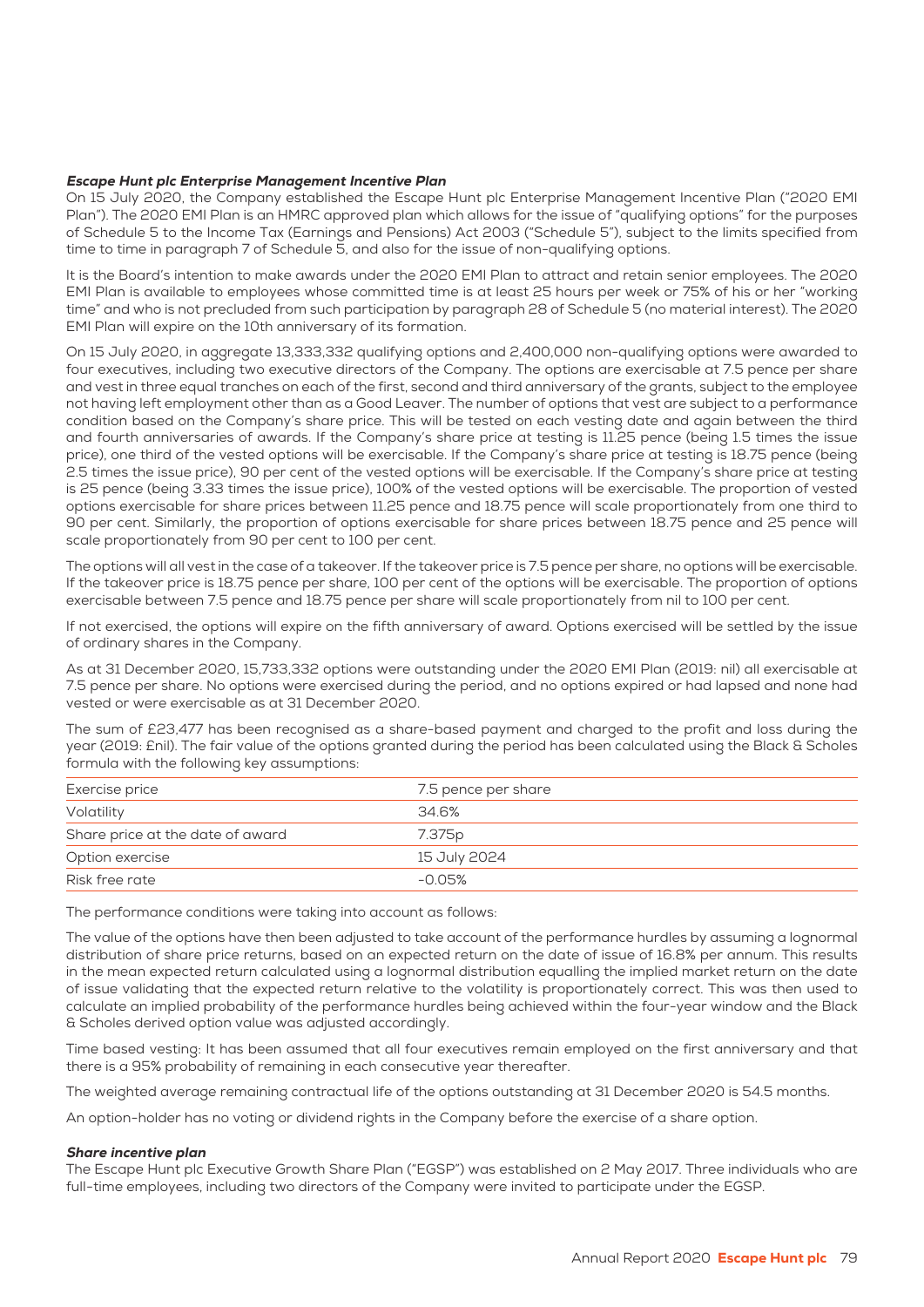Under the EGSP invitations were issued to two directors and an employee to subscribe for a specified number of G Shares each at a specified price per G Share. Two Directors and one employee subscribed for a total of 1,000 shares under the EGSP at a cost of £1 per share in the year ended 31 December 2017. The price payable for a G Share pursuant to an invitation is also determined by the Remuneration Committee. The vesting period for the G Shares was 3 years.

The sum of £5,000 has been recognised as a share-based payment and charged to the profit and loss during the year (2019: £12,000).

In accordance with EGSP's Articles of Association, a Put Option Period commenced on 3 May 2020 which entitled a holder of G Shares at his discretion within the Put Option Period to serve notice to a Designated Purchaser (being EHGL or its majority shareholder, Escape Hunt plc) to acquire all of that holder's Growth Shares at the 'G Share Put Price'. Similarly, a Designated Purchaser has a reciprocal Call Option which can be exercised during a Call Option Period (which similarly commenced on 3 May 2020) by serving notice on the holder of Growth Shares to acquire the Growth Shares at the 'G Share Call Price'. Both the G Share Put Price and G Share Call price are calculated with reference to the share price of Escape Hunt plc up to 3 May 2020. The scheme has now ended and both the G Share Put price and G Share Call prices have been determined to be £nil per share. No options were exercised during the year. Subsequent to year end, Escape Hunt plc has issued notice to exercise its Call Option and the Growth Shares, which are now valueless, are held by Escape Hunt plc.

# 27. Capital management

The Board defines capital as share capital and all components of equity.

The Board's policy is to maintain a strong capital base so as to maintain investor, creditor and market confidence and to sustain future development of the business. In particular, the Company has raised equity as a means of executing its acquisition strategy and as a sound basis for operating the acquired Escape Hunt business in line with the Group's strategy. The Board of Directors will also monitor the level of dividends to ordinary shareholders.

The Company is not subject to externally imposed capital requirements.

### 28. Reserves

The share premium account arose on the Company's issue of shares and is not distributable by way of dividends.

The share-based payment reserve represents the cumulative charge for share options over the vesting period with such charges calculated at the fair value at the date of the grant.

The merger relief reserve arises from the issue of shares to by the Company in exchange for shares in Experiential Ventures Limited and is not distributable by way of dividends.

In the case of the Company's acquisition of Experiential Ventures Limited, where certain shares were acquired for cash and others on a share for share basis, then merger relief has been applied to those shares issued on a share for share basis.

The convertible loan note reserve represents the equity component of the convertible loan notes on the date of issue

The translation reserve represents cumulative foreign exchange differences arising from the translation of the Financial Statements of foreign subsidiaries and is not distributable by way of dividends.

The capital redemption reserve has arisen following the purchase by the Company of its own shares pursuant to share buy-back agreements and comprises the amount by which the distributable profits were reduced on these transactions in accordance with the Companies Act 2006.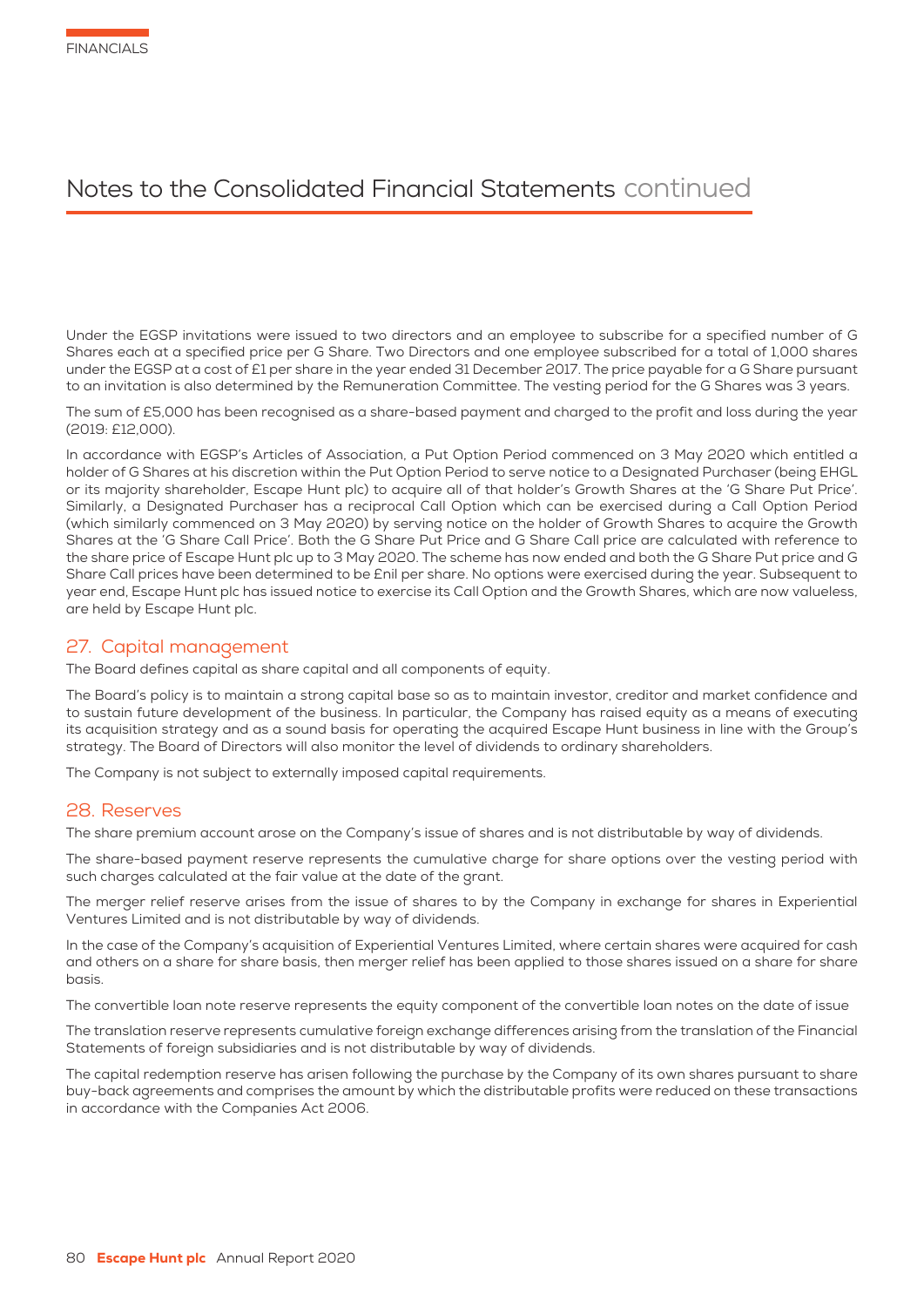# 29. Related party transactions

Related parties are entities with common direct or indirect shareholders and/or directors. Parties are considered to be related if one party has the ability to control the other party in making financial and operating decisions.

During the period under review, in addition to those disclosed elsewhere in these financial statements, the following significant transactions took place at terms agreed between the parties:

Fees of £4,875 and other benefits of £92 were paid to a close family member of one of the directors (2019: salary of £27,558 and other benefits of £1,128).

### 30. Directors and key management remuneration

Details of the Directors' remuneration are set out in Note 7 above.

# 31. Financial risk management

#### General objectives, policies and processes

The overall objective of the Directors is to set policies that seek to reduce risk as far as possible without unduly affecting the Company's competitiveness and flexibility. Further details regarding these policies are set out below.

The Directors review the Company's monthly reports through which they assess the effectiveness of the processes put in place and the appropriateness of the objectives and policies it sets.

#### Categories of financial assets and liabilities

The Company's activities are exposed to credit, market and liquidity risk. The Company's overall financial risk management policy focuses on the unpredictability of financial markets and seeks to minimise potential adverse effects on its financial performance.

The principal financial instruments used by the Company, from which financial instrument risk arises, are as follows:

- cash and cash equivalents;
- trade and other receivables; and
- trade and other payables;

The financial assets and financial liabilities maturing within the next 12 months approximated their fair values due to the relatively short-term maturity of the financial instruments.

The Company had no financial assets or liabilities carried at fair values. The Directors consider that the carrying amount of financial assets and liabilities approximates to their fair value.

A summary of the financial instruments held by category is provided below:

#### Financial assets at amortised cost:

|                                | As at<br>31 December<br>2020<br>£'000 | As at<br>31 December<br>2019<br>£'000 |
|--------------------------------|---------------------------------------|---------------------------------------|
| Trade receivables              | 182                                   | 370                                   |
| Other receivables and deposits | 511                                   | 471                                   |
| Cash and cash equivalents      | 2.722                                 | 2,171                                 |
|                                | 3.415                                 | 3,012                                 |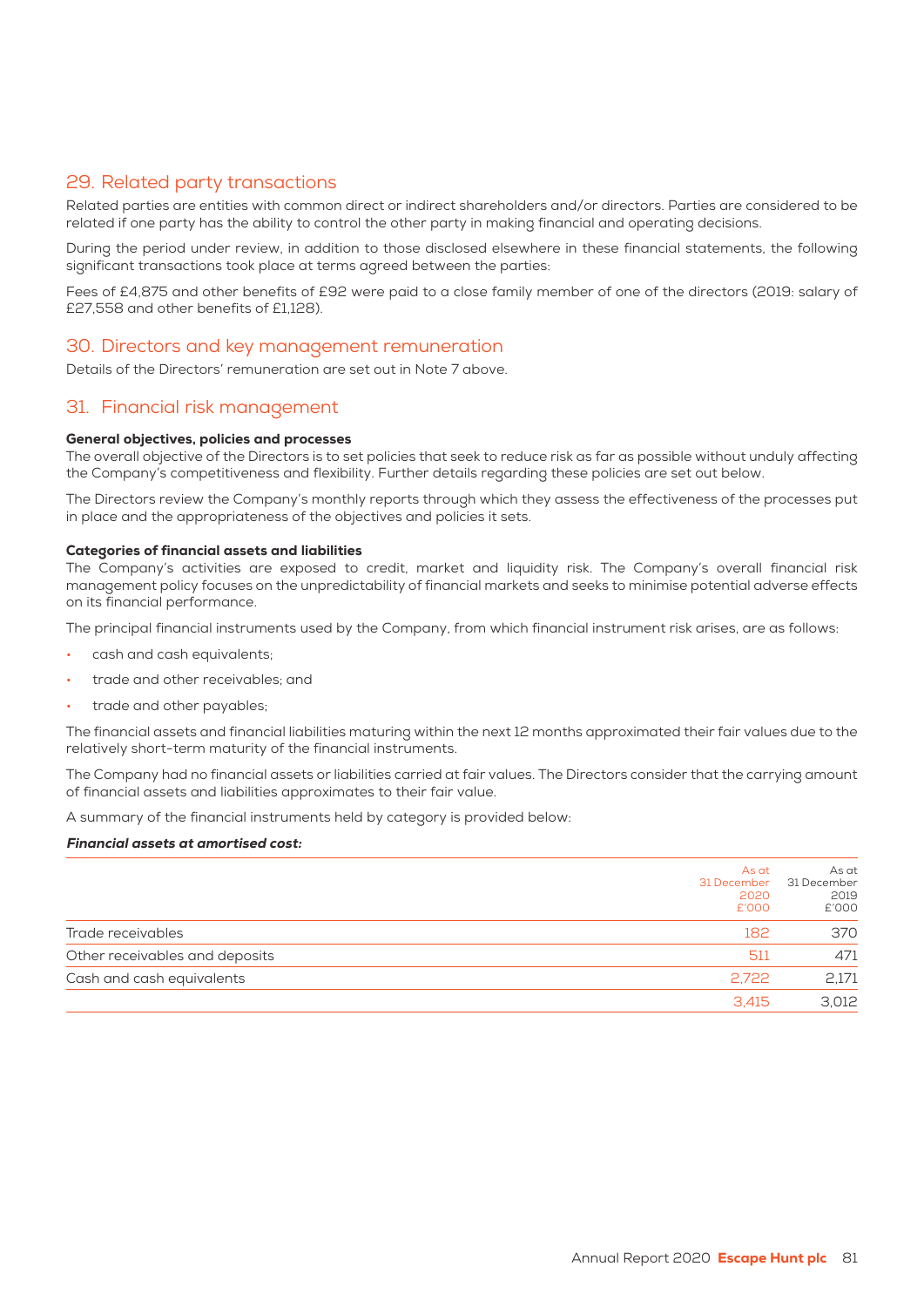#### Financial liabilities at amortised cost:

| 606<br>815<br>3,742<br>5,163                     |                | As at<br>31 December<br>2020<br>£'000 | As at<br>31 December<br>2019<br>£'000 |
|--------------------------------------------------|----------------|---------------------------------------|---------------------------------------|
| Accruals and other payables<br>Lease liabilities | Trade payables |                                       | 317                                   |
|                                                  |                |                                       | 764                                   |
|                                                  |                |                                       | 2,602                                 |
|                                                  |                |                                       | 3,683                                 |

#### Credit risk

Credit risk is the risk of financial loss to the Group if a customer or counterparty to a financial instrument fails to meet its contractual obligations and arises principally from the Group's receivables from customers.

The Group manages its exposure to credit risk by the application of credit approvals, credit limits and monitoring procedures on an ongoing basis. For other financial assets (including cash and bank balances), the Group minimises credit risk by dealing exclusively with high credit rating counterparties.

Management have assessed the increase in credit risk over the last 12 months and have adjusted the carrying values of receivables where appropriate. In aggregate, Management does not consider there to have been a significant change in credit risk since initial recognition of receivables balances. Management reviews credit risk on an ongoing basis taking into account the circumstances at the time.

#### Impairment of financial assets

As described in Note 2 above, the Group applies the "expected loss" model which focuses on the risk that a loan or receivable will default rather than whether a loss has been incurred.

The carrying amount of financial assets in the statement of financial position represents the Group's maximum exposure to credit risk, before taking into account any collateral held. The Group does not hold any collateral in respect of its financial assets.

Concentration of credit risk relating to trade receivables is limited due to the Group's many varied customers. The Group's historical experience in the collection of accounts receivable falls within the recorded allowances. Due to these factors, management believes that no additional credit risk beyond the amounts provided for collection losses is inherent in the Group's trade receivables. The ageing of trade receivables at the reporting date was as follows:

|                                    | As at<br>31 December<br>2020 | As at<br>31 December<br>2019 |
|------------------------------------|------------------------------|------------------------------|
| Gross amounts (before impairment): | £'000                        | £'000                        |
| Not past due                       | 94                           | 197                          |
| Past due 0-30 days                 | 8                            | 24                           |
| Past due 31-60 days                |                              | 38                           |
| Past due more than 60 days         | 447                          | 211                          |
|                                    | 556                          | 470                          |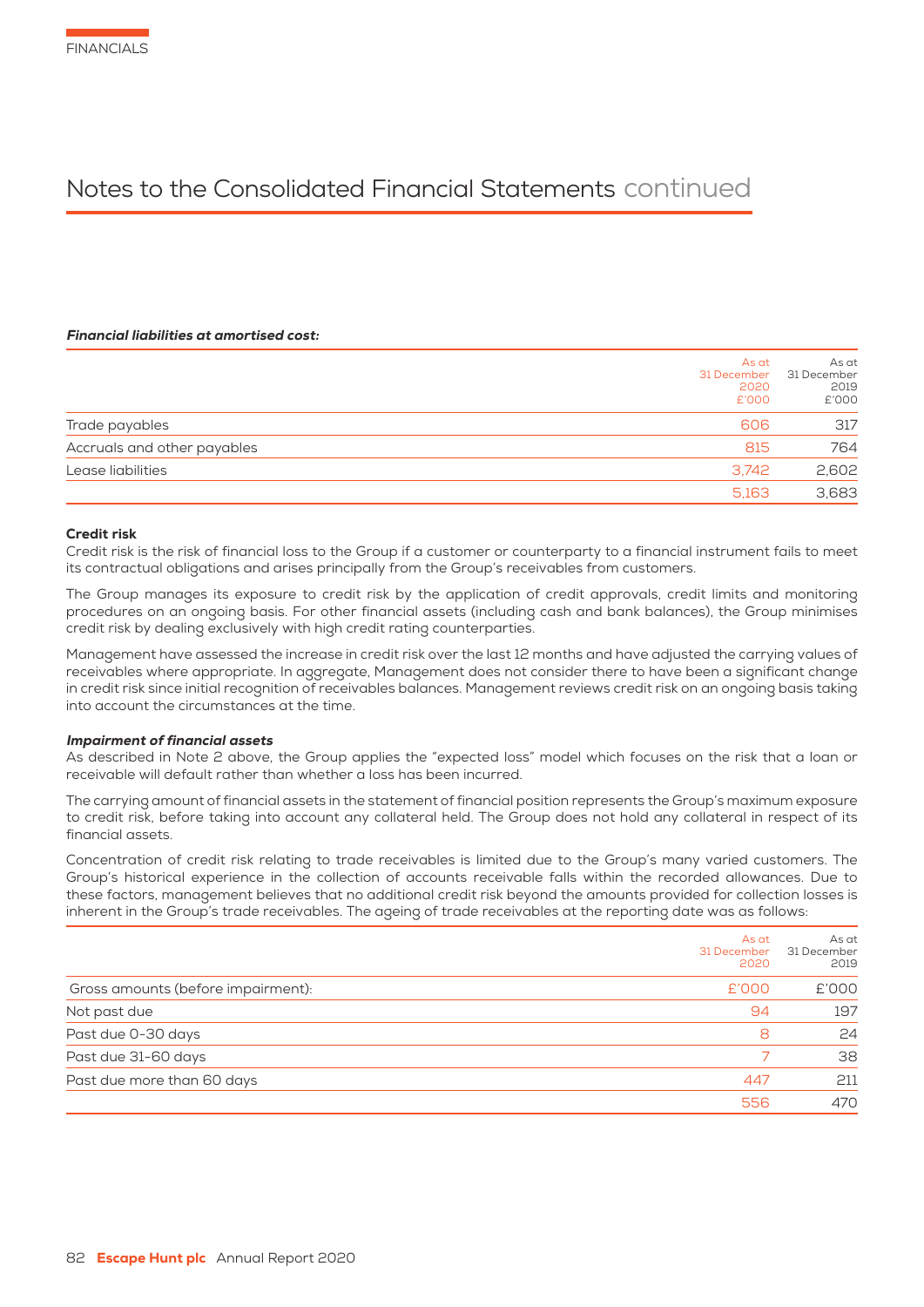#### Impairment losses:

The movement in the allowance for impairment losses in respect of trade receivables during the year was as follows:

|                              | As at<br>31 December<br>2020<br>£'000 | As at<br>31 December<br>2019<br>£'000 |
|------------------------------|---------------------------------------|---------------------------------------|
| At beginning of year         | (100)                                 | (5)                                   |
| Impairment losses recognised | (104)                                 | (95)                                  |
| Bad debts written off        | 20                                    |                                       |
| At end of year               | (184)                                 | (100)                                 |

The allowance account for trade receivables is used to record impairment losses unless the Group is satisfied that no recovery of the amount owing is possible; at that point the amounts considered irrecoverable are written off against the trade receivables directly.

The Group assesses collectability based on historical default rates expected credit losses to determine the impairment loss to be recognised. Management has reviewed the trade receivables ageing and believes that, except for certain past due receivables which are specifically assessed and impaired, no impairment loss is necessary on the remaining trade receivables due to the good track records and reputation of its customers.

During the year the Group recognised an impairment in full against both the capital and accrued interest potions of the loan receivable from a master franchise. Therefore as at 31 December 2020 the net balance outstanding on this loan per these financial statements is nil (2019: £300,000).

As at 31 December 2020 £2,509,000 (2019: £2,068,000) of the cash and bank balances, as detailed in Note 18 to the financial statements are held in financial institutions which are regulated and located in the UK, which management believes are of high credit quality. Management does not expect any losses arising from non-performance by these counterparties.

The concentration of credit risk is limited due to the fact that the customer base is large and unrelated.

#### Liquidity risk

Liquidity risk arises from the Company's management of working capital. It is the risk that the Company will encounter difficulty in meeting its financial obligations as they fall due.

The Company's policy is to ensure that it will always have sufficient cash to allow it to meet its liabilities when they become due. The principal liabilities of the Group arise in respect of trade and other payables which are all payable within 12 months. At 31 December 2020, total trade payables within one year were £822,000 (2019: £317,000), which is considerably less than the Group's cash held at the year-end of £2,722,000 (2019: £2,171,000). The Board receives and reviews cash flow projections on a regular basis as well as information on cash balances.

#### Market risk

Market risk is the risk that changes in market prices, such as foreign exchange rates, interest rates and equity prices will affect the Group's income or the value of its holdings of financial instruments. The objective of market risk management is to manage and control market risk exposures within acceptable parameters, while optimising the return.

The Company has insignificant financial assets or liabilities that are exposed to interest rate risks.

#### Foreign currency risk

The Group has exposure to foreign currency movements on trade and other receivables, cash and cash equivalents and trade and other payables denominated in currencies other than the respective functional currencies of the Group entities. It also exposed to foreign currency risk on sales and purchases that are denominated in foreign currencies. The currencies giving rise to this risk are primarily the United States ("US") dollar, the Euro ("EUR"), Australian ("AUD") dollars, and Thai Baht ("THB"). Currently, the Group does not hedge its foreign currency exposure. However, management monitors the exposure closely and will consider using forward exchange or option contracts to hedge significant foreign currency exposure should the need arise.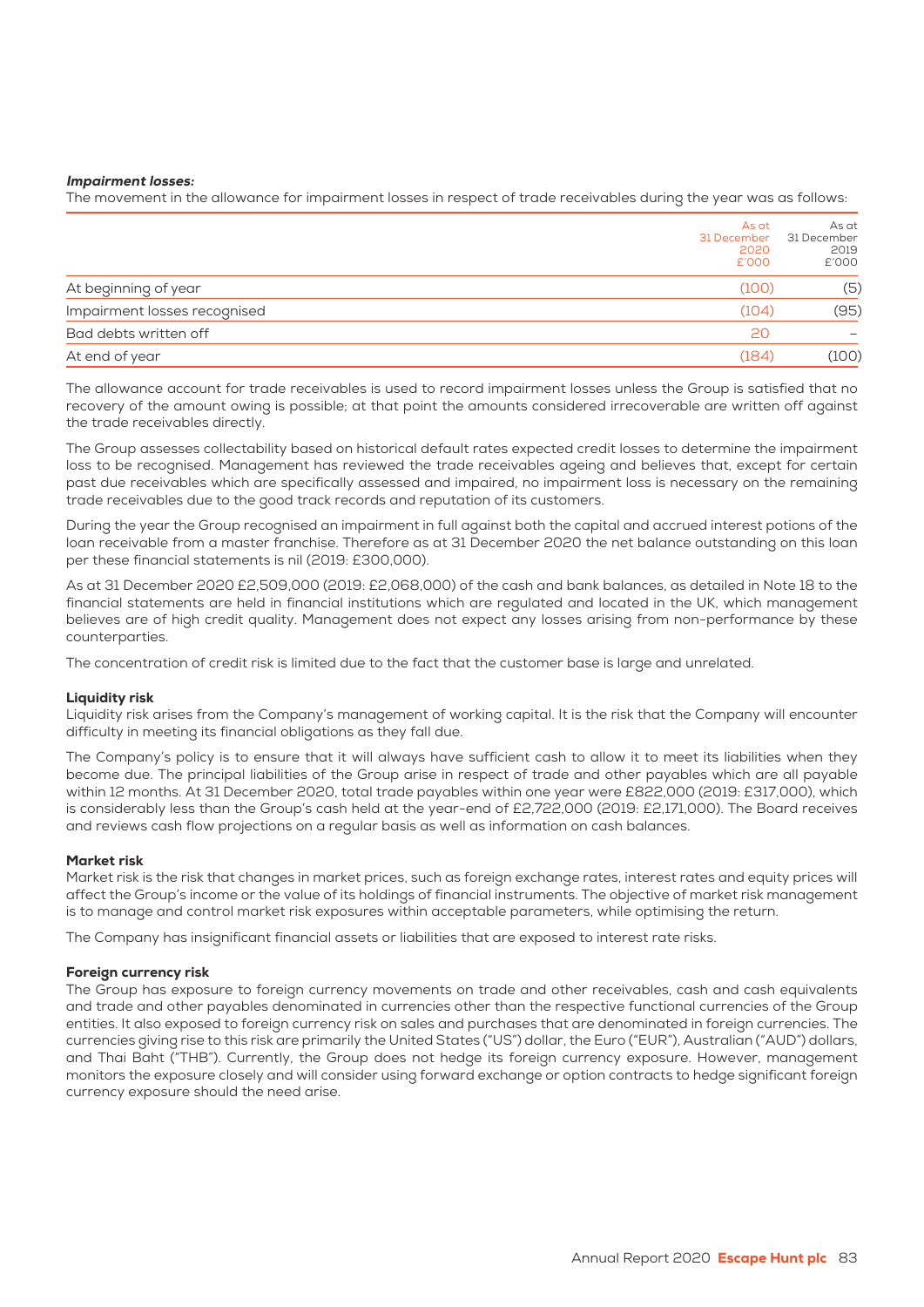The Group's exposure to foreign currency risk expressed in Pounds was as follows:

| As at 31 December 2020                    | UK Pound<br>Sterling<br>£'000        | <b>United States</b><br>Dollar<br>£'000 | Thai Bhat<br>£'000              | Euro<br>£'000            | Australian<br>Dollar<br>£'000 | Other<br>£'000           | Total<br>£'000 |
|-------------------------------------------|--------------------------------------|-----------------------------------------|---------------------------------|--------------------------|-------------------------------|--------------------------|----------------|
| <b>Financial assets:</b>                  |                                      |                                         |                                 |                          |                               |                          |                |
| Trade receivables                         | 172                                  | $\overline{\phantom{0}}$                | $\overline{\phantom{0}}$        | $\overline{\phantom{0}}$ | $\overline{\phantom{0}}$      | 10                       | 182            |
| Other receivables and<br>deposits         | 509                                  | $\mathsf{S}$                            |                                 |                          |                               |                          | 511            |
| Cash and bank balances                    | 2,264                                | 81                                      | 36                              | 235                      | 34                            | 72                       | 2,722          |
|                                           | 2,945                                | 83                                      | 36                              | 235                      | 34                            | 82                       | 3,415          |
| <b>Financial liabilities:</b>             |                                      |                                         |                                 |                          |                               |                          |                |
| Trade payables                            | 584                                  | 6                                       | $\qquad \qquad -$               | -                        | $\qquad \qquad -$             | 15                       | 606            |
| Other payables and<br>accruals            | 771                                  | 43                                      | $\overline{\phantom{0}}$        | $\overline{\phantom{0}}$ | $\overline{\phantom{a}}$      | 1                        | 815            |
| Lease liabilities                         | 3,649                                | $\overline{\phantom{0}}$                | $\equiv$                        |                          |                               | 93                       | 3,742          |
|                                           | 5,004                                | 49                                      |                                 |                          |                               | 109                      | 5,163          |
| <b>Foreign currency</b><br>exposure (net) |                                      | 34                                      | 36                              | 235                      | 34                            | (27)                     | 312            |
| As at 31 December 2019                    | <b>UK Pound</b><br>Sterling<br>£'000 | <b>United States</b><br>Dollar<br>£'000 | Thai Bhat<br>£'000              | Euro<br>£'000            | Australian<br>Dollar<br>£'000 | Other<br>£'000           | Total<br>£'000 |
| <b>Financial assets:</b>                  |                                      |                                         |                                 |                          |                               |                          |                |
| Trade receivables                         | 256                                  | $\overline{\phantom{0}}$                | $\overline{4}$                  | 110                      | $\qquad \qquad -$             |                          | 370            |
| Other receivables and<br>deposits         | 470                                  | 1                                       | $\overline{\phantom{0}}$        | $\overline{\phantom{a}}$ |                               |                          | 471            |
| Cash and bank balances                    | 1,656                                | 174                                     | 11                              | 117                      | 197                           | 16                       | 2,171          |
|                                           | 2,382                                | 175                                     | 15                              | 227                      | 197                           | 16                       | 3,012          |
| <b>Financial liabilities:</b>             |                                      |                                         |                                 |                          |                               |                          |                |
| Trade payables                            | 317                                  |                                         | $\overbrace{\phantom{1232211}}$ | $\qquad \qquad -$        | $\overline{\phantom{0}}$      | $\overline{\phantom{0}}$ | 317            |
| Other payables and<br>accruals            | 3,359                                | 7                                       |                                 |                          |                               |                          | 3,366          |
|                                           | 3,676                                | $\overline{7}$                          | $\overline{\phantom{0}}$        | $\overline{\phantom{0}}$ | $\overline{\phantom{0}}$      | $\overline{\phantom{0}}$ | 3,683          |
| <b>Foreign currency</b><br>exposure (net) |                                      | 168                                     | 15                              | 227                      | 197                           | 16                       | 623            |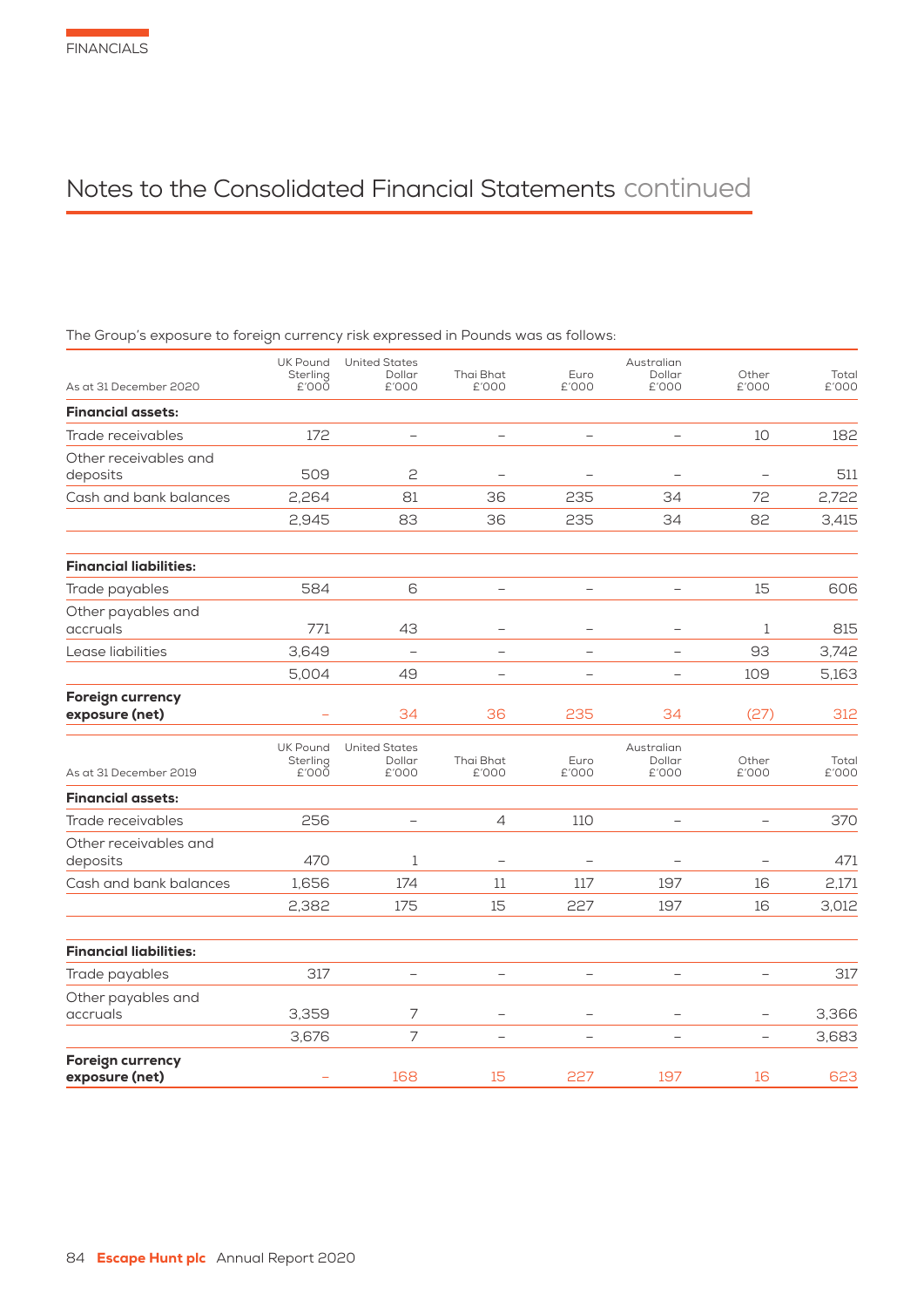#### Sensitivity analysis

A 10% strengthening of the Pound against the following currencies at 31 December 2020 would increase/(decrease) profit or loss by the amounts shown below. This analysis assumes that all other variables, in particular interest rates, remain constant.

|                                         | Increase/<br>(Decrease)<br>£'000<br>2020 | Increase/<br>(Decrease)<br>£'000<br>2019 |
|-----------------------------------------|------------------------------------------|------------------------------------------|
| Effects on profit after taxation/equity |                                          |                                          |
| <b>United States Dollar:</b>            |                                          |                                          |
| - strengthened by 10%                   | (8)                                      | (17)                                     |
| - weakened by 10%                       | 8                                        | 17                                       |
| Thai Bhat:                              |                                          |                                          |
| - strengthened by 10%                   | (4)                                      | (2)                                      |
| - weakened by 10%                       | 4                                        | 2                                        |
| Euro:                                   |                                          |                                          |
| - strengthened by 10%                   | (24)                                     | (12)                                     |
| - weakened by 10%                       | 24                                       | 12                                       |
| Australian Dollar:                      |                                          |                                          |
| - strengthened by 10%                   | (3)                                      | (20)                                     |
| - weakened by 10%                       | 3                                        | 20                                       |

# 32. Commitments

As at 31 December 2020, the Group had capital expenditure commitments in respect of escape rooms games and leasehold improvements totalling £152,921 (2019: £70,000).

# 33. Contingencies

The Directors are not aware of any other contingencies which might impact on the Company's operations or financial position.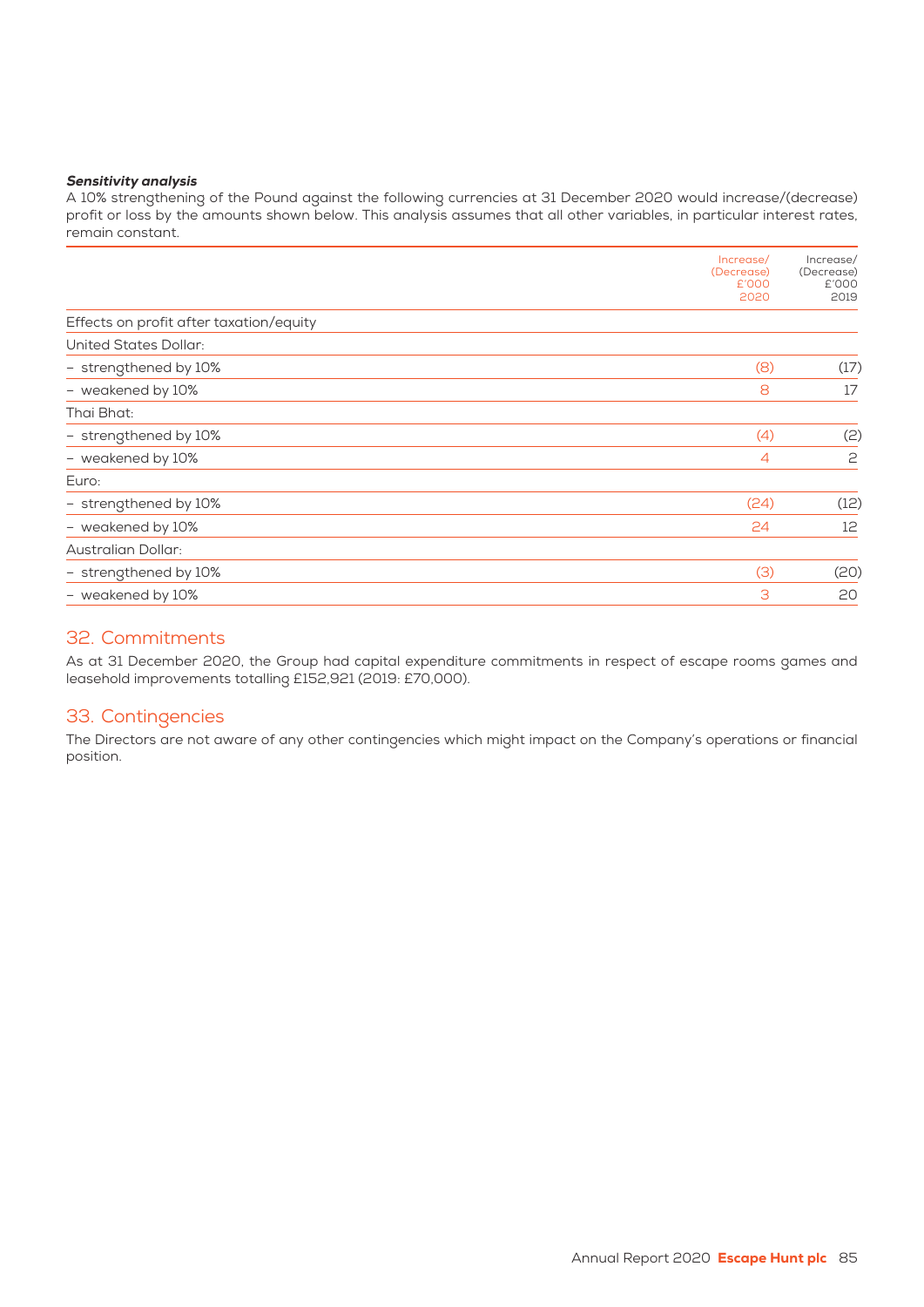# 34. Government grants

The following Government grants have been recognised during the period:

|                                       | Year ended<br>31 Dec<br>2020<br>£'000 | Year ended<br>31 Dec<br>2019<br>£'000 |
|---------------------------------------|---------------------------------------|---------------------------------------|
| Local authority Small Business Grants | 135                                   |                                       |
| R&D Claims made under the SME Scheme  | 259                                   |                                       |
| Total                                 | 394                                   |                                       |

In addition, the Company benefitted from Business Rates Relief introduced for the retail, hospitality and leisure industries. The benefit in the period was £188k (2019: £nil)

The Group also benefitted from the Coronavirus Job Retention Scheme from furloughing some of its staff. The benefit in the period was £756k (2019: £nil)

The claim made under the SME R&D Scheme related to 2018. As at the date of signing these accounts, £73k of these monies had been received.

# 35. Events after the reporting period

#### COVID-19

Since the year end, it has become clear that the spread of the COVID-19 coronavirus will continue to have a material impact on many economies globally both through the effects of the virus itself and the measures taken by governments to restrict its spread.

Given the emergence and spread of the COVID-19 virus is not considered to provide more information about conditions that existed as at the reporting period end date, this is considered to be a non-adjusting post balance sheet event and so the measurement of assets and liabilities in the accounts have not been adjusted for its potential impact. The directors have set out the post year end impact on going concern in the relevant section to the Directors Report.

#### Fund raise

On 28 January 2021 the Company announced a placing to raise £1.4m (before expenses) to fund the acquisition of the French and Belgian master franchises and to provide additional working capital.

The fund raise resulted in the issue of 8,036,904 Ordinary Shares at 17.5 pence per share.

#### R&D Credits

In 2019 and again in 2020, the company and certain of its subsidiaries submitted claims for R&D tax credits under the SME Scheme relating to R&D expenditure incurred in 2017 and 2018. The total claims in respect of 2017 and 2018 amount to £1.52m spread across a number of subsidiaries. Since the year end, claims amounting to £73k have been received in cash and a further £186k claims have been credited to the respective subsidiary tax accounts, but not yet paid. Since these payments and credits relate to claims which were made prior to the year end, they are treated as events which give information about circumstances that existed at the reporting period end date and those elements of the claims have all been recognised accordingly. The remaining claims of £1.26m are still being reviewed by HMRC and are thus pending. Recognition of these claims involves a judgement by management. Given the ongoing review of the claims and length of time that has elapsed since the first claim was lodged in December 2018, Management does not yet consider it sufficiently probable that the remaining claims will be paid and, as such, these claims have not been recognised as an asset.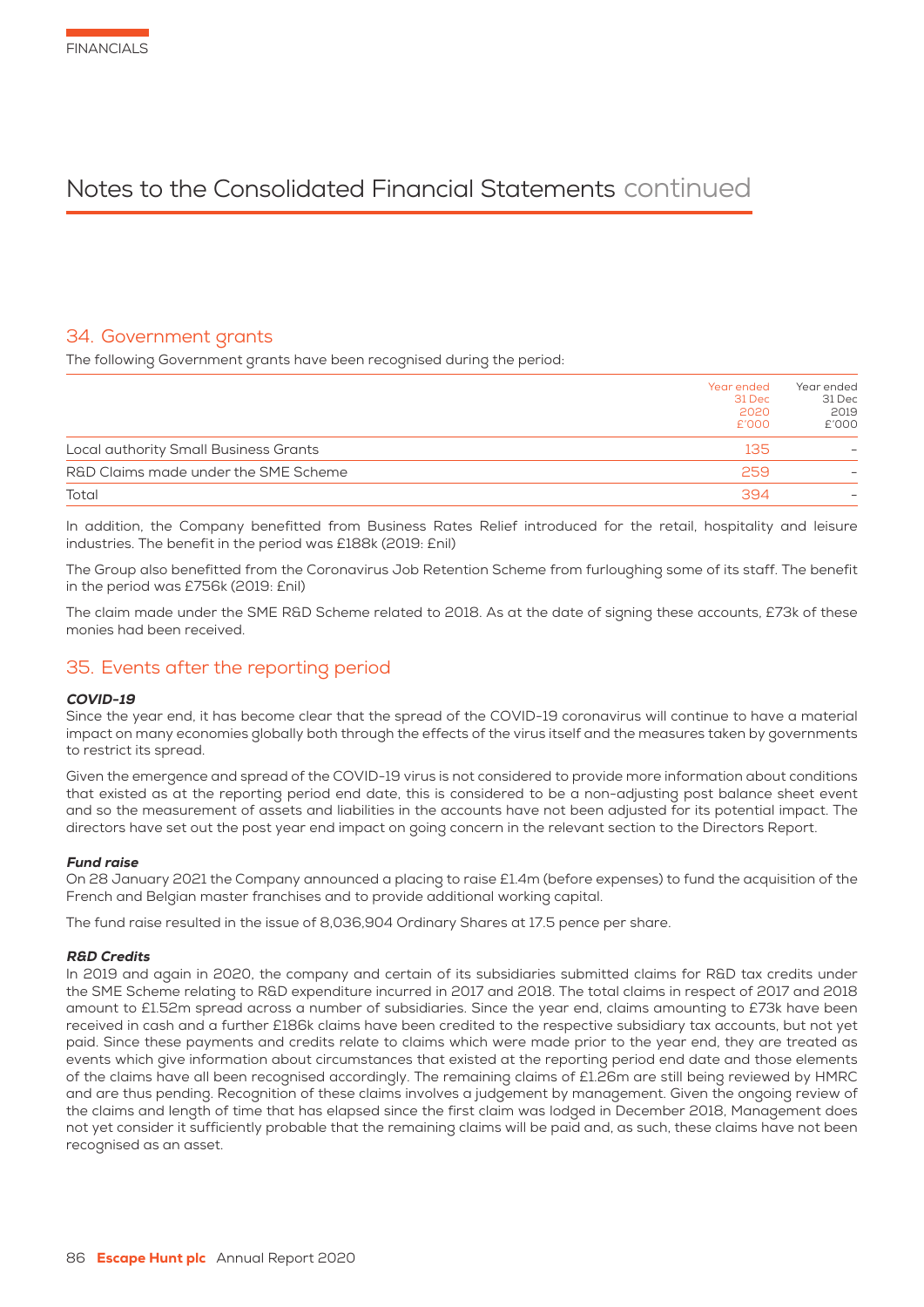#### Convertible Loan note facility

The company has entered into a Convertible Loan Note facility with John Story, a non executive director. Under the terms of the facility, John Story has undertaken to subscribe for up to £1m in convertible loan notes, subject to receiving a drawdown notice from the company. The principal terms of the notes are as follows:

- The term of the Convertible Loan Note facility is from the date of issue to 30 June 2023
- The notes can be issued in denominations of £50,000;
- The notes can be issued by the company at any time during the term, subject to providing 10 days notice of a drawdown; John Story has undertaken to subscribe for up to £1m principal notes
- The notes carry a 7 per cent coupon, payable quarterly:
- the notes are repayable on 30 June 2023 if not previously repaid or converted
- The Noteholder has the right to convert the notes into ordinary shares on a Conversion Date
- A Conversion Date is any date on which the company undertakes an equity issue for cash comprising 5 per cent or more of the company's issued share capital; 30 June 2022; or 30 June 2023.
- The notes are convertible at the issue price of any new equity raise undertaken before 30 September 2021 subject to a 2 per cent early redemption fee; or at a 10 per cent discount to any new equity raise undertaken after 30 September 2021 but before 30 June 2023.
- If converted on 30 June 2022 or 30 June 2023, the conversion price is calculated as a 10 per cent discount to the volume weighted average trading price of the shares in the 30 days before the conversion.
- The notes are unsecured.

# 36. Ultimate controlling party

As at 31 December 2020, no one entity owns greater than 50% of the issued share capital. Therefore, the Company does not have an ultimate controlling party.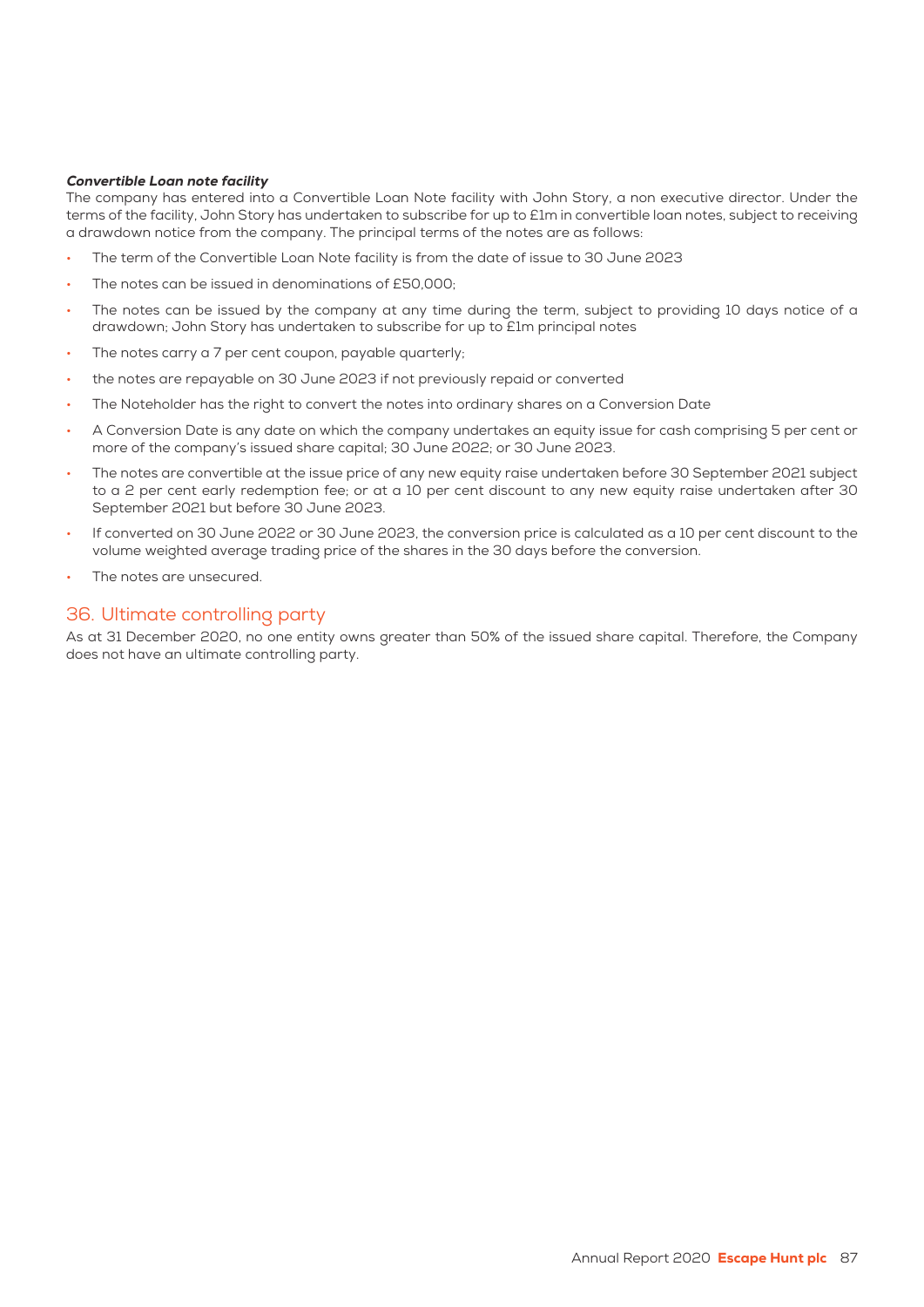# Company Statement of Financial Position

As at 31 December 2020

(registered company number: 10184316)

| As at<br>31 December<br>31 December<br>2019<br>2020<br>Note<br>£<br>£<br><b>Non-current assets</b><br>17<br>32<br>4<br>5<br>117<br>$\mathbf{1}$<br>$\overline{7}$<br>300<br>Loan to master franchisee<br>10<br>26<br>26<br>160<br>369<br>57<br>Trade and other receivables<br>90<br>52<br>42<br>13,333<br>11,660<br>Amounts due from subsidiaries<br>6<br>8<br>2,037<br>15,512<br>13,096<br>15,672<br>13,465<br>9<br>245<br>176<br><b>Non-current liabilities</b><br>10<br>289<br>534<br>176<br><b>NET ASSETS</b><br>15,138<br>13,289<br>1,006<br>Share capital<br>11<br>337<br>12<br>27,758<br>24,717<br>Share premium account<br>Merger relief reserve<br>12<br>4,756<br>4,756<br><b>Accumulated losses</b><br>(18,592)<br>(16, 634)<br>Capital redemption reserve<br>12<br>46<br>46<br>67<br>Share-based payment reserve<br>$12^{\circ}$<br>96<br>Convertible loan note reserve<br>12<br>68<br>15,138<br>13,289 |                               |  |       |
|--------------------------------------------------------------------------------------------------------------------------------------------------------------------------------------------------------------------------------------------------------------------------------------------------------------------------------------------------------------------------------------------------------------------------------------------------------------------------------------------------------------------------------------------------------------------------------------------------------------------------------------------------------------------------------------------------------------------------------------------------------------------------------------------------------------------------------------------------------------------------------------------------------------------|-------------------------------|--|-------|
|                                                                                                                                                                                                                                                                                                                                                                                                                                                                                                                                                                                                                                                                                                                                                                                                                                                                                                                    |                               |  | As at |
|                                                                                                                                                                                                                                                                                                                                                                                                                                                                                                                                                                                                                                                                                                                                                                                                                                                                                                                    |                               |  |       |
|                                                                                                                                                                                                                                                                                                                                                                                                                                                                                                                                                                                                                                                                                                                                                                                                                                                                                                                    |                               |  |       |
|                                                                                                                                                                                                                                                                                                                                                                                                                                                                                                                                                                                                                                                                                                                                                                                                                                                                                                                    | <b>ASSETS</b>                 |  |       |
|                                                                                                                                                                                                                                                                                                                                                                                                                                                                                                                                                                                                                                                                                                                                                                                                                                                                                                                    |                               |  |       |
|                                                                                                                                                                                                                                                                                                                                                                                                                                                                                                                                                                                                                                                                                                                                                                                                                                                                                                                    | Property, plant and equipment |  |       |
|                                                                                                                                                                                                                                                                                                                                                                                                                                                                                                                                                                                                                                                                                                                                                                                                                                                                                                                    | Fixed asset investments       |  |       |
|                                                                                                                                                                                                                                                                                                                                                                                                                                                                                                                                                                                                                                                                                                                                                                                                                                                                                                                    |                               |  |       |
|                                                                                                                                                                                                                                                                                                                                                                                                                                                                                                                                                                                                                                                                                                                                                                                                                                                                                                                    | Accrued interest              |  |       |
|                                                                                                                                                                                                                                                                                                                                                                                                                                                                                                                                                                                                                                                                                                                                                                                                                                                                                                                    | Deposits                      |  |       |
|                                                                                                                                                                                                                                                                                                                                                                                                                                                                                                                                                                                                                                                                                                                                                                                                                                                                                                                    |                               |  |       |
|                                                                                                                                                                                                                                                                                                                                                                                                                                                                                                                                                                                                                                                                                                                                                                                                                                                                                                                    | <b>Current assets</b>         |  |       |
|                                                                                                                                                                                                                                                                                                                                                                                                                                                                                                                                                                                                                                                                                                                                                                                                                                                                                                                    |                               |  |       |
|                                                                                                                                                                                                                                                                                                                                                                                                                                                                                                                                                                                                                                                                                                                                                                                                                                                                                                                    | Prepayments                   |  |       |
|                                                                                                                                                                                                                                                                                                                                                                                                                                                                                                                                                                                                                                                                                                                                                                                                                                                                                                                    |                               |  |       |
|                                                                                                                                                                                                                                                                                                                                                                                                                                                                                                                                                                                                                                                                                                                                                                                                                                                                                                                    | Cash and bank balances        |  | 1,337 |
|                                                                                                                                                                                                                                                                                                                                                                                                                                                                                                                                                                                                                                                                                                                                                                                                                                                                                                                    |                               |  |       |
|                                                                                                                                                                                                                                                                                                                                                                                                                                                                                                                                                                                                                                                                                                                                                                                                                                                                                                                    | <b>TOTAL ASSETS</b>           |  |       |
|                                                                                                                                                                                                                                                                                                                                                                                                                                                                                                                                                                                                                                                                                                                                                                                                                                                                                                                    | <b>LIABILITIES</b>            |  |       |
|                                                                                                                                                                                                                                                                                                                                                                                                                                                                                                                                                                                                                                                                                                                                                                                                                                                                                                                    | <b>Current liabilities</b>    |  |       |
|                                                                                                                                                                                                                                                                                                                                                                                                                                                                                                                                                                                                                                                                                                                                                                                                                                                                                                                    | Trade and other payables      |  |       |
|                                                                                                                                                                                                                                                                                                                                                                                                                                                                                                                                                                                                                                                                                                                                                                                                                                                                                                                    |                               |  |       |
|                                                                                                                                                                                                                                                                                                                                                                                                                                                                                                                                                                                                                                                                                                                                                                                                                                                                                                                    | Convertible Loan Notes        |  |       |
|                                                                                                                                                                                                                                                                                                                                                                                                                                                                                                                                                                                                                                                                                                                                                                                                                                                                                                                    | <b>TOTAL LIABILITIES</b>      |  |       |
|                                                                                                                                                                                                                                                                                                                                                                                                                                                                                                                                                                                                                                                                                                                                                                                                                                                                                                                    |                               |  |       |
|                                                                                                                                                                                                                                                                                                                                                                                                                                                                                                                                                                                                                                                                                                                                                                                                                                                                                                                    | <b>EQUITY</b>                 |  |       |
|                                                                                                                                                                                                                                                                                                                                                                                                                                                                                                                                                                                                                                                                                                                                                                                                                                                                                                                    |                               |  |       |
|                                                                                                                                                                                                                                                                                                                                                                                                                                                                                                                                                                                                                                                                                                                                                                                                                                                                                                                    |                               |  |       |
|                                                                                                                                                                                                                                                                                                                                                                                                                                                                                                                                                                                                                                                                                                                                                                                                                                                                                                                    |                               |  |       |
|                                                                                                                                                                                                                                                                                                                                                                                                                                                                                                                                                                                                                                                                                                                                                                                                                                                                                                                    |                               |  |       |
|                                                                                                                                                                                                                                                                                                                                                                                                                                                                                                                                                                                                                                                                                                                                                                                                                                                                                                                    |                               |  |       |
|                                                                                                                                                                                                                                                                                                                                                                                                                                                                                                                                                                                                                                                                                                                                                                                                                                                                                                                    |                               |  |       |
|                                                                                                                                                                                                                                                                                                                                                                                                                                                                                                                                                                                                                                                                                                                                                                                                                                                                                                                    |                               |  |       |
|                                                                                                                                                                                                                                                                                                                                                                                                                                                                                                                                                                                                                                                                                                                                                                                                                                                                                                                    | <b>TOTAL EQUITY</b>           |  |       |

The Company has taken advantage of Section 408 of the Companies Act 2006 and has not included a Profit and Loss account in these separate financial statements. The loss attributable to members of the Company for the year ended 31 December 2020 is £1,957,617 (2019: £1,761,421) .

The notes on pages 90 to 100 form an integral part of these Financial Statements. The Financial Statements on pages 88 to 89 were authorised for issue by the board of Directors on 17 May 2021 and were signed on its behalf by.

#### Richard Harpham

Director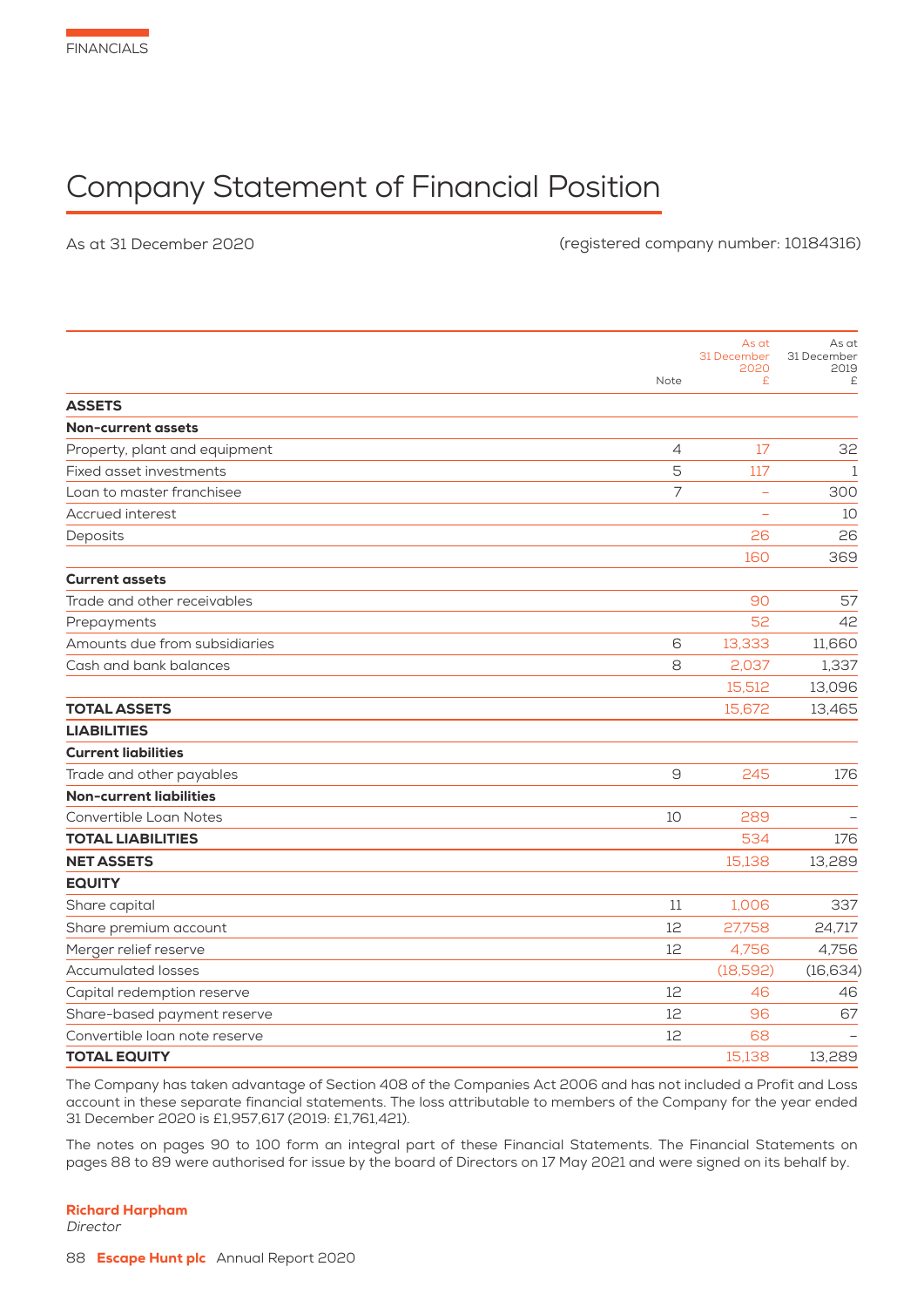# Company Statement of Changes in Equity

For the year ended 31 December 2020

|                                        | Share<br>capital<br>£    | Share<br>premium<br>account<br>£ | Merger<br>reserve<br>£   | relief redemption<br>reserve<br>£ | Capital Share-based<br>payment<br>reserve<br>£ | Convertible<br>reserve<br>£ | loan note Accumulated<br>losses<br>£ | Total<br>£ |
|----------------------------------------|--------------------------|----------------------------------|--------------------------|-----------------------------------|------------------------------------------------|-----------------------------|--------------------------------------|------------|
| For the year ended 31 December 2020:   |                          |                                  |                          |                                   |                                                |                             |                                      |            |
| Balance as at 1 January 2020           | 337                      | 24,717                           | 4.756                    | 46                                | 67                                             | -                           | (16,634)                             | 13,289     |
| Loss for the year                      | -                        |                                  | -                        | $\overline{\phantom{0}}$          | $\overline{\phantom{0}}$                       | -                           | (1,958)                              | (1,958)    |
| Issue of shares                        | 669                      | 3,342                            | -                        | -                                 | -                                              | 68                          | -                                    | 4,079      |
| Share-based payment charge             | -                        |                                  | -                        | $\overline{\phantom{0}}$          | 29                                             | -                           | -                                    | 29         |
| Share issue costs                      | $\overline{\phantom{0}}$ | (301)                            | -                        | $\overline{\phantom{0}}$          | $\overline{\phantom{0}}$                       | -                           |                                      | (301)      |
| Transactions with owners               | 669                      | 3.041                            |                          | -                                 | 29                                             | 68                          | (1,958)                              | 1,850      |
| <b>Balance as at 31 December 2020</b>  | 1,006                    | 27,758                           | 4,756                    | 46                                | 96                                             | 68                          | (18,592)                             | 15,138     |
| For the year ended 31 December<br>2019 |                          |                                  |                          |                                   |                                                |                             |                                      |            |
| Loss for the period                    | $\overline{\phantom{0}}$ |                                  | $\overline{\phantom{0}}$ |                                   |                                                | -                           | (1,760)                              | (1,760)    |
| Issue of shares                        | 83                       | 3,915                            | -                        | ۰                                 | -                                              | -                           | $\overline{\phantom{0}}$             | 3,998      |
| Share-based payment charge             | $\overline{\phantom{0}}$ |                                  | $\overline{\phantom{0}}$ | $\overline{\phantom{0}}$          | 12                                             | -                           | $\overline{\phantom{0}}$             | 12         |
| Share issue costs                      | $\overline{\phantom{0}}$ | (276)                            | $\qquad \qquad -$        | $\overline{\phantom{0}}$          | $\overline{\phantom{0}}$                       | -                           | $\overline{\phantom{0}}$             | (276)      |
| Transactions with owners               | 83                       | 3,639                            | $\qquad \qquad -$        | $\overline{\phantom{0}}$          | 12                                             | -                           | (1,760)                              | 1,974      |
| <b>Balance as at 31 December 2019</b>  | 337                      | 24,717                           | 4,756                    | 46                                | 67                                             | -                           | (16,634)                             | 13,289     |
|                                        |                          |                                  |                          |                                   |                                                |                             |                                      |            |

The notes on pages 90 to 100 are an integral part of these financial statements.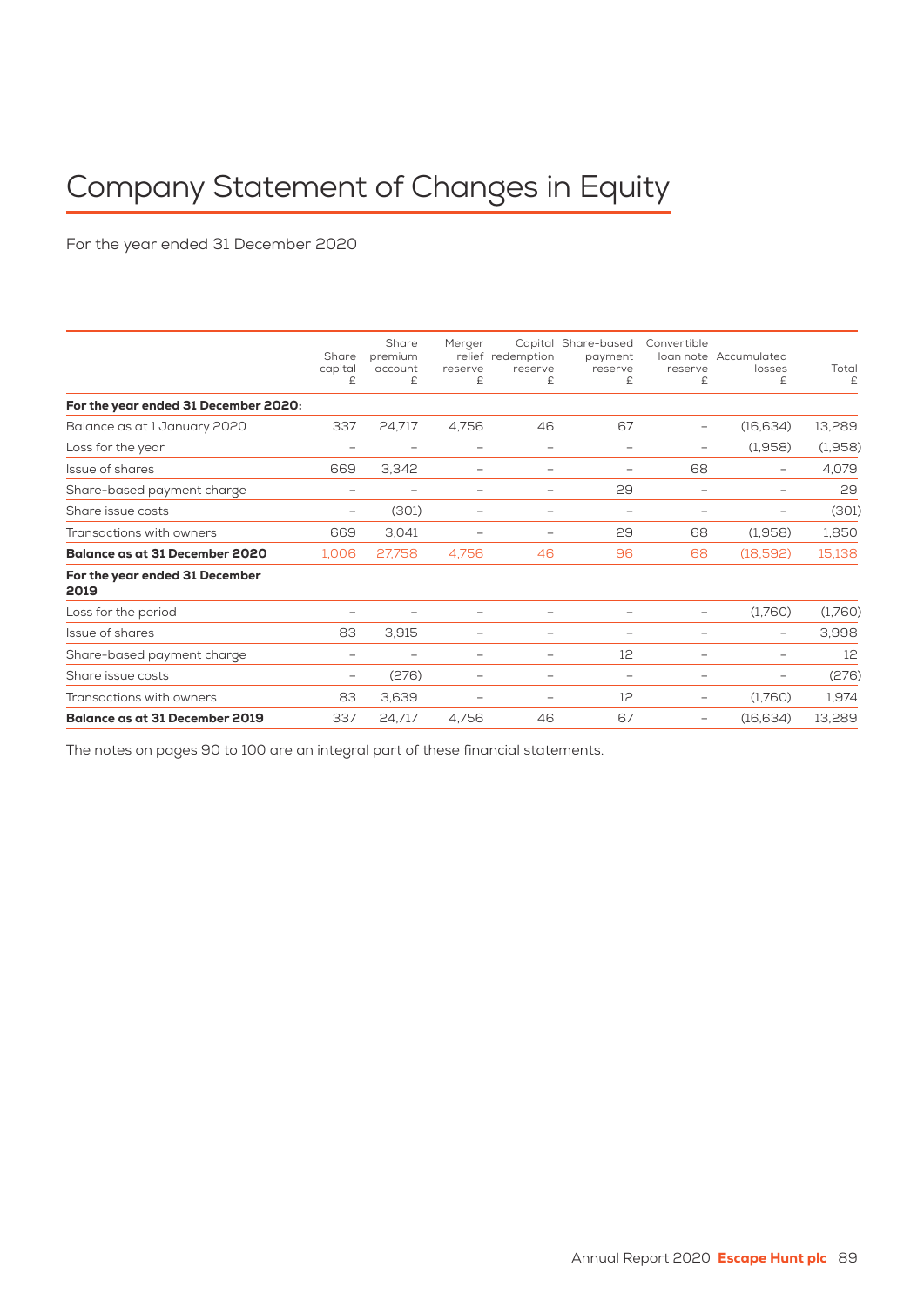# Notes to the Company Financial Statements

For the year ended 31 December 2020

# 1. General Information

The Company was incorporated in England on 17 May 2016 under the name of Dorcaster Limited with registered number 10184316 as a private company with limited liability under the Companies Act 2006. The Company was reregistered as a public company on 13 June 2016 and changed its name to Dorcaster Plc on 13 June 2016. On 8 July 2016, the Company's shares were admitted to AIM.

Until its acquisition of Experiential Ventures Limited on 2 May 2017, the Company was an investing company (as defined in the AIM Rules for Companies) and did not trade.

On 2 May 2017, the Company ceased to be an investing company on the completion of the acquisition of the entire issued share capital of Experiential Ventures Limited. Experiential Ventures Limited is the holding company of the Escape Hunt Group which is is a global provider of live 'escape the room' experiences through a network of franchised, licensed and owner-operated branches and offsite "escape the room" type games.

On 2 May 2017, the Company's name was changed to Escape Hunt plc.

The Company's registered office is Belmont House, Station Way, Crawley, RH10 1JA.

### 2. Summary of significant accounting policies

#### (a) Basis of preparation

These financial statements have been prepared in accordance with applicable United Kingdom accounting standards, including Financial Reporting Standard 102 – 'The Financial Reporting Standard applicable in the United Kingdom and Republic of Ireland' ('FRS 102') , and with the Companies Act 2006.

These financial statements are prepared under the historical cost convention. Historical cost is generally based on the fair value of the consideration given in exchange of assets. The principal accounting policies are set out below.

The Company has taken advantage of Section 408 of the Companies Act 2006 and has not included a Profit and Loss account in these separate financial statements. The loss attributable to members of the Company for the year ended 31 December 2020 is £1,957,617 (year ended 31 December 2019: loss of £1,761,421) .

The Company has taken advantage of the following disclosure exemptions in preparing these Financial Statements, as permitted by FRS 102 "The Financial Reporting Standard applicable in the UK and Republic of Ireland":

the requirements of Section 7:

Statement of Cash Flows

the requirements of Section 11:

Financial Instruments

- The disclosure of the compensation of Key Management Personnel of the Company
- The disclosures required by Section 26 Share Based Payments in respect of Group settled share-based payments for its own separate financial statements.

The Company produces true and fair consolidated accounts which include the results of the Company.

#### (b) Going Concern

The financial statements have been prepared on a going concern basis which contemplates the continuity of normal business activities and the realisation of assets and the settlement of liabilities in the ordinary course of business.

The Directors have assessed the Company's ability to continue in operational existence for the foreseeable future in accordance with the Financial Reporting Council's Guidance on the going concern basis of accounting and reporting on solvency and liquidity risks issued in April 2016.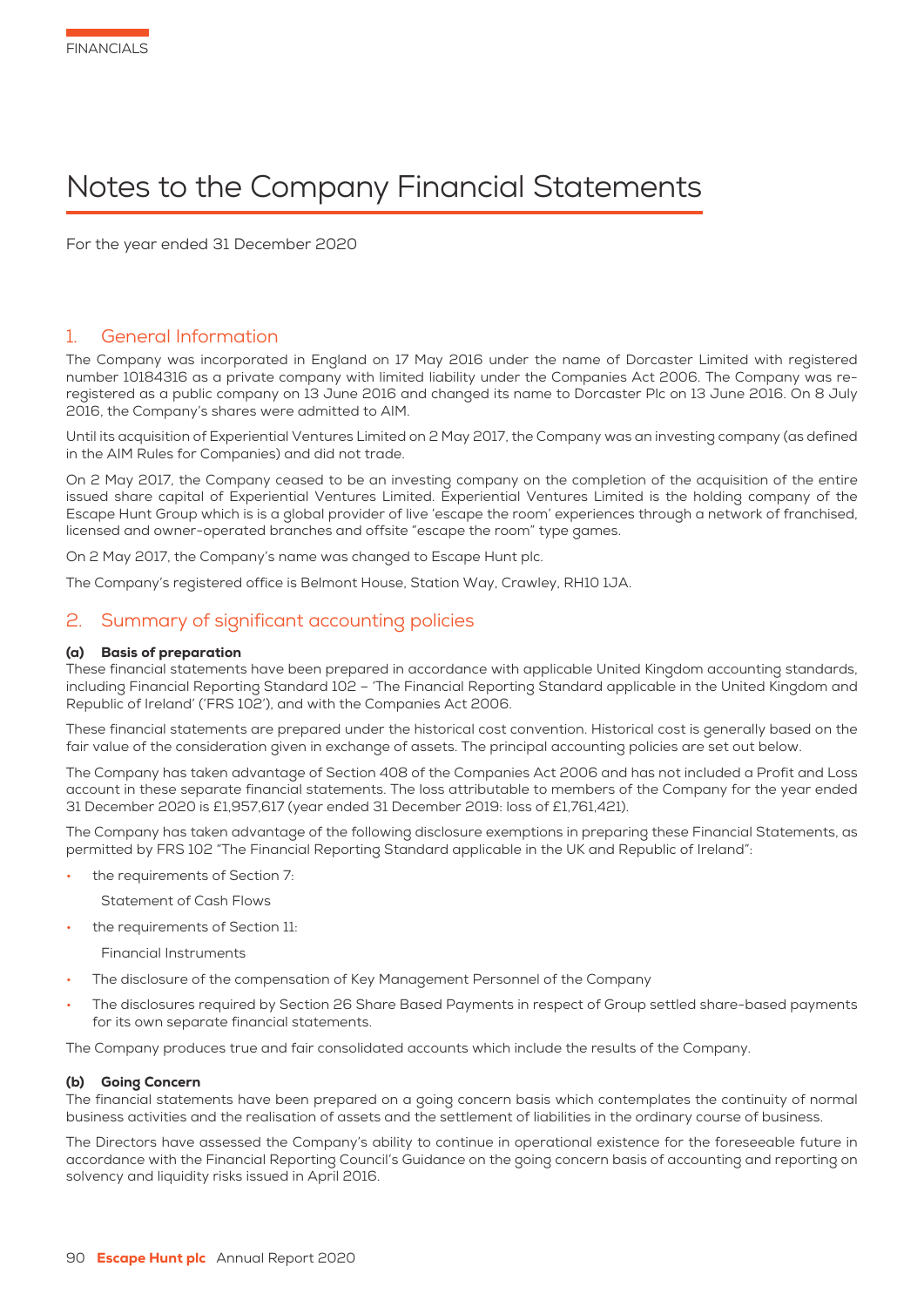The Board has prepared detailed cashflow forecasts covering a three year period from the reporting date. The forecasts take into account the impact of COVID-19 on the business during the period between 1 January 2021 and 17 May 2021 when all the Group's UK owner-operated sites are expected to be closed based on UK Government enforced temporary closures. During the same period, many of the Group's franchisee operators likewise have been and are expected to remain closed and have generally not been able to pay regular service fees. The Group has agreed to grant payment holidays for fixed fees during periods of closure. In addition, various payments have been and in some cases continue to be deferred during the current and earlier lockdown periods, including employment tax and national insurance payments and, in the case of certain sites, rent payments. In a number of cases the Group has reached agreement with landlords to reduce the rent payable during some or all of the period since Covid first impacted in March 2020, however all other deferred payments will need to be caught up. Work continues at a number of new sites and there are other capital expenditure initiatives under consideration. It is also possible that there will be a need for additional expenditure to ensure that existing sites are able to re-open in accordance with guidelines in May. These factors have all been taken into account in the forecasts.

On 28 January 2021, the Group completed a fund raising process which resulted in the receipt of £1.4 million ( before expenses) raised through the issue of new shares by means of a placing. Approximately £350k of the funds were raised to fund the acquisition of the French and Belgian master franchise with the balance being available to support the working capital needs of the Group.

In addition, since the year end, the Company has entered into a convertible loan note facility with one of the directors, through which the Company has access to a further £1m in funding if required. The Company is able to draw down the funds as required. Details of the convertible loan note facility are given in the Post Balance Sheet Events note. This facility has been entered into to enable the Company to continue to invest in new sites notwithstanding the continued uncertainty brought about by the COVID-19 lockdown rules.

Taking into account the receipt of both the new equity funding and the convertible loan note facility the Group has considered a number of potential scenarios for a recovery of trading once the sites have been permitted to reopen. The Group plans to continue the roll out new sites in the UK which are expected to contribute to performance in future.

The central case is based on the re-opening of UK and franchise sites in mid May 2021 with volumes initially substantially below the levels achieved prior to entering lockdown. The model assumes that it takes thirteen weeks for trading to normalise post COVID-19. Resumption of activity at franchise sites is expected broadly to mirror that of the UK. During this time the Group expects to continue its roll out of new sites and plans to open its recently completed site in Watford, and to complete and open sites in Kingston and Lakeside, both of which are currently in build. The forecasts assume a further three sites are built before the end of 2021. With these sites completed, and taking into account the acquisitions in Dubai, France and Belgium, the Company will have 21 owner-operated sites, exceeding its objective of 20 UK owneroperated sites within two years of the July 2020 fund raising. In the central case the Group does not need to utilise the convertible loan facility and believes it has sufficient resources for its present needs.

The Group has also considered a 'downside' scenario. In this scenario the Group has assessed the potential impact of a further delay of four weeks before sites re-open with re-openings delayed until 14 June 2021. The pace of recovery is assumed to be much slower, with trading taking 26 weeks to resume to 'normal' levels. The scenario also considers a delay in progress in the US. In this scenario, the Group believes it can take mitigating actions to preserve cash. Principally the roll-out of further sites beyond the two already in build would be stopped and cost saving measures would be introduced at head office. The Group has already made significant reductions in its head office property costs, and further cost reductions could be targeted in both people and areas such as IT, professional services and marketing. Other areas of planned capital expenditure would also be curtailed. These include planned expenditure on website and system improvements. Taking into account the mitigating factors, the Group believes it would have sufficient resources for its present needs, with our without access to the convertible loan note facility.

Based on the above, the Directors consider there are reasonable grounds to believe that the Group will be able to pay its debts as and when they become due and payable, as well as to fund the Group's future operating expenses. The going concern basis preparation is therefore considered to be appropriate in preparing these financial statements.

#### (c) Fixed asset investments

Fixed asset investments are carried at cost less, where appropriate, any provision for impairment.

#### (d) Loans to subsidiaries

Loans to subsidiaries are measured at the present value of the future cash payments discounted at a market rate of interest for a similar debt instrument unless such amounts are repayable on demand. The present value of loans that are repayable on demand is equal to the undiscounted cash amount payable reflecting the Company's right to demand immediate repayment.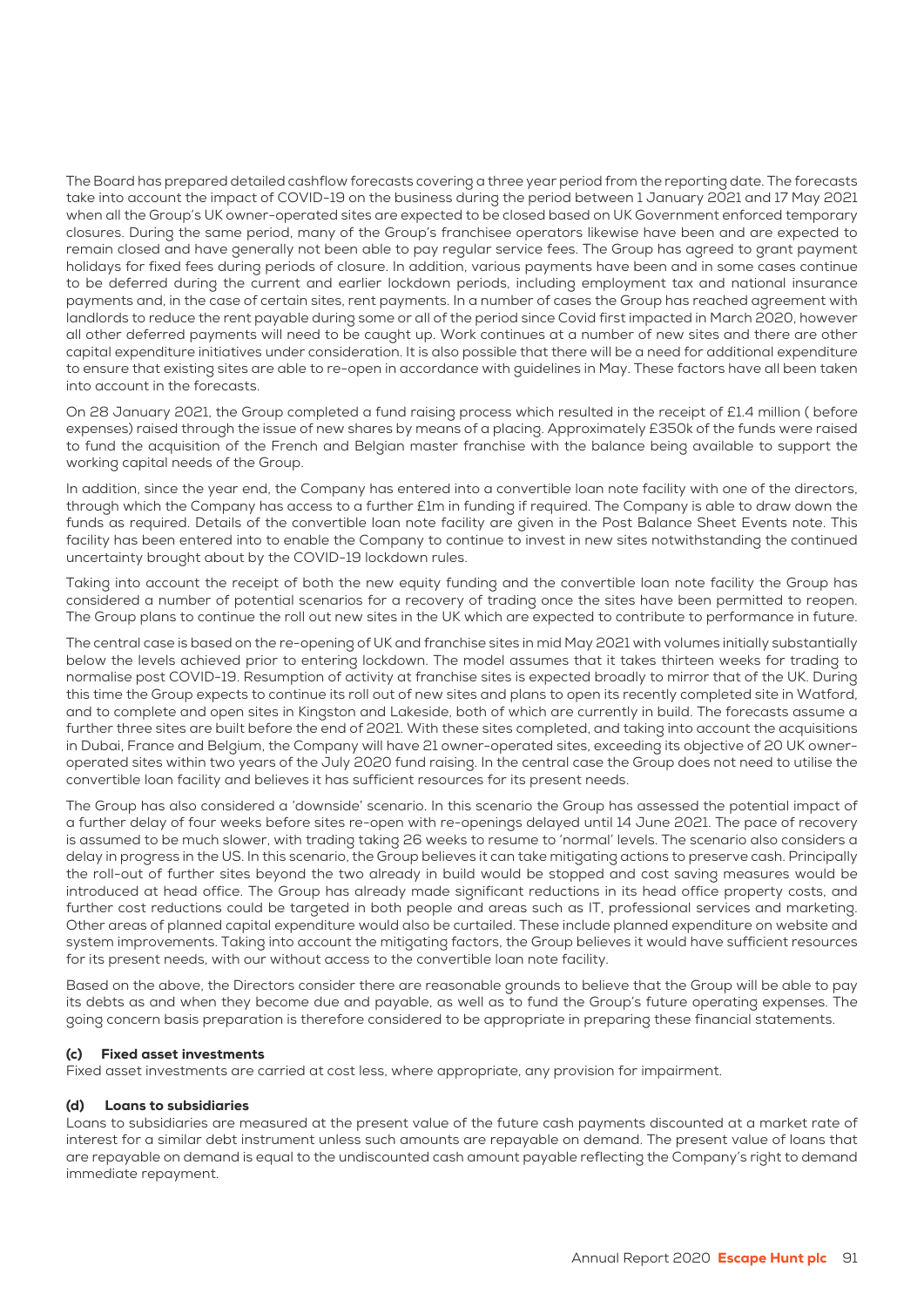# Notes to the Company Financial Statements continued

For the year ended 31 December 2020

#### (e) Foreign currencies

Transactions in foreign currencies are recorded using the rate of exchange ruling at the date of the transaction. Monetary assets and liabilities denominated in foreign currencies are translated using the contracted rate or the rate of exchange ruling at the reporting date and the gains or losses on translation are included in the profit and loss account.

#### (f) Cash and cash equivalents

Cash and cash equivalents comprise cash in hand, bank balances, deposits with financial institutions and short-term, highly liquid investments that are readily convertible to known amounts of cash and which are subject to an insignificant risk of changes in value.

#### (g) Trade and other receivables

Trade and other receivables are recognised initially at fair value and subsequently measured at amortised cost using the effective interest method, less provision for impairment.

#### (h) Income taxes

Income tax expense represents the sum of the tax currently payable and deferred tax.

The tax currently payable is based on taxable profit for the year. Taxable profit differs from profit as reported in the statement of comprehensive income because of items of income or expense that are taxable or deductible in other years and items that are never taxable or deductible. The Company's liability for current tax is calculated using tax rates that have been enacted or substantively enacted by the end of the reporting period.

Deferred tax is provided on timing differences which arise from the inclusion of income and expenses in tax assessments in periods different from those in which they are recognised in the financial statements. The following timing differences are not provided for: differences between accumulated depreciation and tax allowances for the cost of a fixed asset if and when all conditions for retaining the tax allowances have been met; and differences relating to investments in subsidiaries, to the extent that it is not probable that they will reverse in the foreseeable future and the reporting entity is able to control the reversal of the timing difference. Deferred tax is not recognised on permanent differences arising because certain types of income or expense are non-taxable or are disallowable for tax or because certain tax charges or allowances are greater or smaller than the corresponding income or expense.

Deferred tax assets and liabilities are measured at the tax rates that are expected to apply in the period in which the liability is settled or the asset realised, based on tax rates (and tax laws) that have been enacted or substantively enacted by the end of the reporting period. The measurement of deferred tax liabilities and assets reflects the tax consequences that would follow from the manner in which the Company expects, at the end of the reporting period, to recover or settle the carrying amount of its assets and liabilities.

Current or deferred tax for the year is recognised in profit or loss, except when they relate to items that are recognised in other comprehensive income or directly in equity, in which case, the current and deferred tax is also recognised in other comprehensive income or directly in equity respectively.

#### (i) Leases

Assets that are held by the Company under leases which transfer to the Company substantially all the risks and rewards of ownership are classified as being held under finance leases. Leases which do not transfer substantially all the risks and rewards of ownership to the Company are classified as operating leases. Operating lease rentals are charged to profit and loss on a straight-line basis over the period of the lease.

#### (j) Share-based payment arrangements

Equity-settled share-based payments to employees are measured at the fair value of the equity instruments at the grant date. Equity-settled share based payments to non-employees are measured at the fair value of services received, or if this cannot be measured, at the fair value of the equity instruments granted at the date that the Company obtains the goods or counterparty renders the service. Details regarding the determination of the fair value of equity-settled share-based transactions are set out in Notes 23 and 24 to the consolidated financial statements.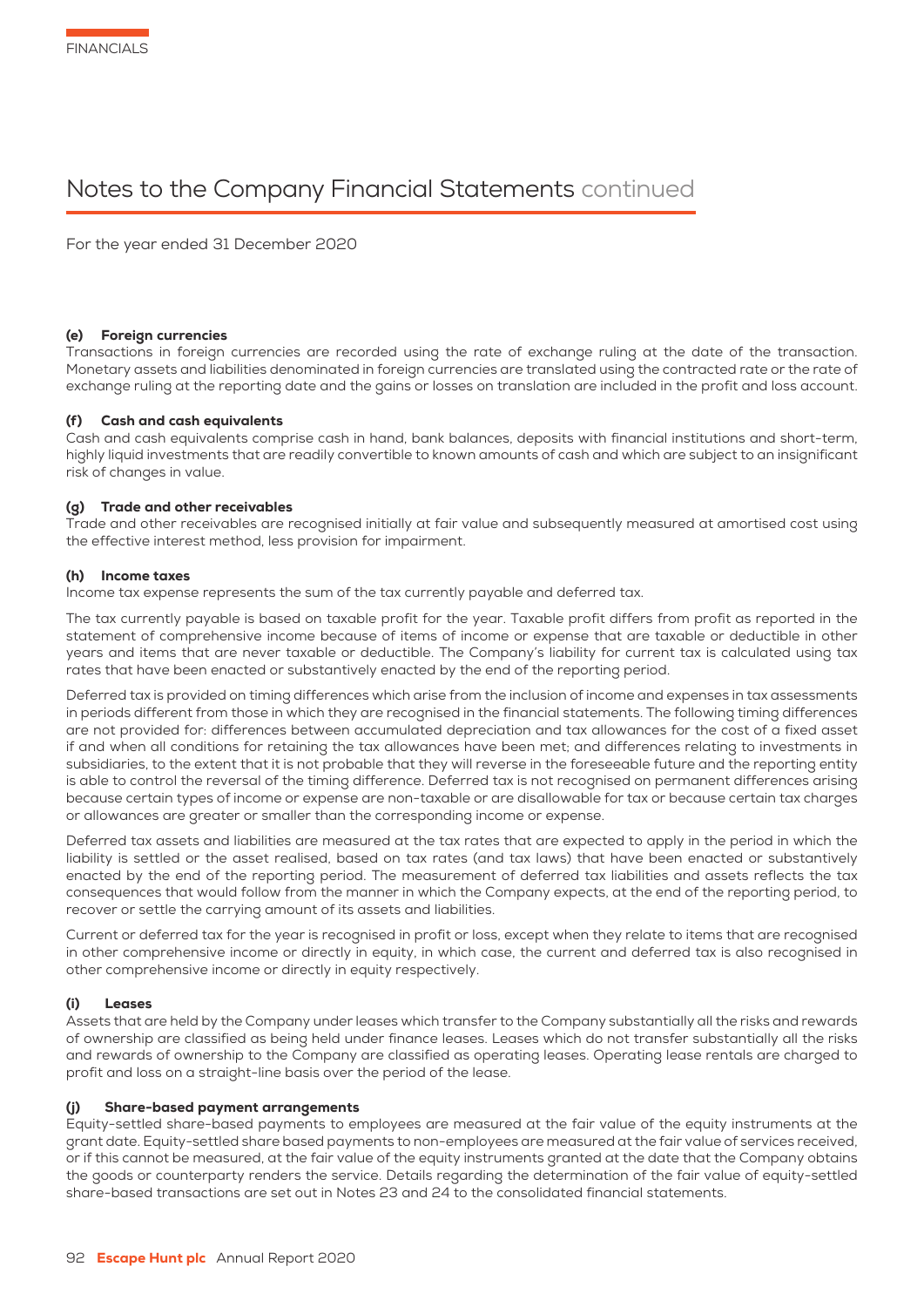The fair value determined at the grant date of the equity-settled share-based payments is expensed on a straightline basis over the vesting period, based on the Group's estimate of equity instruments that will eventually vest, with a corresponding increase in equity. Where the conditions are non-vesting, the expense and equity reserve arising from share-based payment transactions is recognised in full immediately on grant.

At the end of each reporting period, the Group revises its estimate of the number of equity instruments expected to vest. The impact of the revision of the original estimates, if any, is recognised in profit or loss such that the cumulative expense reflects the revised estimate, with a corresponding adjustment to other reserves.

#### (k) Trade and other payables

Trade and other payables are initially recognised at fair value and thereafter stated at amortised cost using the effective interest method unless the effect of discounting would be immaterial, in which case they are stated at cost.

#### (l) Share capital

Proceeds from issuance of ordinary shares are classified as equity. Incremental costs directly attributable to the issuance of new ordinary shares or options are shown in equity as a deduction from the proceeds.

#### (m) Financial instruments

Financial instruments are recognised in the statements of financial position when the Company has become a party to the contractual provisions of the instruments.

Financial instruments are classified as liabilities or equity in accordance with the substance of the contractual arrangement. Interest, dividends, gains and losses relating to a financial instrument classified as a liability are reported as an expense or income. Distributions to holders of financial instruments classified as equity are charged directly to equity.

Financial instruments are offset when the Company has a legally enforceable right to offset and intends to settle either on a net basis or to realise the asset and settle the liability simultaneously.

A financial instrument is recognised initially at its fair value plus, in the case of a financial instrument not at fair value through profit or loss, transaction costs that are directly attributable to the acquisition or issue of the financial instrument.

Financial instruments recognised in the statements of financial position are disclosed in the individual policy statement associated with each item.

#### (i) Financial liabilities

Financial liabilities are recognised when, and only when, the Company becomes a party to the contractual provisions of the financial instrument.

All financial liabilities are recognised initially at fair value plus directly attributable transaction costs and subsequently measured at amortised cost using the effective interest method other than those categorised as fair value through profit or loss.

Fair value through profit or loss category comprises financial liabilities that are either held for trading or are designated to eliminate or significantly reduce a measurement or recognition inconsistency that would otherwise arise. Derivatives are also classified as held for trading unless they are designated as hedges. There were no financial liabilities classified under this category.

A financial liability is derecognised when the obligation under the liability is discharged, cancelled or expires. When an existing financial liability is replaced by another from the same party on substantially different terms, or the terms of an existing liability are substantially modified, such an exchange or modification is treated as a derecognition of the original liability and the recognition of a new liability, and the difference in the respective carrying amounts is recognised in the profit or loss.

#### (ii) Equity instruments

Ordinary shares are classified as equity. Dividends on ordinary shares are recognised as liabilities when approved for appropriation.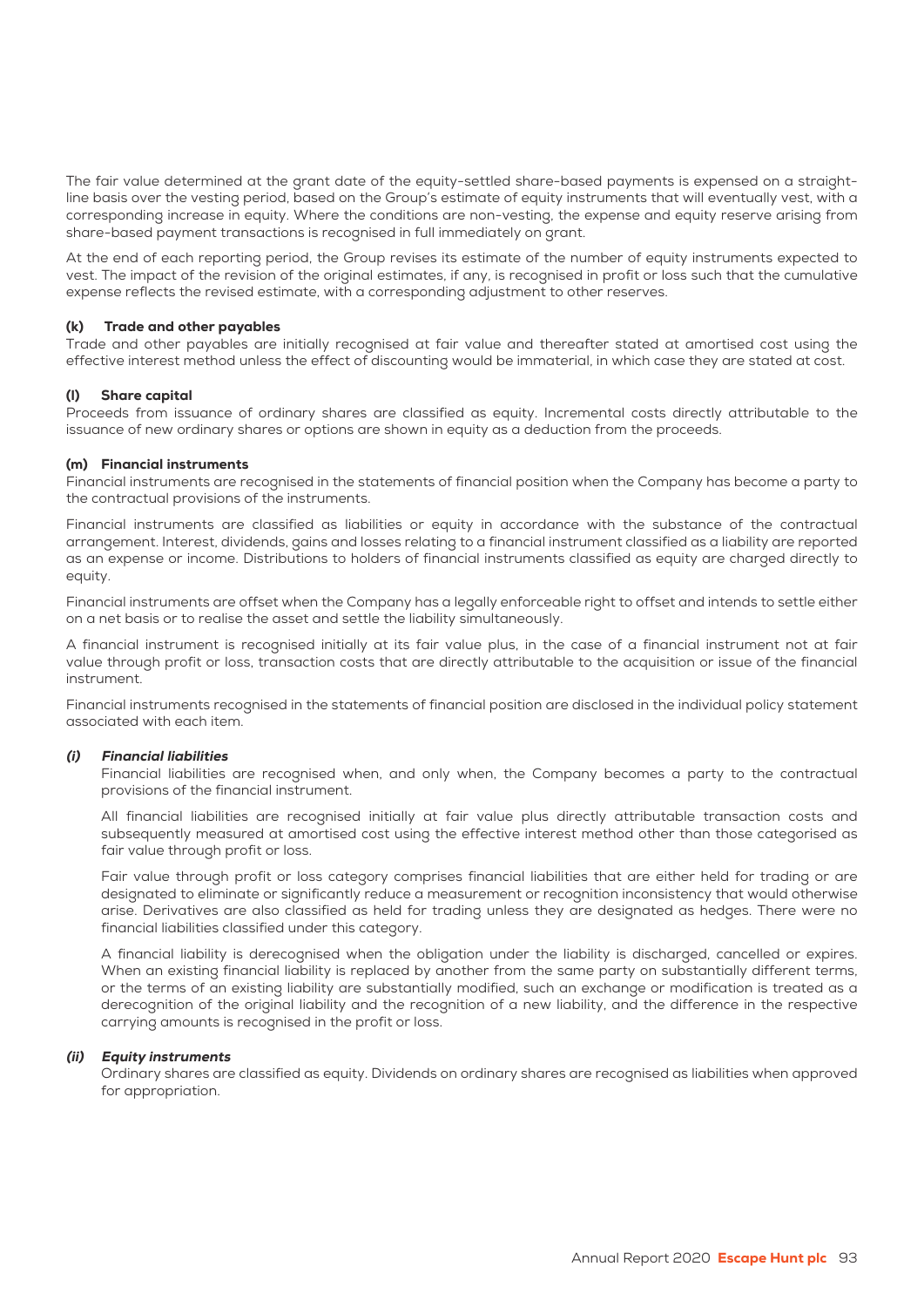# Notes to the Company Financial Statements continued

For the year ended 31 December 2020

#### (iii) Other financial instruments

Other financial instruments not meeting the definition of Basic Financial Instruments are recognised initially at fair value. Subsequent to initial recognition other financial instruments are measured at fair value with changes recognised in profit or loss except as follows:

- investments in equity instruments that are not publicly traded and whose fair value cannot otherwise be measured reliably shall be measured at cost less impairment; and
- hedging instruments in a designated hedging relationship shall be recognised as set out below.

#### (n) Merger relief

The issue of shares by the Company is accounted for at the fair value of the consideration received. Any excess over the nominal value of the shares issued is credited to the share premium account other than in a business combination where the consideration for shares in another company includes the issue of shares, and on completion of the transaction, the Company has secured at least a 90% equity holding in the other company. In such circumstances the credit is applied to the merger relief reserve.

In the case of the Company's acquisition of Experiential Ventures Limited, where certain shares were acquired for cash and others on a share for share basis, then merger relief has been applied to those shares issued in exchange for shares in Experiential Ventures Limited.

#### (o) Government Grants

Grants relating to revenue are recognised on the performance model through the consolidated statement of comprehensive income by netting off against the costs to which the grants were intended to compensate. Where the grant is not directly associated with costs incurred during the period, the grant is recognised as 'other income'. Grants relating to assets are recognised in income on a systematic basis over the expected useful life of the asset.

# 3. Critical accounting judgements and key sources of estimation uncertainty

In the application of the Company's accounting policies, which are described in Note 2, management is required to make judgements, estimates and assumptions about the carrying values of assets and liabilities that are not readily apparent from other sources. The estimates and underlying assumptions are based on historical experience and other factors that are considered to be relevant. Actual results may differ from these estimates.

The estimates and underlying assumptions are reviewed on an ongoing basis. Revisions to accounting estimates are recognised in the period in which the estimate is revised if the revision affects only that period or in the period of the revision and future periods if the revision affects both current and future periods.

The key sources of judgment that have a significant effect on the amounts recognised in the financial statements are described below.

#### Impairment of fixed asset investments and amounts due from subsidiaries

As described in Note 2 to the financial statements, fixed asset investments are stated at the lower of cost less provision for impairment. The present value of loans to subsidiaries that are repayable on demand is equal to the undiscounted cash amount payable reflecting the Company's right to demand immediate repayment.

At each reporting date fixed asset investments and loans made to subsidiaries are reviewed to determine whether there is any indication that those assets have suffered an impairment loss. If there is an indication of possible impairment, the recoverable amount of any affected asset is estimated and compared with its carrying amount. If estimated recoverable amount is lower, the carrying amount is reduced to its estimated recoverable amount, and an impairment loss is recognised immediately in profit or loss. The Directors have carried out an impairment test on the value of the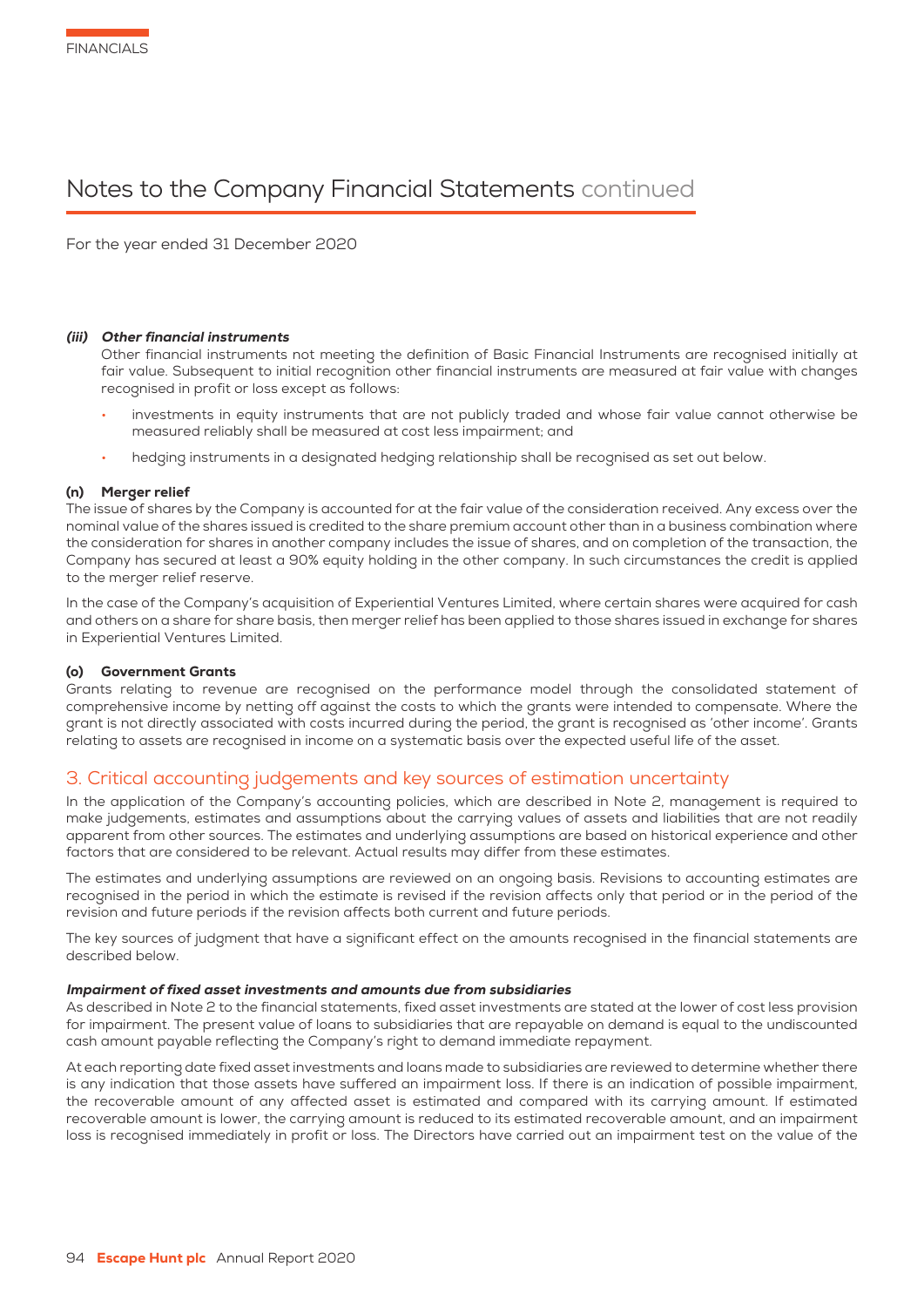loans due from subsidiaries and have concluded that no further impairment provision (2019: £Nil) is required to write down the loans to their estimated recoverable amount.

If an impairment loss subsequently reverses, the carrying amount of the asset is increased to the revised estimate of its recoverable amount, but not in excess of the amount that would have been determined had no impairment loss been recognised for the asset in prior years. A reversal of an impairment loss is recognised immediately in profit or loss.

The investments in and loans to subsidiaries are supported by the intangible assets in the subsidiaries, most notably intellectual property and franchise agreements as well as tangible fixed assets, cash and receivables.

The Company tests the receivables and intangible assets for impairment only if there are indications that these assets might be impaired. The Company considers that there are no such indications of impairment and impairment testing has not been performed. Accordingly, the Company considers that the value of investments in and loans to subsidiaries are not impaired.

#### Estimation of the debt and equity components of Convertible Loan notes

Debt securities which carry an option to convert into equity accounted for as a debt component and an equity component. Management are required to estimate the split by valuing the underlying debt with reference to a similar debt instrument which has no conversion rights and / or by reference to the value of the option inherent in the conversion right. These calculations involve the estimate of a number of key components such as appropriate interest rates, the expected volatility of the company's share price, the company's future dividend policy, and the likelihood and future date of conversion. On 2 July 2020, the company issued £340,000 convertible loan notes repayable on 3 July 2025 if not previously converted or redeemed. Management have estimated that £272,251 of the principal related to the debt component and £67,749 related to the equity component.

#### Estimation of share base payment charges

The calculation of the annual charge in relation to share based payments requires management to estimate the fair value of the share-based payment on the date of the award. The estimates are complex and take into account a number of factors including the vesting conditions, the period of time over which the awards are recognized, the exercise price of options which are the subject of the award, the expected future volatility of the company's share price, interest rates, the expected return on the shares, and the likely future date of exercise. A new executive scheme was established during the year ended 31 December 2020 and awards were made under the scheme, details of which are set out in Note 26. Management has estimated the annual charge related to the awards made in the year to 31 December 2020 to be £51,222. The charge recognised in period was £23,477.

### 4. Property, plant and equipment

|                                  | Computer<br>equipment<br>£'000 | Furniture and<br>fittings<br>£'000 | Office<br>equipment<br>£'000 | Total<br>£'000 |
|----------------------------------|--------------------------------|------------------------------------|------------------------------|----------------|
| Cost                             |                                |                                    |                              |                |
| At 1 January 2019                | 21                             | 22                                 | 15                           | 58             |
| <b>Additions</b>                 |                                | 5                                  |                              | 6              |
| At 31 December 2019              | 22                             | 27                                 | 15                           | 64             |
| <b>Additions</b>                 |                                |                                    |                              |                |
| At 31 December 2020              | 22                             | 27                                 | 15                           | 64             |
| <b>Accumulated depreciation</b>  |                                |                                    |                              |                |
| At 1 January 2019                | 8                              | $\overline{4}$                     | 3                            | 15             |
| Depreciation charge for the year | 7                              | 5                                  | 5                            | 17             |
| At 31 December 2019              | 15                             | 9                                  | 8                            | 32             |
| Depreciation charge for the year | 5                              | 5                                  | 5                            | 15             |
| At 31 December 2020              | 20                             | 14                                 | 13                           | 47             |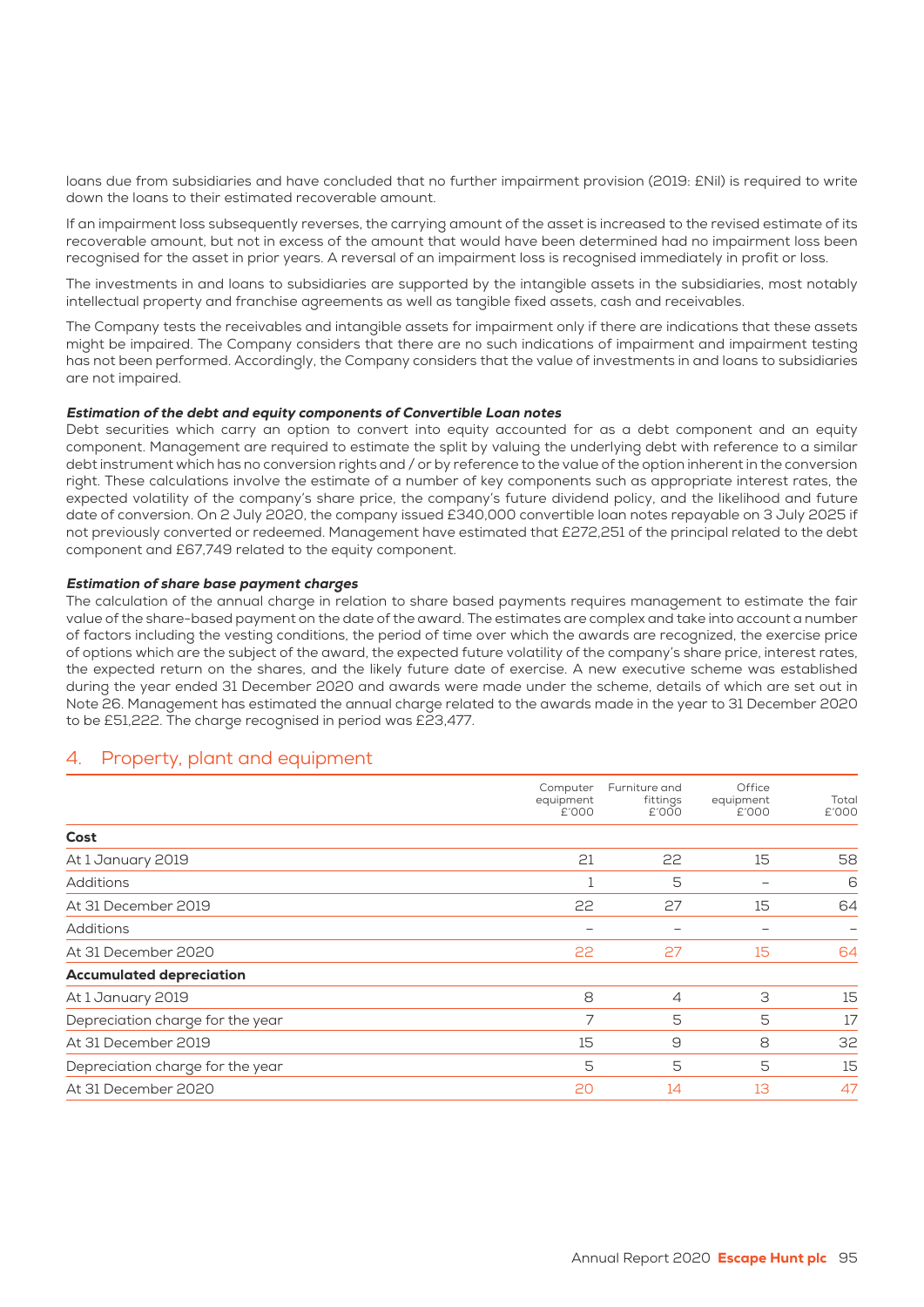# Notes to the Company Financial Statements continued

For the year ended 31 December 2020

| <b>Carrying amounts</b> |  |  |
|-------------------------|--|--|
| At 31 December 2020     |  |  |
| At 31 December 2019     |  |  |

# 5. Fixed asset investments

#### Investments in subsidiary undertakings

|                         | As at<br>31 December 31 December<br>2020<br>£'000 | As at<br>2019<br>£'000 |
|-------------------------|---------------------------------------------------|------------------------|
| Balance brought forward |                                                   |                        |
| Additions               | 116                                               |                        |
| Balance at end of year  |                                                   |                        |

The Company's investments comprise 100% holdings in the issued ordinary share capital of the following companies:

- Escape Hunt Group Limited
- Escape Hunt Franchises Limited
- Escape Hunt IP Limited
- Escape Hunt Innovations Limited
- Escape Hunt USA Limited
- Escape Hunt USA Franchises Limited
- Escape Hunt Entertainment LLC (registered in Dubai)

No impairment provision has been made against the investments in subsidiaries

Note 13 to the consolidated financial statements contains further information on the Company's holdings in subsidiaries including their activities and address of registered office.

# 6. Amounts due from subsidiaries

|                                              | As at<br>2020<br>£'000 | As at<br>31 December 31 December<br>2019<br>£'000 |
|----------------------------------------------|------------------------|---------------------------------------------------|
| Balance brought forward at beginning of year | 11.660                 | 9.487                                             |
| Amounts advanced                             | 1.673                  | 2,173                                             |
| Balance at end of year                       | 13.333                 | 11,660                                            |

The amounts owing from subsidiaries are unsecured, interest-free and repayable on demand. The amounts owing are to be settled in cash. The present value of amounts that are repayable on demand is equal to the undiscounted cash amount payable reflecting the Company's right to demand immediate repayment.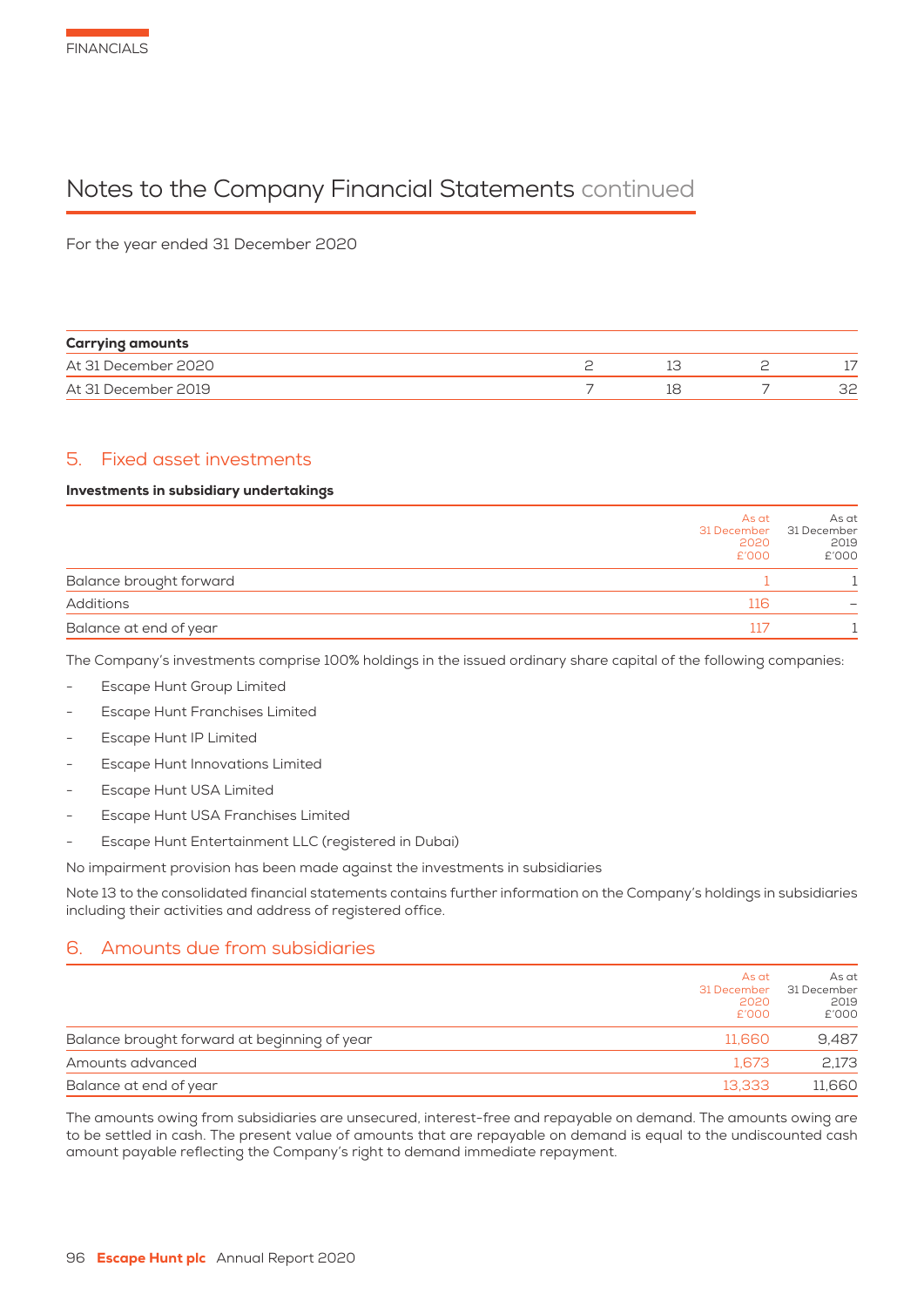# 7. Loan to master franchisee

|                                    | As at<br>31 December<br>2020<br>£'000 | As at<br>31 December<br>2019<br>£'000 |
|------------------------------------|---------------------------------------|---------------------------------------|
| Balance brought forward            | 300                                   | 300                                   |
| Trading balances converted to loan | 31                                    |                                       |
| Provision against balance          | (331)                                 |                                       |
| Balance carried forward            |                                       | 300                                   |

The loan to the master franchisee is unsecured, bears interest at 5% per annum plus 2% of the franchisee's revenues. During the year, the repayment terms of the loan were deferred and the a repayment plan was set which would result in the loan was agreed to be being repaid in instalments between July 2021 and October 2023. The amounts owing are to be settled in cash.

The majority of income receivable under the terms of the loan relates to interest at a fixed rate. The valuation of this loan also takes account of the expected income under the revenue share; however, the impact of this estimate is not significant to the valuation.

# 8. Cash and cash equivalents

| As at<br>2020<br>£'000              | As at<br>31 December 31 December<br>2019<br>£'000 |
|-------------------------------------|---------------------------------------------------|
| Bank balances<br>2037               | 1,337                                             |
| Cash and cash equivalents<br>2 0.37 | 1,337                                             |

# 9. Trade and other payables

|                             | As at<br>31 December<br>2020<br>£'000 | As at<br>31 December<br>2019<br>£'000 |
|-----------------------------|---------------------------------------|---------------------------------------|
| Trade payables              | 65                                    | 33                                    |
| Accruals                    | 142                                   | 108                                   |
| Taxes and social security   | 36                                    | 27                                    |
| Other payables              |                                       | 7                                     |
| Amounts due to subsidiaries |                                       |                                       |
|                             | 245                                   | 1,756                                 |

The amounts owing to subsidiaries are unsecured, interest-free and repayable on demand. The amounts owing are to be settled in cash.

The directors consider that the carrying amounts of amounts falling due within one year approximate to their fair values.

# 10. Convertible Loan Notes

|                                   | As at<br>31 December<br>2020<br>£'000 | As at<br>31 December<br>2019<br>£'000 |
|-----------------------------------|---------------------------------------|---------------------------------------|
| Amounts due in more than one year |                                       |                                       |
| Principal                         | 272                                   |                                       |
| Rolled up interest                | 17                                    |                                       |
| Total                             | 289                                   |                                       |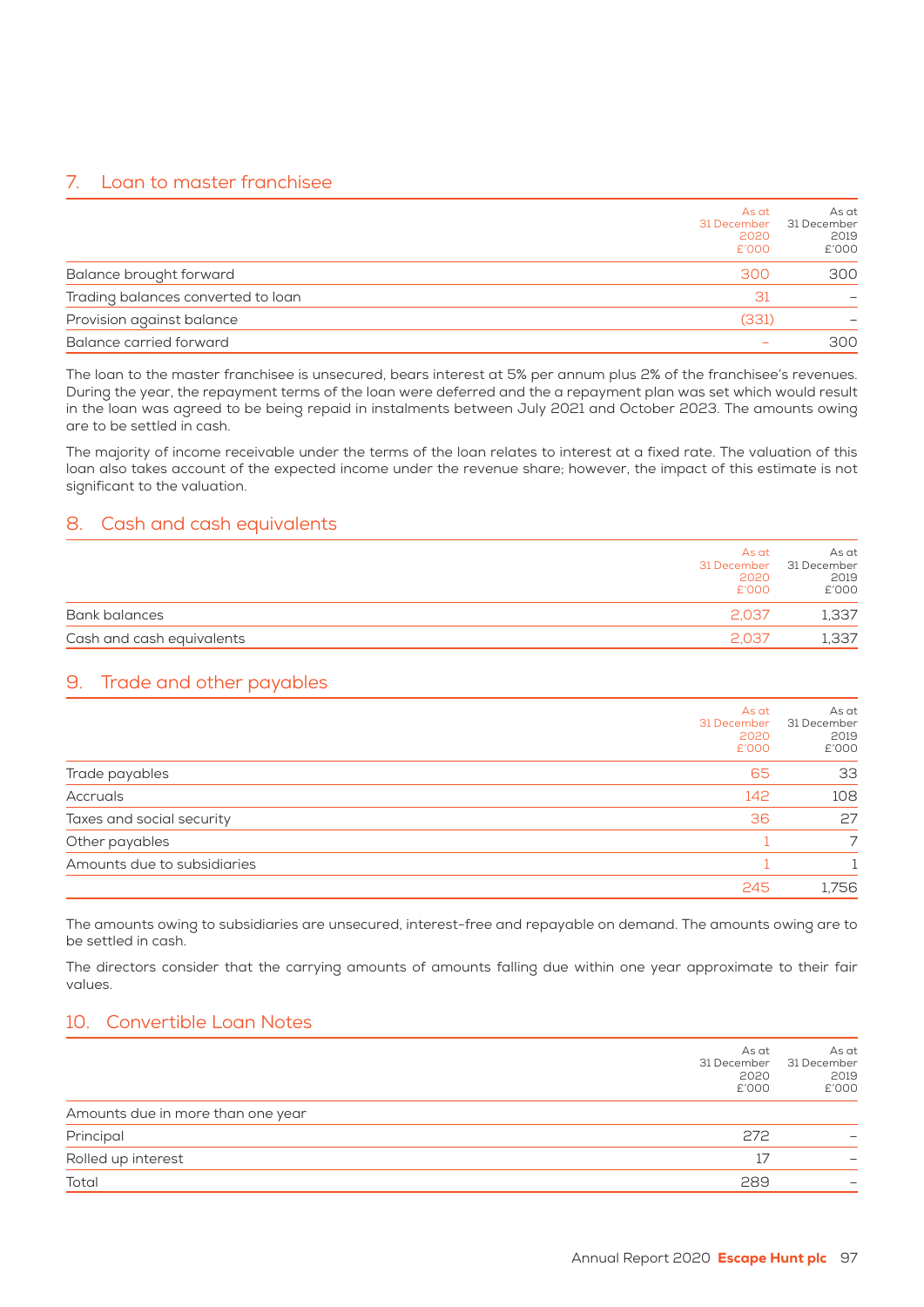# Notes to the Company Financial Statements continued

For the year ended 31 December 2020

On 1 July 2020, the Company issued £340,000 convertible loan notes ("Notes") . The Notes are unsecured and interest rolls up at a fixed rate of 10 per cent. per annum. The Notes are repayable in full on 2 July 2025, inclusive of rolled up interest, although they may be prepaid in whole or in part at the Company's discretion after the period of 18 months from the date of issue, provided that the holders of the Convertible Loan Notes will first be given the opportunity to serve notice to convert their respective Notes and unpaid interest into new Ordinary Shares.

The Notes are convertible at the election of the holders of the Notes at any time up until and including the date of repayment at the price which is the lower of 9 pence for each new Ordinary Share or the placing price of the most recent placing by the Company of new Ordinary Shares prior to conversion.

At the date of issue, the Company determined that £272,251 of the principal related to the debt component of the loan note with the balance of £67,749 be classified as the equity component of the convertible loan note. This gives an effective underlying interest rate on the Notes of 13.4% per annum.

Application will not be made for the Convertible Loan Notes to be admitted to trading on AIM or any other exchange. The Company has adequate authority to issue the maximum number of new Ordinary Shares which could result from the conversion of all the Notes. Any new Ordinary Shares arising on conversion will rank pari passu with the Ordinary Shares in issue at that time and application for admission to trading on AIM will be made at the appropriate time.

# 11. Share capital

Details of the Company's allotted, called-up and fully paid share capital are set out in Note 22 to the Consolidated Financial Statements.

### 12. Reserves

The share premium account arose on the Company's issue of shares and is not distributable by way of dividends.

The merger relief reserve arises from the issue of shares to by the Company in exchange for shares in Experiential Ventures Limited and is not distributable by way of dividends.

The share-based payment reserve arises from the requirement to value share options and warrants in existence at the year end at fair value (see Notes 24 and 26 to the Consolidated Financial Statements) .

The convertible loan note reserve represents the equity component of the convertible loan notes on the date of issue.

The capital redemption reserve has arisen following the purchase by the Company of its own shares pursuant to share buy-back agreements and comprises the amount by which the distributable profits were reduced on these transactions in accordance with the Companies Act 2006.

### 13. Share based payments

Details of the Company's share options and warrants are contained in Notes 24 and 26 to the Consolidated Financial Statements.

A subsidiary of Escape Hunt plc, Escape Hunt Group Ltd, previously issued 720 Growth shares ("G Shares") for £1 each to two employees of Escape Hunt plc. In the event that any or all of the Growth shares became eligible for exercise, it was the obligation of Escape Hunt plc to settle the consideration due upon exercise. In accordance with the subsidiary's Articles of Association, a Call Option Period commenced on 3 May 2020 which entitles a Designated Purchaser (being the subsidiary or Escape Hunt plc) to issue a 'Call Option Notice' to acquire all the outstanding G shares at the 'G Share Call Price'. The price at which the Call Option can be exercised was determined to be £zero per share. Subsequent to the year end, the Company has issued a Call Option Notice to all other G Shareholders, and the Growth shares, which have no value, are now held by Escape Hunt plc.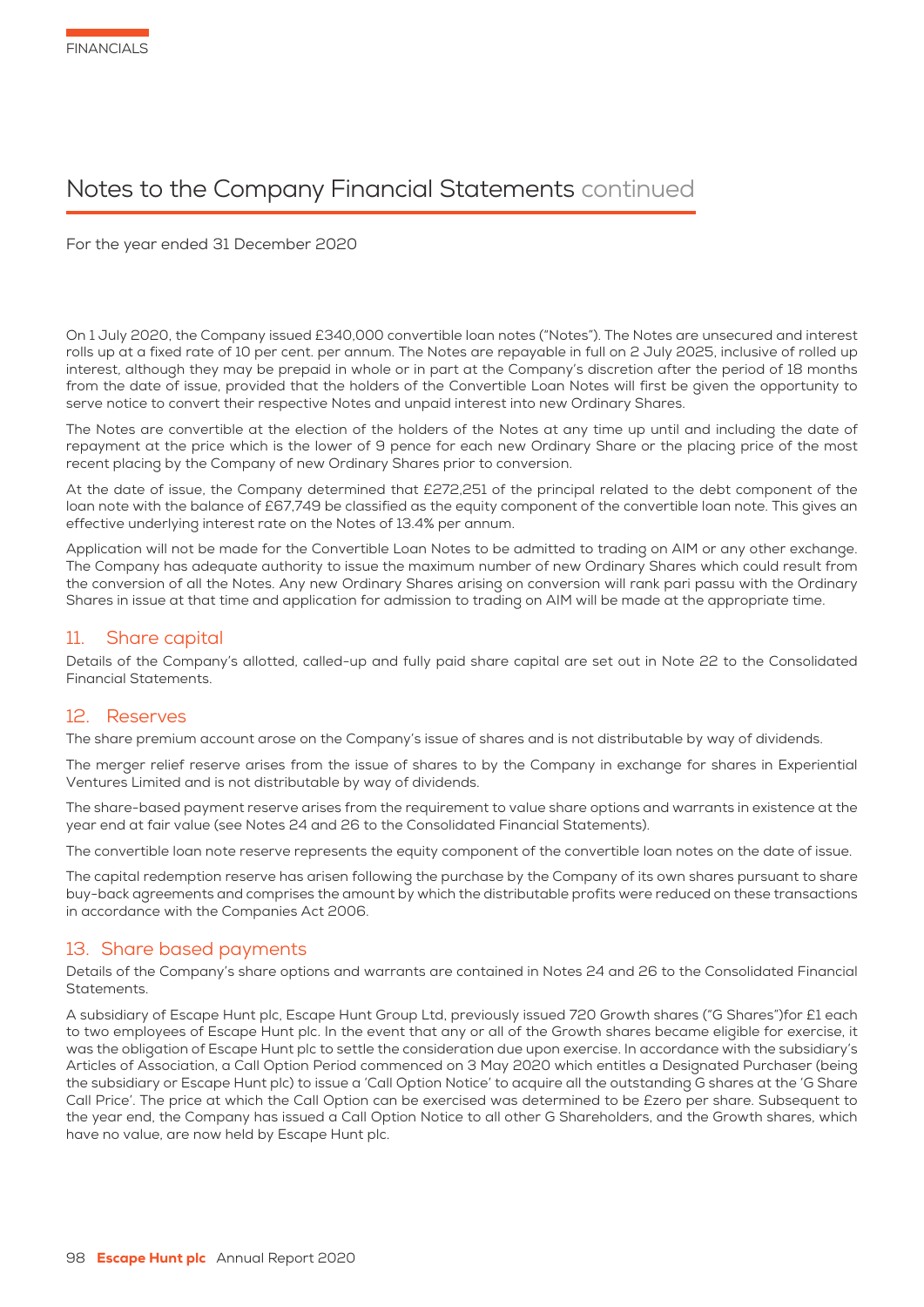# 14. Segment information

Operating segments are identified on the basis of internal reports about components of the Company that are regularly reviewed by the Board. Until its acquisition of Experiential Ventures Limited on 2 May 2017, the Company was an investing company (as defined in the AIM Rules for Companies) and did not trade. On the completion of the acquisition of Experiential Ventures Limited and its subsidiaries, the Company became the holding company of the Group. Its subsidiaries provide live 'escape the room' experiences through a network of franchised, licensed and owner-operated branches and offsite "escape the room" type games.

The Company has one segment, namely that of a parent company to its subsidiaries. Accordingly, no segmental analysis has been provided in these financial statements.

# 15. Employees

The average monthly number of employees including directors was as follows:

|                | 31 December 31 December<br>2020<br>No. | Year ended Period ended<br>2019<br>No. |
|----------------|----------------------------------------|----------------------------------------|
| Management     |                                        | 3                                      |
| Administrative |                                        | 8                                      |
|                |                                        |                                        |

### 16. Related party transactions

The only key management personnel of the Company are the Directors. Details of their remuneration are contained in Note 7 to the Consolidated Financial Statements.

Details of amounts due between the Company and its subsidiaries are shown in Notes 6 and 9 above.

# 17. Subsequent events

#### COVID-19

Since the year end, it has become clear that the spread of the COVID-19 coronavirus will continue to have a material impact on many economies globally both through the effects of the virus itself and the measures taken by governments to restrict its spread.

Given the emergence and spread of the COVID-19 virus is not considered to provide more information about conditions that existed as at the balance sheet date, this is considered to be a non-adjusting post balance sheet event and so the measurement of assets and liabilities in the accounts have not been adjusted for its potential impact. The directors have set out the post year end impact on going concern in the relevant section to the Directors Report.

#### Fund raise

On 28 January 2021 the Company announced a placing to raise £1.4m (before expenses) to fund the acquisition of the French and Belgian master franchises and to provide additional working capital.

The fund raise resulted in the issue of 8,036,904 Ordinary Shares at 17.5 pence per share.

#### R&D Credits

In 2019 and again in 2020, the company and certain of its subsidiaries submitted claims for R&D tax credits under the SME Scheme relating to R&D expenditure incurred in 2017 and 2018. The total claims in respect of 2017 and 2018 amount to £1.52m spread across a number of subsidiaries. Since the year end, claims amounting to £73k have been received in cash and a further £186k claims have been credited to the respective subsidiary tax accounts, but not yet paid. Since these payments and credits relate to claims which were made prior to the year end, they are treated as events which give information about circumstances that existed at the balance sheet date and those elements of the claims have all been recognised accordingly. The remaining claims of £1.26m are still being reviewed by HMRC and are thus pending. Recognition of these claims involves a judgement by management. Given the ongoing review of the claims and length of time that has elapsed since the first claim was lodged in December 2018, Management does not yet consider it sufficiently probable that the remaining claims will be paid and, as such, these claims have not been recognised as an asset.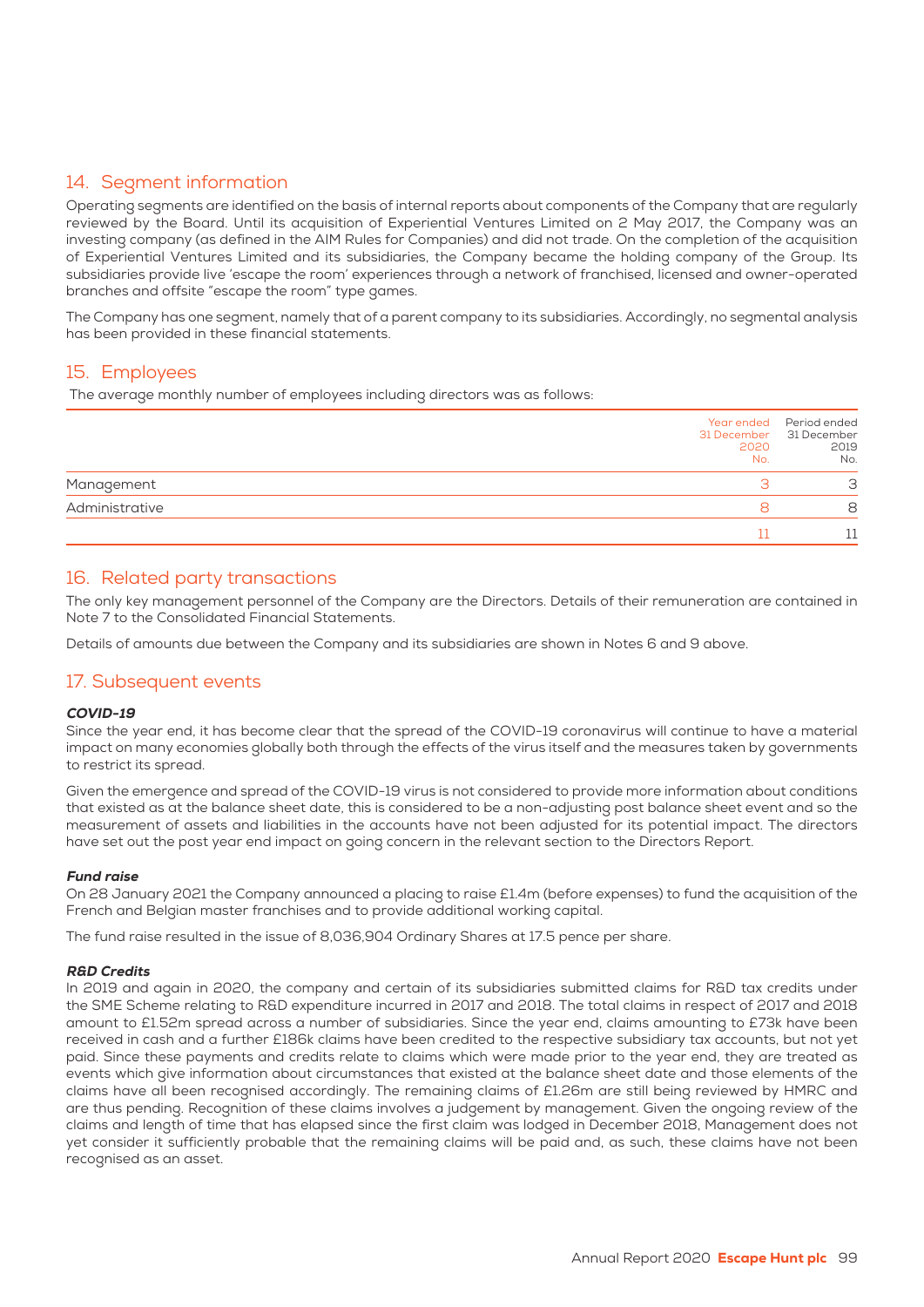# Notes to the Company Financial Statements continued

For the year ended 31 December 2020

#### Convertible Loan note facility

The company has entered into a Convertible Loan Note facility with John Story, a non executive director. Under the terms of the facility, John Story has undertaken to subscribe for up to £1m in convertible loan notes, subject to receiving a drawdown notice from the company. The principal terms of the notes are as follows:

- The term of the Convertible Loan Note facility is from the date of issue to 30 June 2023
- The notes can be issued in denominations of £50,000;
- The notes can be issued by the company at any time during the term, subject to providing 10 days notice of a drawdown; John Story has undertaken to subscribe for up to £1m principal notes
- The notes carry a 7 per cent coupon, payable quarterly;
- the notes are repayable on 30 June 2023 if not previously repaid or converted
- The Noteholder has the right to convert the notes into ordinary shares on a Conversion Date
- A Conversion Date is any date on which the company undertakes an equity issue for cash comprising 5 per cent or more of the company's issued share capital; 30 June 2022; or 30 June 2023
- The notes are convertible at the issue price of any new equity raise undertaken before 30 September 2021 subject to a 2 per cent early redemption fee; or at a 10 per cent discount to any new equity raise undertaken after 30 September 2021 but before 30 June 2023.
- If converted on 30 June 2022 or 30 June 2023, the conversion price is calculated as a 10 per cent discount to the volume weighted average trading price of the shares in the 30 days before the conversion.
- The notes are unsecured.

#### 18. Government Grants and Government Assistance

The following Government grants were received and have been recognised during the period:

|                                         | Year ended<br>31 Dec<br>2020<br>£'000 | Year ended<br>31 Dec<br>2019<br>£'000 |
|-----------------------------------------|---------------------------------------|---------------------------------------|
| Coronavirus Job Retention Scheme grants | 5h                                    |                                       |
| R&D Claims made under the SME Scheme    | 67                                    |                                       |

#### 19. Ultimate controlling party

As at 31 December 2020, no one entity owns greater than 50% of the issued share capital. Therefore, the Company does not have an ultimate controlling party.